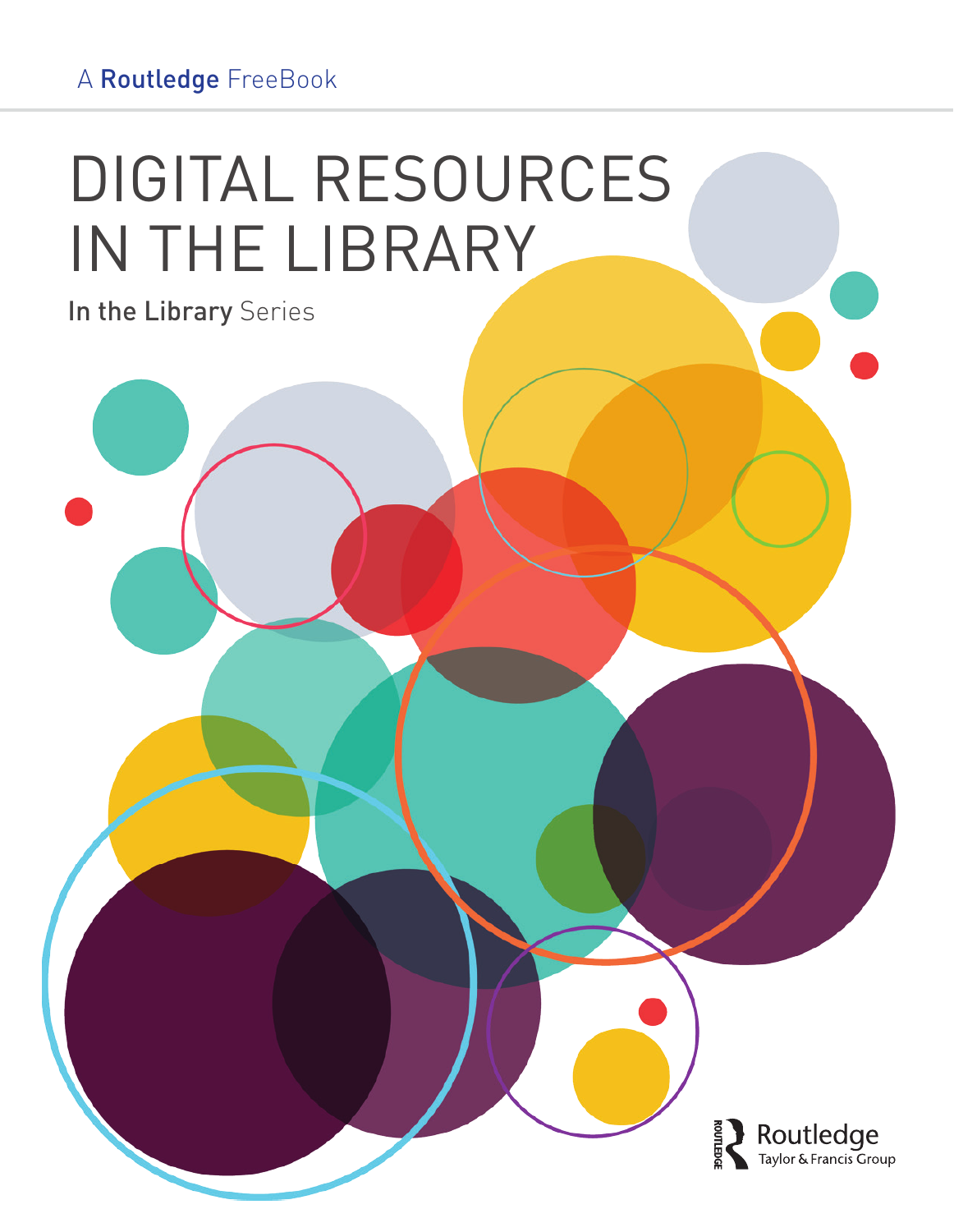# TABLE OF **CONTENTS**

- 03 [INTRODUCTION](#page-2-0)
- 05 BEYOND COEXISTENCE: FINDING SYNERGIES BETWEEN PRINT CONTENT AND DIGITAL INFORMATION
- 16 THE COOPERATIVE CONUNDRUM IN THE DIGITAL AGE
- 34 FINDING THE RIGHT METAPHOR: RESTRUCTURING, REALIGNING, AND REPACKAGING TODAY'S RESEARCH LIBRARY
- 49 FROM SURVIVING TO THRIVING
- 76 DECONSTRUCTING THE LIBRARY: RECONCEPTUALISING COLLECTIONS, SPACES AND SERVICES
- 91 OUT OF THE GREY TIMES: LEADING LIBRARIES INTO THE DIGITAL FUTURE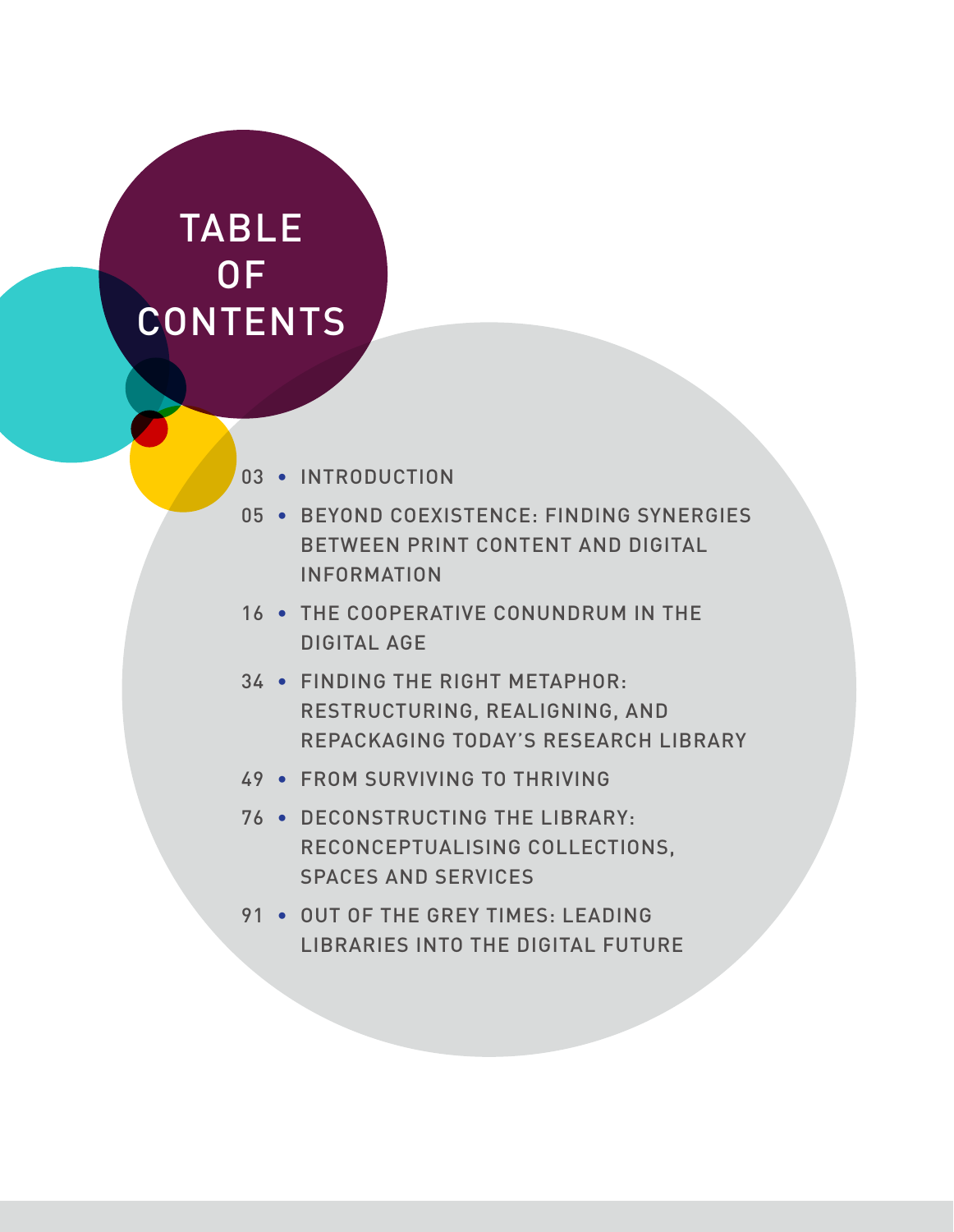### <span id="page-2-0"></span>INTRODUCTION

Print and digital resources can have creative and interesting relationships; they don't need to reside in separate worlds, leaving libraries to promote their combined use. This FreeBook thus provides library practitioners and students of Library and Information Science (LIS) with an exploration of the collective use of print and digital to style libraries as the key players in the academic world of the future, and the digital age – all of which is in light of Digital Resources in the Library.

This FreeBook features contributions from experts in their field, including:

**Sul H. Lee**, PhD, has served as Dean of University Libraries and Professor of Library and Information Studies at the University of Oklahoma since 1978 and is the university's Senior Dean on its Norman campus. He directs Oklahoma's largest research library with a collection exceeding 4.5 million volumes and is an internationally recognized scholar, editor, and consultant on librarianship. He was appointed to the Peggy V. Helmerich Chair in 2005. Dean Lee's academic background is in political science, international relations, and library and information science, and he holds graduate degrees in those disciplines. He is the author of more than 30 books in the field of librarianship, along with numerous articles and professional presentations. In addition to his current positions at the University of Oklahoma, Dean Lee has taught at Oxford University in England, and the University of Michigan. He has served on important national and regional professional organizations and consortiums, including the Association of Research Libraries board of directors; the board of governors for the Research Libraries Group (RLG); the Council of American Library Association; and as Chair of the Greater Midwest Research Library Consortium. Dean Lee is also editor-in-chief of Haworth's academic journal division and editor of the Journal of Library Administration (Haworth). He serves regularly as a consultant to academic book vendors and publishers, and advises state and local governments on library affairs. His outstanding career spans more than 40 years in academic libraries and he has witnessed the transition of libraries from the era of card catalogs to the proliferation and general acceptance of digital information.

*Note to readers:* As you read through this FreeBook, you will notice that some excerpts reference other chapters in the book – please note that these are references to the original text and not the FreeBook. Footnotes and other references are not included. For a fully referenced version of each text, please see the published title.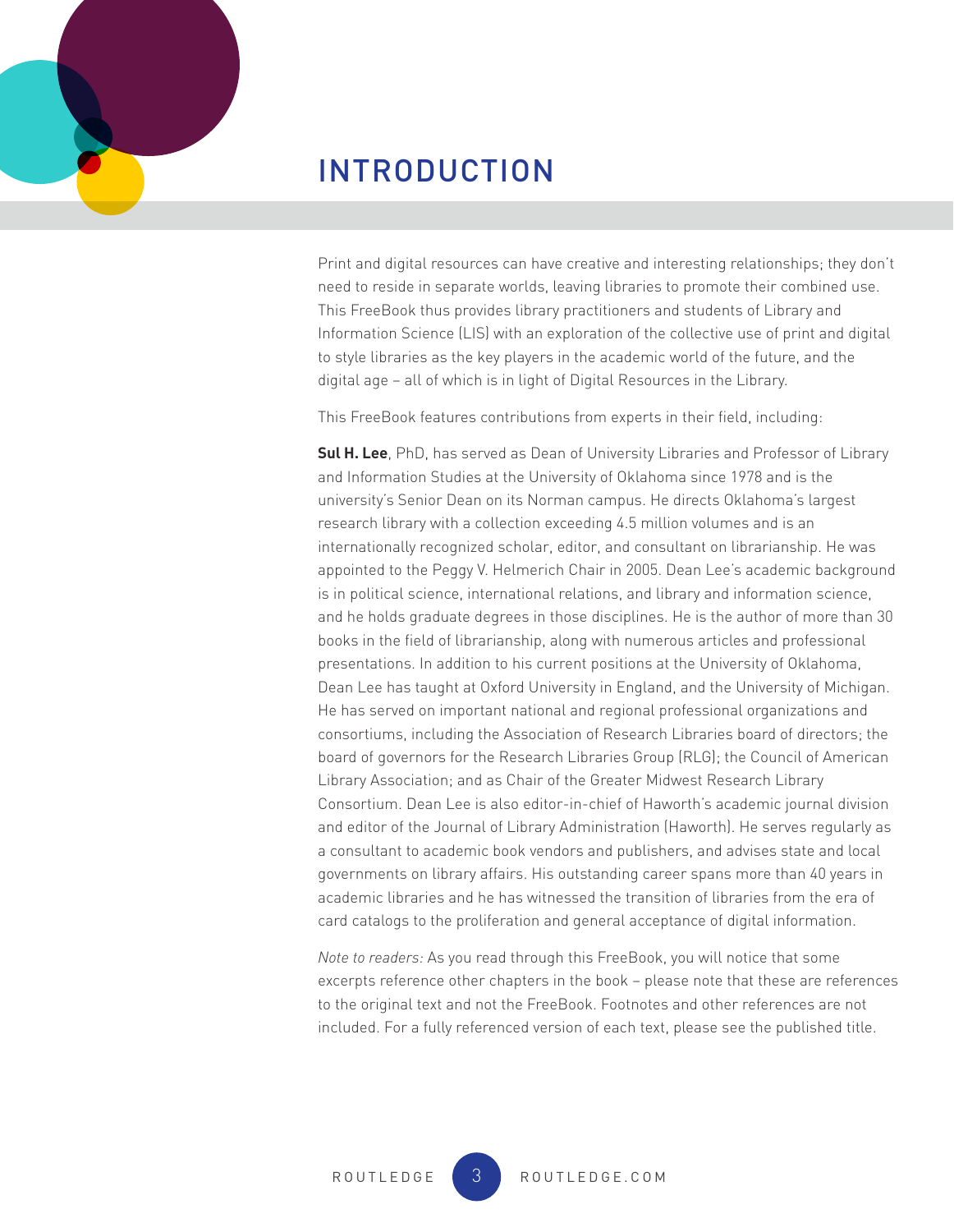# READ THE LATEST ON DIGITAL RESOURCES WITH THESE KEY TITLES



[FOR MORE RELEVANT TITLES,](https://www.routledge.com/reference/collections/11856?utm_source=printed_piece&utm_medium=print&utm_campaign=170706844) PLEASE VISIT OUR **IN THE LIBRARY** PAGE.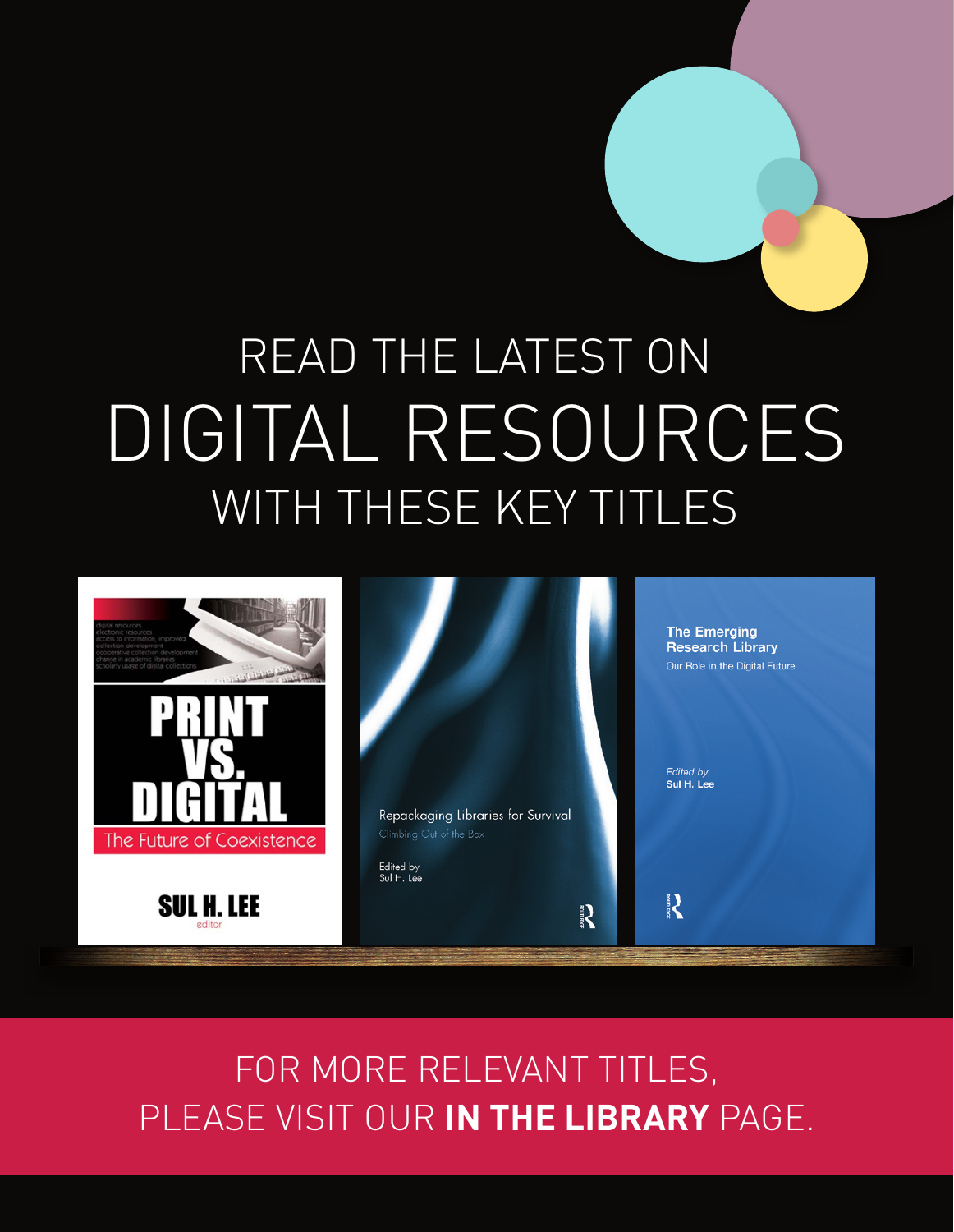

# FINDING SYNERGIES BETWEEN PRINT CONTENT AND DIGITAL INFORMATION



This chapter is excerpted from *Print vs. Digital*  Edited by Sul H. Lee ©2008 Taylor & Francis Group. All rights reserved.



**20TH'TEE**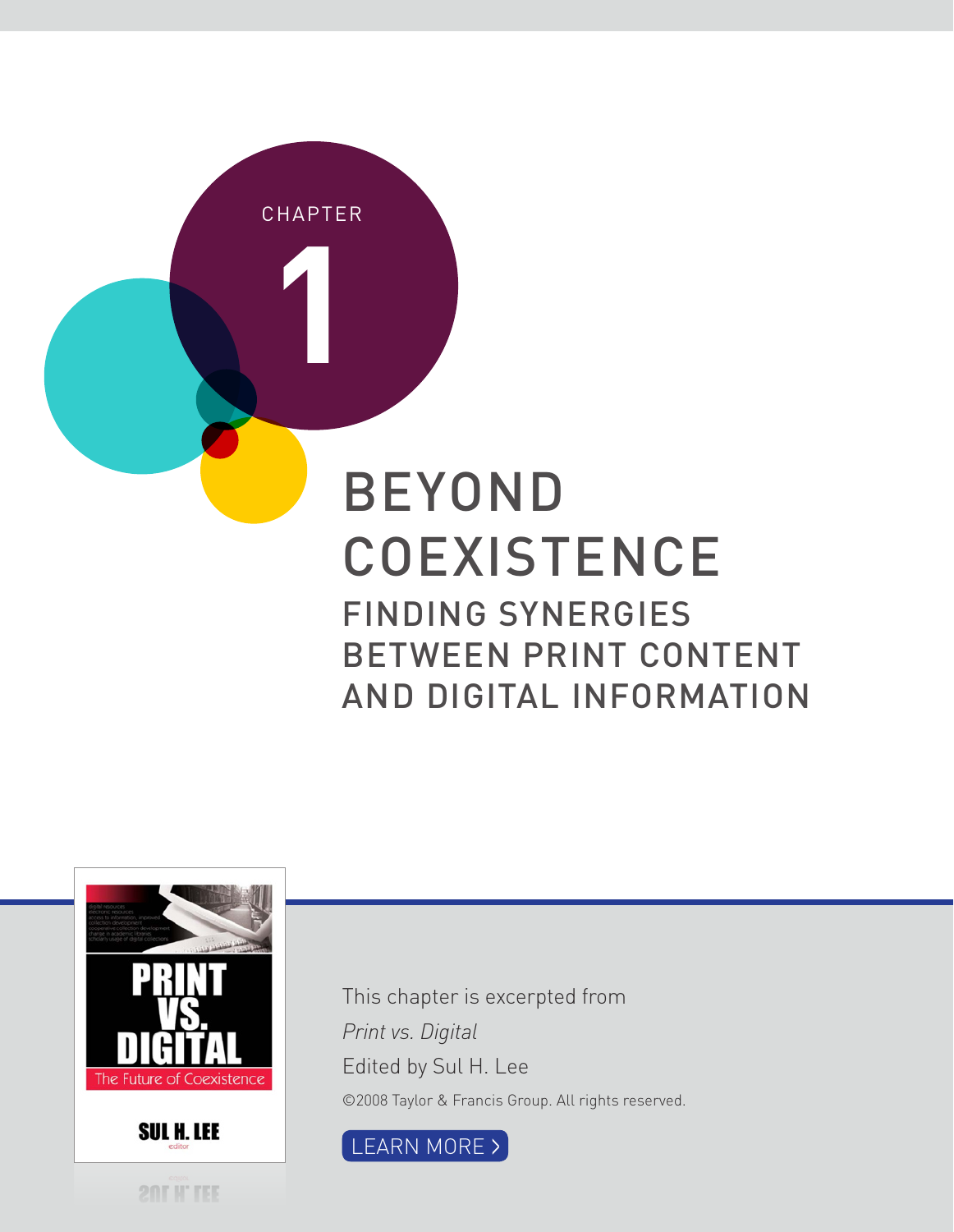FINDING SYNERGIES BETWEEN PRINT CONTENT AND DIGITAL INFORMATION

By Joan K. Lippincott

[Excerpted from](https://www.routledge.com/Print-vs-Digital-The-Future-of-Coexistence/Lee/p/book/9781138995284) *Print vs. Digital*

#### SUMMARY

Print and digital resources can have creative and interesting relationships; they do not need to reside in separate worlds. Libraries can play a role in working with faculty and students in promoting use of print resources to create new digital products and can be partners in creating learning objects that incorporate primary source materials from the library. Librarians can use the digital environment to create exhibits, displays, and community activities that encourage the use of print materials from the library. These are some of the synergies that can be promoted through the combined use of print and digital resources.

doi: I 0. I 300/J I I I v46n02\_03 Article copies available for a fee from The Haworth Document Delivery Service: 1-800-HA WORTH. E-mail address: docdelivery@haworthpress.com Website: www.HaworrhPress.com © 2007 by The Haworth Press, Inc. All rights reserved.

### **KEYWORDS**

- Internet
- Digitization
- Digital environment
- Digital libraries
- Primary sources
- Promotion

### INTRODUCTION

Print and digital resources can do much more than just coexist in libraries. There are many opportunities for libraries to develop creative linkages between traditional print resources and Internet resources and services, and each can leverage the exposure and use of the other. Typically, librarians think of print resources and Internet resources as two categories of information that either have totally separate identities and associated services or are related only when a digital resource has a direct Internet counterpart, as is the case with many journals. When librarians approach digitization projects, a major, and sometimes sole emphasis is on how to develop the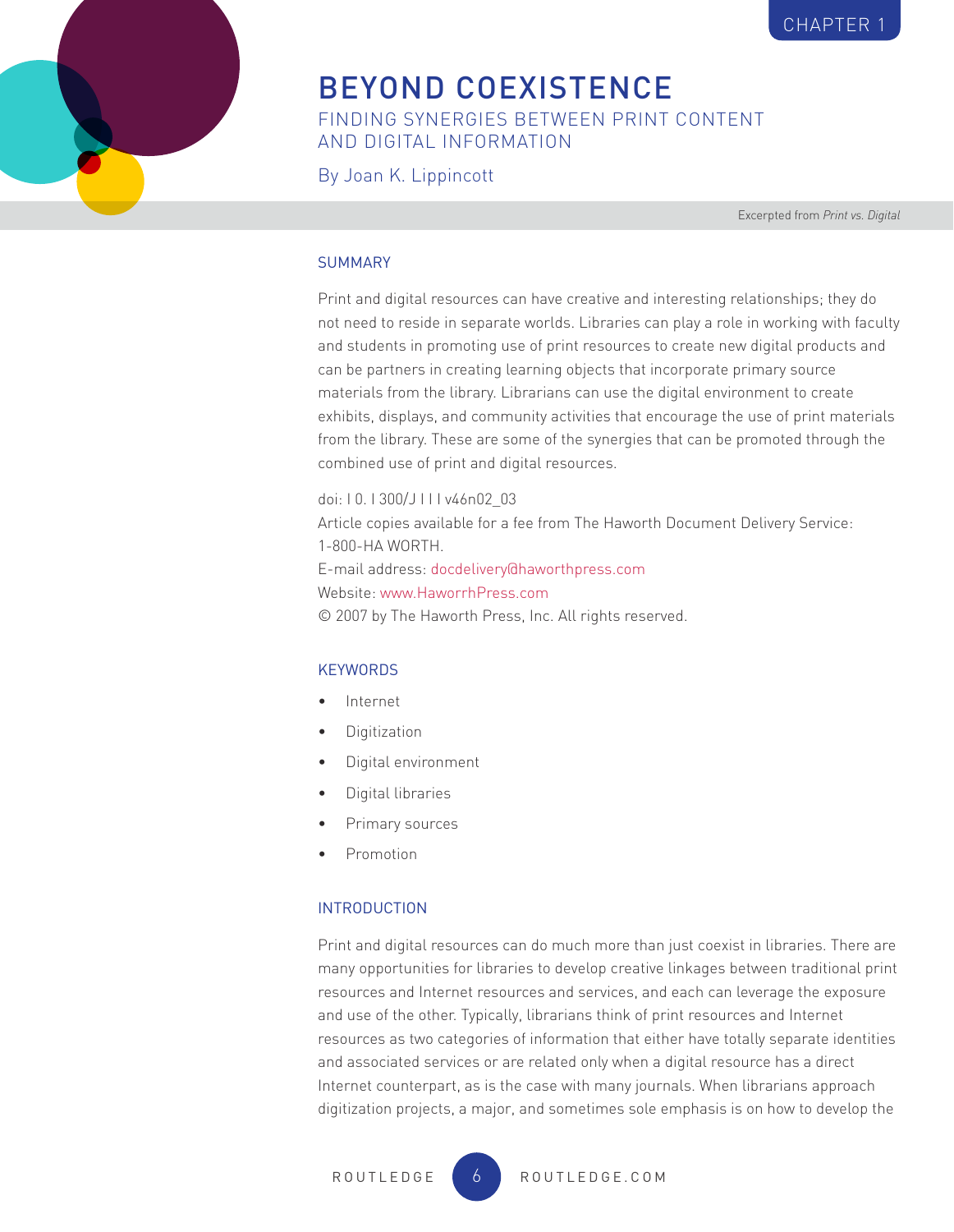### BEYOND COEXISTENCE FINDING SYNERGIES BETWEEN PRINT CONTENT

AND DIGITAL INFORMATION

By Joan K. Lippincott

[Excerpted from](https://www.routledge.com/Print-vs-Digital-The-Future-of-Coexistence/Lee/p/book/9781138995284) *Print vs. Digital*

most accurate digital representation of a print resource (such as a book, journal article, or manuscript) rather than envisioning, in addition, the broader opportunities of the digital environment. This paper explores the kinds of creative synergies between print resources and digital projects that are being developed or could be developed by librarians, faculty, students, and others.

One of the key purposes that libraries serve is to provide the re sources, access, and environment for people to pursue their interests. In academe, this means that the library provides resources for faculty members' research and teaching and for students' learning related to coursework and to their general interests. How can libraries do a better job of encouraging members of their user community to take advantage of the rich resources, both in print and digital form, that the library offers as they pursue their academic work? Some of the answers lie in promoting the synergies between the print and digital realms. Exposing more users and potential users to the rich resources of the library, assisting users with creating new digital products based on print resources, and providing print resources that extend the learning experiences of online environments, are all strategies that promote the educational mission of universities.

### SUPPORTING FACULTY RESEARCH AND CREATIVITY IN SCHOLARLY COMMUNICATION

Faculty are developing content-rich websites as extensions of their research products or as the primary product of research. These websites can bridge print or analog resources and digital resources. Humanities faculty, in particular, build web collections of resources that represent digitized items from Special Collections, including such materials as manuscripts and photos. One of the best-known examples is the Valley of the Shadows website (valley.vcdh.virginia.edu) developed by historians at the University of Virginia. This project contains digitized re sources from two towns, one Union, one Confederate, during the American Civil War. The materials include newspapers, diaries, letters, official records, and maps. The University of Virginia has developed an infrastructure to support faculty work in the digital environment, some of which is provided by the library and some by other campus units. This infrastructure supports scholarship through provision of the primary resources themselves as well as through the availability of hard ware, software, digital storage space, and staff with expertise in digitization, standards, and preservation. Many historians at other academic institutions question how they could develop large-scale digital projects in their own areas of specialization. They believe that their own campuses lack a supporting infrastructure, including hardware and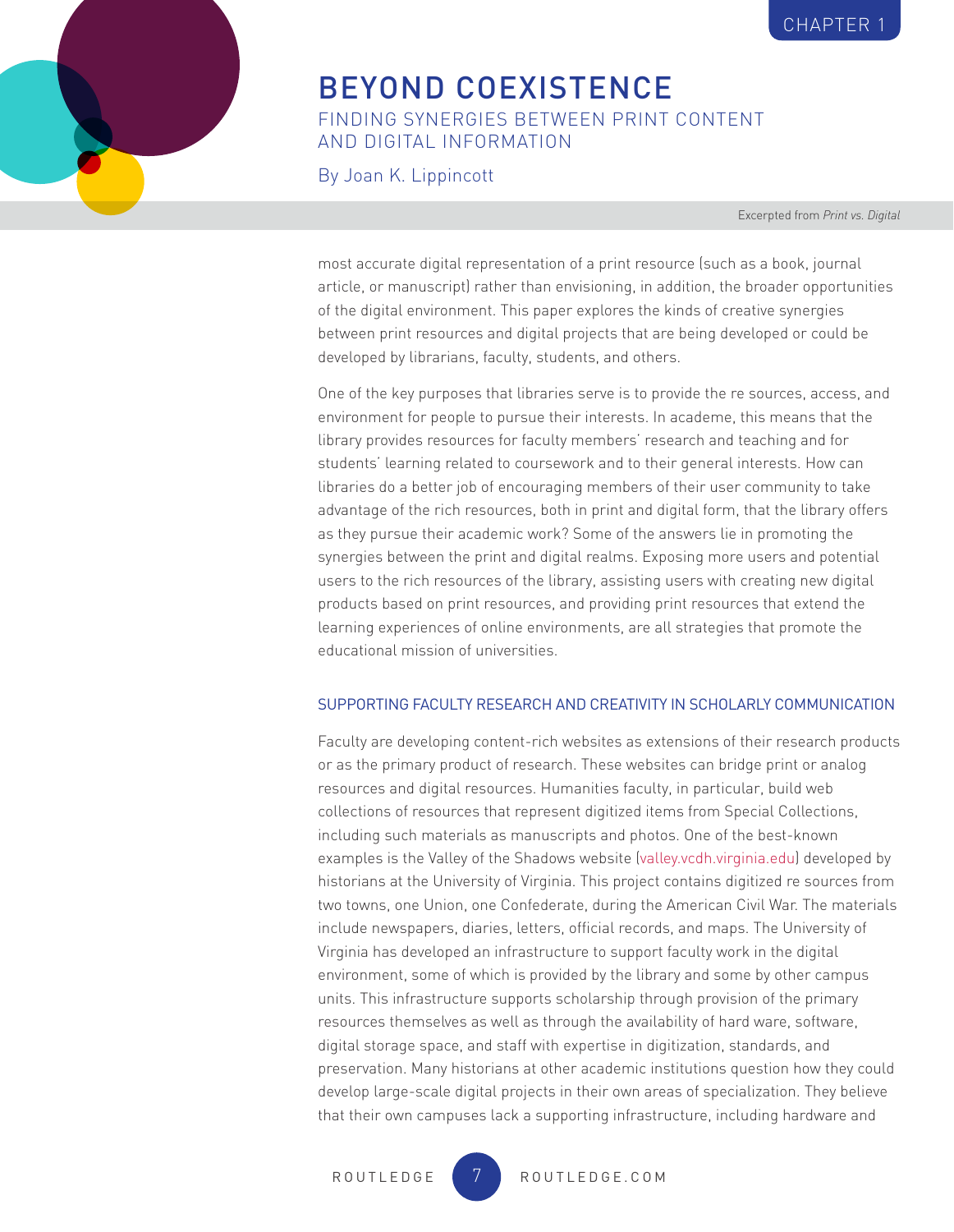### BEYOND COEXISTENCE FINDING SYNERGIES BETWEEN PRINT CONTENT

AND DIGITAL INFORMATION

By Joan K. Lippincott

[Excerpted from](https://www.routledge.com/Print-vs-Digital-The-Future-of-Coexistence/Lee/p/book/9781138995284) *Print vs. Digital*

soft ware support, the availability of collaborators to assist with technical is sues such as standards and preservation, and an institutional commitment to provide stewardship for digital content and reward faculty for creation of digital products.

Librarians can't provide remedies to the entire spectrum of researchers' needs for support, but they can, at a minimum, examine whether providing support for faculty digital initiatives is the kind of work they should be engaging in today. If librarians are serious about their interest in working with faculty to help ensure that their digital projects adhere to standards and are housed in an infrastructure that will promote stewardship, e.g., an institutional repository, they need to have the re sources to work with faculty, including dedicated staff time, expertise, digitizing equipment, and facilities in which to do collaborative work. Websites such as the Valley of the Shadow are rich resources for scholarship, teaching, and learning. They can create a desire in students to use primary resources in the study of history. Rather than diminishing interest in traditional resources, they can encourage their use. Librarians can leverage their Special Collections materials through partnerships with faculty and others to develop digitized collections that highlight local research interests and the instructional program of the university. The print collections and the digitized collections can be used to support and enhance each other.

While creation of websites is now commonplace, new forms of scholarship are emerging, blending text and digital information in new ways. *Vectors* is "a new international electronic journal that brings together visionary scholars with cutting-edge designers and technologists to propose a thorough rethinking of the dynamic relationship of form to content in academic research, focusing on ways technology shapes, transforms and reconfigures social and cultural relations" <vectors.iml.annenberg.edu>. In one article in the new journal, the author, a historian, created a visual composite of evidence, which she felt was the best way to represent the everyday lives of rural Tuscans in the fifteenth century. Included with the text are images that put together components of a number of paintings and other cultural artefacts to create a new image. For example, one image shows the way in which fields were cultivated for various crops, the types of farm equipment used, and the costumes of peasants. Taking the images of physical artefacts and combining them in new ways using digital technologies provides enhancements to scholarship. The analog resources are used as the basis for new, digital products of scholarship; they are re-mixed to highlight concepts or develop a theme. This kind of re-mixing is a hallmark of a style of creativity on the web, characterized as the "remix culture." Librarians and other information professionals can be important collaborators in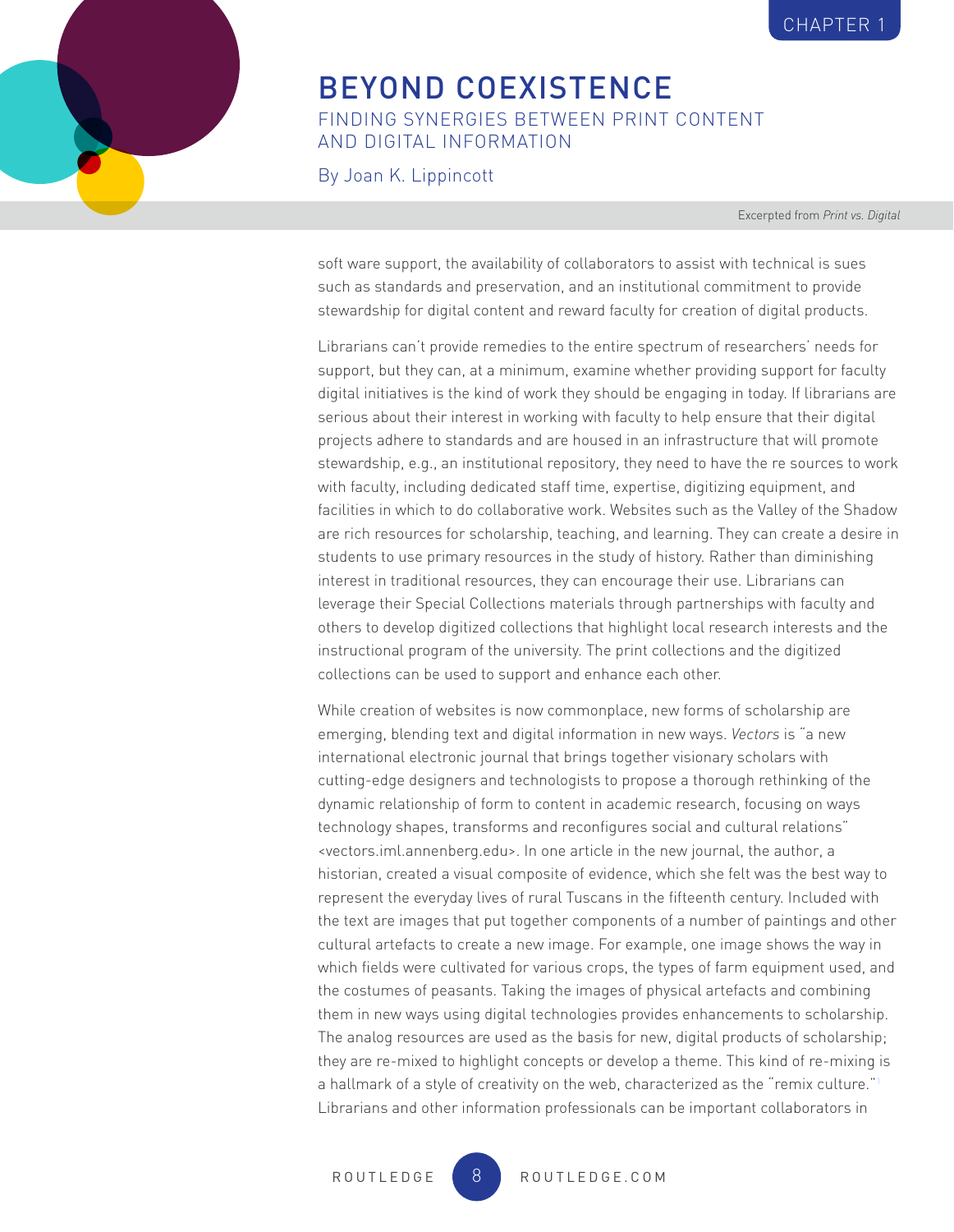### BEYOND COEXISTENCE FINDING SYNERGIES BETWEEN PRINT CONTENT

AND DIGITAL INFORMATION

By Joan K. Lippincott

[Excerpted from](https://www.routledge.com/Print-vs-Digital-The-Future-of-Coexistence/Lee/p/book/9781138995284) *Print vs. Digital*

such projects, assisting researchers in locating useful materials in subject disciplines, assisting with format and standards issues, and providing advice on intellectual property issues related to the use of others' materials and the production of new materials.

We can expect to see an increasing number of innovative forms of publication that blend the virtual and the traditional worlds. Recently, the first Blooker Prize for "blooks," which are books based on blogs or websites, was awarded to the author of Julie & Julia. This book was the result of blog entries that the author wrote about cooking all of the recipes in Julia Child's first volume while living in a small Manhattan apartment <www.lulublookerprize.com>. In this case, the success of the digital content prompted the creation of a print product, which has been well received by the public. While this book is not the product of academic research, it is easy to see that the blogs of some academics could result in the production of traditional, printed books that expand on or extend the ideas that they have developed in their blogs. This development demonstrates another type of creative relationship between print resources and digital resources. Librarians may want to consider how they will preserve selected blogs so that future scholars can study the emergence of phenomena such as "blooks."

### DEVELOPING LEARNING OBJECTS

Traditionally, librarians have not been directly involved in curriculum development in the disciplines, other than bibliography courses in the humanities or in encouraging faculty to include information literacy sessions in courses requiring library research projects. In the past, if faculty wrote textbooks, the library's collection would provide underlying resources, but librarians would not get directly involved in the development of the content of the book. Now, as the nature of content in the teaching and learning context is changing, librarians have the opportunity to become more directly involved, as partners with faculty and others, in the creation of curricular materials. They can work closely with instructional technologists, who may work in a different campus unit than the library but who also work closely with faculty. Instructional technologists may be part of a campus centre for teaching and learning, part of the information technology operation, or, in some cases, part of the library. They specialize in working with faculty to develop materials or activities for teaching and learning, particularly those including a technology component. In fact, as libraries renovate their facilities and incorporate information or learning commons, frequently offices and work space for the campus centre for teaching and learning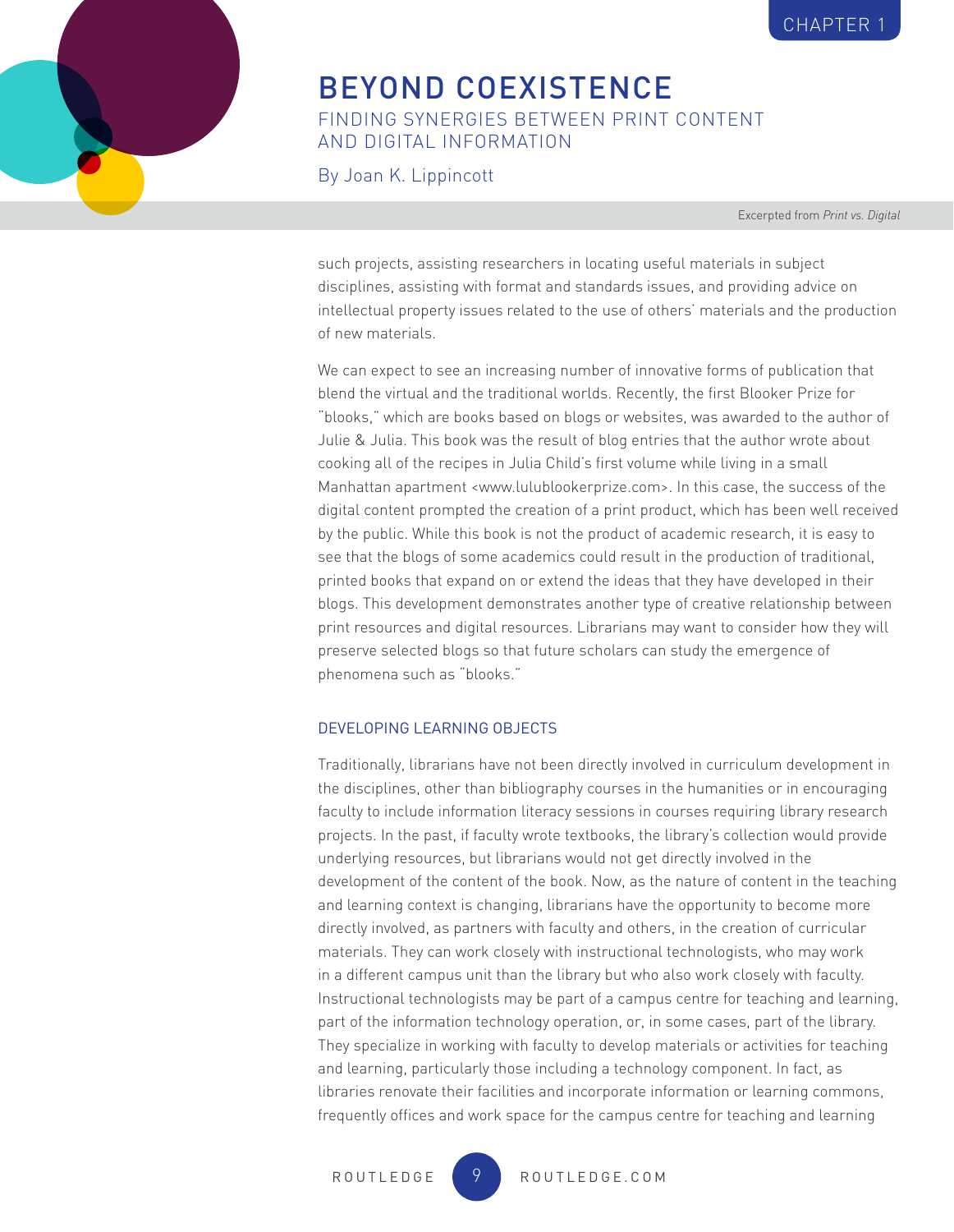FINDING SYNERGIES BETWEEN PRINT CONTENT AND DIGITAL INFORMATION

By Joan K. Lippincott

[Excerpted from](https://www.routledge.com/Print-vs-Digital-The-Future-of-Coexistence/Lee/p/book/9781138995284) *Print vs. Digital*

are included in the information commons space. The mere location of the centre in the library does not necessarily produce partnerships between the staffs of the two units. Whether or not they are in the same physical location or administrative unit, librarians should seek out opportunities to learn about the kinds of products the campus teaching and learning centre is producing and encourage the incorporation of library materials and in formation literacy activities into the learning objects produced by the centre.

An example of the kinds of products that can be developed by such a centre, incorporating library materials, are those from the Columbia University Centre for New Media, Teaching and Leaming (ccnmtl.columbia.edu/web/index.html), which is administratively part of the library. For example, one of the Centre's projects, "Shakespeare and the Book," incorporates digital images of early editions of Shakespeare's works from Special Collections and provides a context for studying authorship, printing, and early performance issues related to Shakespeare's work. Students' learning is enriched through a blending of text and digital image resources, and partnership among faculty, instructional technologists, and librarians can add value to education through these new types of resources. While developing these types of projects is outside of the usual realm of information literacy, such projects help to accomplish overall learning goals related to library resources, and most importantly, encourage student engagement with the primary re sources of scholarship. The availability of the digital images does not diminish students' interaction with modern, print copies of Shakespeare; it provides a mechanism for them to easily view multiple items in a convenient spot and minimizes the handling of fragile materials. For students at other universities, the web materials provide a means for easy and open access to rare items that they would not likely easily access on their own campuses. The web images can assist in student engagement with the traditional text, thereby encouraging student learning.

### STUDENT-CREATED PROJECTS

There is a concern in some quarters that students have abandoned reading and have been totally seduced by video games and multi-media products. They believe that student work incorporating media is facile and lacking in depth. That view is expressed by a quote in a widely-read study that posits that online education has failed: "As most faculty in the US have learned, students have become almost obsessively adroit at 'souping up' their papers, which they submit electronically and which they festoon with charts, animations, and pictures. As one frustrated professor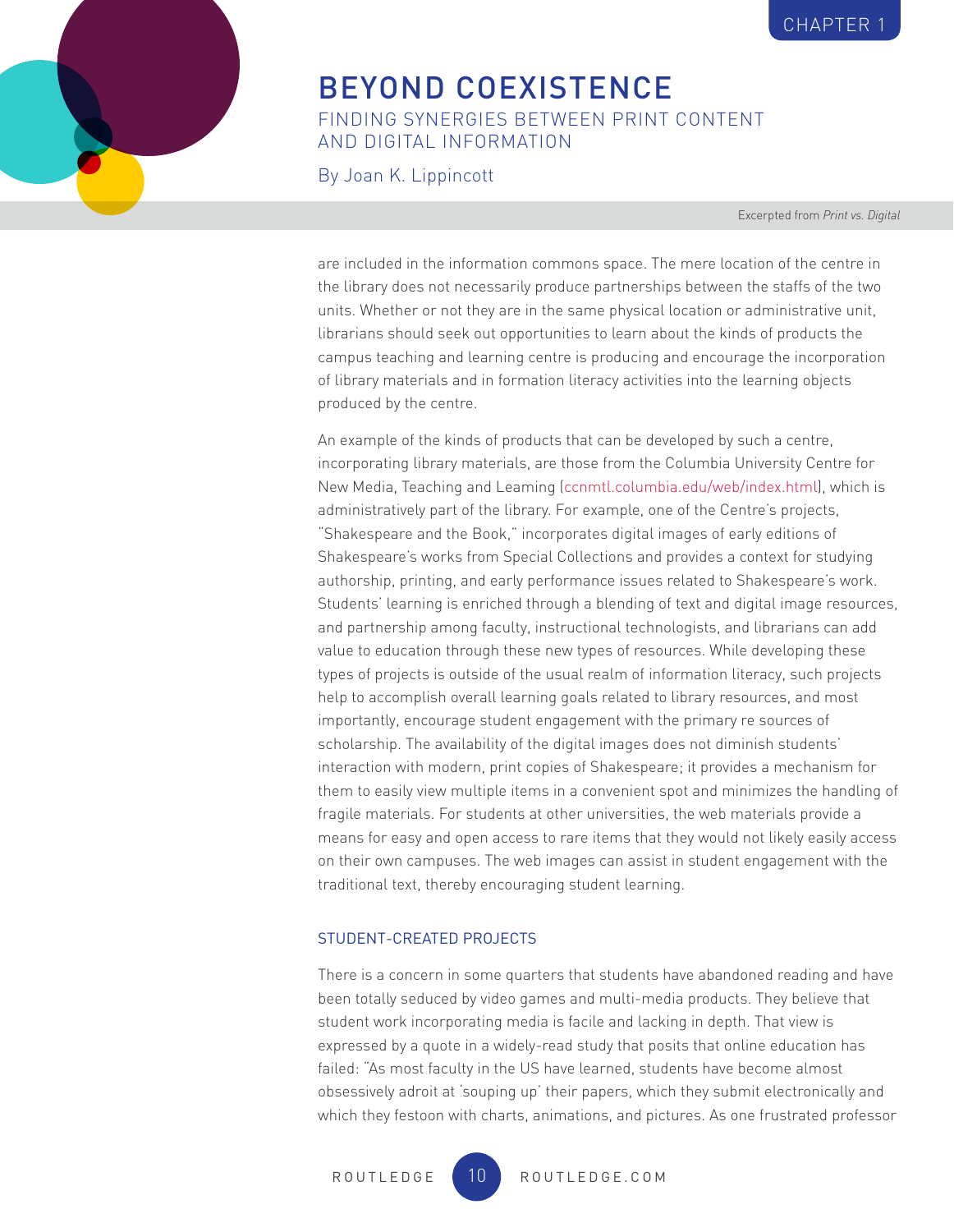FINDING SYNERGIES BETWEEN PRINT CONTENT AND DIGITAL INFORMATION

By Joan K. Lippincott

[Excerpted from](https://www.routledge.com/Print-vs-Digital-The-Future-of-Coexistence/Lee/p/book/9781138995284) *Print vs. Digital*

who had just spent a half-hour downloading a student's term paper was heard to remark, 'All I wanted was a simple 20-page pa per-what I got looks suspiciously like the outline for a TV show."<sup>72</sup> When are student projects "souped up" by non-text elements and when does that content add value? Is a social sciences paper that includes graphs that illustrate points about data unwelcome by traditional faculty? Is an American Studies course project enriched or "dumbed down" by inclusion of images of period costumes, artwork, and the like? Do media-rich student projects generally have less academic merit or imply that students' knowledge is shallower than that of students who produce text-only projects? A closer look at some studentcreated multi-media projects reveals that they are the products of serious scholarship, built upon the work of standard, scholarly texts. For example, a student at University of Virginia produced a website as a master's project on the film "O Brother Where Art Thou" at University of Virginia.<sup>3</sup> The site includes film and audio clips as well as images, all quite appropriate in studying a film. However, a look at the bibliography of the project reveals that the author relied on many books as background for his research. Alternate media do not negate the need for books; books and other media can complement each other in scholarly work. The use of media in the project was appropriate and helped provide the context for the author's analytical work.

Two students at the University of Southern California (USC) produced a 3-D fly-through simulation of the City of Troy as a student project. The simulation was as detailed, involved, and fast-paced as many commercially available products. Their simulation included finely wrought images of the mythical ancient city. When this author asked the students how they had conceived of the images for their project, whether the images were totally based on their imaginations or on something else, the students replied that they had spent weeks researching their topic at the Getty (Research Library) nearby.<sup>4</sup> Those who would dis miss their product as a "game" to be used merely for entertainment would have missed the important point that the project, as a learning activity, had deeply engaged the student producers and had motivated them to delve deeply into the exploration of their subject.

### ENGAGING STUDENT INTERESTS

As librarians think of new ways to engage student interest in books, it is likely that few would think of computer games as a mechanism to use to reach out to students. However, two researchers have found that, "Every time we meet with students, we ask who has checked out a book from the library based on interest generated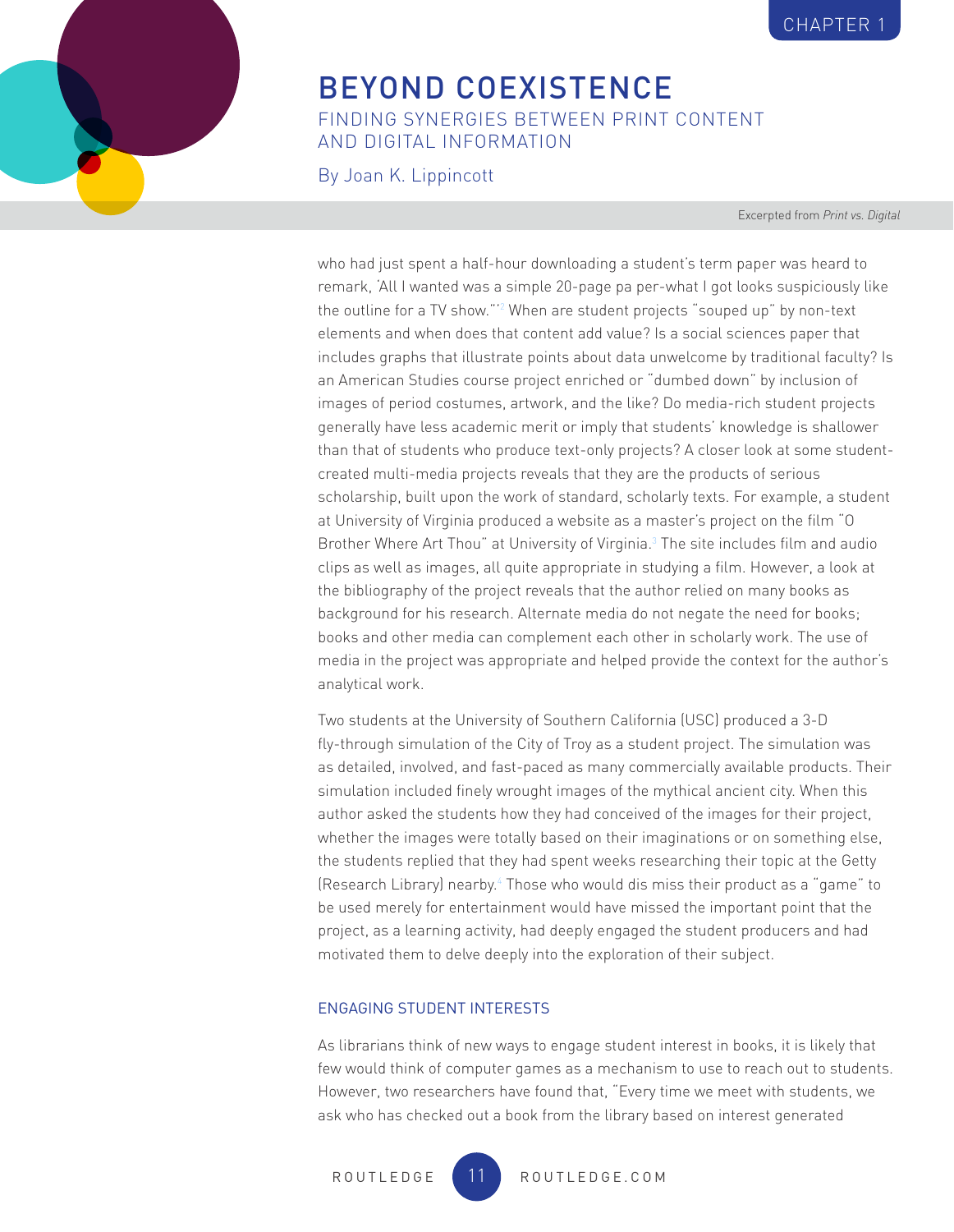FINDING SYNERGIES BETWEEN PRINT CONTENT AND DIGITAL INFORMATION

By Joan K. Lippincott

[Excerpted from](https://www.routledge.com/Print-vs-Digital-The-Future-of-Coexistence/Lee/p/book/9781138995284) *Print vs. Digital*

through game play. Roughly half say yes. In fact, nearly every student we've met who has played Age of Empires, Civilization, or Rome: Total War has checked out a book on related topics as a result."<sup>5</sup> Librarians could develop web links, displays in the library, and game nights in the library with an explicit objective of encouraging reading linked to games.

### PROMOTING BOOKS AND RESOURCES THROUGH DIGITAL, VISUAL DISPLAYS

Librarians frequently express concern that their users are unaware of the wealth of resources, both print and digital, that are provided by the library. New ways of promoting both print and digital collections can provide a means of exposing the collection to users in creative ways to spark their interest and enthusiasm. For example, Seattle Public Library has an electronic installation, produced by a professor of interactive media at University of California, Santa Barbara, that displays information designed to stimulate community interest in what local people are reading. The display features several panels above the main reference desk that alternately display colourful visualizations of titles of books that have been checked out during the past hour, statistics on the number of books and media that patrons have checked out, titles divided into Dewey classifications, and a "keyword map" that displays terms for items that patrons have checked out.<sup>6</sup> The display is eye-catching and causes library users to pause out of curiosity and view the stream of in formation passing along the display screens. It quickly becomes obvious that the information is related to library holdings, and the visitor is able to understand, in just a few minutes, some of the rich resources held by the library.

The University of California, Merced is installing large screens on the main floor of its new library onto which they will project digital images of materials from Special Collections and information about the li brary.<sup>7</sup> They will enable the library to literally show users the rich resources available through the library's systems.

Both of these display mechanisms use digital environments to promote print collections. They demonstrate creative and innovative juxta position of the print and digital environments.

### PROMOTING COMMUNITY

Libraries can plan and implement community activities that promote reading, directly or indirectly, and that leverage the use of digital and print resources. For example,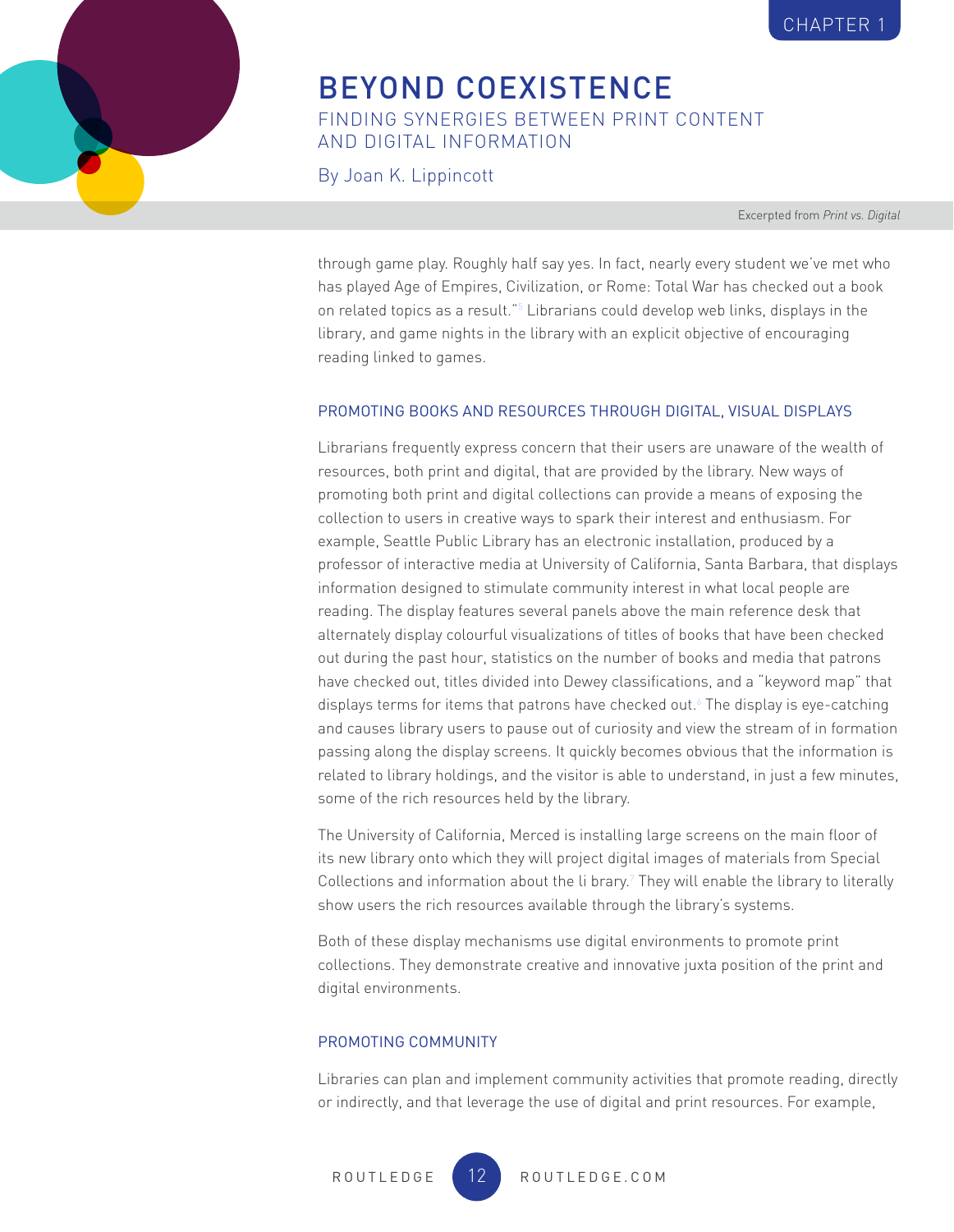FINDING SYNERGIES BETWEEN PRINT CONTENT AND DIGITAL INFORMATION

By Joan K. Lippincott

[Excerpted from](https://www.routledge.com/Print-vs-Digital-The-Future-of-Coexistence/Lee/p/book/9781138995284) *Print vs. Digital*

the University of Minnesota library runs a campus blog service (http://blog.lib.umn.edu) which promotes a sense of community. Library staff provide advice on ways to incorporate blogs into student learning experiences. and occasionally sponsor on-cam pus, community-building events such as bringing famous bloggers to campus to speak.

Another opportunity for libraries to promote reading are "One Book" programs, where all incoming freshmen read the same book and then campus activities and discussions are planned around it. Public libraries often take the lead in such programs for local communities, but the pro- grams in higher education are frequently administered through orientation or freshman year offices and in many cases, are not linked to the library. However, at Michigan State University, the One Book program partnership (http://www.onebook.msu.edu), which includes the neigh boring city, includes a role for the library-it hosts related events, in one instance screening a film on a topic related to the book.

In the tradition of the "read more about it" program where television viewers were encouraged to visit their local libraries to find resources related to major Public Broadcasting Service programs, libraries can add value to institutionally-related digital collections that are being developed in higher education. For example, the University of California recently announced that it will put a major collection of its educational videos online; it would be a great idea for the affiliated libraries to add "read more about it" web pages to the educational videos. Other institutions will have their own unique opportunities to link faculty or university-produced digital collections to the library's resources.

These types of programs help to make the library a centre for both intellectual activity and social communication on academic subjects. By using the digital environment to promote activities and to provide a venue for communication, and then coupling the digital presence with in-person events and print resources, the library can help enrich the in formal aspects of the academic experience for its community members.

### CONCLUSION

Digital resources and print resources do not have to reside in separate worlds. Libraries can benefit by promoting the synergies between print collections and Internet-based content, products, and services. They can gain more visibility for their collections, enrich the academic experience of students, and provide support for the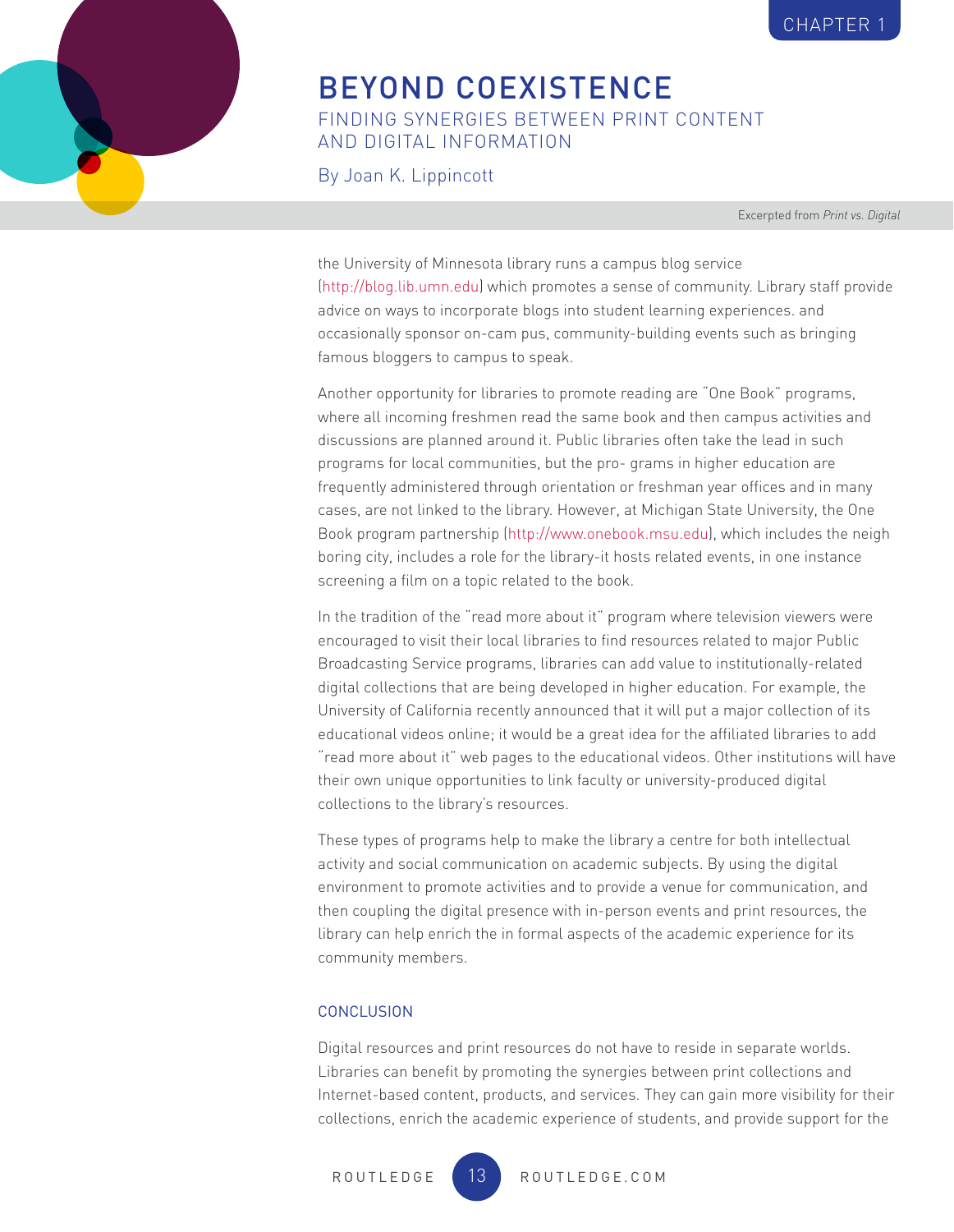FINDING SYNERGIES BETWEEN PRINT CONTENT AND DIGITAL INFORMATION

By Joan K. Lippincott

[Excerpted from](https://www.routledge.com/Print-vs-Digital-The-Future-of-Coexistence/Lee/p/book/9781138995284) *Print vs. Digital*

creativity of the faculty. As the nature of the products of scholarship change, as more and more rich multimedia resources are produced, and as the information environment becomes more crowded with content, libraries and librarians can distinguish themselves by encouraging new kinds of creative connections be tween print and digital worlds and by providing collections, physical environments, and knowledgeable staff to allow for the creation of new scholarship.

### **NOTES**

- 1. Koman, Richard. "Remixing Culture: An Interview with Lawrence Lessig." O'Reilly PolicyDev Centre, February 24, 2005 http://www.oreillynet.com/pub/a/policy/2005/02/24/lessig.html.
- 2. Zemsky, Robert and William F. Massy. *Thwarted Innovation: What Happened to e-leaming and Why*. University of Pennsylvania: The Leaming Alliance, 2004, p. 57 http://www.irhe.upenn.edu/Docs/Jun2004/Thwartedlnnovation.pdf.
- 3. Cline, John. American Myth Today: *O Brother Where Art Thou?* and the Language of Mythic Space. University of Virginia Master's Program in American Studies http://xroads.virginia.edu/-ma05/cline/obrother/free6/obrother1.htm.
- 4. The students gave their presentation at "Information Commons: Learning Space Beyond the Classroom." Leavey Library 2004 Conference. University of Southern California, September 16-17, 2004 http://www.usc.edu/isd/libraries/locations/leavey/news/conference/about but there is no record of it on the conference website.
- 5. Squire, Kurt and Constance Steinkuehler. "Meet the Gamers." *Library Journal*. April 15, 2005.
- 6. "New Data-driven Artwork Installed at Central Library." Seattle Public Library News Release. September 12, 2005 http://www.spl.org/default.asp?pagelD=about\_news\_detail&cid=l126554289343.
- 7. Carlson, Scott. "The Birth of a Research University: Shelve Under 'E' for Electronic." *Chronicle of Higher Education*, April 1, 2005 http://chronicle.com/weekly/v51/i30/30a02401.htm.

### AUTHOR

Joan K. Lippincott is affiliated with the Coalition for Networked Information, 21 Dupont Circle, Suite 800, Washington, DC 20036 (E-mail: joan@cni.org). [Haworth co-indexing entry note]: "Beyond Coexistence: Finding Synergies Between Print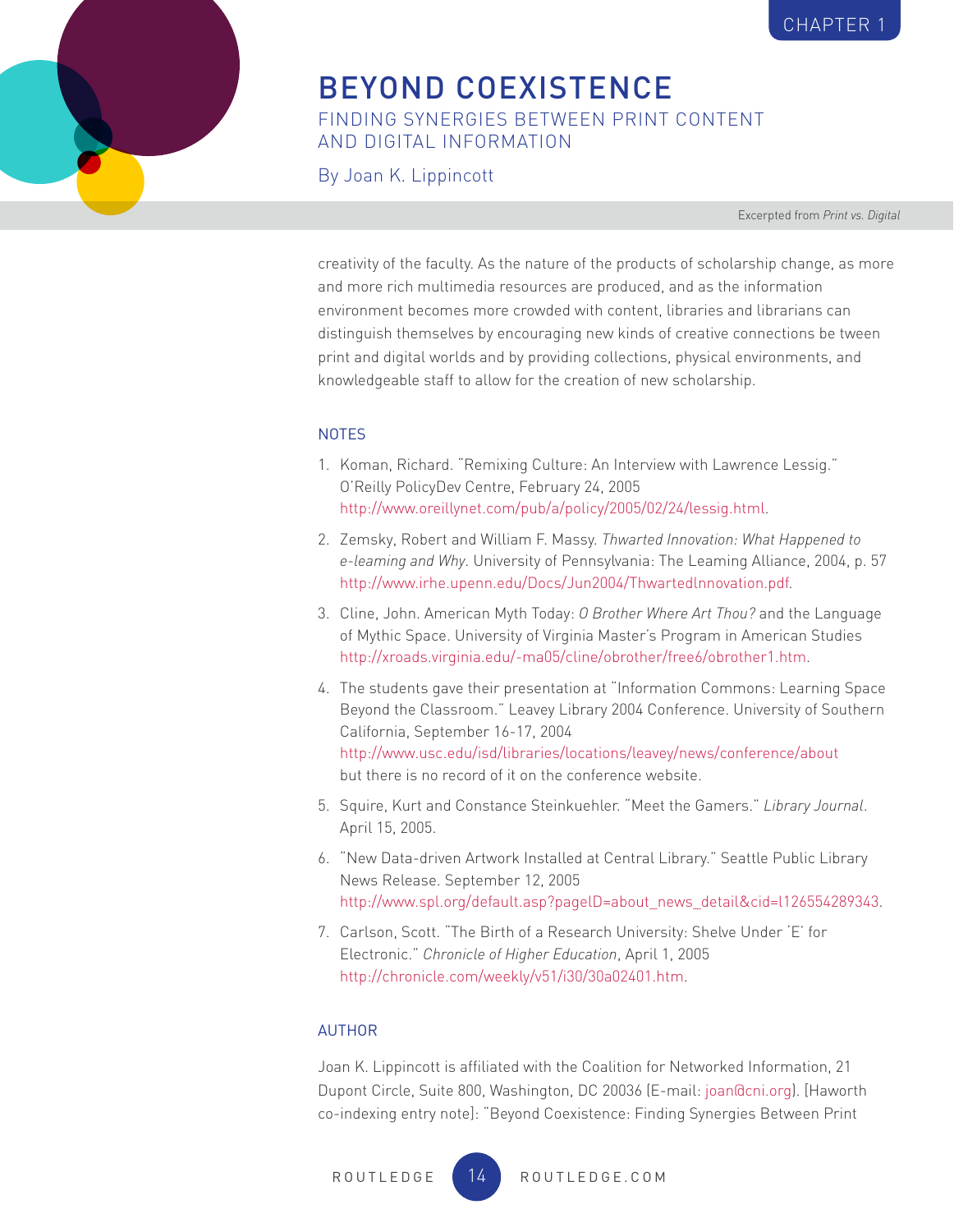FINDING SYNERGIES BETWEEN PRINT CONTENT AND DIGITAL INFORMATION

By Joan K. Lippincott

[Excerpted from](https://www.routledge.com/Print-vs-Digital-The-Future-of-Coexistence/Lee/p/book/9781138995284) *Print vs. Digital*

Content and Digital Information." Lippincott, Joan K. Co-published simultaneously in Journal of Library Administration (The Haworth Information Press, an imprint of The Haworth Press, Inc.) Vol. 46, No. 2, 2007, pp. 17-26; and: Print vs. Digital: The Future of Coexistence (ed: Sul H. Lee) The Haworth Information Press, an imprint of The Haworth Press, Inc., 2007, pp. 17-26. Single or multiple copies of this article are available for a fee from The Haworth Document Delivery Service f l-800-HAWORTH, 9:00 a.m. - 5:00 p.m. (EST). E-mail address: docdelivery@haworthpress.com].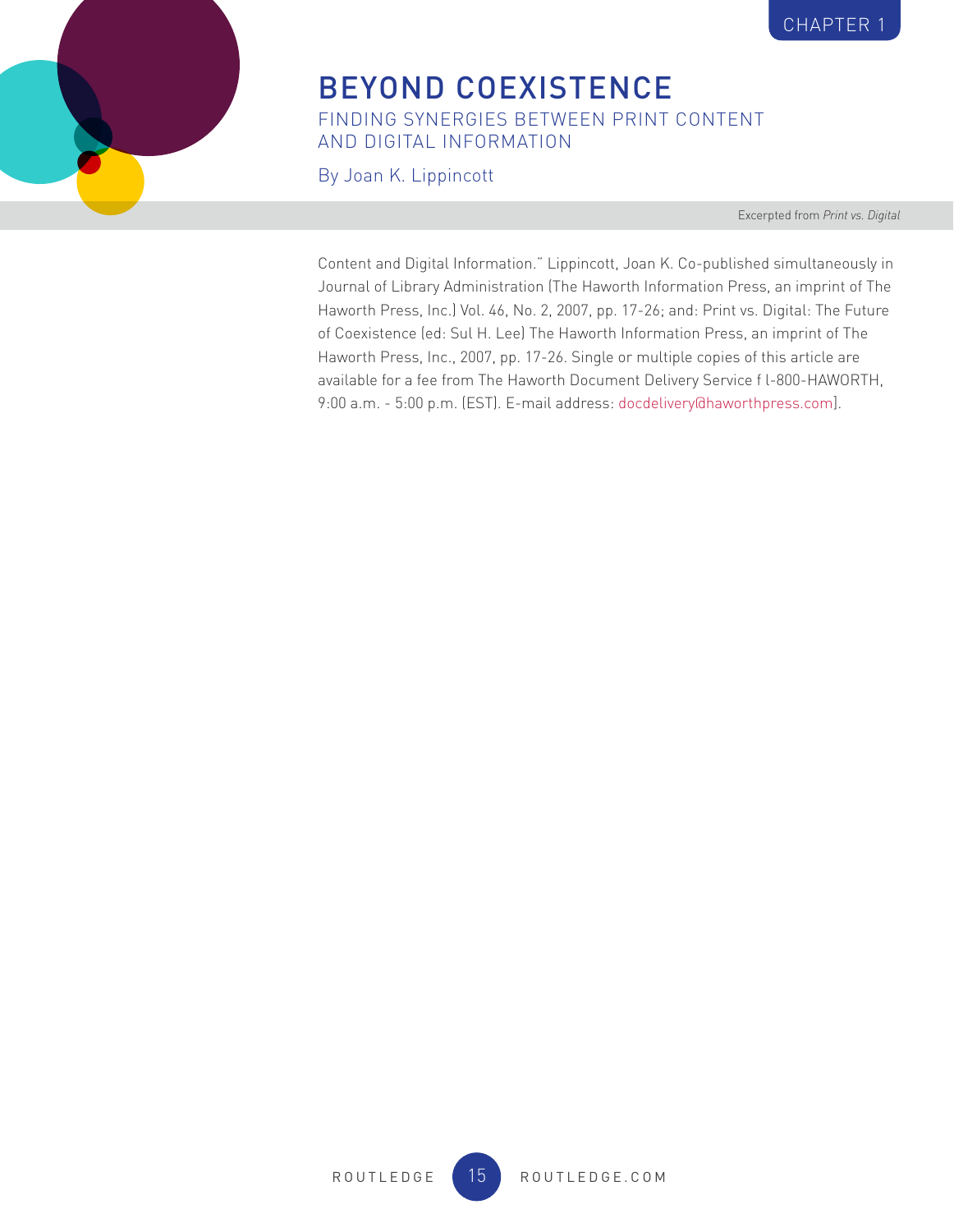





This chapter is excerpted from *Print vs. Digital*  Edited by Sul H. Lee ©2008 Taylor & Francis Group. All rights reserved.



**20TH'TEE**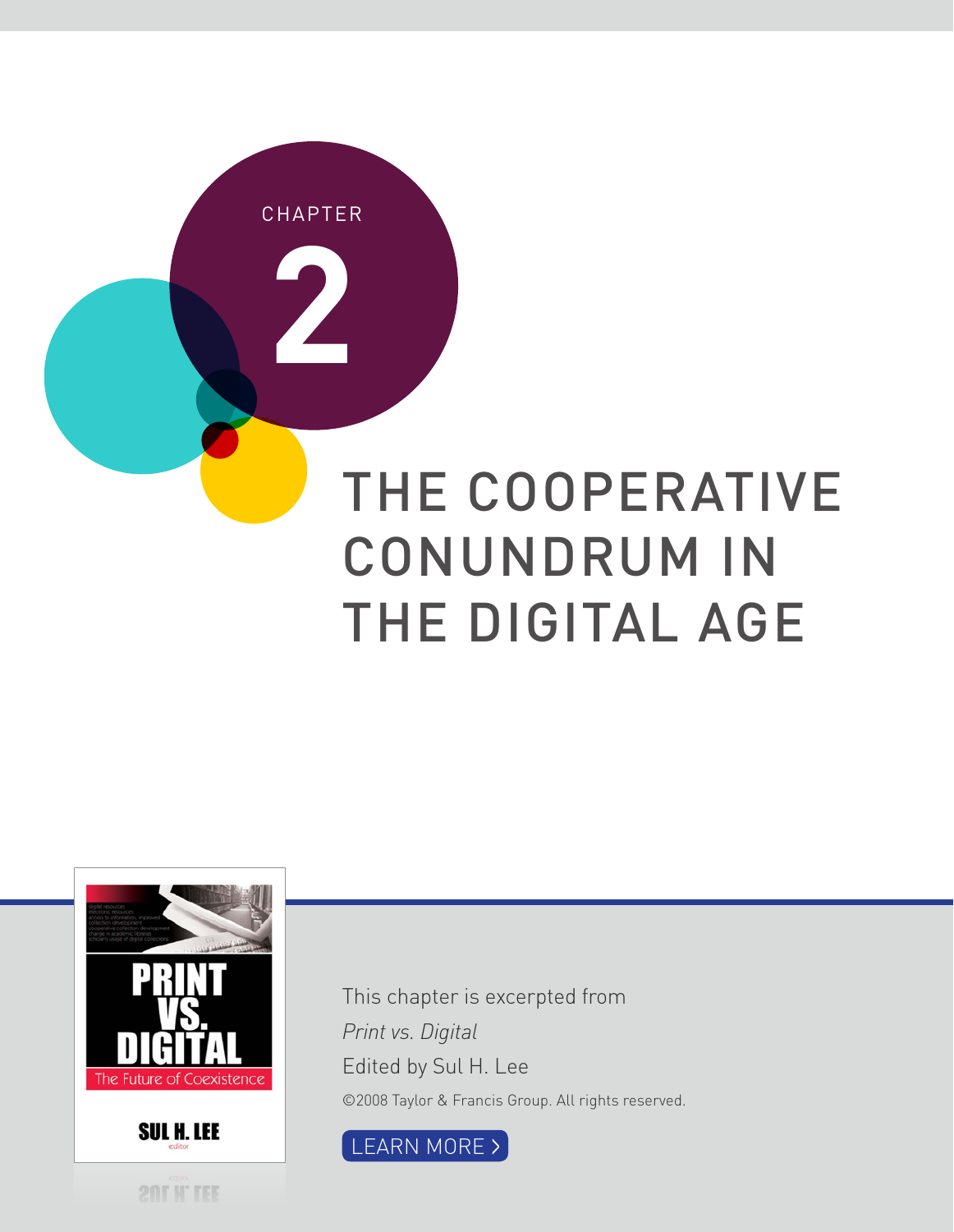By Dan Hazen

[Excerpted from](https://www.routledge.com/Print-vs-Digital-The-Future-of-Coexistence/Lee/p/book/9781138995284) *Print vs. Digital*

#### SUMMARY

Our prevailing models for library collections and collections cooperation emerged in the analog era. The electronic environment has changed the terms of both analysis and activity. This paper explores four aspects of the shift. The relationship between de facto systems and explicit cooperative frameworks, and the conceptual framework for library collections, reflect the mental models with which we structure our activities. Both require a new look. The Janus Conference, held at Cornell University in the fall of 2005, sought to recast the agenda for research library collections and cooperation in the digital age. The meeting's prospects and implications, as of the spring of 2006, are thus surveyed as well. Actual responses to these challenges, finally, are likely to play out differently across specific segments of our library community. This dynamic provides a final focus for comment.

doi:I 0.1300/JI I l v46n02\_08 [Article copies available for a fee from The Haworth Document Delivery Service: 1-800-HAWORTH. E-mail address: docdelivery@haworthpress.com Website: www.HaworthPress.com © 2007 by The Haworth Press, Inc. All rights reserved.

### **KEYWORDS**

- Collection development
- Collections cooperation
- Janus Conference
- Ross Atkinson
- Digital resources
- Analog resources
- Collections model
- Research libraries
- Library competition
- Library status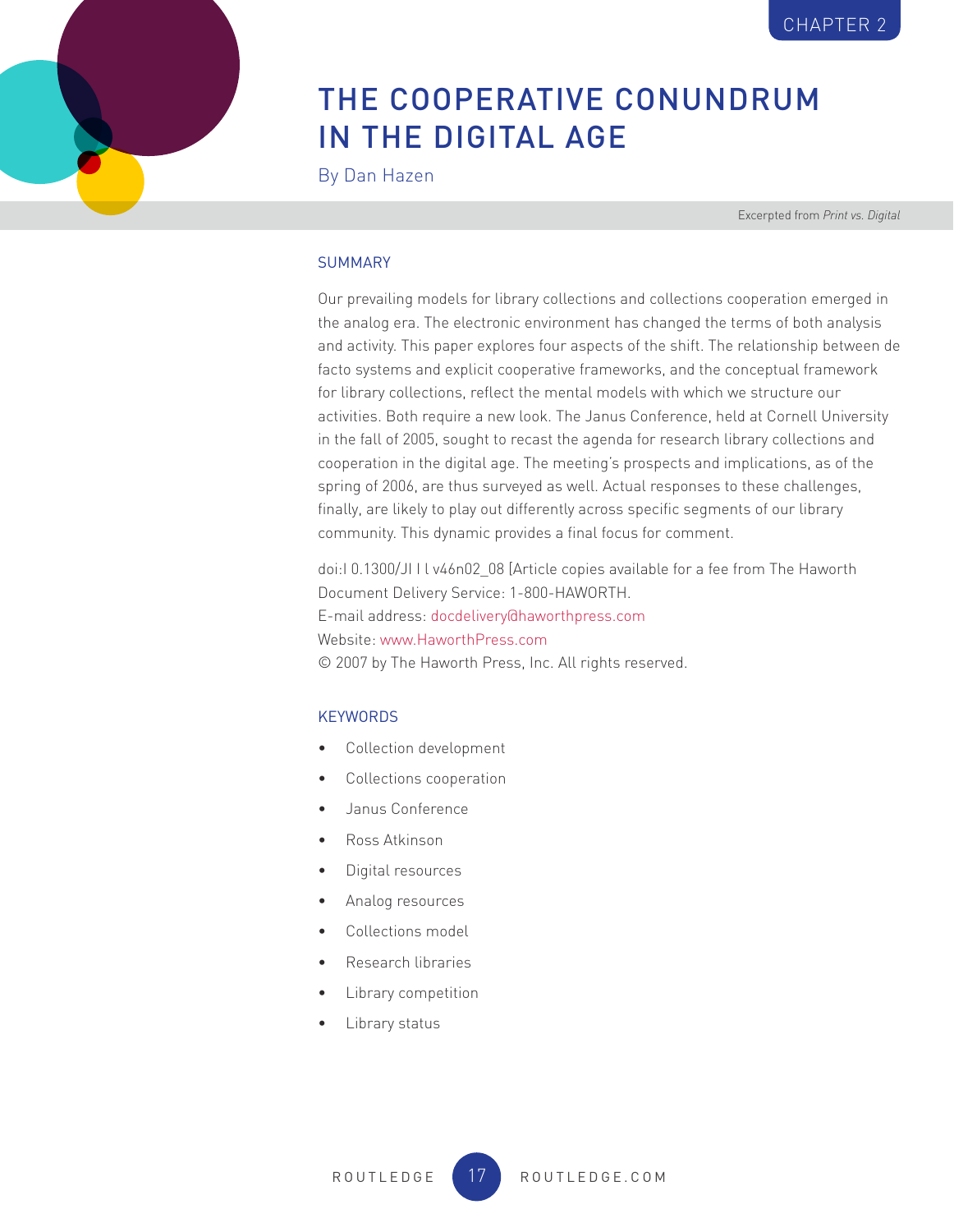By Dan Hazen

[Excerpted from](https://www.routledge.com/Print-vs-Digital-The-Future-of-Coexistence/Lee/p/book/9781138995284) *Print vs. Digital*

#### INTRODUCTION

The language that we use to discuss library collections, the information marketplace, and cooperative action has its roots in the analog era. Much of the narrative, and many of its markers, remain both relevant and essential. But we may find that our rhetoric also limits our perceptions as we move into a digital environment. Several initiatives, involving on-the-ground activity as well as conceptual work, embody new approaches. The cooperative arena is particularly ripe for change.

This essay opens by reviewing some salient features of library cooperation as it has been pursued in the past. Four aspects of our emerging environment are then described at greater length. Two of these-an initial questioning of the relationship between de facto systems and explicit cooperation, and a revised conceptual framework for library collections-focus on the mental models with which we structure our activities. Two others focus on more practical issues, one by describing a fledgling yet potentially transformative collective endeavour among research libraries as a group, and the second by beginning to explore some of the deep-seated divisions within and around this community.

Collections cooperation in the analog world has pursued shared access to tangible information objects, mostly books, microfilms, and journals, that are held in limited quantity and are available-necessarily-with delay. The basic functions include identifying these typically low use and/or high-priced resources; acquiring them for library collections; describing them so that students, scholars, and librarian intermediaries can locate them; and delivering them to users. Arrangements for governance and sustainability, while essential as well, are not always explicit.

Two main models for cooperation have prevailed within this resolutely material universe. The first is based on distributed collections, functions, and costs. Bilateral arrangements, for example, those be tween Duke and the University of North Carolina, or Stanford and Berkeley, are effective and also easy to understand. Each partner assumes primary responsibility for certain collections areas, with shared access to the results. Similar yet more extensive initiatives, say the Farmington Plan or the Conspectus effort, have required more complex acquisitions agreements, governance, and infrastructure. All these pro grams can energize familiar local behaviours, for instance by reinforcing bibliographers' collecting obsessions within carefully delimited do mains. Local autonomy is thereby framed within cooperative responsibilities.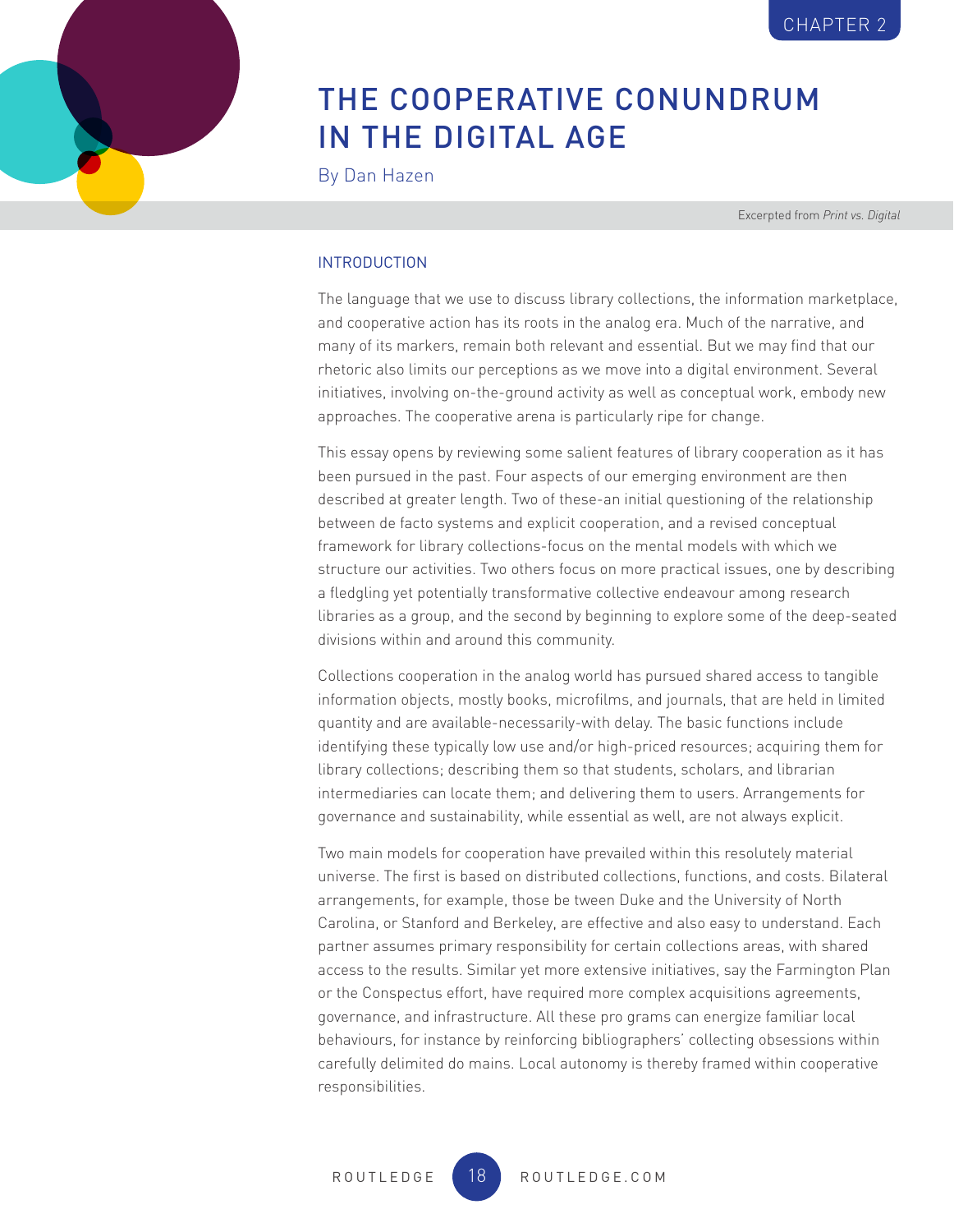By Dan Hazen

[Excerpted from](https://www.routledge.com/Print-vs-Digital-The-Future-of-Coexistence/Lee/p/book/9781138995284) *Print vs. Digital*

A second model entails central collections and infrastructure, sustained through shared funding and governance, that draw forth efficiencies of scale and specialized capacities in support of a dispersed user community. The Centre for Research Libraries epitomizes this approach, as do its affiliated Area Studies Microform Projects. The model again presumes that scarce, low-use resources can most effectively be handled through structured arrangements on behalf of a larger group.

A third variant seeks first to create or consolidate a resource of potential community interest, and then to construct an audience. A great deal of commercial microfilming, for instance, has relied on up-front investments to assemble sets of materials that were sometimes scattered as well as scarce or unique. The instantly "canonical" arrays of primary sources thus created have then become broadly available for purchase. Libraries and consortia have sometimes taken the same approach.

These kinds of initiatives have entailed prodigious efforts and immense enthusiasm. Assessments of results, however, are often ambivalent. It's routine to praise the achievements of the Centre for Research Libraries, bilateral agreements, and some cooperative experiments. Large microfilm sets have fostered access to resources that would other wise be unavailable. However, cost and benefit calculations are seldom straightforward, and sustainability is frequently an open question. Projects that privatize and commercialize the public domain raise doubts of their own.

Other sceptical evaluations look at what our cooperative efforts have not managed to achieve. These analyses, taken together, are somewhat bipolar. On one hand, common wisdom has it that our library collections are massively duplicative, with too many materials then receiving very little use. Well-designed cooperation would minimize this redundancy. Conversely, some early comparative collections assessments based on OCLC's massive bibliographic database signal a wide distribution of unique holdings. This in turn suggests a huge, unrecognized common agenda of devising cost-effective means to preserve, share, and collectively care for an underappreciated community resource. Both arguments indicate that we still lack an adequate analysis of when and how hardcopy cooperation can work.

Thus, briefly, our (continuing) hardcopy past. And again, we ask where we've gotten with cooperation, and where we may be going. This inquiry by now includes several interwoven threads. One concerns the very nature of cooperation. Does this activity have to be explicit? To what extent do academic and research libraries already function as a de facto integrated system, regardless of any formal understandings? How does competition among the colleges and universities within which most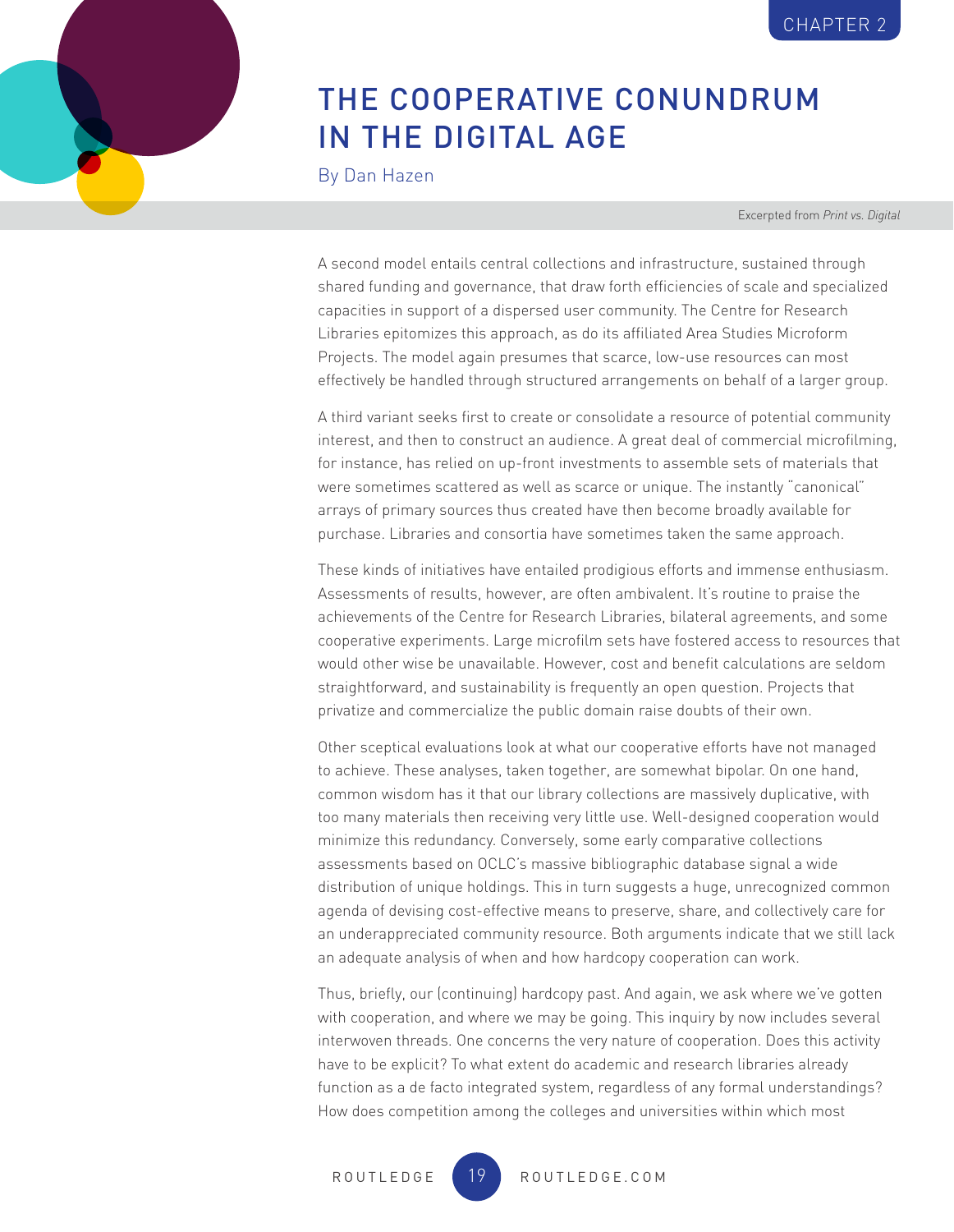By Dan Hazen

[Excerpted from](https://www.routledge.com/Print-vs-Digital-The-Future-of-Coexistence/Lee/p/book/9781138995284) *Print vs. Digital*

research libraries are embedded (and, indeed, among the libraries themselves) shape our cooperative inclinations? And how do commercial offerings affect our cross-institutional efforts as they structure the information universe and variously inhibit, or stimulate, a coordinated response?

Second, and after some twenty years of often overheated rhetoric, a predominantly digital information universe is finally becoming the norm for many aspects of post-secondary education. Numerous retrospective digitizing projects, plus the growing array of current digital resources, are changing the Information and library landscapes. But we've been slow to develop fully coherent responses-perhaps because we have so far managed to somehow muddle along, perhaps because the technologies have so rapidly evolved, perhaps because today's overlays of intellectual property regimes and rights management structures re main so unfriendly and complex. Only now are we documenting what's been done in the virtual arena; controlling redundancy; articulating a common set of digital priorities; and revamping our services in light of scholarly imperatives, technological possibility, legal constraints, and user expectations.

A third broad concern is illuminated by mass digitization efforts, including Google's large-scale projects. Commercial content providers have, to no one's surprise, structured a market that first and foremost meets their own needs. It's time, and perhaps past time, to see whether the library community can lead as well as simply react to these shifts. The "Janus Conference on Research Library Collections," held at Cornell in the fall of 2005, launched one such exercise. The first of its two central themes involves our current conceptual framework for collection development. This structure was articulated about thirty years ago, when information was conveyed via print publications and libraries were just starting to automate their catalogues. The world has changed, and our models need to adjust.

But the Janus Conference aspired to practical action as well. Libraries are still grinding through the awkward and expensive shift from an entirely analog environment toward an overwhelmingly digital uni verse. The range, requirements, and potential of virtual information are different from those of their hard-copy predecessors. Our organizations, budgets, and procedures tend to separately address the two realms, inflating our costs and reducing our efficiency. How can we accelerate and shape the digital transition?

A fourth broad concern, finally, assesses whether new perceptions of our information context and institutional goals imply specialized roles for different institutions. Our increasingly creaky criteria for library success, epitomized in the ARL rankings, have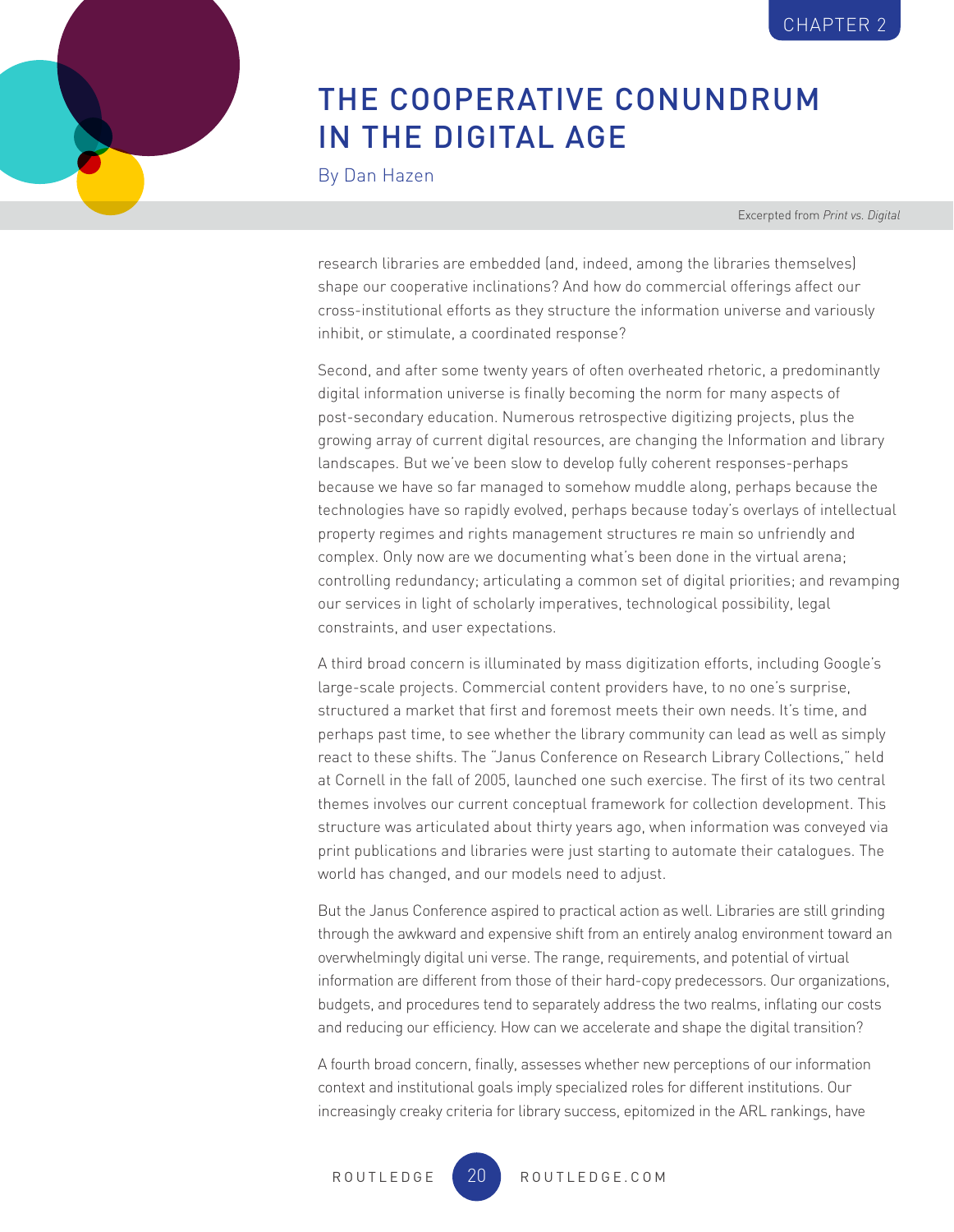By Dan Hazen

[Excerpted from](https://www.routledge.com/Print-vs-Digital-The-Future-of-Coexistence/Lee/p/book/9781138995284) *Print vs. Digital*

enforced an intractable preoccupation with volume counts and size. We are beginning to acknowledge that achievement can take many forms, suggesting a multi dimensional evaluative mosaic. Just within the collections realm, everyone understands the relentless erosion of libraries' purchasing power: many institutions are by now extremely limited in what they can acquire. But we have hesitated to take the next step by talking openly about which libraries, organizations, informal groupings, and (perhaps) external agencies will most effectively take the lead in addressing particular challenges relating to collections and information.

Each of these four broad themes invites discussion and debate. Each could support its own array of conferences and ancillary arrangements for communication, consensus-building, and action. This essay only be gins to suggest some possibilities.

#### LIBRARIES AND SYSTEMS

Let us consider ants. Any particular ant, one imagines, wakes up in the morning and launches into its daily routine as an autonomous creature, albeit one whose behaviours are deeply embedded within a complex social structure. Entomologists, of course, look at ants and see colonies and groups, not discrete individuals. The contrasting perspectives of ac tors and observers support radically different conclusions concerning both behaviour and possibility. Similar characterizations apply else where in the animal world, say to bees or guppies or flocking birds, and perhaps well beyond. What of our libraries? Do they fall along their own spectrum that spans a range from self-defined individualism on one end, to communal patterning's on the other?

Anthropomorphism aside, we have yet to adequately analyse libraries as comprising a system as well as standing in atomistic isolation, or even as semi-social organizations whose connections go beyond conscious cooperative programs. If and as we seek this perspective, questions of agency are impossible to avoid. Can a system be purposeful, or even coherent, if no one is in charge? Is there a bibliothecal counterpart to the "invisible hand" of classical economics? Looking to the future, can we escape the intensive work of identifying constituencies and teasing out the political dimensions of a "library project" through which we together confront and create our environment?

Libraries, each unique in its origins and sovereign in its finances, jointly comprise a de facto network. Most of our institutions adhere to common standards and practices. Shared bibliographic databases and, increasingly, metadata harvesting and discovery tools, reflect a higher degree of coherence.<sup>1</sup> (Sophisticated search engines may foster a similar appearance, albeit from a more haphazard base and in a less certain way.)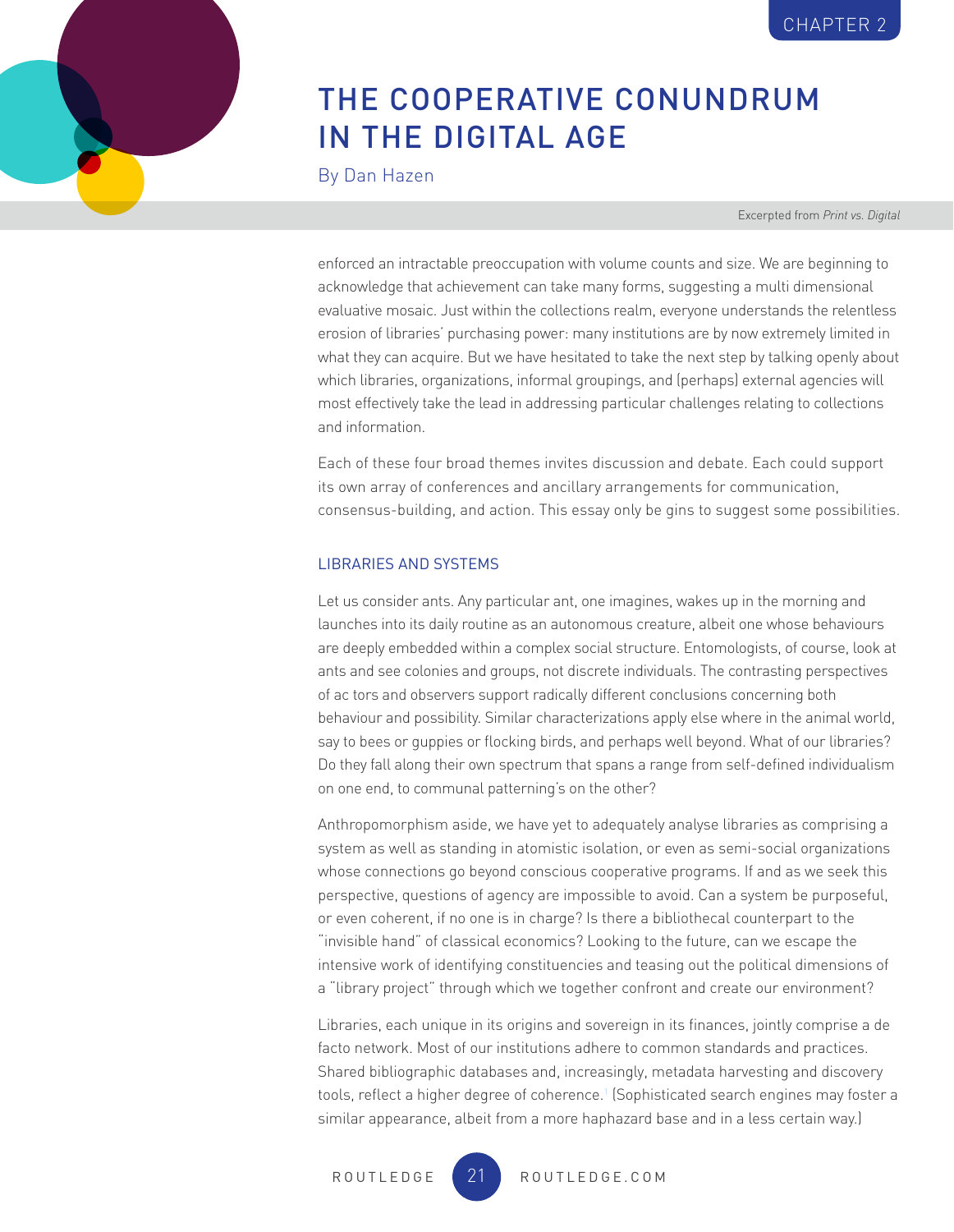By Dan Hazen

[Excerpted from](https://www.routledge.com/Print-vs-Digital-The-Future-of-Coexistence/Lee/p/book/9781138995284) *Print vs. Digital*

Interoperable systems provide a functional foundation for concerted cooperative action. But further movement toward a fully integrated and deliberately interdependent system assumes administration and overhead-in a word, bureaucracy. Is a high level of articulation something we need consciously to pursue? Is the end state desirable, or simply inevitable?

Another way to perceive this progression focuses on interlocking feedback loops of user needs, service improvements, and operational capabilities. Standardized bibliographic control, for example, traces back to common cataloguing codes and classification systems, tools like the National Union Catalogue, and then such automated bibliographic databases as OCLC and RLIN. Interlibrary loan and systematic resource sharing have followed in this wake, engendering their own logic (albeit somewhat spottier of a practice) of specialized collecting and planned interdependence.

Local experiences of overstuffed stacks and reliance on remote storage have, perhaps inadvertently, bolstered the case for conscious coordination. Almost all libraries point to on-site holdings that are readily accessible. Other materials may be in remote storage, with retrieval typically delayed by a day or two. Some multi-library consortia offer expedited interlibrary loan in about the same length of time. The growing trend to ward digital document delivery likewise simplifies quick access to offsite materials. Whether anticipated or not, new interdependencies and also synergies routinely emerge as remote materials come within reach. These systems, whether spontaneous or planned, beg for closer analysis.

#### MODELS FOR COLLECTIONS AND COOPERATION

22

#### COLLECTIONS

Our vocabularies and frameworks for collection development were constructed when hardcopy transactions were the only available option. The information world turned on local holdings, with resource sharing playing a decidedly secondary role. The Conspectus initiative of the 1980s, arguably the community's most ambitious recent effort, reflected the same perspective.<sup>2</sup> We need to rethink our conceptual frame work for today's academic library collections, and then how this may affect the cooperative arena.

Our library resources, whether analog or digital, and whether viewed individually or collectively, fall into four broad "ideal" categories. To begin with, all academic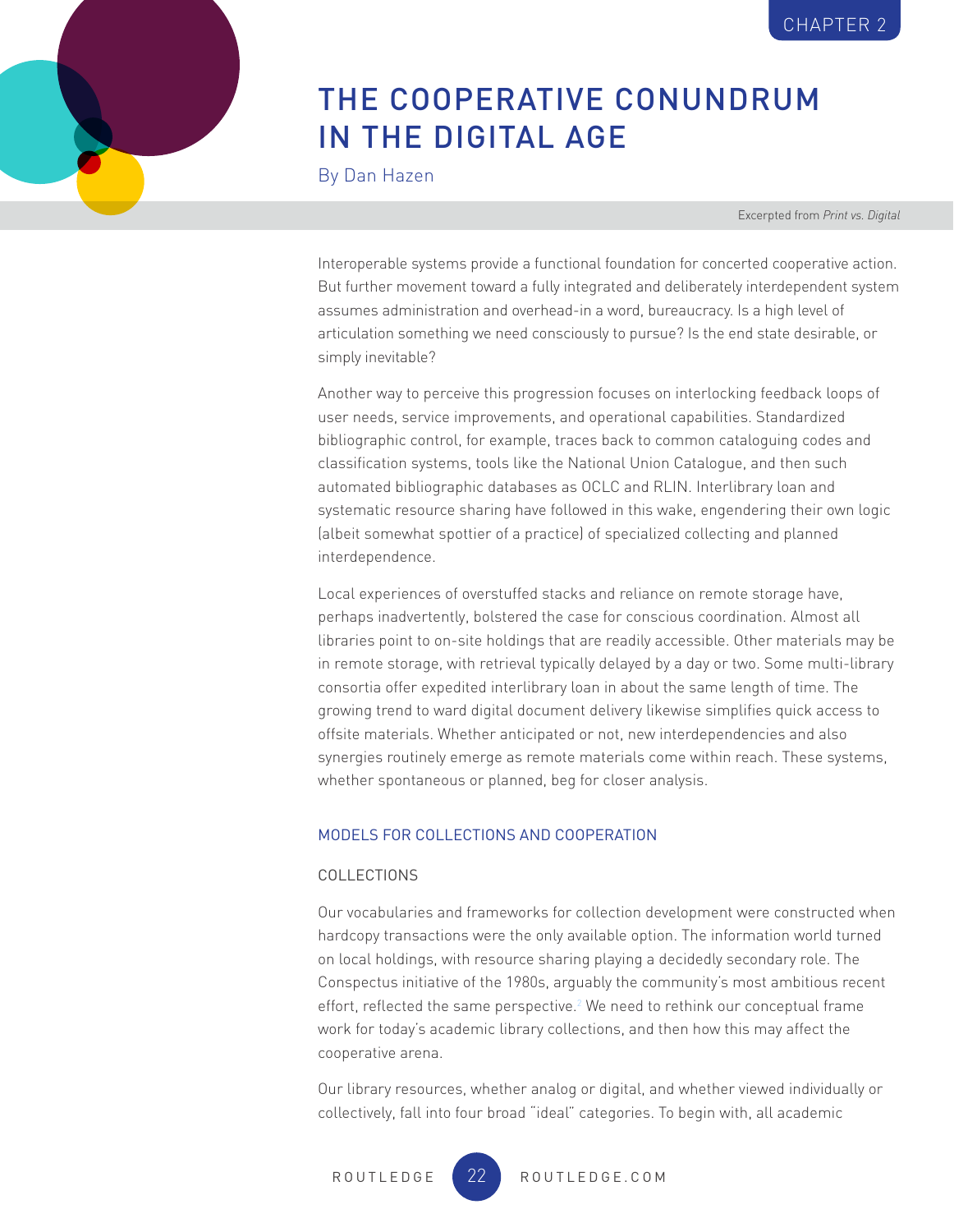By Dan Hazen

[Excerpted from](https://www.routledge.com/Print-vs-Digital-The-Future-of-Coexistence/Lee/p/book/9781138995284) *Print vs. Digital*

libraries support instruction. They thus provide basic bibliographies and reference works, reading list materials, and the core sources fundamental to the disciplines and fields taught in each parent institution. The function is ubiquitous, and understandings of a particular field's core resources tend to carry across from place to place. Second, academic libraries in institutions that support faculty research or advanced study seek to capture some or all of the record of scholarship. This rubric includes the published outputs of colleges and universities, commercial laboratories and trade organizations, think tanks and scholarly societies, academies and associations, specialized agencies and ad hoc research groups. An institution's appetite may vary within this large realm-only American university press publications, perhaps; or a multinational, multilingual sampler; or (in aspiration even if not actuality) exhaustive coverage. These holdings, which recapitulate and chronicle the scholarly record, sustain the ongoing, cumulative process of creating new knowledge.

An immense third category comprises all organized human expression, or the full range of primary sources. These are the raw materials for future scholarship, and their nature has become ever more eclectic. Libraries have always acquired a broad representation of creative literature-novels, drama, poetry, and the like. Selective but significant arrays of local and international newspapers, and of government documents, are enduring mainstays as well. Some collections of particular note have been constructed around the wholesale acquisition of specialized private libraries. Other primary sources have only more recently been acknowledged within the scholarly mainstream. Ephemera and grey literature, pamphlets, popular magazines, visual images and photographs, films and video, manuscripts and archival collections, and sound recordings are all by now considered essential. Digital resources, structured datasets, and web-based products likewise demand attention.

Unorganized raw data, finally, comprise a category of information with which we're only beginning to grapple. Scholars' research notes unruly file cabinets, boxes of scribbles and scrawls-provide a simple ex- ample. Hardcopy data generated in the course of experiments, surveys, and observations are similar. Today's masses of e-mail communications, blogs and chatrooms, digital satellite imagery, remote sensing data, raw survey responses, meteorological measurements, and the like, present challenges of capture and curation that we have barely begun to address.<sup>3</sup> Scholarship and teaching draw upon different blends of these four categories between one discipline and the next. The variations are especially pronounced for primary resources. Research in history or cultural studies typically draws upon an encompassing array of original documents and materials. Scholarship in some other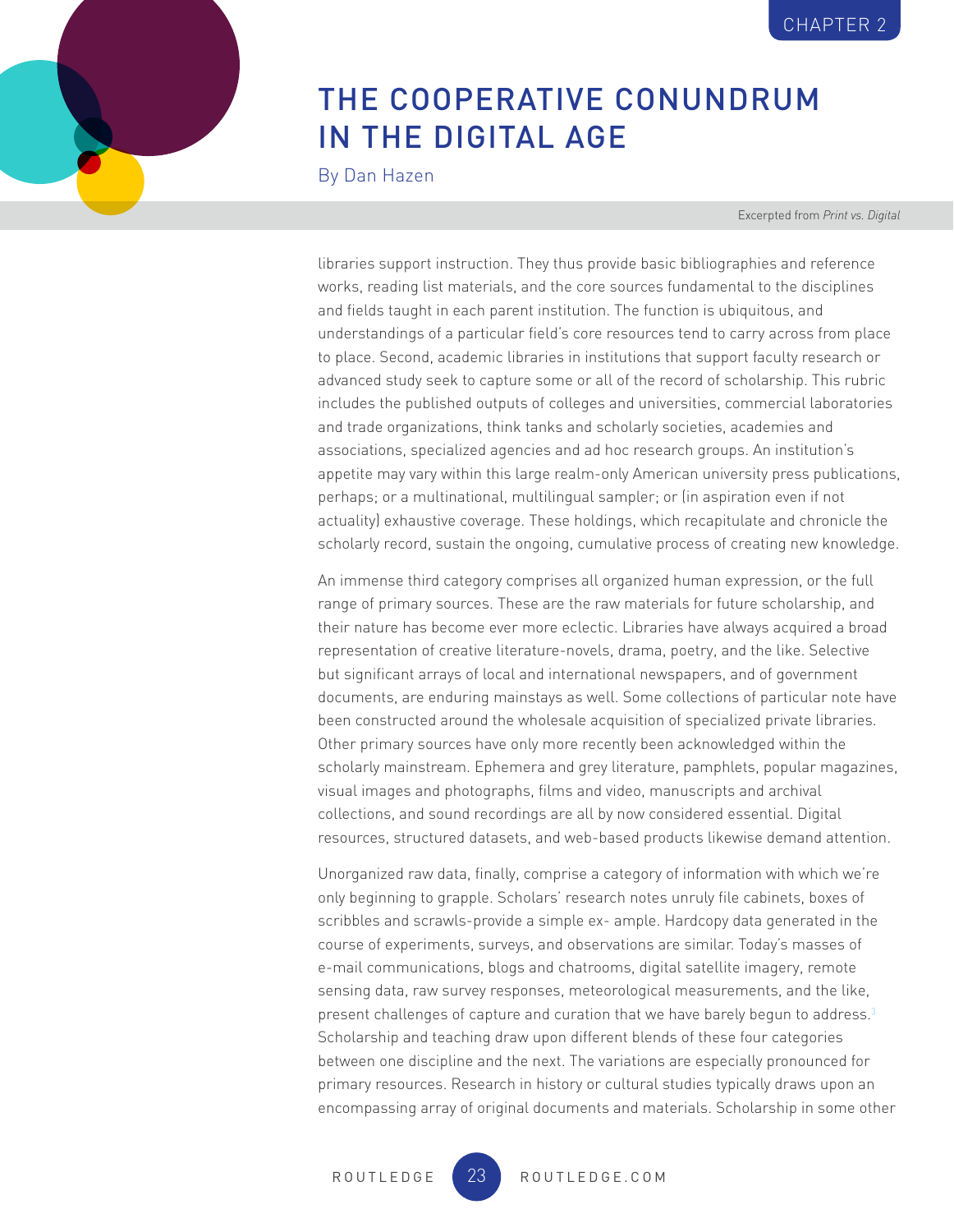By Dan Hazen

[Excerpted from](https://www.routledge.com/Print-vs-Digital-The-Future-of-Coexistence/Lee/p/book/9781138995284) *Print vs. Digital*

humanistic fields, for example philosophy, is often more narrowly framed. But the ground is also shifting, for instance as classical scholarship broadens beyond a confined documentary canon to include material culture and archaeological evidence. Conversely, it's commonplace to assert that the library is the humanist's laboratory, implying that scientific research relies less substantially on the written record. Here, too, we need a more nuanced understanding. Historic field surveys are essential for botanical and zoological research. So, for astronomers, are celestial observations from both past and present. Scholars' need for non-current literature in disciplines like chemistry or physics, by contrast, does for now seem more limited.

The information resources needed to support teaching and scholar ship in specific fields vary in shifting and sometimes unexpected ways. Furthermore, our four collections categories are by no means rigid. Thus, for example, today's pedagogical models routinely require students to grapple with primary sources as well as synthetic texts. The consequent mingling can complicate close-grained collections planning. By expanding the universe of potentially relevant materials, it also reinforces the case for cooperation.

In sum: many disciplines look to broader arrays of research resources than they have in the past. Today's pedagogical models engage learners with primary sources as well as textbooks and summaries. More and more information is available in digital formats, with their complex le gal and economic ramifications. These shifts make it increasingly difficult to interpret and manage collections needs solely from within our institutions.

#### COOPERATION

Library budgets and collections are under pressure. Some academic libraries are by now pretty much limited to providing only curricular support. We are also changing our definitions of library success, paying particular attention to aggressive service models associated with focused teaching and learning. New instruments to assess measurable out comes and user satisfaction, LibQUAL™ and the like, are another manifestation of change. All these shifts comprise a necessary corrective to the profession's longstanding preoccupation with collection size. This re-cantered perspective also reflects that our collections are no longer what they've been.

Digital resources further affect both the information universe and our perceptions of libraries in system. We've gradually become adept at understanding, documenting, and managing digital objects. Metadata schemas and harvesting tools, format registries, standardized software, and insistent anxiety around preservation, are all

24

ROUTLEDGE 24 ROUTLEDGE COM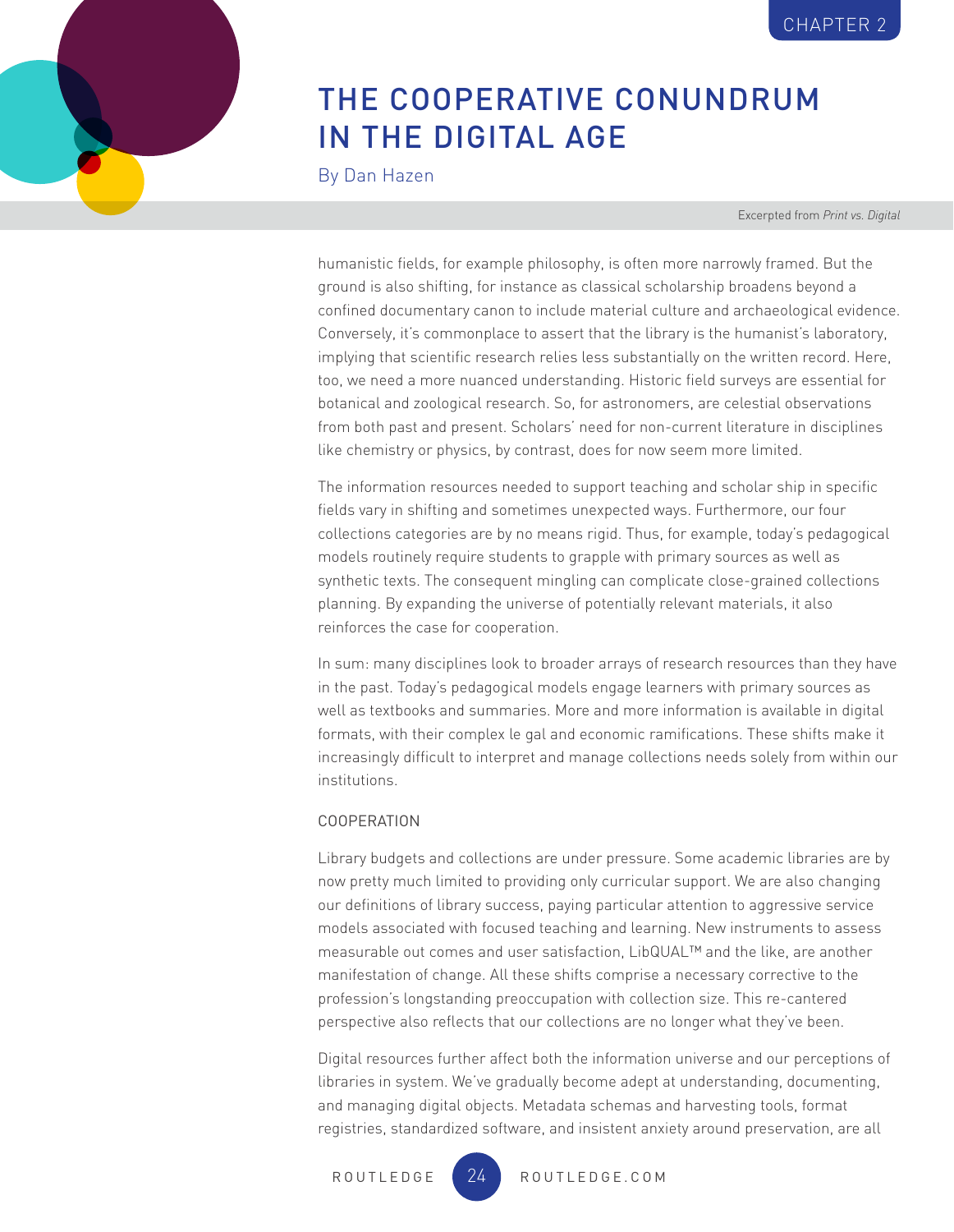By Dan Hazen

[Excerpted from](https://www.routledge.com/Print-vs-Digital-The-Future-of-Coexistence/Lee/p/book/9781138995284) *Print vs. Digital*

nudging the digital cosmos toward predictability and control. Our legal regime has lagged, but even here the interplay among user needs, legislative mandate, and commercial imperative may produce workable accommodations. Open access resources, institutional and disciplinary repositories, and new models for scholarly communication are part of the same picture.

Digital information stands to alter cooperative collection development in several different ways. The commonplace recognition that e-re sources are available without regard to a user's geographic location is one cornerstone for enhanced cooperative efforts: the need to store and transport physical objects has vanished. (Questions of long-term preservation and stewardship of course still remain.) The nature of consortia has been similarly liberated as geography becomes less relevant, though convincing new models have not yet emerged. The current roster of high-use digital products has by and large been framed and then created by single-source providers, the profit-driven Elsevier's on one hand, the non-profit JSTORs on the other. Our widely dispersed consumer com munity may generate equally significant results. Production, and not just consumption or funding, can become a distributed function within the virtual environment.4 We have the means to cooperatively create and structure more encompassing digital collections, and our economic constraints reinforce this approach. It's time to act.

Finally, digital reformatting allows added-value activities not feasible in the analog age, when fairly simple tasks like assembling micro film sets out of several source collections were about all we could manage. Electronic products lend themselves to such enhancements as full-text searchability, marked-up content, and links to related re sources. The systems that will allow us to minimize inadvertent duplication, and the repository infrastructure required for long-term digital archiving, are not fully in place.

While digital products could be universally accessible, actual use is typically constrained by license terms and prices. Efforts to re-ground the process of scholarly communication are still incipient. They are also probably most appropriately managed, with library participation, at other levels of our institutions. Libraries have instead focused on formal and informal consortia to leverage our aggregated purchasing power basically buyers' clubs. One can certainly imagine an alternative world in which a unified library community approaches information providers as equals, or even sets the terms by which vendors can address the information needs that we define.<sup>5</sup>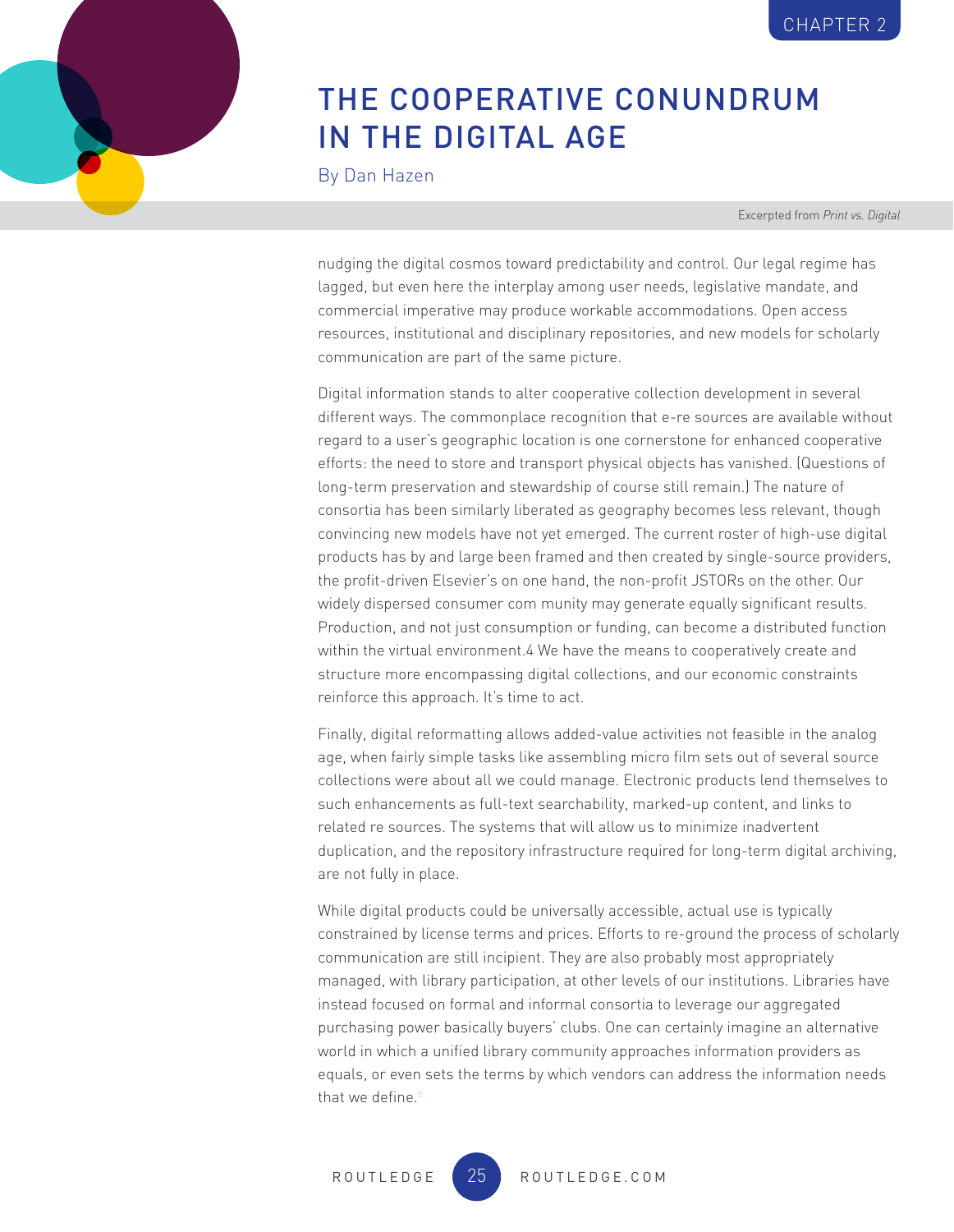By Dan Hazen

[Excerpted from](https://www.routledge.com/Print-vs-Digital-The-Future-of-Coexistence/Lee/p/book/9781138995284) *Print vs. Digital*

Collective action may allow us to more fully shape both the land scape and the marketplace for electronic resources. The traditional co operative emphasis on the expensive, obscure, low-demand resources that we can share without inconveniencing local users might be turned on its head as we together identify and digitally address core materials. Cooperative activities in the digital realm can also cut across and encompass all four categories of collection resources. Plans for a national cyberinfrastructure, for example, particularly emphasize the realm of raw data. These categories will also continue to blur around the edges. The structures to achieve these digital visions, however, are not now in place.

### THE JANUS CONFERENCE

Cornell University's long-term Collection Development Officer, Ross Atkinson, for decades helped guide the research library community to ward fuller understandings of library collections and how they could be most effective.<sup>6</sup> Atkinson was the driving force behind a fall 2005 meeting in Ithaca entitled "The Janus Conference on Research Library Col lections: Managing the Shifting Ground Between Writers and Readers." This meeting had two main goals: to update our conceptual framework for library collections; and to implement practical measures to better position academic libraries within the realm of scholarly communication, in order to improve their services to our students and scholars.

These goals were addressed at Cornell by a group of perhaps seventy collection development administrators, and others. The central debate built from three commissioned papers that considered our emerging digital realm from as many different perspectives. Mark Dimunation, from the Library of Congress, emphasized the enduring and unique value of original artefacts-books, manuscripts, maps, and on-whatever the attractions of digital surrogates. The sensory attributes and sensual substance of our cultural heritage convey messages in and of them selves. Mark Sandler, from the University of Michigan, followed with an economics-inflected analysis of the digital realm, its premises and also some of its pitfalls. The "long tail" effect of unconstrained electronic storage space and discovery capacity, customized offerings tailored to niche markets, carefully structured tiers of added value, individualized service options, and on, all offer a subtle and largely encouraging sense of how scholarly resources might evolve. The Universite de Montreal's Jean-Claude Guedon, finally, spoke to the complex interrelationships among readers and texts. This delicate and typically contingent interplay stands to be energized in potentially transformative ways as the virtual world engages new combinations of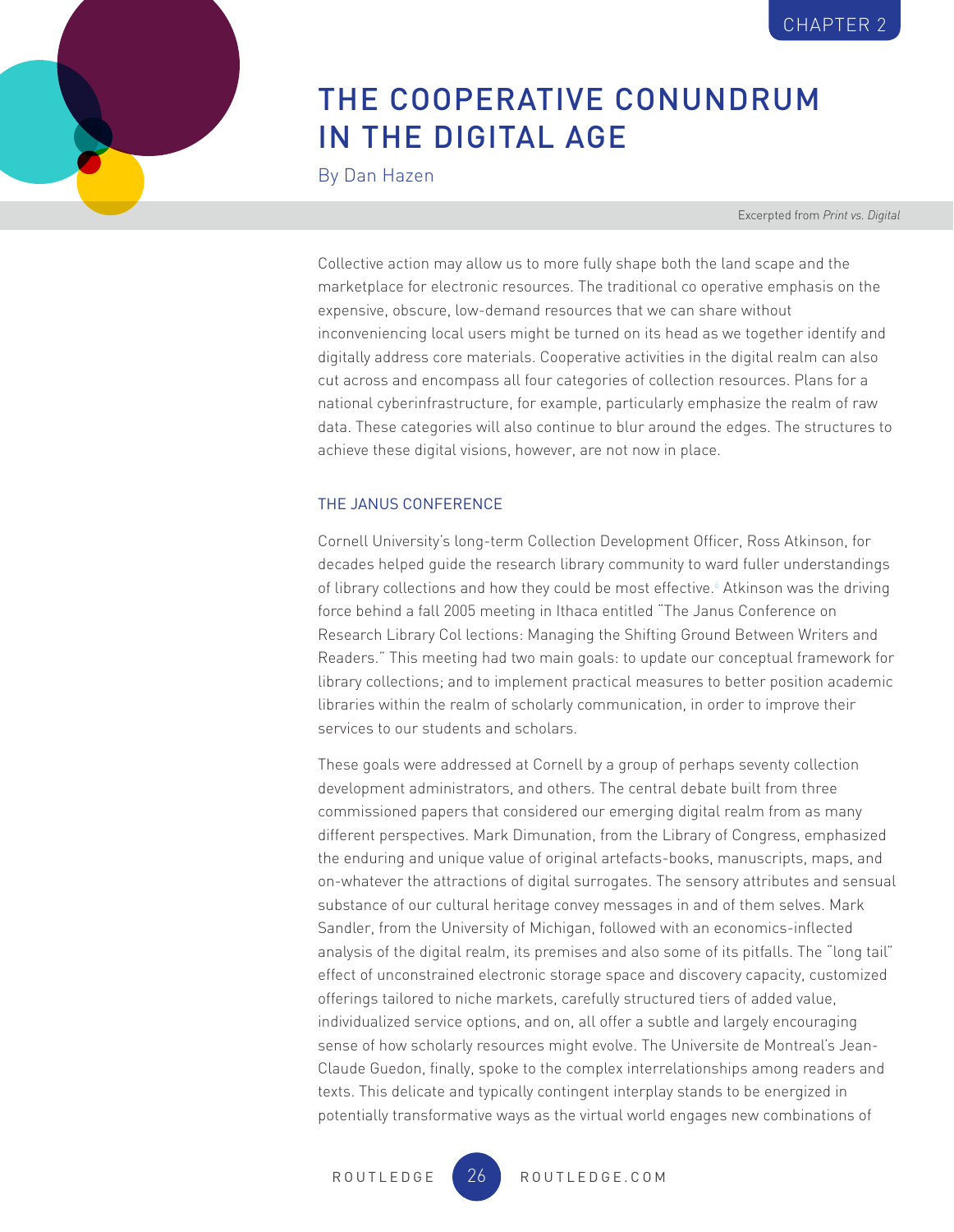By Dan Hazen

[Excerpted from](https://www.routledge.com/Print-vs-Digital-The-Future-of-Coexistence/Lee/p/book/9781138995284) *Print vs. Digital*

readers and writers who are at once co-participants and co-creators. The digital world challenges and empowers us in ways fundamentally different from what we have known.

These papers formed the backdrop for the meeting's core work. Ross Atkinson confronted the group with the argument that scholarly communication, the information marketplace, and academic libraries are moving inexorably toward an overwhelmingly digital future. Our transition costs, as we sustain dual systems for analog and digital in formation, are immense. Moreover, we are following rather than directing the process. The lack of a coherent, shared strategy limits our ability to shape the new landscape. To that same degree, we have abandoned some of our core responsibilities vis-a-vis the academic community. How can research libraries together mobilize to take charge of change?

The beginnings of an action plan were framed through six deliberatively provocative challenges to the group. Each was presented as a general proposition, followed by a possible scenario for action:7

- 1. *RECON*. Convert to digital form objects currently only available in traditional form. Action for Consideration: Each research library will transfer 10% of its materials budget annually to a central fund, to be used for mass digitization. Decisions on what to digitize in what order will be made by a committee of research library collection development officers, special collections managers, and technical specialists.
- 2. *PROCON*. Ensure objects published in the future are available in digital form. Action for Consideration: Subsequent to 1 January 2008, research libraries will no longer purchase materials published in North America or Western Europe that are not in digital form.
- 3. *Core Definition*. Define collectively the notification objects that compose a core collection in each discipline. Action for Consideration: Building of separate, local collections of basic level materials (2+ level) will be discontinued in research libraries. Instead, committees of subject specialists (operating primarily online) will agree upon what belongs in a basic or core col lection, and all research libraries with at least a basic collection in the subject will automatically acquire those materials.
- 4. *Publisher Relations*. Negotiate collectively with publishers on the best possible access to notification sources. Action for Consideration: Research libraries will agree upon fair price ceilings for all types of notification sources, and will further agree to buy no materials that exceed these ceilings.
- 5. *Archiving*. Ensure the coordinated, long-term maintenance of traditional and

27

ROUTLEDGE 27 ROUTLEDGE.COM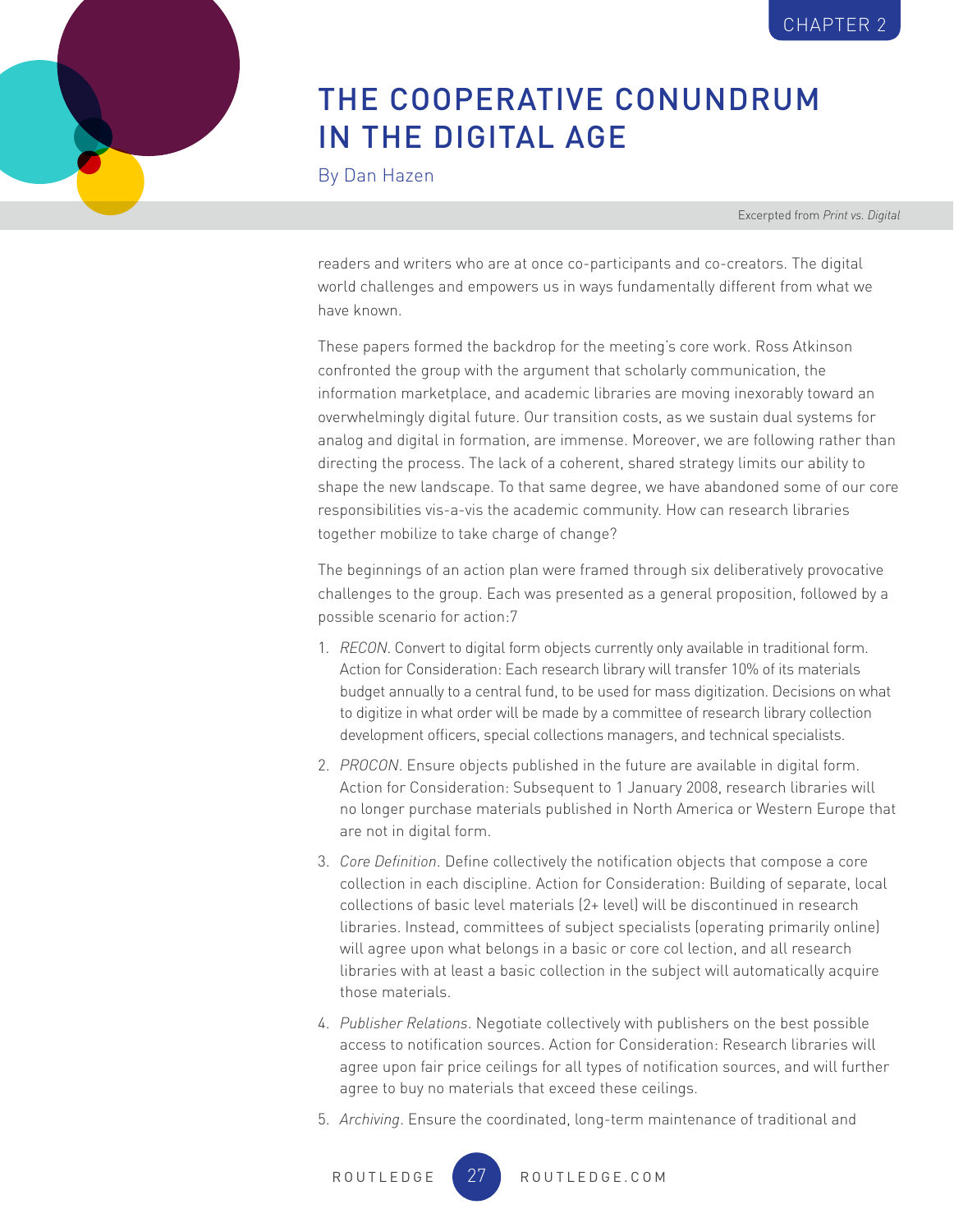By Dan Hazen

[Excerpted from](https://www.routledge.com/Print-vs-Digital-The-Future-of-Coexistence/Lee/p/book/9781138995284) *Print vs. Digital*

digital holdings. Action for Consideration: With the exception of clearly defined special collections materials, all print materials published be tween 1830 and 1960 should be transferred to a regional print repository (constructed, if necessary, for that purpose). Each regional repository should sell or discard any duplicates it receives that are available in other repositories (so that it retains only one copy). At the same time, all digital objects selected by all research libraries should be added to an OAIS-based repository that can meet the certification requirements as defined by RLG/NARA.

6. *Alternative Channels for Scholarly Communication*. Create a net work of publishing structures that scholars can use as a supplement or alternative to standard scholarly publishing channels. Action for Consideration: Research libraries will agree on the de sign and services of an open access repository. Each research library will select a subject, and, working with local faculty and other appropriate stakeholders, such as scholarly societies, will create an open access repository for that subject, using funding from the materials budget. Supporting the repository will be the materials budget's highest priority.

Participants were randomly assigned to working groups that spent several hours discussing whether and how "their" challenge might be addressed-with some time to consider the other challenges as well. Most groups reported a similar sequence of initial scepticism, focused on problematic terms and aggressive phraseology. But the discussions then gradually moved away from these specifics in a process that resulted in overall group support for most of the general principles behind each proposition. Tellingly, those groups that could consider other challenges tended to replicate the same rather hesitant sequence, usually without enough time to move beyond the initial doubts.

All the group responses were melded together for presentation to the plenary. The contrast between usually positive reactions from each group that "owned" a particular challenge, and other groups' more sceptical assessments, came into sharp relief as the relatively conservative amalgamated opinions evoked spirited dissent from the original "owning" groups. The conference thus swung from radical initial scenarios to watered down overall reactions, with the groups most fully immersed in each challenge most supportive of change; and then to late-day pushback toward a more adventuresome stance. The session ended as self-selected working groups agreed to refine each challenge and suggest action steps as well.

The reworked proposals were then presented for further discussion at the Chief Collection Development Officers session at ALA's Midwinter meeting in January, 2006. These exchanges allowed additional clarifications, and also community

28

ROUTLEDGE 28 ROUTLEDGE COM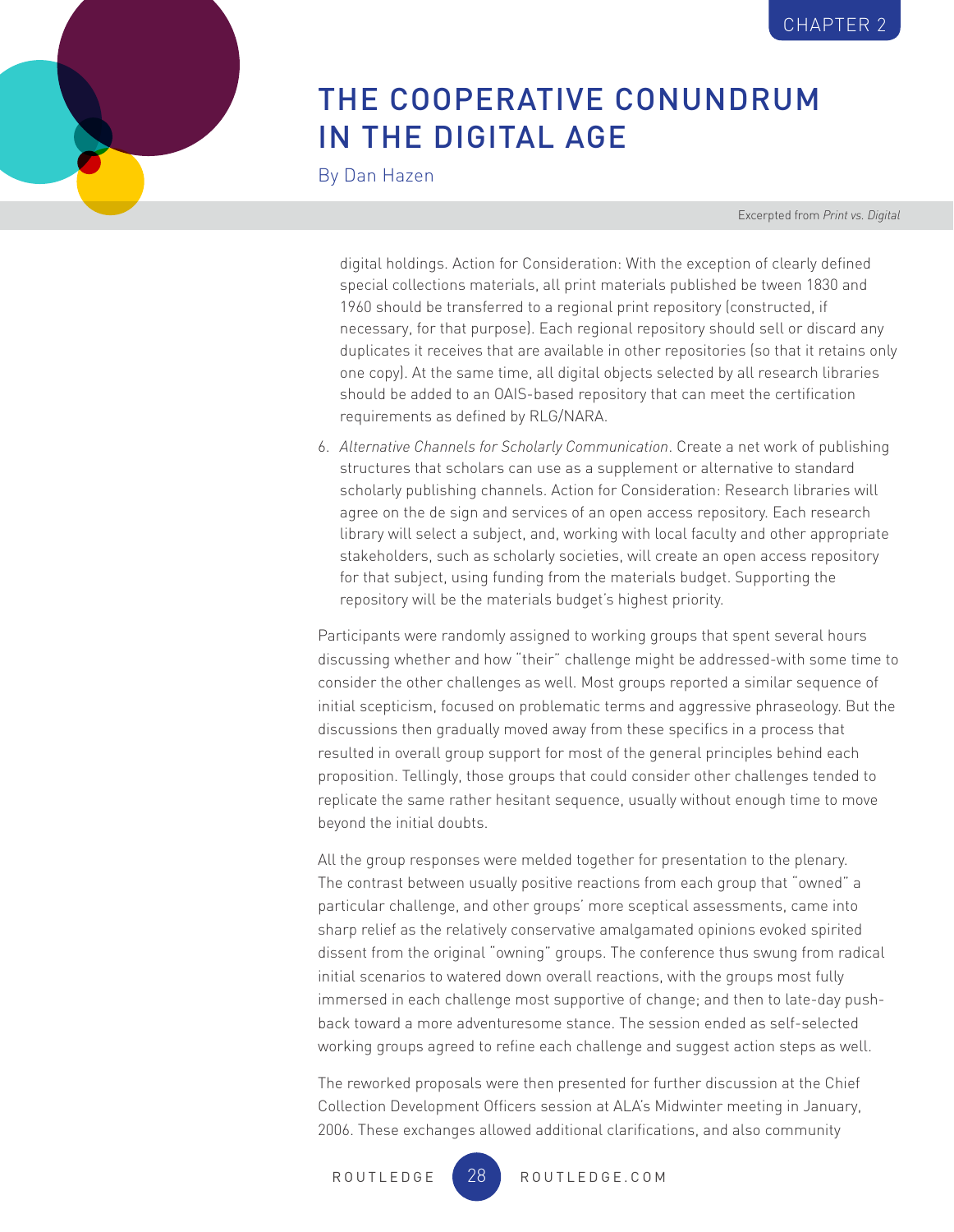By Dan Hazen

[Excerpted from](https://www.routledge.com/Print-vs-Digital-The-Future-of-Coexistence/Lee/p/book/9781138995284) *Print vs. Digital*

suggestions for practical measures to advance each "challenge" area. A still-gelling coordinating structure was also established in order to shepherd along the entire process. An emerging sense of priorities among the challenges, and logical sequences for implementation, likewise took shape.

As of the spring of 2006, all six of the original challenges had assumed a new (and lengthier) form on the Janus Conference website. The conversations continue: these versions remain works in progress. Concrete action plans are emerging as well. A few examples of the revised proposals will suggest where things stand:

*Challenge 1, RECON.* Converting the scholarly record. Collection development and other interested librarians from academic and re search libraries will create a working group to develop and begin implementing a plan for a national mass digitization project to convert holdings in North American research libraries.

The group will accomplish the following:

- recommend a structure for administering and coordinating the project that ensures active support from institutions and associations whose backing will be necessary for the success of the project.
- recommend selection models and best practices for the initial stages of the project that will demonstrate its value, importance and viability.
- while actively seeking grant support to begin the work of the project, assume that the research library community must de vote substantial resources, financial and human, to the project and be the primary source of funding.
- take into account projects already in place nationally and inter nationally, and involve participants in those projects in planning this more global effort.

*Challenge 2, PROCON.* Ensuring future publications are in digital form. Research libraries are committed to moving to an environment in the medium-term future (e.g., by the end of the decade), in which most newly published materials are acquired in digital form. Research libraries will work with scholars, publishers, and each other in order to achieve this. Research libraries agree to shift to e-only by 2008 for those publications that are available in both print and electronic form including: journals, reference books, textbooks, government documents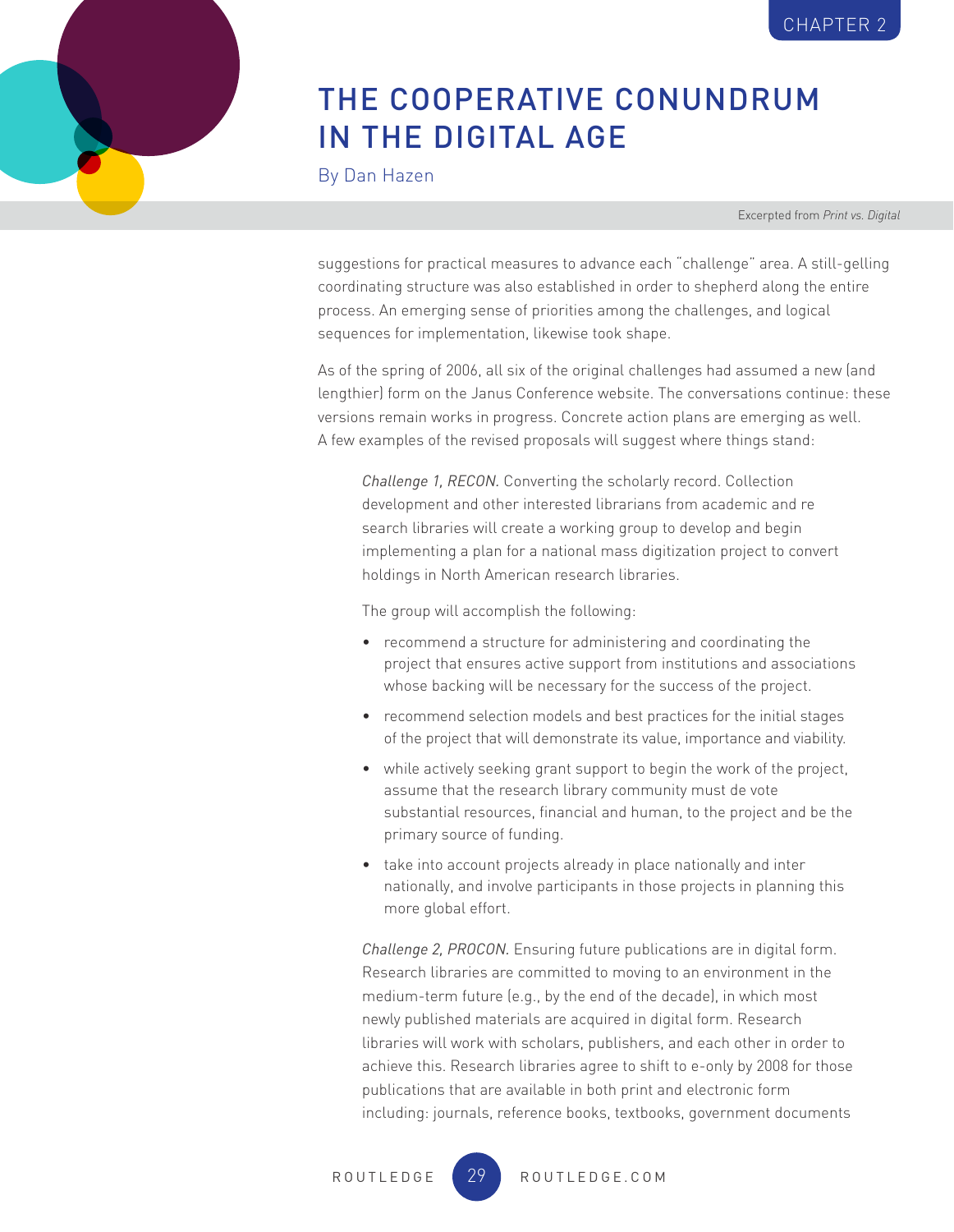By Dan Hazen

[Excerpted from](https://www.routledge.com/Print-vs-Digital-The-Future-of-Coexistence/Lee/p/book/9781138995284) *Print vs. Digital*

and other areas like electronic books as the electronic publishing models develop. A complete transition to digital form by 2008 is dependent on the existence of trusted archives for digital content.

*Challenge 4, Licensing Principles (formerly Publisher Relations).* Negotiate collectively with publishers on the best possible access to e-content. Research libraries will make every effort to sign no li censes that include non-disclosure clauses, and to share among themselves the terms of agreements with all publishers. Public universities shall publicly post licenses and business terms on their Web sites. Research libraries will make every effort to ensure that licenses include such options as the right to use publications with course management software, the right to use publications for e-reserve, the right to fulfil ILL requests according to existing ILL guidelines and the right of authors to retain copyright and make their publications available in open access repositories or other archives. Research libraries will make every effort to ensure that li censes include provisions for perpetual access and archival deposit of licensed content.

In general terms, progress on the "Archiving" challenge is perceived as a precondition for any other measure that would increase our reliance upon digital objects. The notion of a national approval plan to provide the core literature needed by many libraries, and the degree to which we might be ambitious in reshaping publisher relations and licensing terms, remain under very active discussion. At least two broad obstacles also remain. Janus participants themselves, and others who have only heard of the conference and its proposals, are divided over both the process and the proposals. Framing the initial challenges in terms of highly prescriptive mandates managed by a small inner circle-some conjure up a "librarians' soviet"-may have been threatening as well as provocative. On a different level, all the Janus participants have returned to work lives filled with everyday pressures and distractions. The ongoing commitments required to achieve timely outcomes are by no means assured.<sup>8</sup>

### CASTE MENTALITIES AND DIVISIONS OF LABOR

The Janus exercise would mobilize academic libraries in the joint pursuit of common goals. It therefore both assumes and presumes to strengthen a systemic perspective. Some of the conference challenges also focus on particular categories within our four-tiered model for library collections and the information landscape. A shared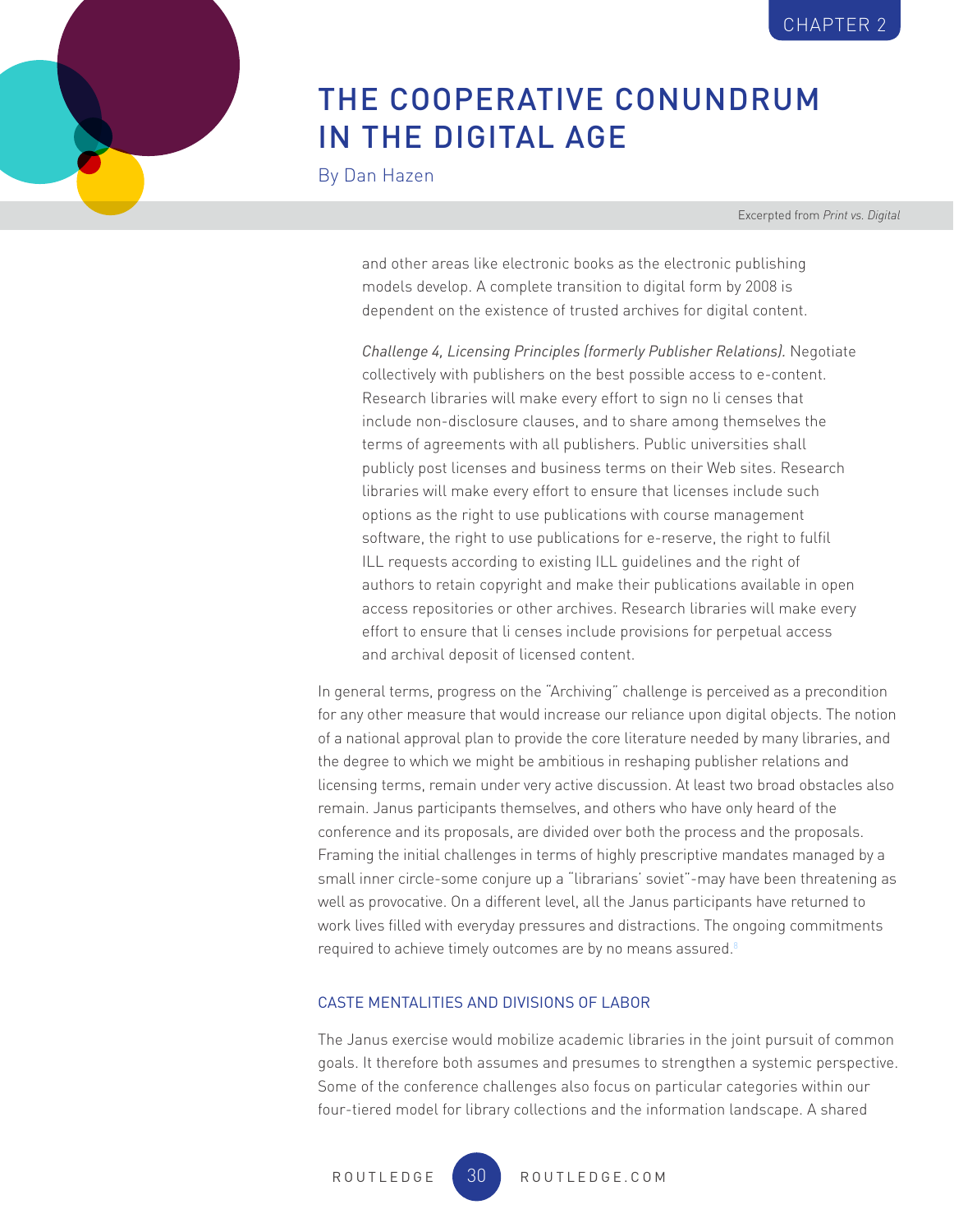By Dan Hazen

[Excerpted from](https://www.routledge.com/Print-vs-Digital-The-Future-of-Coexistence/Lee/p/book/9781138995284) *Print vs. Digital*

approval plan for "core materials," for example, would focus on the resources that provide curricular support. The overall Janus emphasis on concerted cooperative action, however, may underplay the complementary need to carefully distinguish among the roles and possibilities of the cooperating libraries. Both familiar and less obvious elements may here be in play. Continuing shifts in scholarly communication and the information marketplace likewise affect the analysis.

We typically, albeit rather ambivalently, acknowledge that a few "libraries of last resort" carry our heaviest collections load. The list includes the two dozen or so libraries at the top of the ARL rankings, plus a few others like the Library of Congress and the New York Public Library. These very large academic libraries are like all others in providing core resources and curricular support. They also seek very full representations of the scholarly record. And they pursue generous (though inevitably limited) segments of primary resources or "recorded human expression."

Many other libraries aspire to collections that encompass the same variety of curricular support, the scholarly record, and primary re sources. Strong holdings of local publications are common fixtures of both public and academic libraries, and unique special collections can turn up anywhere. Early results from OCLC's collection analysis service seem to suggest a wide scattering of unique materials among many libraries.9 One-of-a-kind holdings are everywhere sources of pride and evidence of distinction. Ensuring appropriate arrangements for stewardship may be more difficult, and identifying those libraries whose unique holdings make them de facto centrepieces for coordinated activity is complicated in both political and operational terms.

The picture becomes more complex from a global perspective. North American libraries form one implicit system. Yet this system is complemented and often overshadowed by overseas repositories. Whether the focus is massive national libraries or modest municipal collections, these non-North American institutions provide unparalleled local coverage-even in cases where straitened budgets may preclude their full participation in the developed world 's information marketplace. Large-scale cooperation needs to welcome these libraries into ethical and equitable partnerships that consciously address a range of digital and hardcopy collecting capabilities.

Another challenge reflects the increasingly blurred boundaries among different categories of cultural artefacts. Researchers use materials associated with all manner of custodial agencies, both formal and informal. Search engines likewise cut across informational and also institutional domains. Our careful distinctions between libraries, archives, and museums thus carry less and less meaning. Dividing lines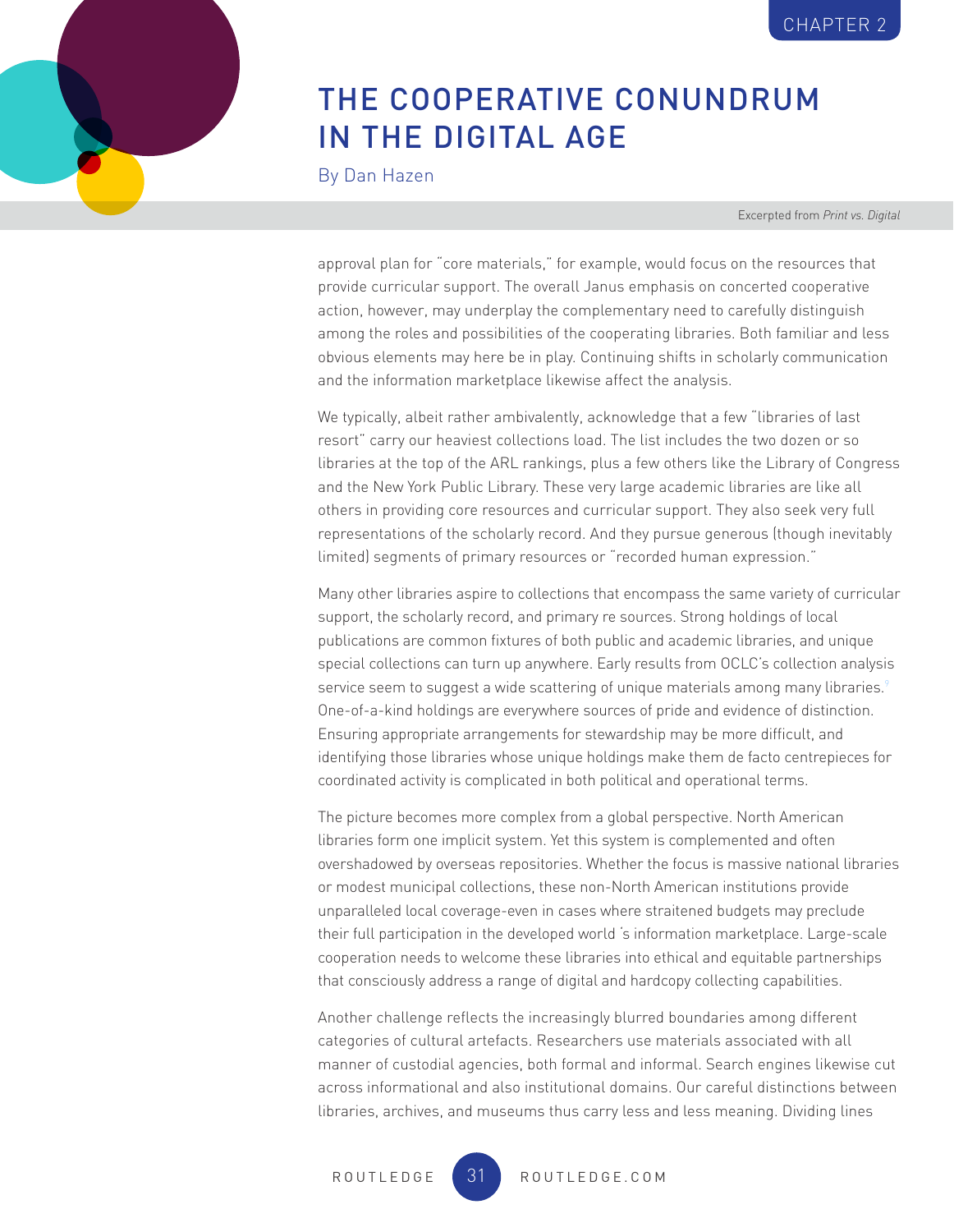By Dan Hazen

[Excerpted from](https://www.routledge.com/Print-vs-Digital-The-Future-of-Coexistence/Lee/p/book/9781138995284) *Print vs. Digital*

between private collections and public repositories are often becoming less relevant as well.

Some of the issues at first blush seem to involve bragging rights: who's biggest, who's best, who's most worthy. They also carry fiscal overtones. The largest libraries and museums, those that have built the most massive collections, are typically presumed affluent. Even when this is true, is it realistic to expect these institutions to finance long-term preservation and digitization on their own, as a disinterested community service? If more broad-based support is in order, how will it be arranged? What role do cooperative entities like the Centre for Research Libraries have to play? If libraries fail to act, will commercial players fill the void? Where will we then stand, if others can more effectively mediate between users and information? The questions significantly outnumber our answers.

### **CONCLUSION**

The language that we use in some respects creates our reality. While the words and concepts with which we describe library collections and cooperation come from the recent past, that past is also very different from the world of today. Its underlying assumptions include free-standing collections of tangible objects within autonomous institutions, for which responses to • environmental, programmatic, and marketplace challenges are pretty much a local concern. We now need to adjust our thinking, looking realistically to see where we can together have a greater impact and how we can most effectively create change. We also need to act, to complement our rhetoric with work, and to buttress our narratives with concrete steps and planned behaviours.

#### **NOTES**

- 1. A recent catalogue of standards and best practices driven primarily by technology is found in Peter Webster, "Interconnected and Innovative Libraries: Factors Tying Libraries More Closely Together," *Library Trends* 54-3 (Winter 2006), pp. 382-393. (Issue title: "Library Resource Sharing Networks.")
- 2. Newer and very promising cooperative experiments have tended to build back ward from efficient arrangements for document delivery and interlibrary loan, into the collections realm. Both OhioLINK and Borrow Direct suggest some of the possibilities.
- 3. See, for example, *Revolutionizing Science and Engineering Through Cyber-Infrastructure: Report of the National Science Foundation Blue-Ribbon Advisory Panel on Cyberinfrastructure (2003) http://dlist.sir.arizona.edu/897, and The*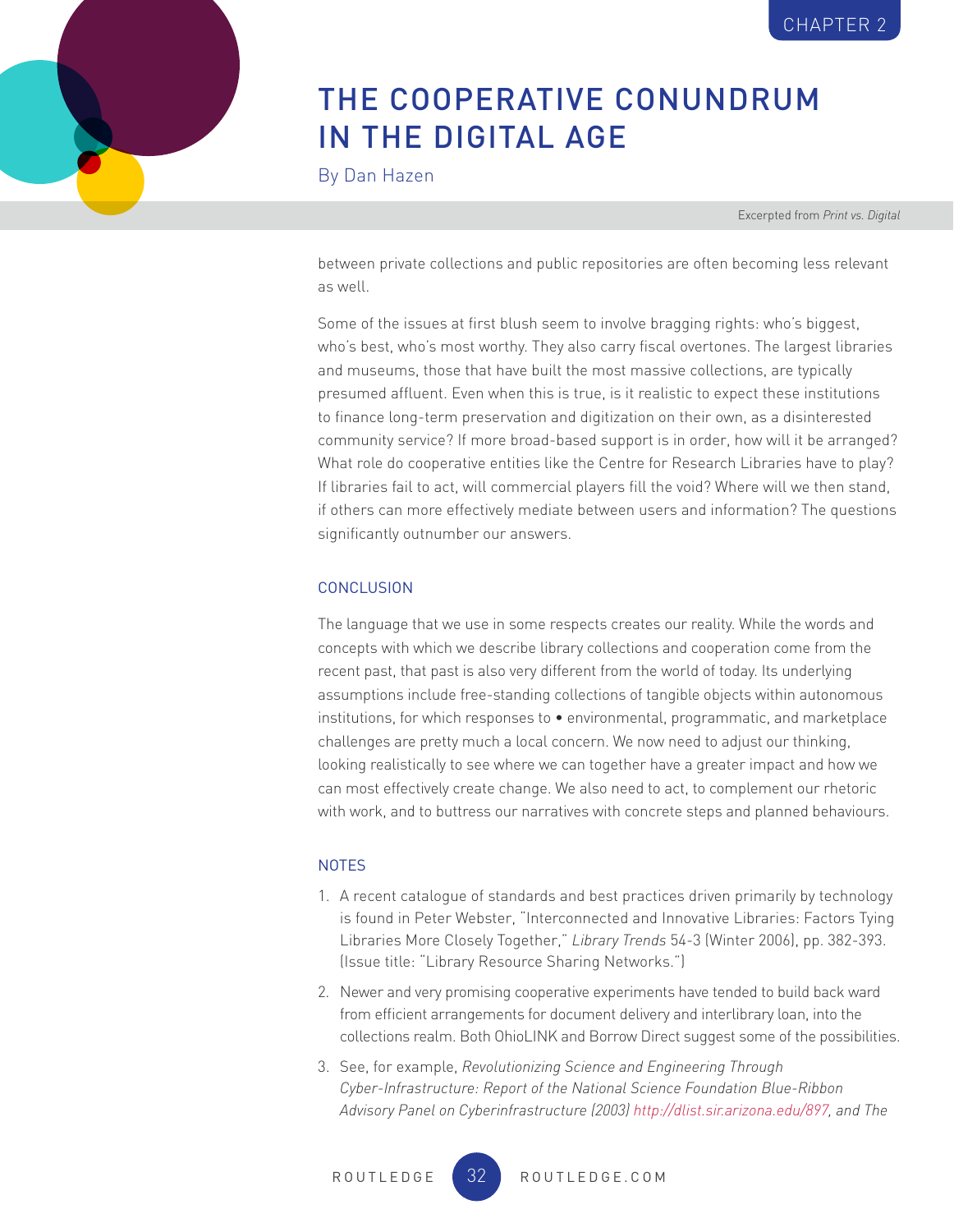By Dan Hazen

[Excerpted from](https://www.routledge.com/Print-vs-Digital-The-Future-of-Coexistence/Lee/p/book/9781138995284) *Print vs. Digital*

*Draft Report of the American Council of Learned Societies' Commission on Cyberinfrastructure for Humanities and Social Sciences (or public comment)* (2005) http://acls.org/cyberinfrastructure/acls-ci-publie.pdf.

- 4. American Memory (http://memory.loc.gov/ammem/index.html), for example, includes separate collections from a number of institutions, so far joined together more as a patchwork than in a seamless cross-searchable aggregation.
- 5. See the Centre for Research Libraries Request for information: *Joint Venture for the Cooperative Digitization and Dissemination of World Newspapers* (April 18, 2006).
- 6. Following an extended illness, Ross Atkinson passed away early in March, 2006. He is missed.
- 7. A complete set of conference-related information, including webcasts of the proceedings, is available on the Janus website: [http://janusconference.library.](http://janusconference.library.cornell.edu) [cornell.edu.](http://janusconference.library.cornell.edu) The jargon in some of the original challenges echoes the terminology of the Conspectus initiative, and also Ross Atkinson's collections vocabulary.
- 8. These assessments are current as of April, 2006. The conversation continues to unfold, sometimes quite quickly.
- 9. Early collections comparisons using the OCLC Collections Analysis tool reflect a database that still underrepresents the holdings of many institutions. Several largescale data loads will increase its accuracy in reflecting overall coverage. Careful sampling studies are then needed in order to verify the possible extent of overlapping or duplicative records that could also distort assessment results.

#### AUTHOR

Dan Hazen is Associate Librarian of Harvard College for Collection Development, Harvard University Libraries, Office of the Librarian, Room 1 10, Harvard Yard, Cambridge, MA 02138 (E-mail: dchazen@fas.harvard.edu).

[Haworth co-indexing entry note]: "The Cooperative Conundrum in the Digital Age." Hazen, Dan. Co-published simultaneously in Journal of Library Administration (The Haworth Information Press, an imprint of The Haworth Press, Inc.) Vol. 46, No. 2, 2007, pp. I 01-1 1 8; and: Print vs. Digital: The Future of Coexistence (ed: Sul H. Lee) The Haworth Information Press, an imprint of The Haworth Press, Inc., 2007, pp. 101-1 18. Single or multiple copies of this article are available for a fee from The Haworth Document Delivery Service [1 -800-HAWORTH, 9:00 a.m. - 5:00 p.m. (EST). E-mail address: docdelivcry@haworthprcss.com].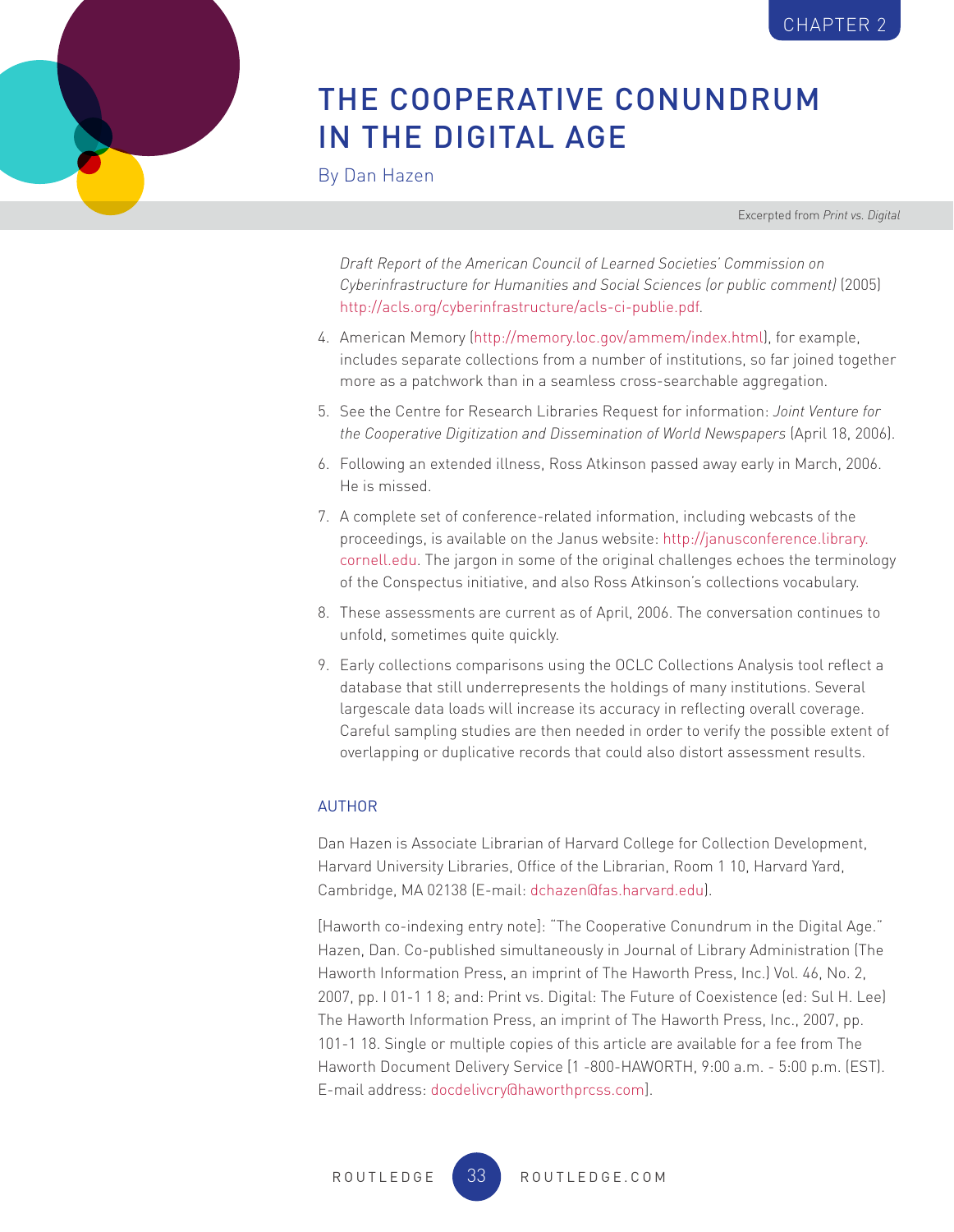

# FINDING THE RIGHT METAPHOR

RESTRUCTURING, REALIGNING, AND REPACKAGING TODAY'S RESEARCH LIBRARY



This chapter is excerpted from *Repackaging Libraries for Survival* Edited by Sul H. Lee ©2012 Taylor & Francis Group. All rights reserved.

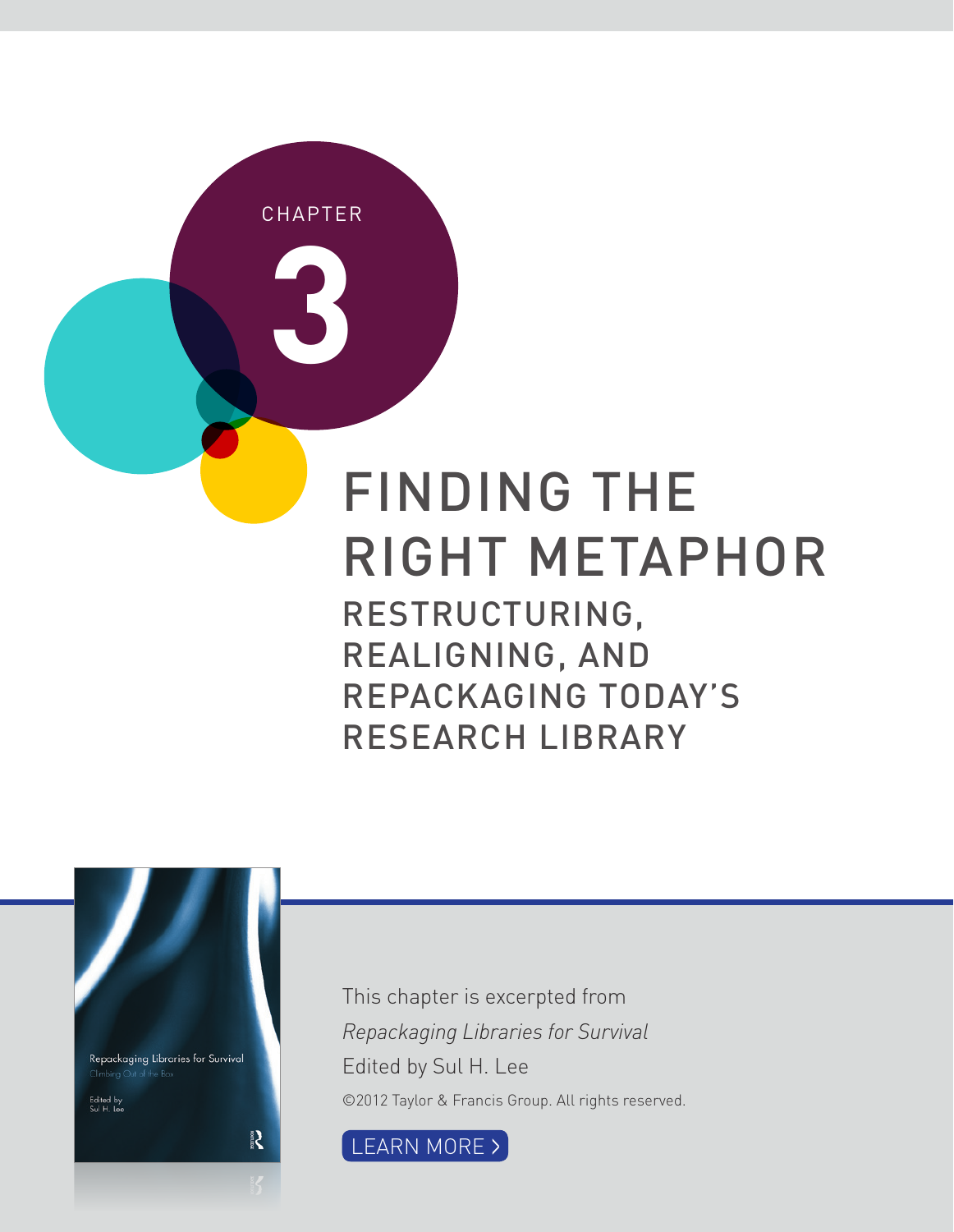### FINDING THE RIGHT METAPHOR RESTRUCTURING, REALIGNING, AND REPACKAGING

TODAY'S RESEARCH LIBRARY

By Joan Giesecke

Excerpted from *[Repackaging Libraries for Survival](https://www.routledge.com/Repackaging-Libraries-for-Survival-Climbing-Out-of-the-Box/Lee/p/book/9780415850339)*

#### **ABSTRACT**

To change from collection-centric to user-centered research libraries and to survive in tough economic times, libraries face 2 major challenges: 1st, libraries need to change how they are viewed by their constituencies so they are seen as indispensable; and 2nd, libraries need to help the librarians and staff change their own mental models of their roles to remain relevant in these changing times. Metaphors are one way to help people connect terms in new ways so they develop new images of those terms. For more than 100 years, libraries have used metaphors to seek connections that will help people see libraries as something other than warehouses for books. This article will explore various metaphors being used in the library field and how these metaphors can help libraries introduce change to improve their chances of receiving the support needed to survive.

*Transitions. Change. Repackaging. Survival*. These themes dominate our field as libraries seek to reinvent themselves in a 2.0 world to stay relevant in the competitive information environment. Libraries face two major challenges in implementing change in today's world. First, libraries need to change how they are viewed by their constituencies so they are seen as indispensable. Second, and equally challenging, libraries need to help librarians and staff change their own metal models of their roles to remain relevant in these turbulent times. Metaphors are one way to help people connect terms in new ways so they develop new images of those ideas.

What are metaphors or why is hail always the size of something else? Metaphors, as we all know, are phrases that connect unlike items that actually have something in common or phrases where one thing is used to designate another (Dictionary.com, 2010). Metaphors such as Shakespeare's "All the world's a stage, and all the men and women merely players," presents us with a different image of reality (Shakespeare, n.d.). As another example, Keith Fiels, executive director of the American Library Association (ALA), at the division leaders/BARC Midwinter meeting at the ALA meeting, January 2009, was describing the purpose of an initiative fund used for projects that relate to the ALA Strategic Plan. He noted that the fund helped ALA be more nimble, and then noted that this made ALA a nimble dinosaur. These metaphors are very useful examples of how metaphors help create images for people to see things differently. Metaphors can help us accept new ideas and to expand our views.

What does this have to do with the size of hail? Hail helps explain why metaphors work. There is an established chart for how to describe the size of hail. From the government National Oceanic and Atmospheric Administration (NOAA) Web site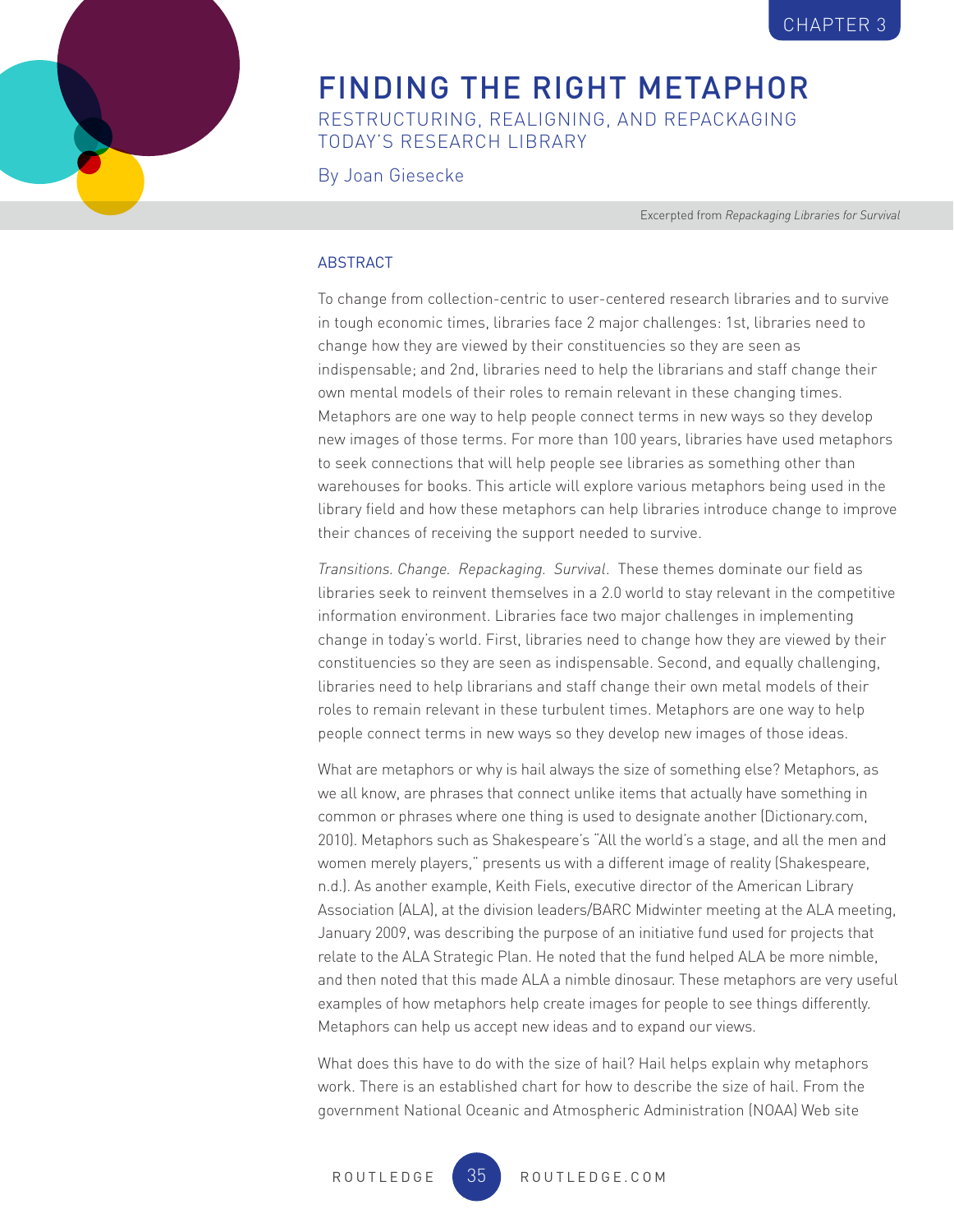### FINDING THE RIGHT METAPHOR

RESTRUCTURING, REALIGNING, AND REPACKAGING TODAY'S RESEARCH LIBRARY

By Joan Giesecke

Excerpted from *[Repackaging Libraries for Survival](https://www.routledge.com/Repackaging-Libraries-for-Survival-Climbing-Out-of-the-Box/Lee/p/book/9780415850339)*

(2010) you learn that pea-size hail is one-quarter of an inch whereas golf ball–size hail is one and three-quarters of an inch. Scientists learned that people were more accurate in reporting the size of hail when they compared the hail to a known object than when they tried to guess the size in inches. The comparison approach provides an understandable standard way for people to describe an event.

ESTIMATING HAIL SIZE

- Pea =  $1/4$  inch diameter
- Marble/mothball = 1/2 inch diameter
- Dime/Penny = 3/4 inch diameter—hail penny size or larger is considered
- severe
- Nickel =  $7/8$  inch
- Quarter = 1 inch
- Ping-Pong Ball =  $11/2$  inch
- Golf Ball =  $1 \frac{3}{4}$  inches
- Tennis Ball = 2 1/2 inches
- $\bullet$  Baseball = 2 3/4 inches
- Tea cup  $=$  3 inches
- Grapefruit = 4 inches
- Softball =  $41/2$  inches

Metaphors have the same power. They help people think differently about an event or activity. They help us change or confirm our mental models. Because metaphors reflect conceptual or mental models, metaphors can be used to identify how someone perceives a particular institution, situation, idea, or how they look at things. Metaphors can provoke powerful images that can persuade others of a particular solution or point of view. They can frame a problem in a way that sets the direction for what solutions might be considered, but they do not result in canned solutions. For example, if the information highway metaphor for networked information conveys the idea that all information is available for free on the highway, then the need to support libraries as a source for information becomes questionable.

Librarians have been using metaphors to describe libraries and librarians since the modern library movement began in the late 19th century. These early leaders, such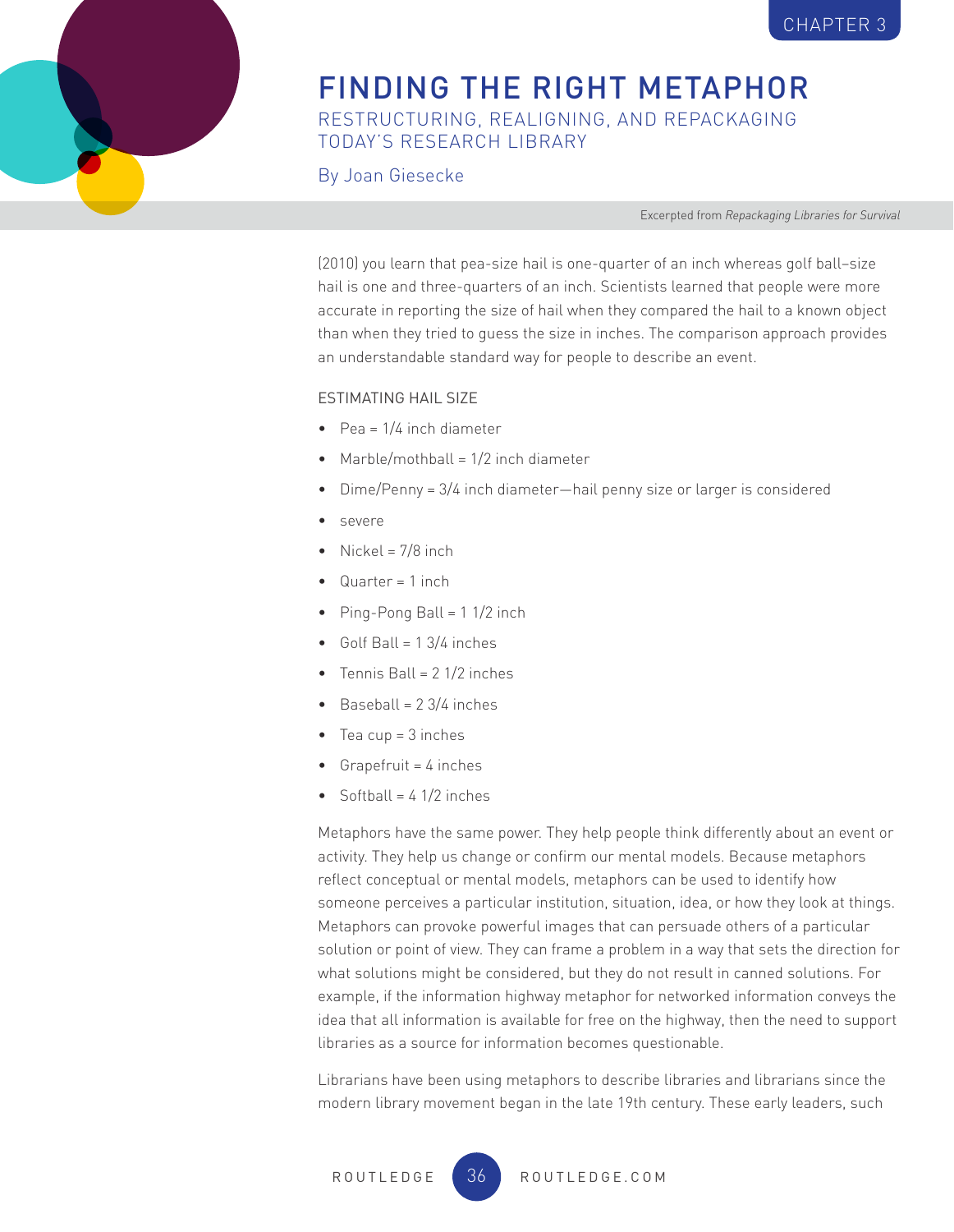

By Joan Giesecke

Excerpted from *[Repackaging Libraries for Survival](https://www.routledge.com/Repackaging-Libraries-for-Survival-Climbing-Out-of-the-Box/Lee/p/book/9780415850339)*

as Melville Dewey, used various images to "locate desirable meanings in other walks of life and associate them with their renewed but misunderstood institutions" (Nardini, 2001).1 Library leaders in the late 1800s sought to redefine libraries in terms of education and schools. Others looked to religious metaphors to describe the importance of libraries to the local community. They sought to overcome the negative terms often used to describe libraries and librarians. Even in the 19th century, libraries were de- scribed as "just warehouses for books" or as "antiquarian museums" (Larner, 1998). Libraries were viewed as dusty collections of print material that were guarded by librarians and not meant to be used. This dismal image is a true contrast to the libraries of ancient Greece and Rome where the scholars who oversaw the private libraries were seen as important members of the community. In Rome, a librarian was a "stepping stone for the ambitious government servant" (Krasner-Khait, 2001).

Our library leaders of the 19th century tried a number of more positive metaphors to describe the profession. They argued that a community library was the people's university. In the academic world, the library was viewed as the laboratory for the humanities. Some leaders described branch libraries as the parish churches of literature and education. Each of these metaphors centres the library with a positive educational or community value.

The beginning of the 20th century saw libraries align themselves with business metaphors, emphasizing efficiency and incorporating business principles into the organization. Libraries also equated themselves with public utilities as institutions deserving public support. Libraries turned to department stores to describe the type of customer service that was needed to help library employees understand the service ethic that was becoming more important.

Not much had changed by the last decade of the 20th century. Danuta Nitecki, in a study of the use of metaphors by faculty, administrators, and libraries to describe academic libraries as reported in the Chronicle of Higher Education opinion pages, found that the following metaphors were used:

- library as storehouse,
- electronic access.
- activist,
- partners,
- location,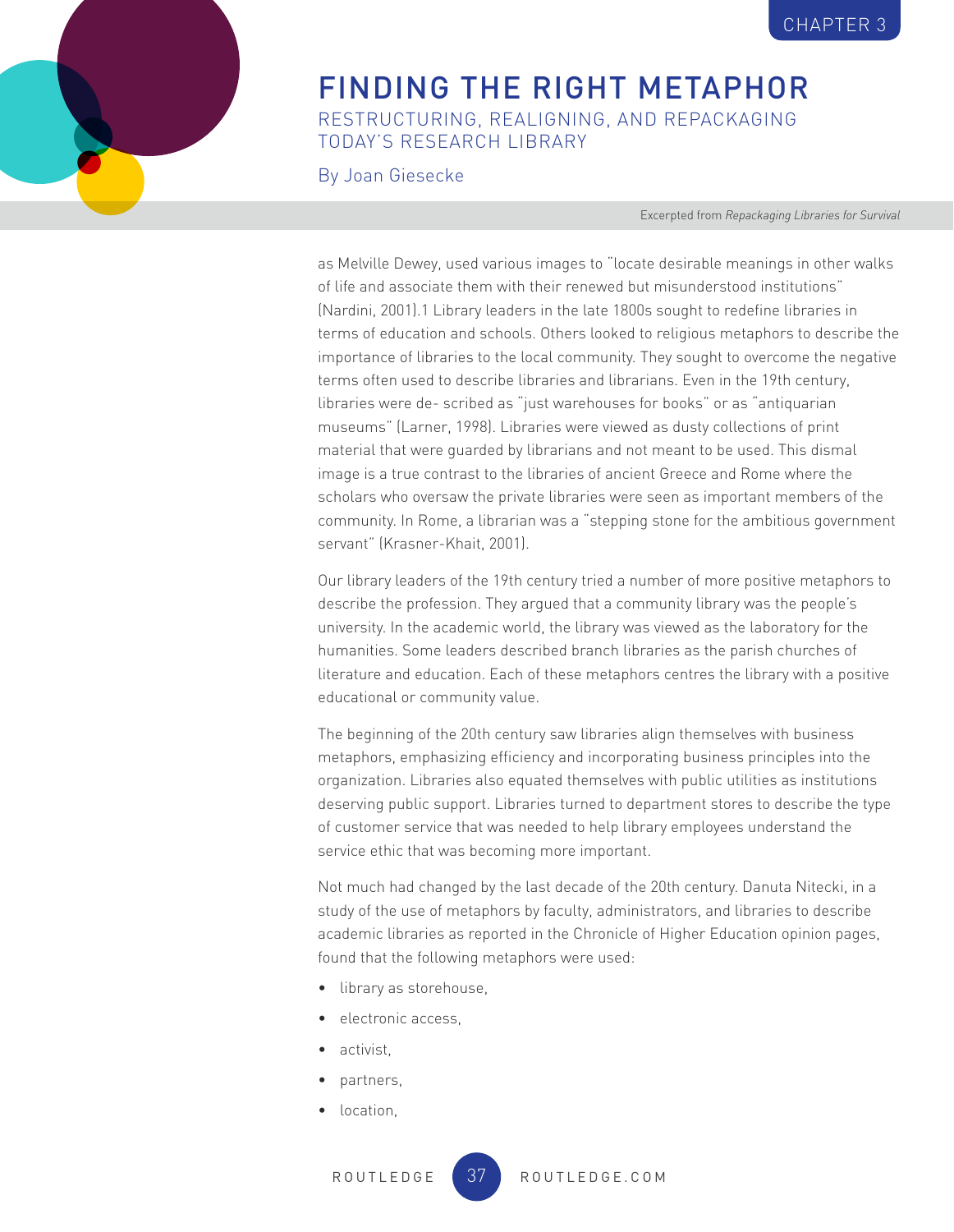By Joan Giesecke

Excerpted from *[Repackaging Libraries for Survival](https://www.routledge.com/Repackaging-Libraries-for-Survival-Climbing-Out-of-the-Box/Lee/p/book/9780415850339)*

- measure of academic quality,
- object of ownership and
- economic setting. (Nitecki, 1993, p. 262)

Administrators were likely to describe libraries as partners with the campus, while faculty members were more likely to view libraries as repositories for physical information. Librarians attributed an activist role to libraries, yet also saw the library as a storehouse for information. These different perspectives help remind us that the impact of a particular metaphor is influenced by the background and positions of the senders and receivers of the messages as well as by the message itself. Nitecki also noted that additional metaphors found in the literature include library as salon, as a smorgasbord where specialists may diversify their diets, and a window on local events, as a watch tower, and as a multimedia kiosk (Nitecki, 1993, p. 260).

All of these concepts are very familiar to us. We are still seeking the right way to describe the library as more than a warehouse or museum for books. We bring in customer service training and turn to places such as the Disney Corporation to try to help librarians understand how to connect to their constituencies. We talk about our place on the information highway, the well-known metaphor for the Internet. We seek ways to be seen as flexible and agile.

### LIBRARIANS

Metaphors have also been used to help recruit new librarians to the field. In Dewey's time, library leaders equated librarians with teachers and educators to bring more prestige to the profession. In the beginning of the 20th century, librarians referred to themselves as businesspeople promoting efficient operations and developing sound operating principles. These leaders hoped that equating libraries with educational institutions and business enterprises would help attract teachers and businessmen or department store employees to the library field.

By the end of the 20th century, the library field had incorporated numerous terms from the computer industry to describe librarians. Librarians were now information engineers, information professionals, and information specialists or information navigators on the information highway. We even referred to ourselves as the new search engines or as middleware. How odd that we equate ourselves to computer programs to raise our status among our constituencies. Research libraries could be described as part of the knowledge management system, participating in the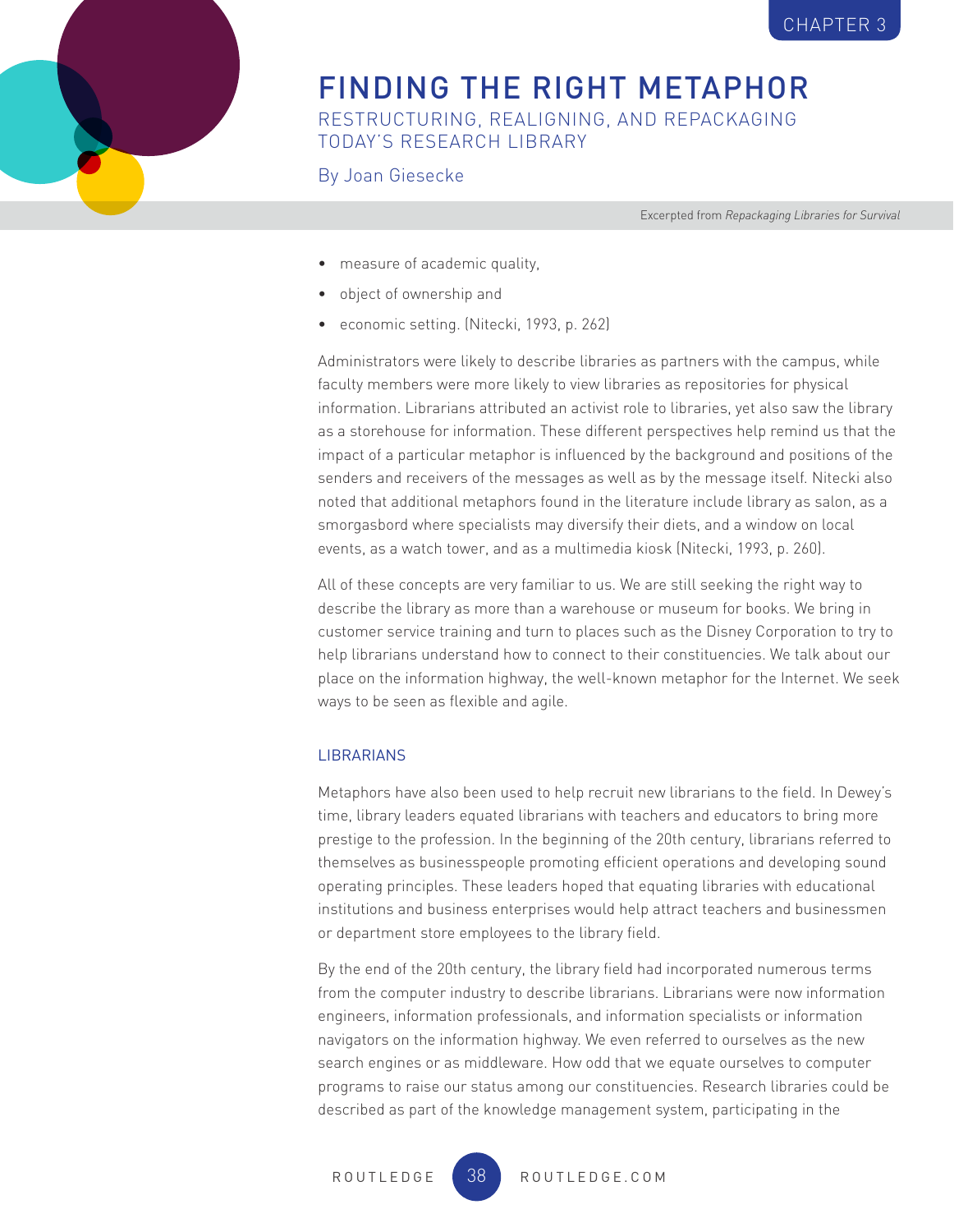## FINDING THE RIGHT METAPHOR RESTRUCTURING, REALIGNING, AND REPACKAGING

By Joan Giesecke

TODAY'S RESEARCH LIBRARY

Excerpted from *[Repackaging Libraries for Survival](https://www.routledge.com/Repackaging-Libraries-for-Survival-Climbing-Out-of-the-Box/Lee/p/book/9780415850339)*

dissemination and use of knowledge. Each of these images is an effort to improve the visibility of librarians and to change the way people think about and describe librarians. The images are also efforts to encourage librarians to change and adapt to the complex, information environment.

School librarians have used a number of terms to describe school positions from librarians to media specialists to learning specialists. Today, in the Lincoln Public Schools in Nebraska, the media specialists are also termed teacher–librarians and many are managing both the library and the computer laboratories. Again, librarians are seeking terms and metaphors that indicate librarians are professionals who do more than read and shelve books.

In the 21st century, academic library leaders have sought new metaphors to describe the changes needed in the workforce so libraries can take on new roles. Jim Neal (2006) referred to the "feral professionals" who hold professional positions in our libraries but do not necessarily have a master's degree in library science. These professionals include positions in human resources, development, special collections, and digital initiatives, to name just a few areas. The Council on Library and Information Resources (CLIR) used the term "hybrid librarians" to describe the post-doctoral fellowship program that brings PhD trained professionals into library positions to bridge the gap between the libraries and the teaching departments (Walter, 2008). CLIR fellows have been involved in a variety of projects often centring on new teaching models, digital scholarship, and special collections efforts.

Steven Bell and Jim Shank used the term blended librarians to de- scribe the need for librarians to become more integrated in the teaching process by developing skills in instructional technology and instructional design ("Blended librarian," 2005). Blended librarians become partners with faculty and other academic professionals in designing courses and incorporating information literacy and research skills into academic programs to achieve student learning outcomes. Blended librarians therefore become part of the instructional development team (Bell & Shank, 2007). Blended librarians may be seen as a new metaphor for the librarian–educator metaphor that Dewey used.

John Budd (2009), University of Missouri School of Library Science, writes about the need for academic liaison librarians to be embedded librarians, closely tied to the academic departments they serve. Embedded librarians may have office hours in the academic department or even a joint appointment in an academic unit. This image expands the approach that branch librarians located in branches within academic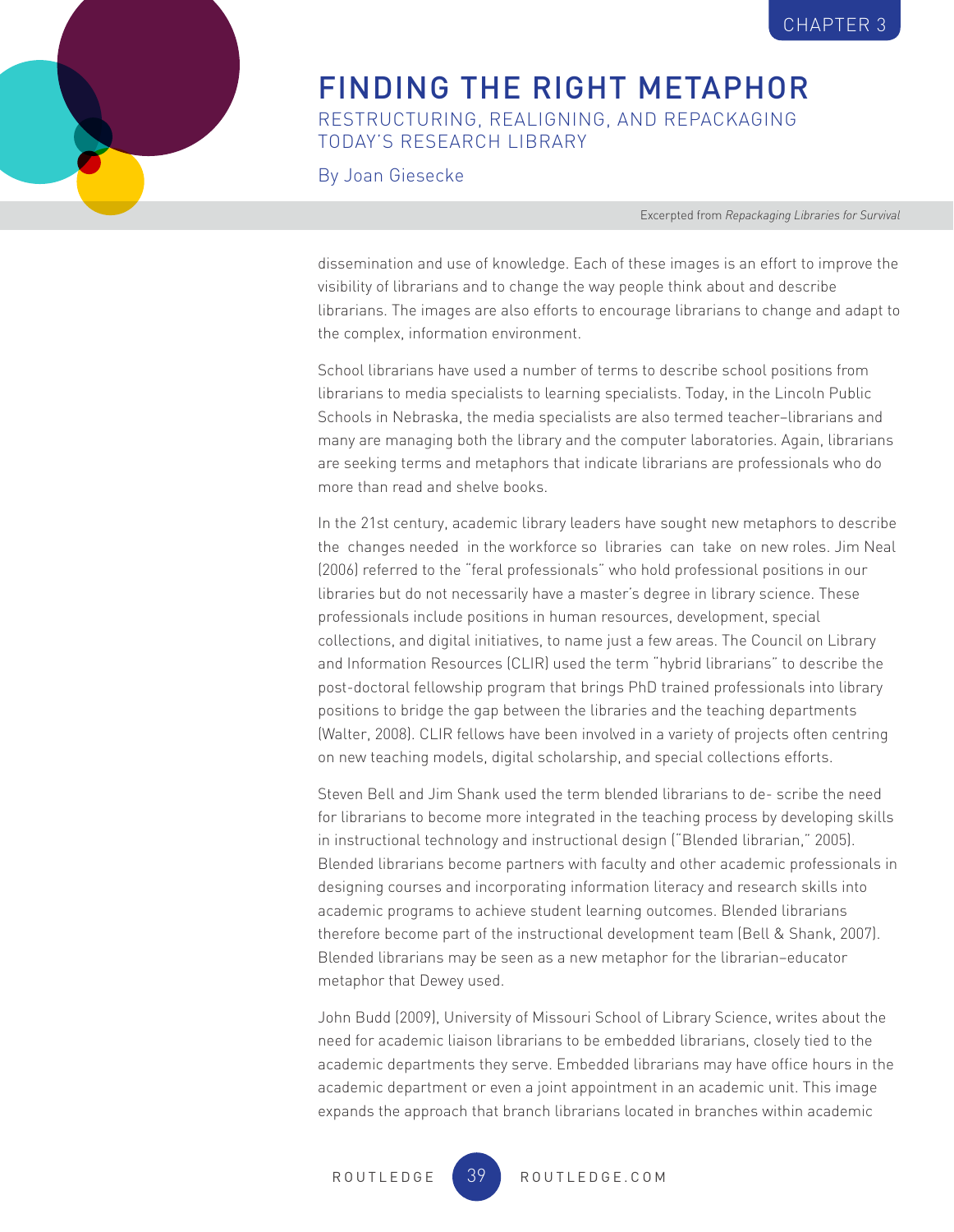

## FINDING THE RIGHT METAPHOR RESTRUCTURING, REALIGNING, AND REPACKAGING

TODAY'S RESEARCH LIBRARY

By Joan Giesecke

Excerpted from *[Repackaging Libraries for Survival](https://www.routledge.com/Repackaging-Libraries-for-Survival-Climbing-Out-of-the-Box/Lee/p/book/9780415850339)*

buildings have taken to liaison librarians in a main or centralized library. Having the librarians physically closer to the faculty can increase informal communication and hallway conversations to keep the librarian well informed about and sharing information with the academic department.

In a recent article in American Libraries, Steven Bell (2009) suggested that we needed to move from the metaphor of gatekeeper to the metaphor of gate openers to describe our future. He argues that we need to shift from "a focus on creating access to resources to creating meaningful relationship and developing relationships, librarians become an essential part of the community.

#### LIBRARY METAPHORS

#### LIBRARY AS A BODY PART

We are all familiar with the concept of the library as the heart of the university, a phrase attributed to Charles Eliot, President of Harvard in the 1860s.1 At Yale University, that phrase was carved above the entrance of the Sterling Memorial Library, which opened in 1930. But certainly we are also aware of the conversations that the library may be losing its place as the heart and soul of the university. Perhaps those who argue that the World Wide Web had replaced librarians would suggest that the library as the heart of the university is a heart with clogged arteries and in need of bypass surgery. Can we describe libraries as healthy hearts? Will some other body part be a better metaphor for today's research library?

Lorcan Dempsey (2008) of OCLC in his Weblog posed a similar question on May 13, 2008. Is the library the brain, the blood, or the lungs (Dempsey, 2008)? One posting suggests the library is the foot on which the institution rests. The comments on Dempsey's blog entry did not yield a consensus. Edward Shepard, head of collection development at State University of New York, Binghamton, mused about the same question in a report on the October, 2008 Readex Digital Institute (Shepard, 2009). He wondered if the library is more of a muscle pumping information throughout the institution. Perhaps the library is the circulation system uniting the parts of the university. He concluded that the library should be seen as an active muscle to remain effective. While being the heart of the university may be comforting to some, it does not seem to be a metaphor that helps others see the library as an active part of the campus.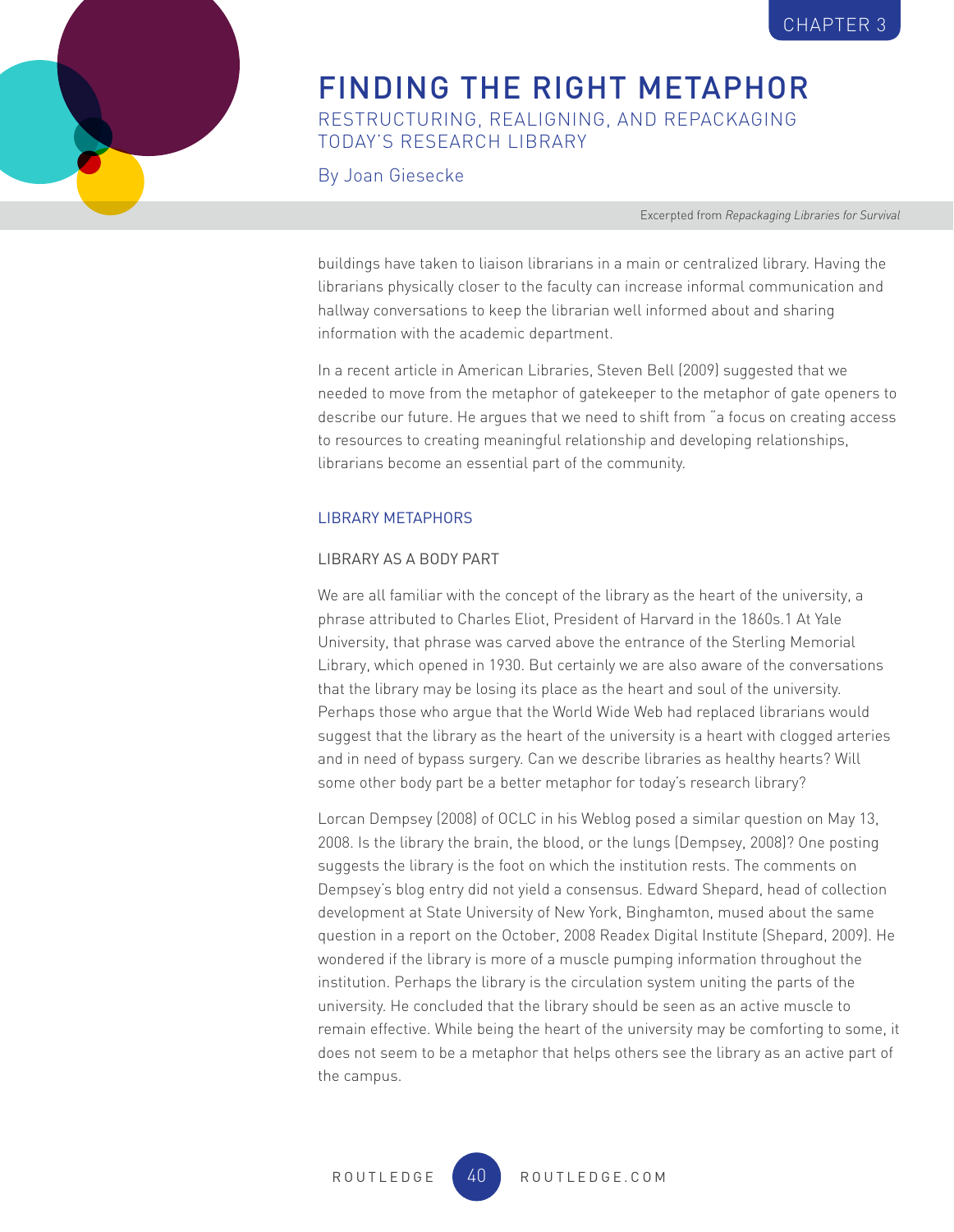# FINDING THE RIGHT METAPHOR

RESTRUCTURING, REALIGNING, AND REPACKAGING TODAY'S RESEARCH LIBRARY

By Joan Giesecke

Excerpted from *[Repackaging Libraries for Survival](https://www.routledge.com/Repackaging-Libraries-for-Survival-Climbing-Out-of-the-Box/Lee/p/book/9780415850339)*

### LIBRARY AS CONVERSATION

Another set of metaphors describes the library as the connector between content and the user of the content. Along these lines, J. Z. Nitecki (1993, p. 260) describes librarianship as a communication process involving information content and concepts, the ways that information is relayed, and the recipients of the content. R. David Lankes, Joanne Silverstein, and Scott Nicholson (2007) describe libraries as part of the conversation business, arguing that knowledge is created through conversation. They describe conversation theory, which is a means of explaining cognition and how people learn. People connect ideas and learn through conversations with others and as internal conversations between themselves and the written text. Librarians facilitate conversations or learning through information literacy activities, teaching critical thinking skills, and by preserving the social record so people can connect with history. Further, in today's technology environment, libraries become part of the participatory network or social networks that bring people and content together in ways that allow users to create their own connections. We have finally created the shared minds that Michael Schrage (1995), research associate at Massachusetts Institute of Technology's Sloan School of Management, described in Shared Minds: The New Technologies for Collaboration. He wrote about how libraries can bring people together through technology. Now, libraries join Facebook and Twitter, to engage our constituencies in our world.

### LIBRARY AS PLACE

As the need for libraries as physical spaces has come under discussion, the library field has created numerous metaphors to help people imagine the library as something other than a quiet place with dusty books and an unwelcoming environment. Some have equated libraries with bookstores and coffee houses. These are places where people can gather, access electronic information, interact with colleagues without being told to be quiet, and still enjoy a cup of coffee and a snack. Library as Starbucks or library as Barnes & Noble comes to mind. A recent posting on the School Library Journal blog contrasted the idea of library as grocery store and library as kitchen (Valenza, 2008). Library as grocery store is an image of libraries as places where one gets stuff whereas library as kitchen invokes the image of a place where people do things together. Kitchens are seen as social spaces, gathering spaces, and comfortable spaces where family and friends interact. This is the image many of us are trying to create for our libraries.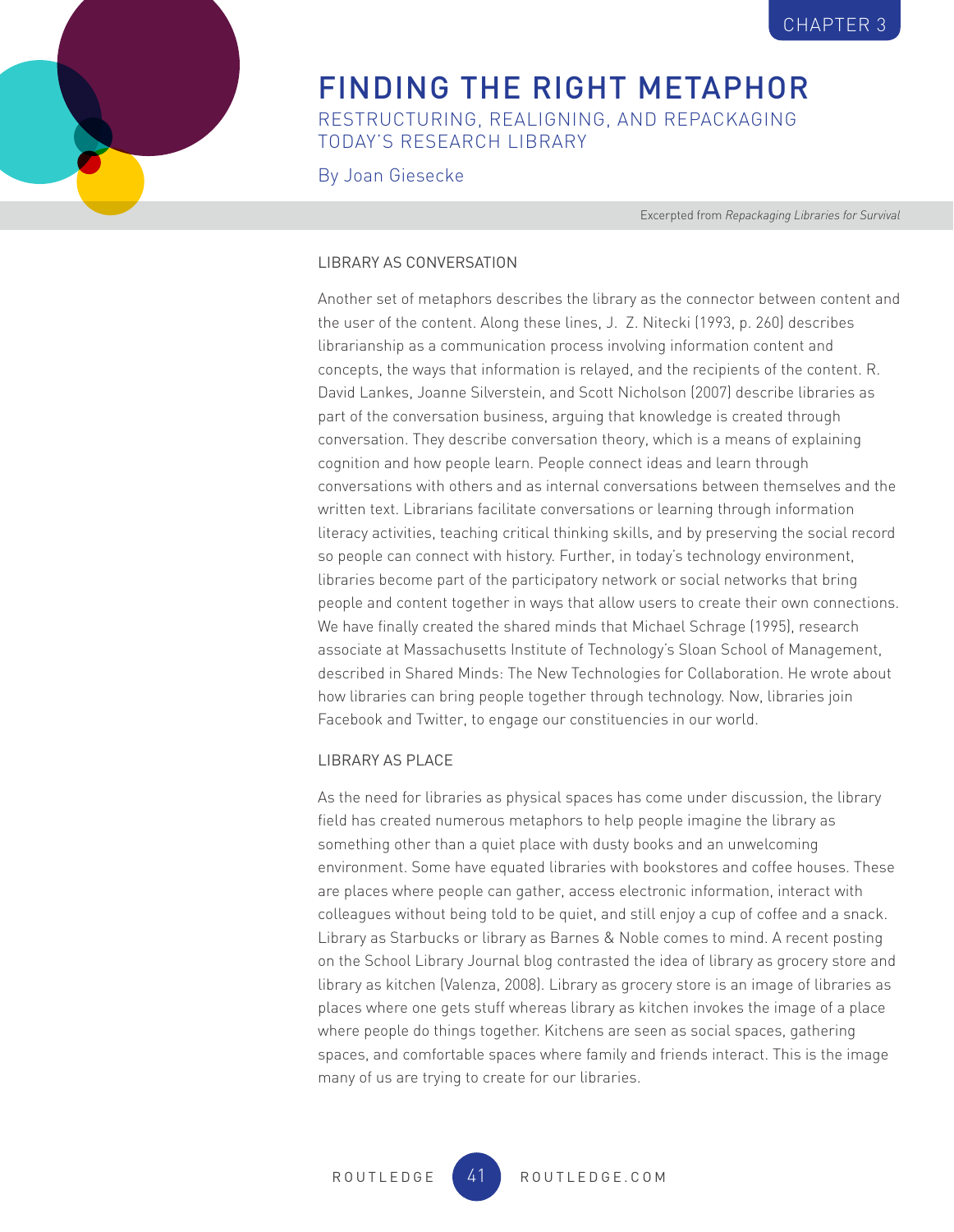

By Joan Giesecke

Excerpted from *[Repackaging Libraries for Survival](https://www.routledge.com/Repackaging-Libraries-for-Survival-Climbing-Out-of-the-Box/Lee/p/book/9780415850339)*

Other places are also used to describe libraries. As previously noted, the humanities disciplines describe the library as their laboratory. This metaphor is often tied to the need for some type of start-up funds for new humanities faculty just as universities put together start up packages for lab scientists. For students, we describe the library as their academic living room or place where they can gather and study. Recently our library at University of Nebraska–Lincoln (UNL) was rated by students as one of the best places on campus to grab a quick nap between classes. At least they see the place as safe and welcoming. We are beginning to describe our comfortable seating areas as the mini–bed and breakfast for the campus as students relax in a comfortable chair, get out their laptops, put down their cup of coffee or soda and fall asleep. Again, the challenge is to help students view to- day's academic libraries as a welcoming place for them and not as a large warehouse for books. As already noted, the metaphor of library as a ware- house or a museum for books has been with us for more than 120 years and is still one that we have not been able to eliminate from the conversations about libraries.

### DIGITAL, "E," AND 2.0

There are an amazing number of metaphors describing libraries in terms of digital work, electronic resources, and 2.0 anything. We have library 2.0, librarian 2.0 as well as the coming 3.0 versions of these terms. We have digital libraries, digital collections, and digital librarians. We put the letter "e" in front of any format. We even have digital microfilm which again may be an effort to connect an understanding of one format with another format. In each case, these metaphors are being used to help librarians understand the need to change and to incorporate the social networking and technology of our users into our libraries. The terms are also an effort to help users see the library as technologically relevant in a world of Google and Amazon.com. Some research libraries, such as UNL, are now digital publishing services, creating institutional repositories and hosting open access journals. We still need a metaphor for the changing role of the library as publisher as well as the library as a collector of information.

### ECOLOGY

One set of metaphors that seems particularly helpful to today's research libraries is to think of the library as an ecosystem that promotes biodiversity. Scott Walter (2008), in an article in Library Journal, noted that libraries encompass "multiple species" including our users, traditionally trained librarians, and a variety of professionals from other fields, and the interactions and relationships among these different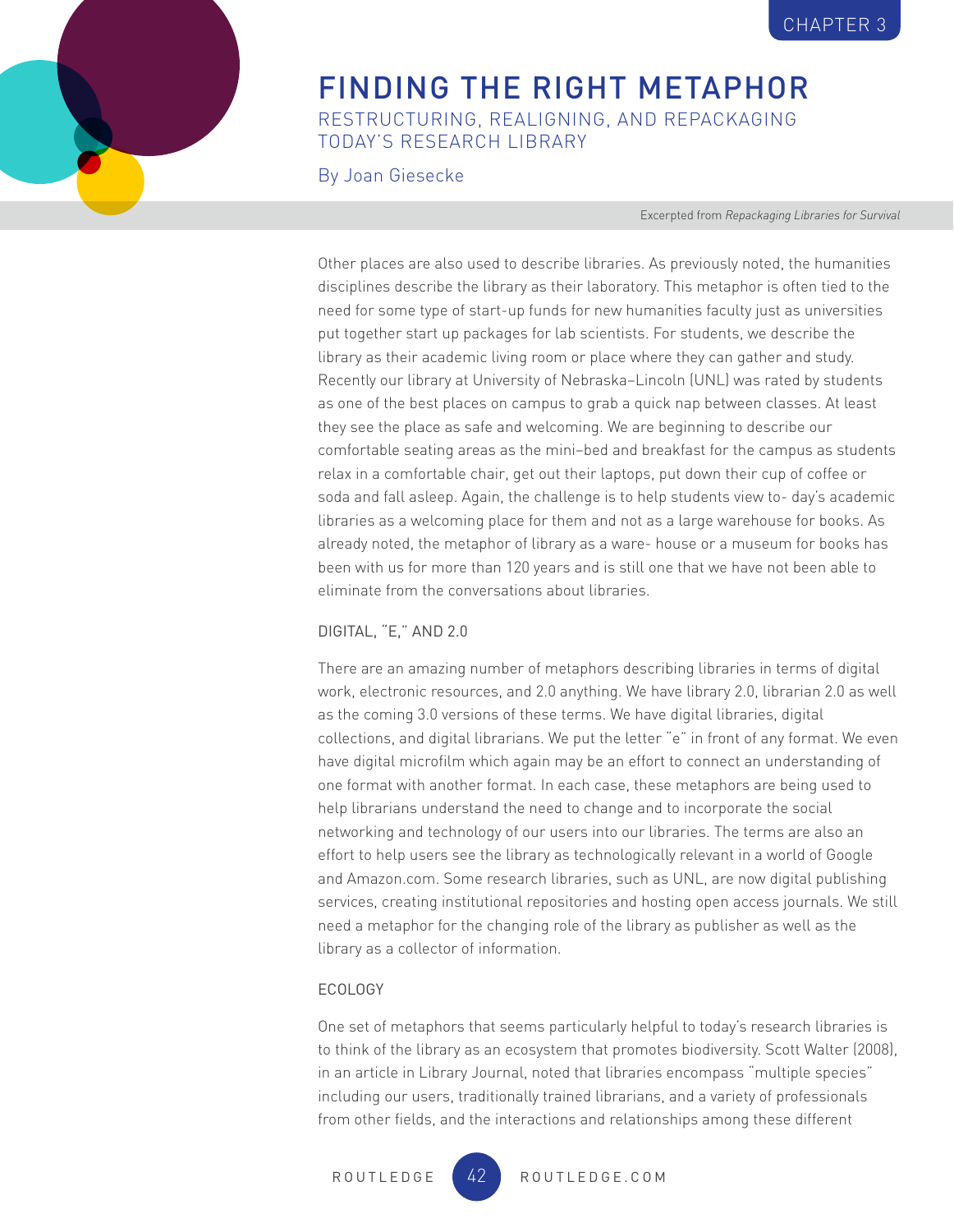

By Joan Giesecke

Excerpted from *[Repackaging Libraries for Survival](https://www.routledge.com/Repackaging-Libraries-for-Survival-Climbing-Out-of-the-Box/Lee/p/book/9780415850339)*

groups. In this ecosystem, mutualism and coevolution are key to the survival of the library rather than competition and survival of the fittest. In the ecosystem species, will survive who provide mutual benefit to each other. Mutualism does not try to change each specie but rather emphasizes the strengths and benefits that each specie brings to the system. In the same way, in research libraries, each profession brings strengths to the system to help the system thrive and survive.

The metaphor also emphasizes the importance of building relationships and sees the library system as a set of relationships. It changes the library from a collection-centric institution to one that is user-centred. It can help library leaders think in terms of building partnerships on campus, continuing to build relationships among research libraries, and bringing together the variety of skills (or species) that are needed today to provide the services and collections that are essential to our survival. For example, at the 2003 Conference of the International Association of Aquatic and Marine Science Libraries and Information Centres, Peter Fritzler from the University of North Carolina at Wilmington used the metaphor of coral reefs to describe libraries.

Coral reefs, according to Fritzler (2003), are the rainforests of the sea, a very diverse, productive, and ever-changing environment. Fritzler used this image to capture the attention of the faculty and students at the university's Centre for Marine Sciences (CMS). The image helps to describe the set of education and reference services that the libraries could provide to their remote CMS by establishing a symbiotic relationship between the CMS and the library.

Further, the ecosystem and biodiversity metaphors include the concept that each library needs to relate to its local environment. The library can- not just adapt ideas from other fields and implement them in an automatic way. Rather library leaders need to assess options and bring those ideas to their environment that will be mutually beneficial to their own ecosystem. The ecosystem metaphor of positive relationship building and interaction can be integrated with positive organizational psychology, learning organization theory, and strengths-based leadership to help libraries thrive in these difficult financial times.

Finally, the ecosystem metaphor can help libraries incorporate new roles and services that are mutually beneficial to the system. Increasing the visibility of and access to special collections materials is a strength libraries can pursue that will increase the diversity of resources available to researchers. Libraries creating robust institutional repositories and digital publishing units contribute to the overall ecosystem. Having students create digital content and products for use by others in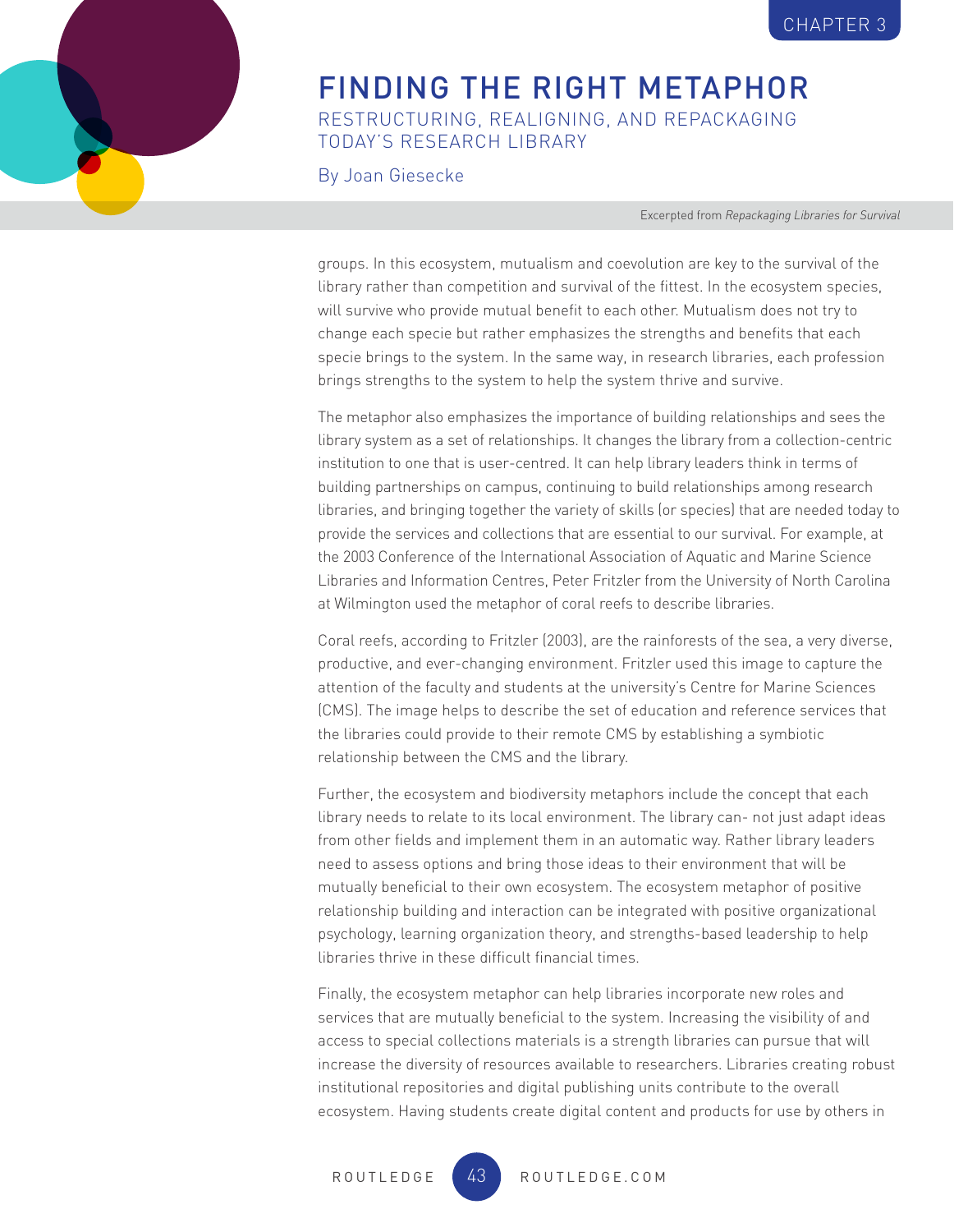By Joan Giesecke

Excerpted from *[Repackaging Libraries for Survival](https://www.routledge.com/Repackaging-Libraries-for-Survival-Climbing-Out-of-the-Box/Lee/p/book/9780415850339)*

the system builds a new cohort of re- searchers who can begin to see the library as more than a collection of books. With so many options available to librarians for how to change, the ecosystem metaphor can help leaders prioritize choices by thinking about the unique strengths of the library and how to best integrate those strengths in an environment of mutual benefit and increased biodiversity.

#### METAPHORS AT UNL LIBRARIES

At UNL, we have tried any number of metaphors to help our own librarians and staff to imagine new roles, cope with change, climb outside the box, and repackage our services. We have also tried different ways to help the university administration, faculty and students view the library as a vital, relevant part of the scholarly enterprise. Librarians at UNL have faculty status and tenure and have had to review and revise their view of promotion and tenure criteria as the campus has made changes in overall criteria and processes. These various reviews have allowed us to introduce different metaphors for describing the work of the librarians. A number of years ago the librarians adopted the model or metaphor of the scholar–practitioner to describe their role as faculty. The term was borrowed from the College of Education and Human Sciences and nicely describes the need for librarians to be active researchers staying current in the field, while providing good practice. The term also emphasizes that research informs practice so that the libraries can respond to the changing environment. The model has also made it possible for the library faculty to define themselves in broad enough terms that the library faculty includes members with PhD degrees but no MLS degree. It has allowed the faculty to add those involved in digital humanities research, digital initiatives, and electronic publishing to the library faculty on equal terms.

For the library, we have tried a number of different metaphors to de- scribe our changing services. For students, we have used the term academic living room, a metaphor that has been picked up by our admissions office and is used in student recruiting efforts to describe a space for students to study and to gather with colleagues. We have tried a number of terms to describe the addition of digital media services to the libraries. We tried digital learning librarians to describe those involved in digital media services who were hired to help faculty incorporate digital resources into their course assignments. We renamed the microforms area the media services area and moved the digital media computers from the computer area to the microforms room. We are still seeking a better way to describe the unit that helps students edit video and audio files, circulates cameras and video recording equipment, and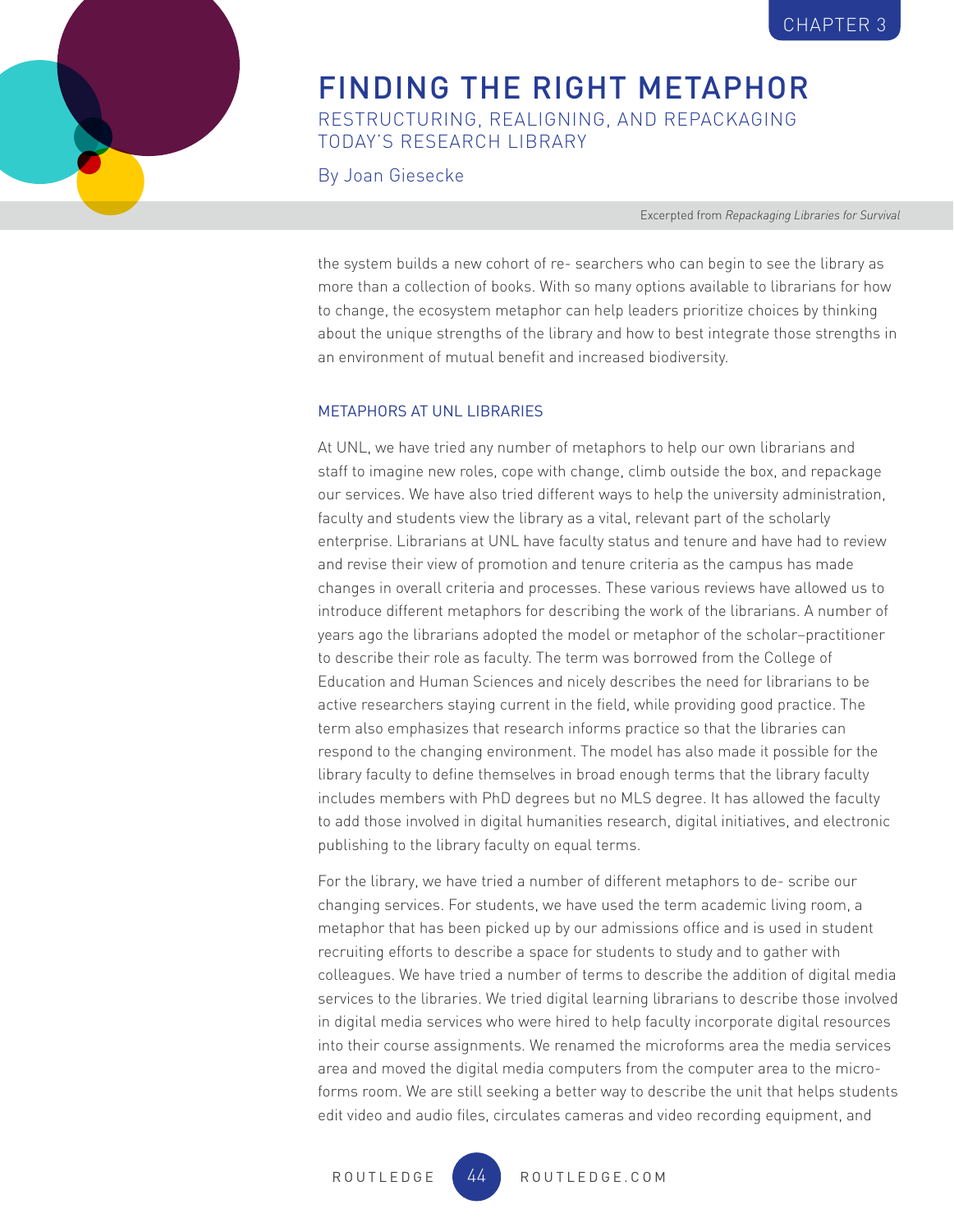

By Joan Giesecke

Excerpted from *[Repackaging Libraries for Survival](https://www.routledge.com/Repackaging-Libraries-for-Survival-Climbing-Out-of-the-Box/Lee/p/book/9780415850339)*

now "houses" digital microfilm. As previously noted, we seem to run a bed and breakfast for some students, a social gathering place for others, and a snack and study zone for others. In each case, we are seeking a way to relate our work to our constituencies in terms that will resonant with them.

We have emphasized library as partner to describe ways that we assist departments in electronic publishing efforts. For a number of years, we have worked with other units on campus to create image databases using the ContentDM software. We learned early on that our art history faculty were not inclined to use published image databases but preferred their own slides. We partnered with the department on an internal teaching grant to develop a pilot set of digitized slides from the art history slide collection and to modify the equipment in their large teaching classroom to allow true full- sized dual-image projection of slides from a single computer station. The demonstration project was successful in part because of the partnership approach. The libraries were able to build on this demonstration project and partnered with museums on campus to add digital images of their collections to our database at no cost to the museums. Some groups that work with us do have resources to contribute to the project. For these groups, we provide whatever level of support they need. For example, Nebraska Educational Television is using our software as the search engine for their database of streaming video. For this group, we showed them how to use the software and they took the project from there. They particularly like the fact that their videos can be searched through our catalogue as well as through their own Web site or through Google. By customizing our approach to each group's needs, we have been able to create a variety of digital publishing projects. The partnership metaphor works well for us because it fits with the campus culture and signified that we were not looking for resources from others but came to the project with resources. The deans at UNL also use metaphors to describe the UNL culture. The deans will say that if you like to swim with the sharks, UNL is not the place to be a dean. The shark metaphor helps others understand our collaborative culture that encourages partnerships.

We are also trying to find a term that will better describe the search and discovery tool, Encore from Innovative Interfaces, that runs our cata- log and integrates a variety of content databases into one search. We have partnered with our campus museums to add records for their specialized book collections to our catalogue and to add images from their collections to our ContentDM databases. We have our institutional repository to preserve faculty and student scholarship, provide openaccess journals, and publish original scholarly monographs. We have the digital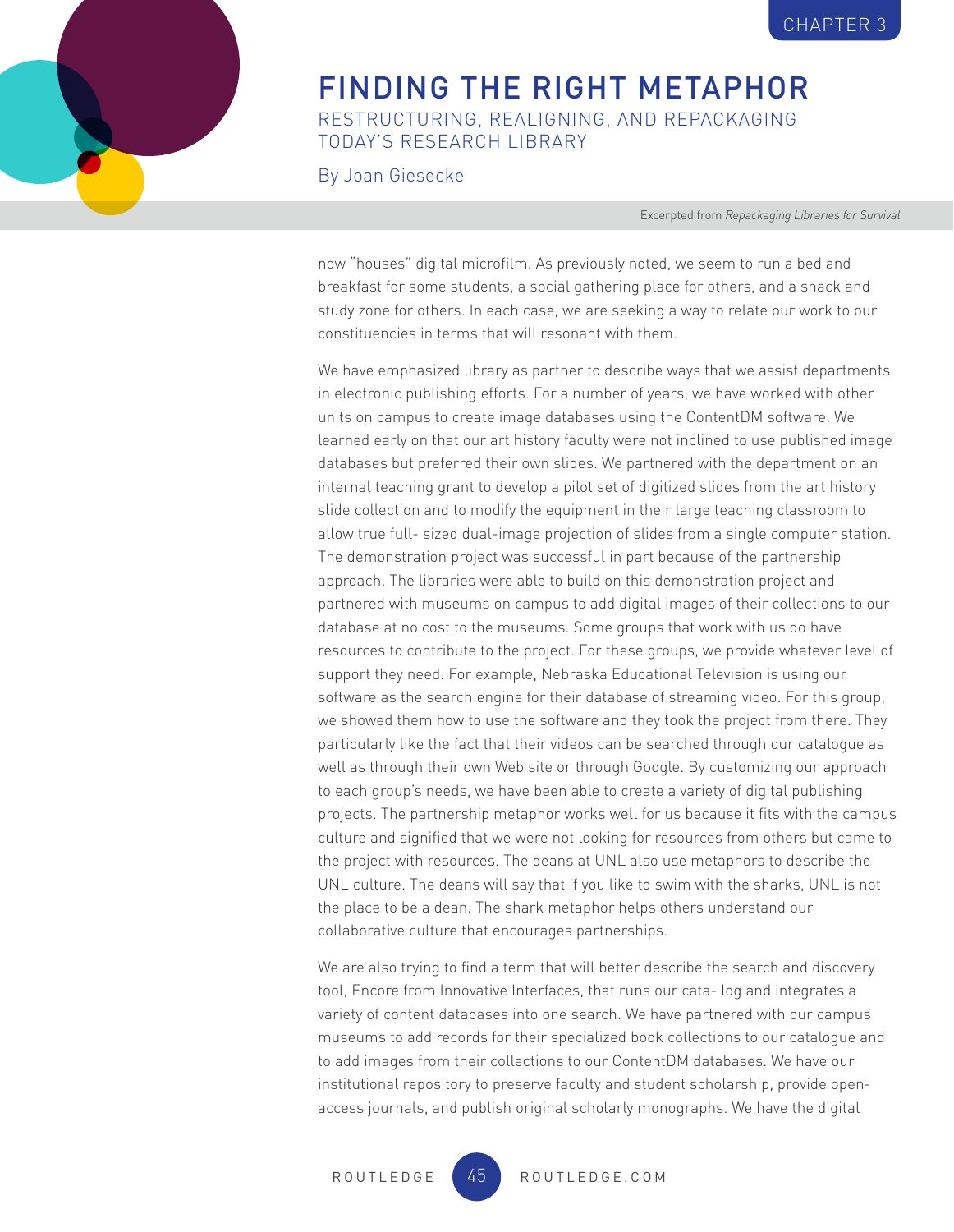

## FINDING THE RIGHT METAPHOR RESTRUCTURING, REALIGNING, AND REPACKAGING

By Joan Giesecke

TODAY'S RESEARCH LIBRARY

Excerpted from *[Repackaging Libraries for Survival](https://www.routledge.com/Repackaging-Libraries-for-Survival-Climbing-Out-of-the-Box/Lee/p/book/9780415850339)*

humanities scholarship produced through our Centre for Digital Research in the Humanities. And we have our digitized special collections. These various content types, with MARC, Dublin Core, EAD, or TEI records can all be searched through our catalogue. We need a term that describes the complexity of a system that searches all these resources, includes faceted searching, and community tagging. We tried describing the catalogue as central intelligence for the campus, bringing together a variety of resources, formats and publications together through one search engine, but that did not resonate with anyone. The best we have so far is to describe the catalogue as "Google meets Amazon.com."

Finally then for UNL, where we are coping with financial constraints by partnering with other units on campus to remain visible and essential to the academic enterprise, we could be described as a group of scholar practitioners who manage the academic living room, are a publishing partner, and who bring a Google and Amazon.com experience to the search and discovery of scholarly resources to our students and faculty.

### CONCLUSION

Library leaders have struggled for many years to find the right metaphor to describe the importance of libraries and librarians. No one has found the perfect metaphor that adequately describes the complexity of the research library in terms that resonant with the world outside our walls. However, the ecology metaphors can be helpful in describing for librarians, professional and technical staff the need to change and why we need new skills in our workforce to stay relevant in a changing environment. While we look for ways to stay relevant, integrate new businesses into our libraries, and a new business model for our library we will continue to seek the right metaphors to describe who we are, what we do, and why we need support.

### **NOTE**

1. From the quote cum adage, "The Library is the Heart of the University," attributed to Charles William Eliot, President of Harvard University.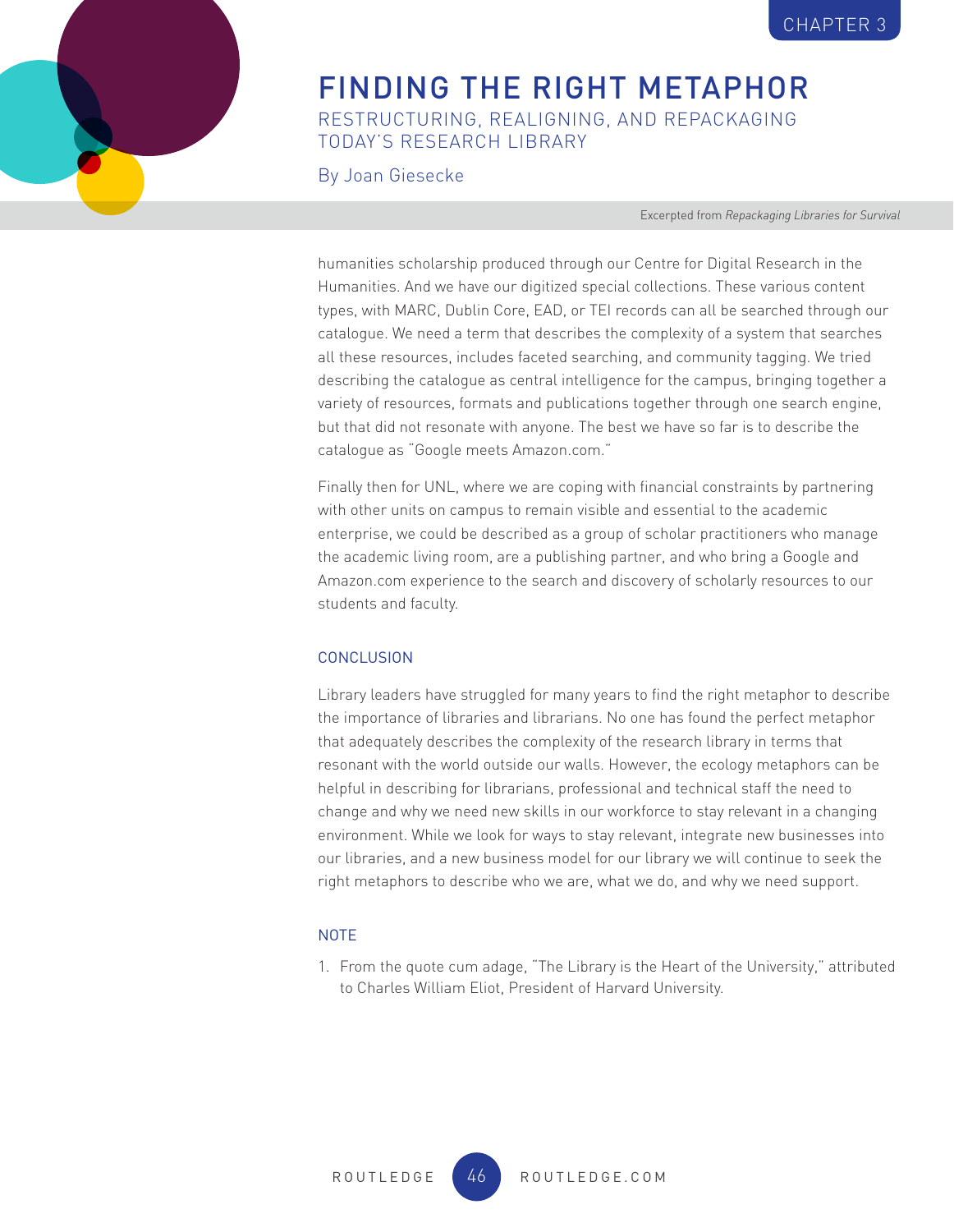## FINDING THE RIGHT METAPHOR

RESTRUCTURING, REALIGNING, AND REPACKAGING TODAY'S RESEARCH LIBRARY

By Joan Giesecke

Excerpted from *[Repackaging Libraries for Survival](https://www.routledge.com/Repackaging-Libraries-for-Survival-Climbing-Out-of-the-Box/Lee/p/book/9780415850339)*

### **REFERENCES**

- Bell, S. (2009). From gatekeepers to gate-openers. American Libraries, 40(8/9), 50–53.
- Bell, S., & Shank, J. (2007). *Academic librarianship by design: A blended librarian's guide to the tools and techniques*. Chicago, IL: American Library Association.
- *Blended librarian*. (n.d.) Retrieved from http://blendedlibrarian.org/overview.html Budd, J. (2009). Academic library data from the United States: An examination of trends. Library and Information Science Research Electronic Journal, 19(2), 1–21. Retrieved from https://libres.curtin.edu.au
- Dictionary.com (n.d.) *Metaphor*. Retrieved from [http://dictionary.reference.com/](http://dictionary.reference.com/browse/metaphor) [browse/metaphor](http://dictionary.reference.com/browse/metaphor)
- Fritzler, P. (2003, October 5–9). Building REEAFS: Repackaging and personalizing library services to remote marine science facilities. *Conference Proceedings for the International Association of Aquatic and Marine Science Libraries and In- formation Centres, 29th Conference, October 5–9, 2003* (pp. 41–46). Mystic, CT: IAMSLIC.
- Krasner-Khait, B. (2001). Survivor: The history of the library. *History Magazine*, 4, 1–7.
- Lankes, R. D., Silverstein, J., & Nicholson, S. (2007, December). Participatory networks: The library as conversation. *Information Technologies and Libraries*, 26(4), 17–33.
- Larner, F. (1998). *The story of libraries: From the invention of writing to the computer age* (pp. 24–26). New York, NY: Continuum Publishing.
- Dempsey, L. (2008, May 13). [Weblog comment]. Retrieved from [http://orweblog.](http://orweblog.oclc.org/archives/001636.html) [oclc.org/archives/001636.html](http://orweblog.oclc.org/archives/001636.html)
- Nardini, R. (2001). A search for meaning: American library metaphors, 1876–1926. *Library Quarterly*, 71, 111–140.
- Neal, J. (2006). Raised by wolves: Integrating the new generation of library professionals into the academic library. *Library Journal*, 131(3), 42–44.
- Nitecki, D. (1993). Conceptual models of libraries held by faculty, administrators, and librarians: An exploration of communications in the *Chronicle of Higher Education. Journal of Documentation*, 49(2), 260, 255–277.
- NOAA (n.d.). *Hail ... damage to property and crops* ... Retrieved from [http://www.erh.](http://www.erh.noaa.gov/cae/svrwx/hail.htm) [noaa.gov/cae/svrwx/hail.htm](http://www.erh.noaa.gov/cae/svrwx/hail.htm)
- Schrage, M. (1995). *Shared minds: The new technologies for collaboration*. New York, NY: Doubleday.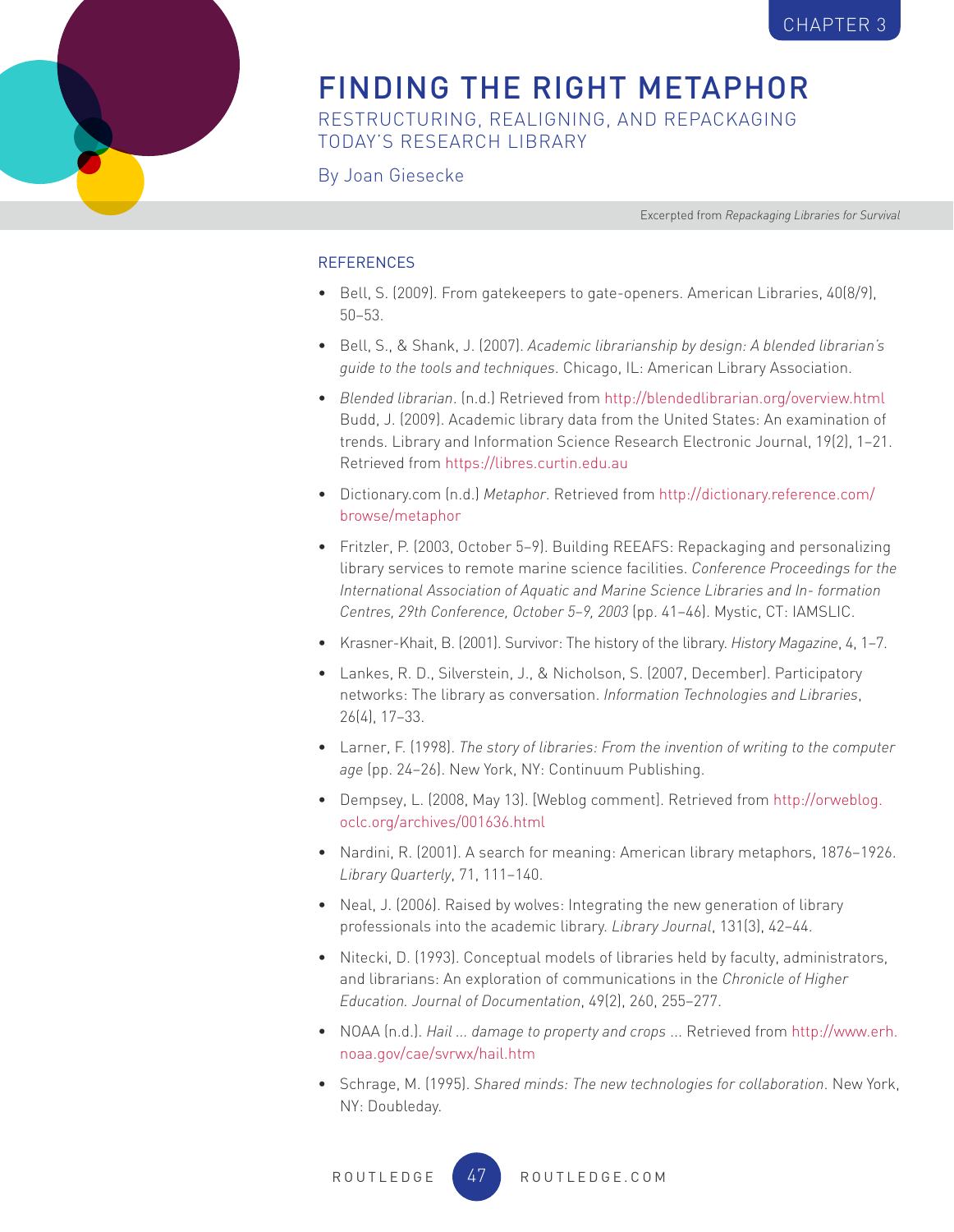## FINDING THE RIGHT METAPHOR

RESTRUCTURING, REALIGNING, AND REPACKAGING TODAY'S RESEARCH LIBRARY

By Joan Giesecke

Excerpted from *[Repackaging Libraries for Survival](https://www.routledge.com/Repackaging-Libraries-for-Survival-Climbing-Out-of-the-Box/Lee/p/book/9780415850339)*

- Shakespeare, W. As you like it, Act 2, Scene 7. London, England: Laggard and Blout.
- Shepard, E. (2009, September). Heart or muscle? The library in the digital age. *Readex Newsletter*, Retrieved from [http://www.readex.com/readex/newsletter.](http://www.readex.com/readex/newsletter.cfm?newsletter=242) [cfm?newsletter=242](http://www.readex.com/readex/newsletter.cfm?newsletter=242)
- Valenza, J. (2008, August 25). *Library as domestic metaphor*. Retrieved from http://www.schoollibraryjournal.com/blog/1340000334/post/90032209.html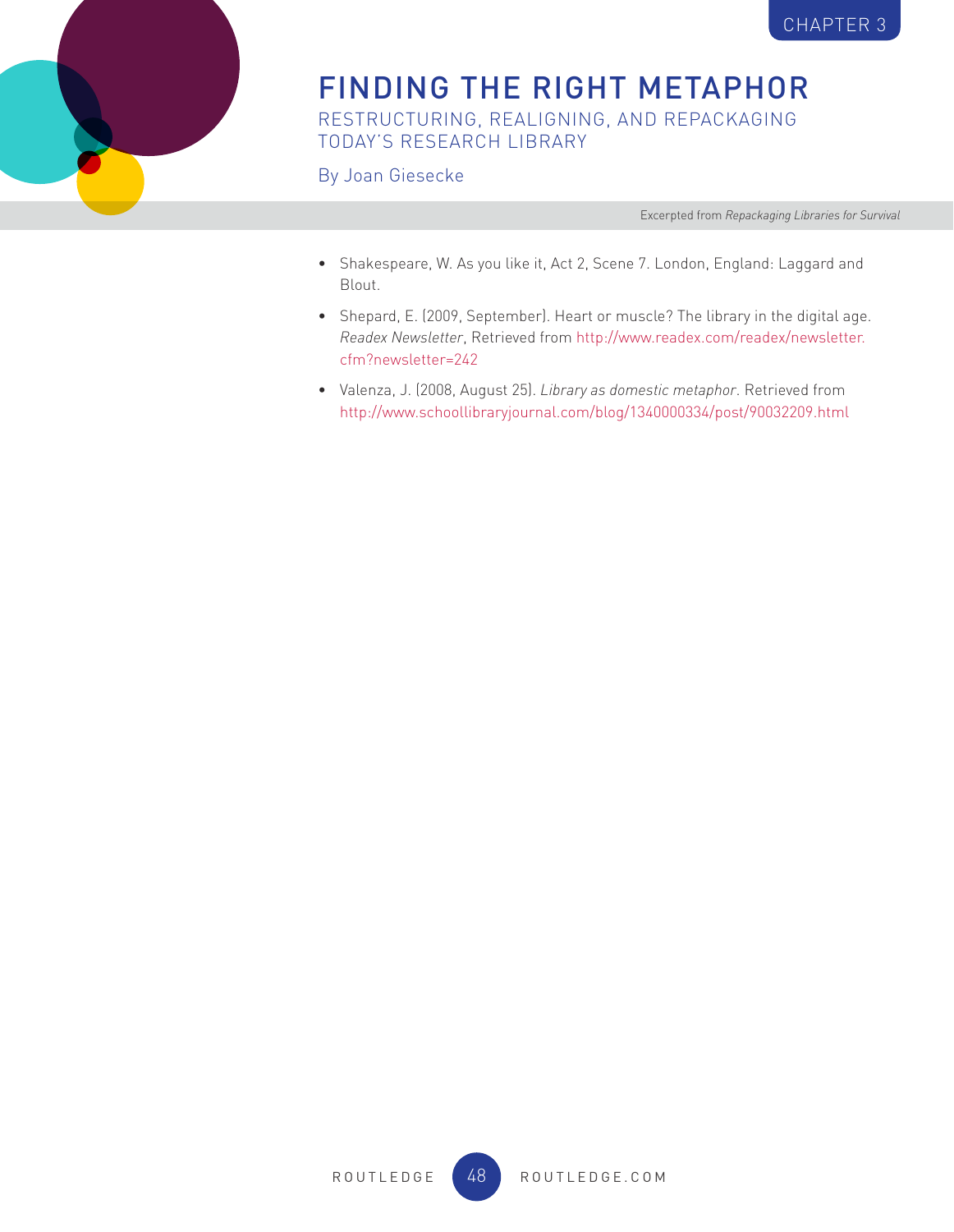



This chapter is excerpted from *Repackaging Libraries for Survival* Edited by Sul H. Lee ©2012 Taylor & Francis Group. All rights reserved.

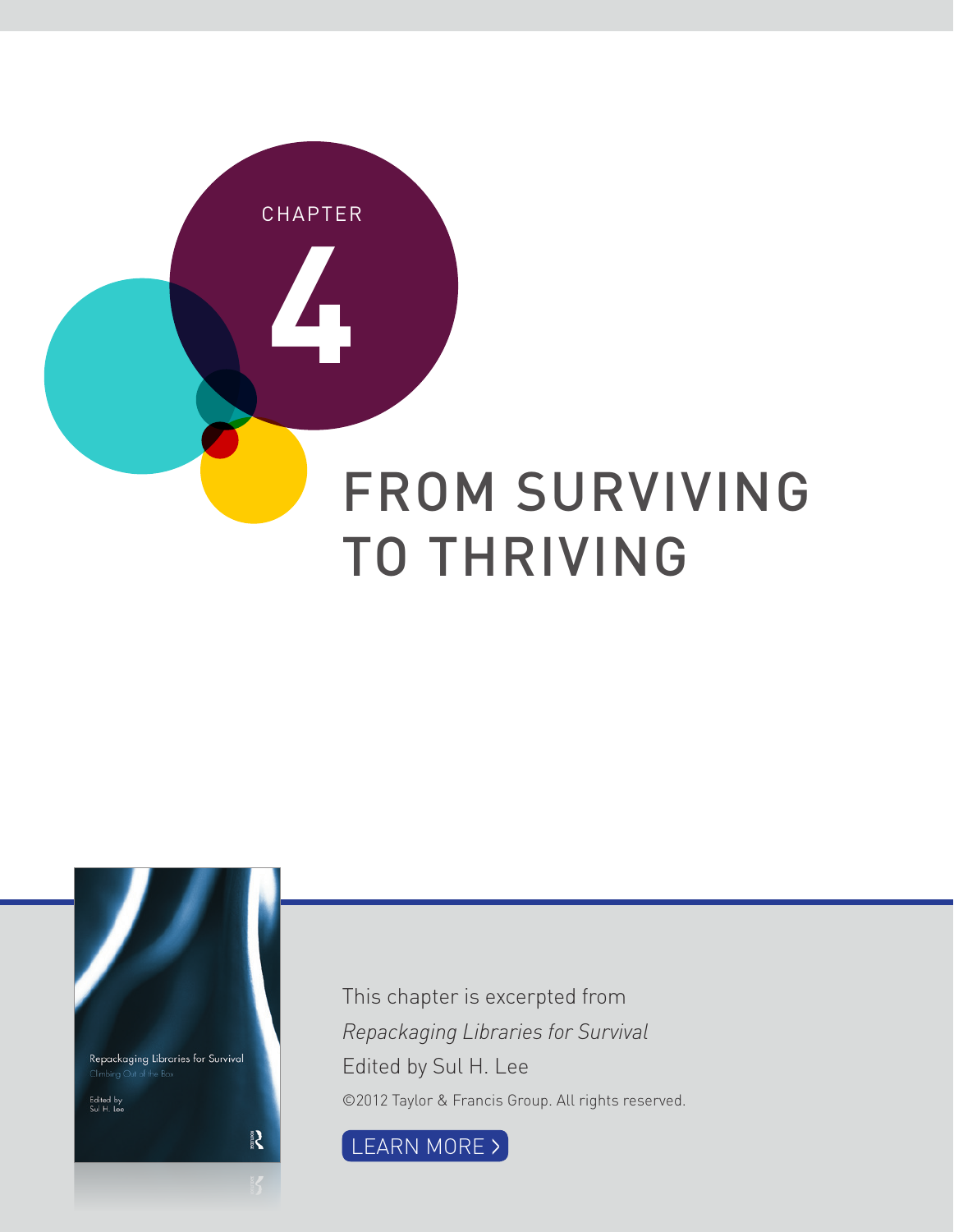By Carla J. Stoffle and Cheryl Cuillier

Excerpted from *[Repackaging Libraries for Survival](https://www.routledge.com/Repackaging-Libraries-for-Survival-Climbing-Out-of-the-Box/Lee/p/book/9780415850339)*

#### **ABSTRACT**

This article focuses on the need for continual organizational change and new thinking about the work that libraries, librarians, and staff must do to remain key players in the academic world of the future.

Academic libraries are facing a new reality. Even after the current economic crisis abates, no public university will ever be able to entirely recoup the funds that were once available, nor will our libraries. At private universities, as well, steep endowment losses have taken their toll on many institutions' financial health (Blumenstyk, 2010). To thrive, libraries will need to use sound business-management practices, align themselves with campus learning and research goals, nimbly apply new technologies to improve service and reduce costs, utilize benchmarks in implementing best-services practices, and provide value-added library services—all while staying true to the guiding principles of librarianship. Although the way we work may change, our values remain the same. It is our responsibility, as the librarians and staff of today, to work together to build the successful libraries of the future.

Over the last 15 years, much has been written about how economics will drive libraries—especially large research libraries—to make organizational, structural, and cultural changes to maintain their roles as vital contributors to teaching and learning in their institutions (Stoffle, 1995; Stoffle, Leeder, & Sykes-Casavant, 2008). In 1996, Stoffle and her co-authors wrote that "the economic and political climate for higher education, especially public education, is more negative than it has ever been" (Stoffle, Renaud, & Veldof, 1996, p. 215). Unfortunately, that climate is even worse today. One only needs to read The Chronicle of Higher Education daily to see the financial and political hurdles that colleges and universities face (Blumenstyk, 2010; Hebel, 2010).

Stoffle's earlier articles focused on how library costs—skyrocketing in- formation costs and the expense of introducing new technologies—would make it impossible to maintain the collections of the past, manage the libraries of today, and build the libraries of the future (Stoffle, Allen, Fore, & Mobley, 2000; Stoffle, Renaud, & Veldof, 1996; Stoffle & Weibel, 1995). After Stoffle served on the Project on the Future of Higher Education (2004) from 2001 to 2004, it became clear that libraries and research universities, especially public ones, would soon face an economic crisis that would not only threaten how libraries did business but the traditional way of doing business in the entire academy (Stoffle, Allen, Morden, & Maloney, 2003).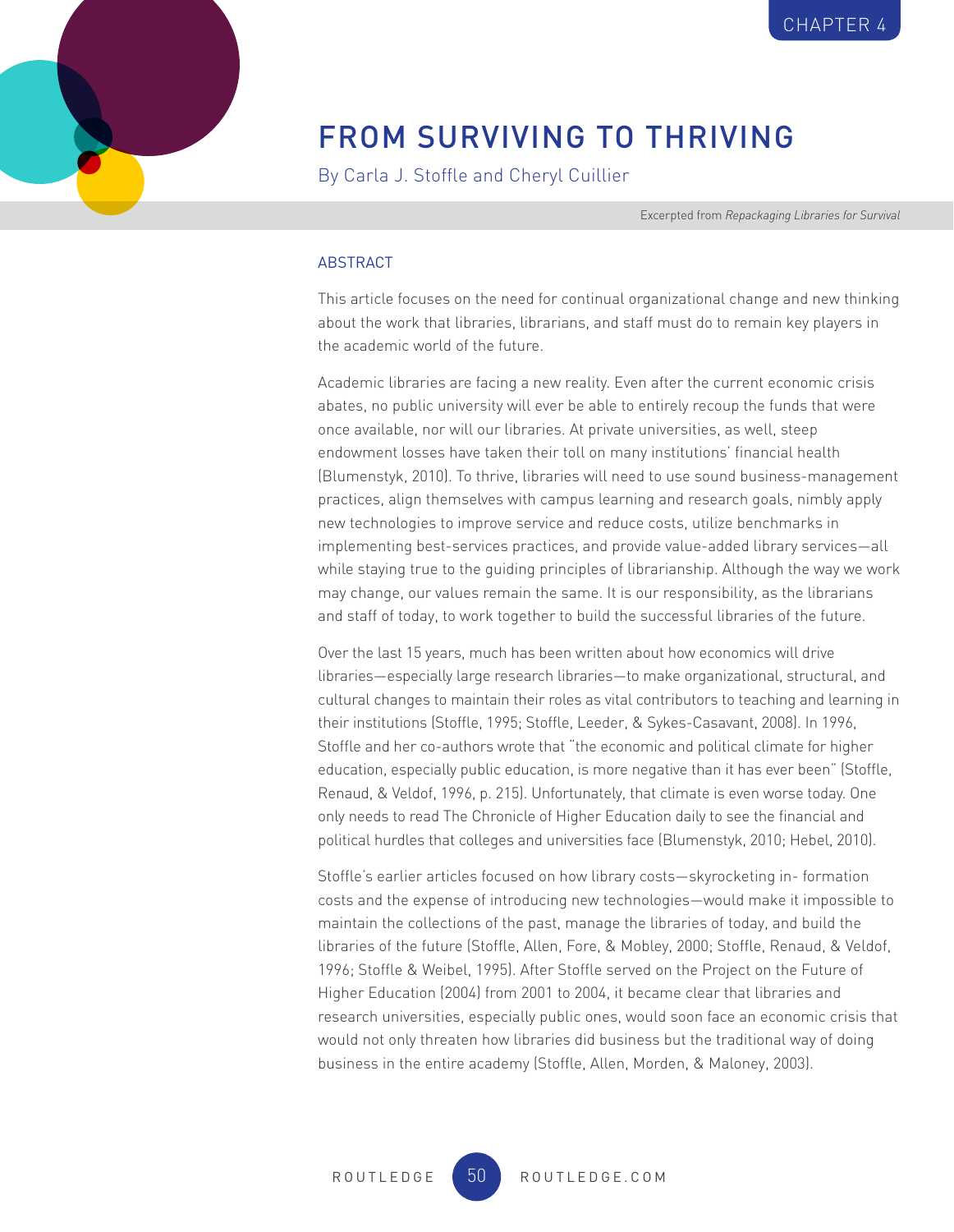By Carla J. Stoffle and Cheryl Cuillier

Excerpted from *[Repackaging Libraries for Survival](https://www.routledge.com/Repackaging-Libraries-for-Survival-Climbing-Out-of-the-Box/Lee/p/book/9780415850339)*

Stoffle's view of the changes needed to overcome these challenges has evolved over time and been shaped by experiences at the University of Arizona Libraries. Though we have had budget cuts 14 out of the last 18 years, our libraries are on the verge of greater integration into the campus's learning and research programs than ever before. That is not to say that we do not need more money (we lost nearly 20% of our wages/operations budget from fiscal year [FY] 2007–2008 to FY2009–2010) and are not stretched mightily (we are down more than 30 positions in that same period). But we are seen by the campus and our students as a strong, vital, contributing force to the university's excellence (University of Arizona, 2000, pp. 51, 77). Thanks to the sweeping changes we have made at the Libraries, and the hard work of our personnel, we are positioned to move forward with new programs.

We are not alone. Many library leaders—not wanting a serious crisis to go to waste<sup>1</sup> —are using the current economic downturn to make fundamental changes that have long been necessary. These changes will ultimately result in our ability to maintain the vitality of the library and allow our rhetoric to change from how we can survive to how we can thrive in service to our campuses.

As a preface to the rest of this article, it is important to stress that although the University of Arizona is used to illustrate what can be done, it is but one experience. It is not presented as the pathway to success, merely one of many possible paths. Each library must assess its own environment and the needs of its campus community to identify how it should adapt to the challenges. Many of the things done at the University of Arizona are not unique. Many libraries are using similar concepts to achieve similar goals. The University of Arizona has been very good at borrowing ideas from other library leaders (e.g., our colleagues at this conference, and people like Rick Luce and David Lewis; see Luce, 2008; Lewis, 1995, 2007). These University of Oklahoma Libraries conferences and our "Living the Future" (University of Arizona, 2008) conferences also are sources of inspiration. Another influential conference was the Association of Research Libraries/OCLC Strategic Issues Forum for Academic Library Directors in 1999, which resulted in the Keystone Principles (Association of Research Libraries, 1999) that have helped to guide our activities.

It is the totality—the breadth and depth—of our efforts at the University of Arizona that may provide some insights into the magnitude of the work necessary to build the successful library of the future. Our basic approach has been to:

- Stay focused on our customers and their changing needs; and
- Enable the creation of library as service rather than library as collection.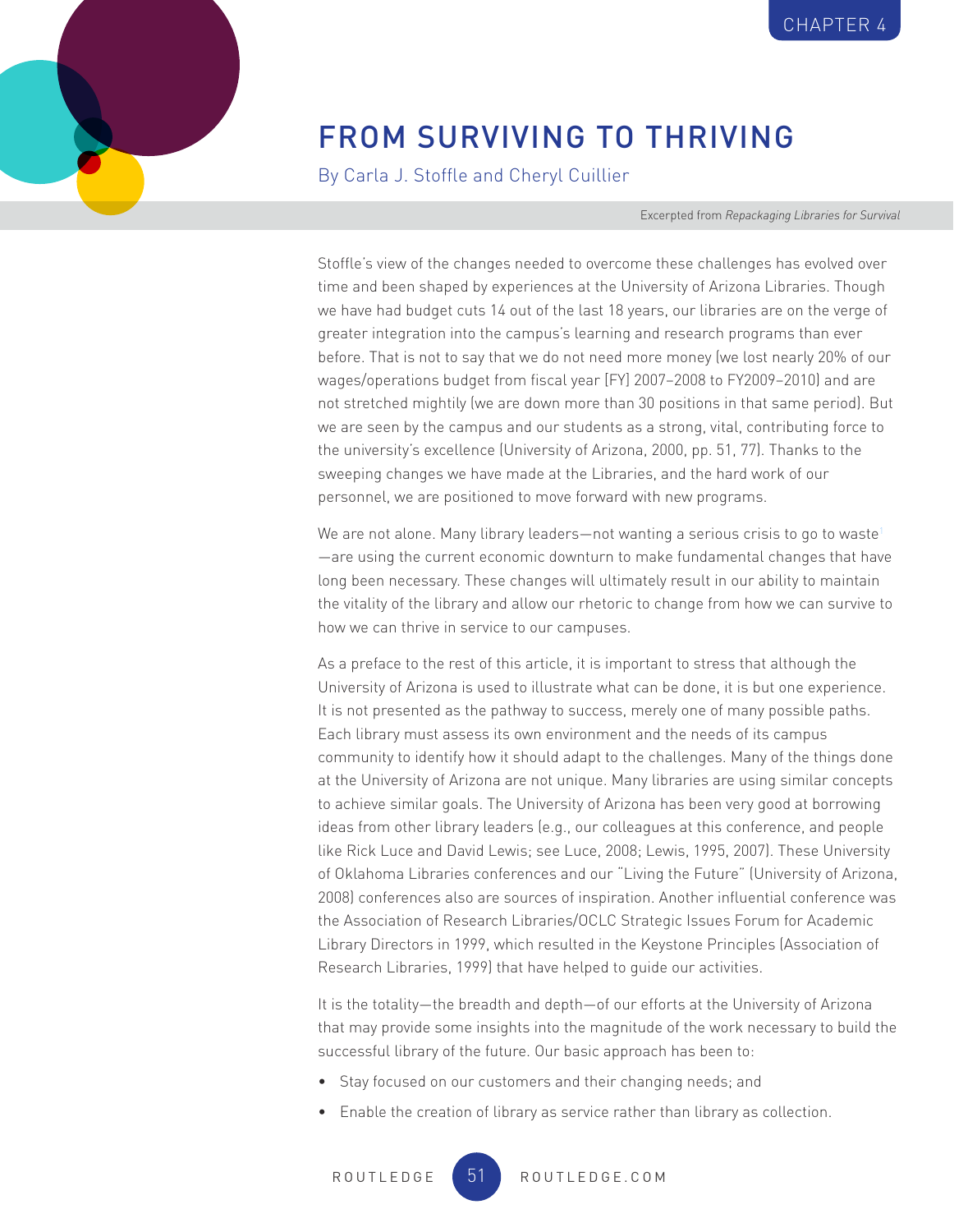By Carla J. Stoffle and Cheryl Cuillier

Excerpted from *[Repackaging Libraries for Survival](https://www.routledge.com/Repackaging-Libraries-for-Survival-Climbing-Out-of-the-Box/Lee/p/book/9780415850339)*

Our efforts can be broken down into five general categories: organizational/cultural changes, planning and budgeting, new business practices, communication, and collection approaches.

### ORGANIZATIONAL STRUCTURE AND CULTURE

Let us begin with organizational structure and culture. At the University of Arizona, our objectives are to:

- Empower librarians and staff by flattening our organization and pushing decisions down to the appropriate level.
- Let go of traditional divisions of work. Rather than maintaining rigid organizational hierarchies and bureaucratic rules, we have a team-based structure and have everyone working at the top of their job classifications, knowledge, skills, and abilities.
- Have staff—not librarians—managing in-building services and facilities. Librarians are involved in some training and assessment of these services, but they are primarily focused on integrating the library into instructional and research programs. Meanwhile, we have created four new job classifications for staff and hire at a higher level (Huff-Eibl, Ray, & Voyles, 2008).
- Optimize staffing resources by placing individuals on the projects and activities that are most important to the future, even at the expense of functional daily work.
- Ensure that people have the technology and resources they need do their work, even if it means there are fewer people.
- Encourage diversity and create a climate that welcomes different view-points.
- Reward continual learning and improvement.

52

In 1993, when we began the task of reinventing ourselves, we decided to begin with our organizational structure and culture. We started there because we felt we could not make fundamental changes in our focus and services using the same old priorities and assumptions, especially those about funding. We realized that we did not have the resources to continue traditional collecting and processing activities, nor could we sustain the resource-intensive bureaucracy that characterized our organization. We decided we had to maximize our human and fiscal resources and that we had to become more nimble and flexible. To get buy-in, we appointed library-wide project teams—ultimately utilizing more than 100 people in the organizational redesign (Bender, 1997)—and introduced the principles of Total Quality Management during the process (Owens, 1999; Phipps, 2001, p. 647; 2004, pp. 90–96). We also experimented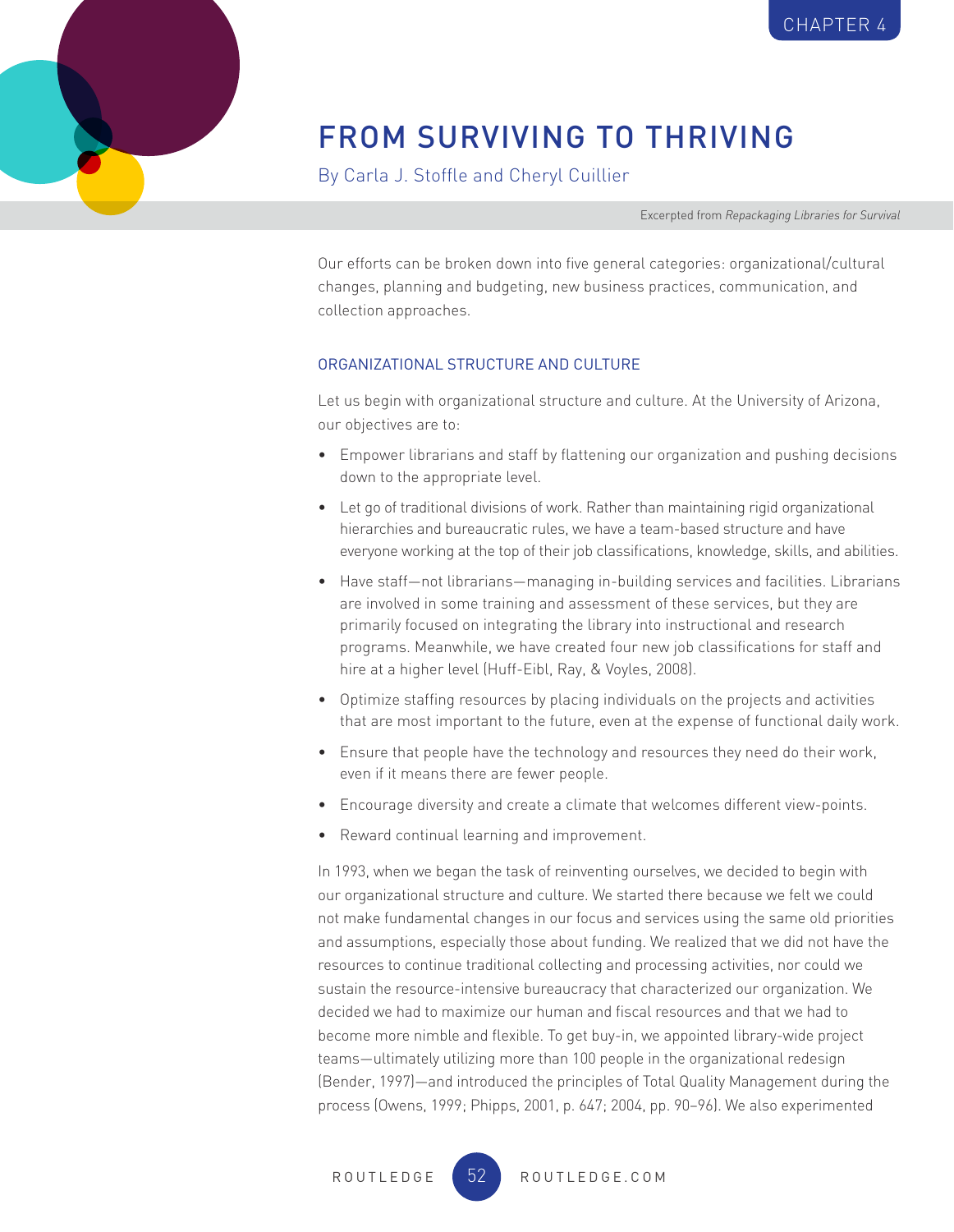By Carla J. Stoffle and Cheryl Cuillier

Excerpted from *[Repackaging Libraries for Survival](https://www.routledge.com/Repackaging-Libraries-for-Survival-Climbing-Out-of-the-Box/Lee/p/book/9780415850339)*

with Six Sigma process- improvement techniques (Voyles, Dols, & Knight, 2009), including Balanced Scorecards (Holloway, 2004, pp. 11–16).

Our structural redesign in 1993 moved us from a traditional bureaucratic organizational structure that was focused on processing, managing, and storing things to a team-based organization focused on customers and providing value-added services (see Appendix A). We have changed our organizational structure four more times since 1993. The most recent structure was implemented in July 2008. It has been tweaked several times already, for example moving our education programs to the Undergraduate Services Team and changing its name to Instructional Services. Our new organization is composed of nine functional teams and six cross functional teams (see Appendixes B and C).

Ultimately, the numbers or names of units in our organizational structure are not important. The point is what our team-based structure has allowed us to accomplish. The 1993 reorganization reduced administrative overhead from four assistant university librarians and 16 department heads to 11 functional team leaders and one assistant university librarian. This streamlining enabled us to lower overhead and reallocate administrative positions to frontline services.

Cross functional teams, composed of librarians and staff members from various functional teams, were created with decision-making authority to do strategic long-range planning and annual budgeting (with governance representatives and administrators added for budgeting), and to solve over- arching library service problems using process-improvement techniques and data-based decision making. Policy creation, day-to-day management of the strategic plan implementation, and library-wide budget monitoring were delegated to the Library Cabinet. All of these groups learned consensus-based decision making. Over time, most organizational decisions have been made by consensus.

Each time we reorganized, library-wide cross functional teams designed the new structure. Personnel were reassigned to new teams based on their knowledge, skills, and abilities. The daily work of all personnel changed (Diaz & Pintozzi, 1999). Our goal was to place people where they could be the most successful and where the Libraries could most benefit from their talents. In the first restructuring, every team leader but one was a librarian. Today, four out of nine team leaders are not librarians.

In our latest restructuring, services such as chat reference and information desk staffing were moved completely to classified-staff teams. As classified staff have been trained to take on greater responsibilities, librarians' work has shifted to make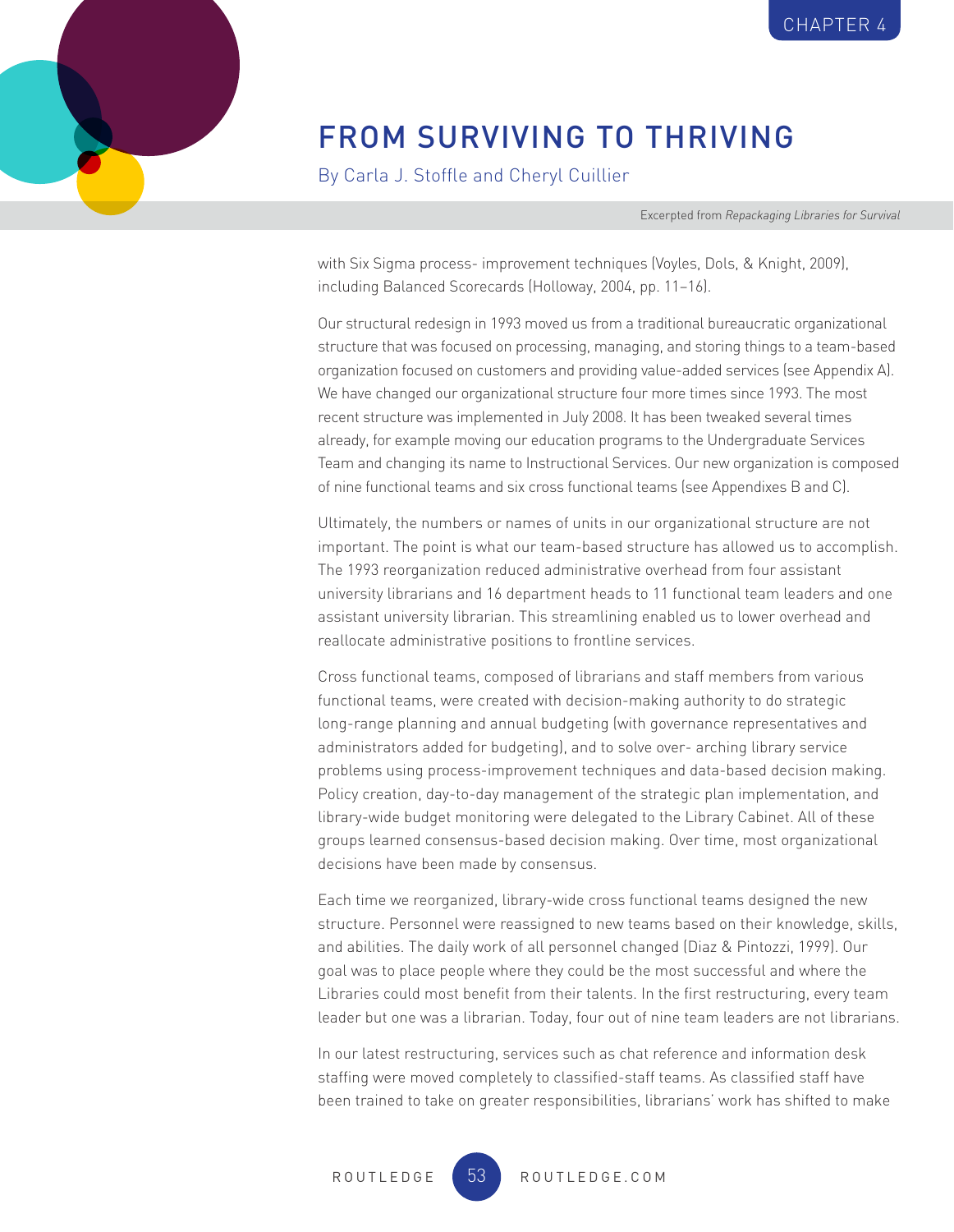By Carla J. Stoffle and Cheryl Cuillier

#### Excerpted from *[Repackaging Libraries for Survival](https://www.routledge.com/Repackaging-Libraries-for-Survival-Climbing-Out-of-the-Box/Lee/p/book/9780415850339)*

the best use of their library degrees and expertise— focusing on instruction, creating online credit-bearing courses, integrating the Libraries into the university's learning program through its course management system, providing in-depth research support to faculty and students, managing collections decisions, and creating and implementing new systems to allow access to information not previously available.

Today, librarians are primarily divided among the Instructional Ser- vices and Research Support Services teams. Instructional Services is currently charged with reconceiving our educational programs with the goal of integrating the library services and collections into every course on campus as well as creating online credit-bearing courses. Research Support Services is focused on supporting the research and teaching needs of faculty, students, and researchers, especially by providing increased access, assessing the effectiveness of our resources, creating new online resources, and helping the faculty manage content.

Our organizational redesigns were done in order to adapt to changing customer needs and in anticipation of shrinking resources. Our goal was to improve service, but hold costs steady or even reduce them. When planning each redesign, we relied on data and process-improvement techniques. Re- naming teams and services to reinforce a focus on the customer has helped to shift thinking about the role of the library and library personnel, though not without some concern and resistance. This is to be expected. But as Gen. Eric Shinseki, former U.S. Army Chief of Staff, is quoted as saying in The Rules of Business: "If you don't like change, you're going to like irrelevance even less" (Fast Company, 2005, p. 7).

Over time, we have introduced a number of new positions with new du- ties within the Libraries. Early on, we created the position for organizational development, which has now morphed into the director of Project Management and Assessment position. Our Scholarly Communications position is now the director of Copyright and Scholarly Communications. Recently, arising from a need to provide greater direction for our systems and digital library efforts, we created the position of assistant dean for Technology Strategy and established the Technology Architecture Council (see Appendix C) to oversee the Libraries' technology policies, strategies, and directions. Other new positions created include our Director of Marketing & Public Relations, a metadata librarian, and a digital archivist. These represent organizational responses to changing needs and reflect the ability of the organization to respond to new service needs and specialties.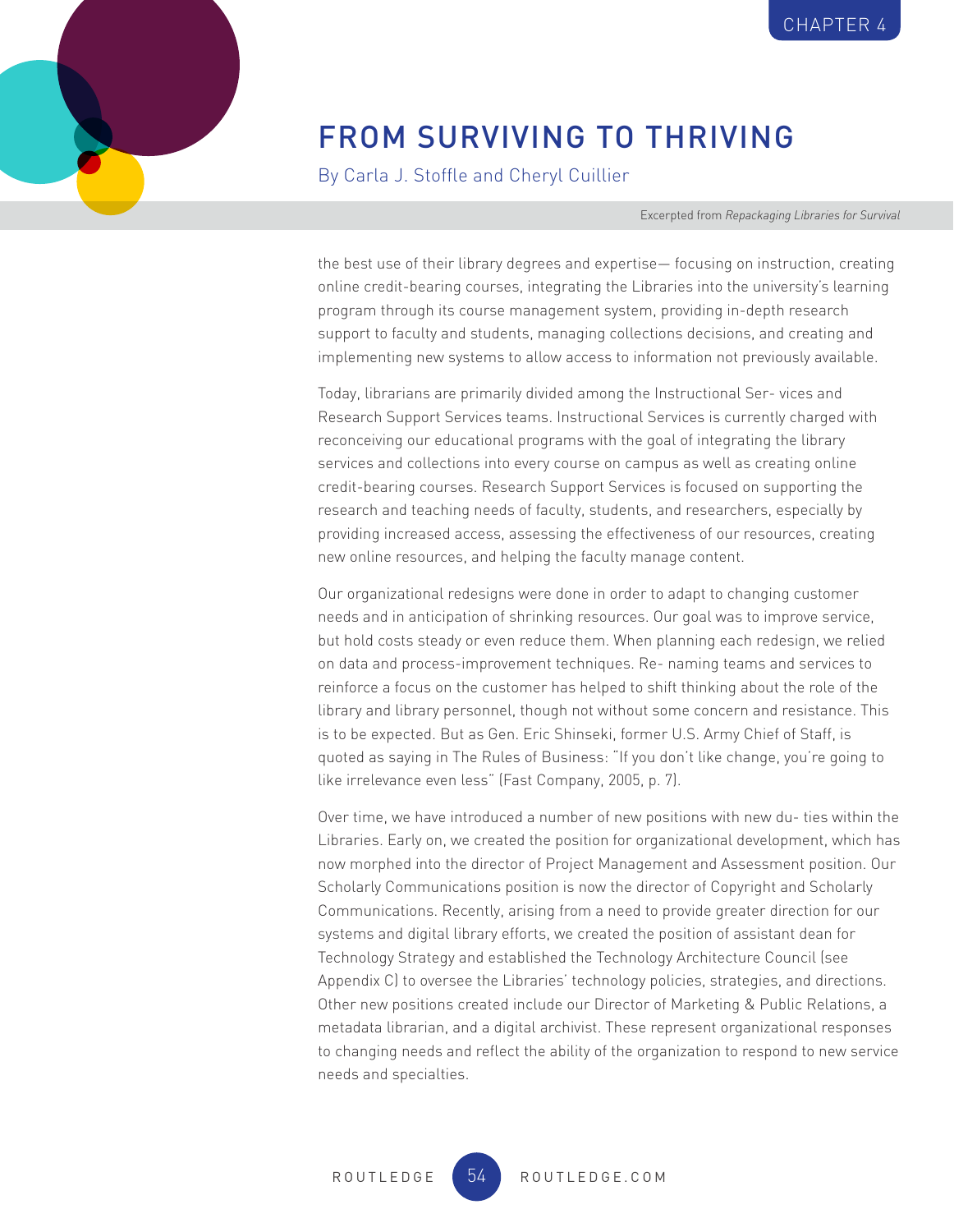By Carla J. Stoffle and Cheryl Cuillier

Excerpted from *[Repackaging Libraries for Survival](https://www.routledge.com/Repackaging-Libraries-for-Survival-Climbing-Out-of-the-Box/Lee/p/book/9780415850339)*

The most important resource that any library has is its personnel. When employees share the same vision, are empowered to make decisions, have the resources to do their work, and are able to continually learn and grow professionally, that is an environment in which they can thrive.

Despite our frequent budget cuts, the University Libraries have sustained a commitment to maintain funding for training, professional development, research, and the resources and equipment needed to perform the work expected (Amabile & Kramer, 2010). In addition, there has been a commitment to maintain salaries at peer average for librarians and academic professionals, and at midpoint for the classified staff. This has meant eliminating positions where necessary, using process improvement, eliminating work, outsourcing, reassigning work to appropriate levels, and other streamlining. We now have fewer people, but we are trying to provide more support for them and reward them appropriately.

All personnel are expected to work at the top of their classification or rank. They are rewarded for continually learning and applying that learning in service of our customers. People are cross-trained so that essential work is always covered. Core competencies (WebJunction et al., 2010; Holloway, 2003) have been developed for most positions so staff and librarians will constantly know what skills they are expected to possess. All new librarians and staff are hired with the understanding that they may not be in the same position forever. If there is a greater need for their skills and knowledge elsewhere in the Libraries, they could be moved. Staff who continue to learn and develop new skills will not be laid off if their present position is eliminated in a restructuring. This is to keep talent in the Libraries and to enable individuals to exercise creativity and do what is best for our customers rather than worrying about job security.

Each year, we set aside funds for professional development, training, and travel. For 2009–2010, close to \$100,000 was available to faculty and staff. Up to 24 days of professional leave a year are granted to both classified staff and appointed personnel for professional development (e.g., conferences, workshops, institutes). We also make available several research grants of up to \$2,000 for library faculty.

Diversity has been critical to the success of our Libraries. Competencies for working in a diverse environment have been developed and there are diversity criteria for recruiting all positions. Nearly 29% of our librarians and 37% of staff are from underrepresented groups.2 In addition, there are individuals from countries all over the world, with different sexual orientations, and in different age groups. A diverse workforce helps to improve our overall decision making. Having different viewpoints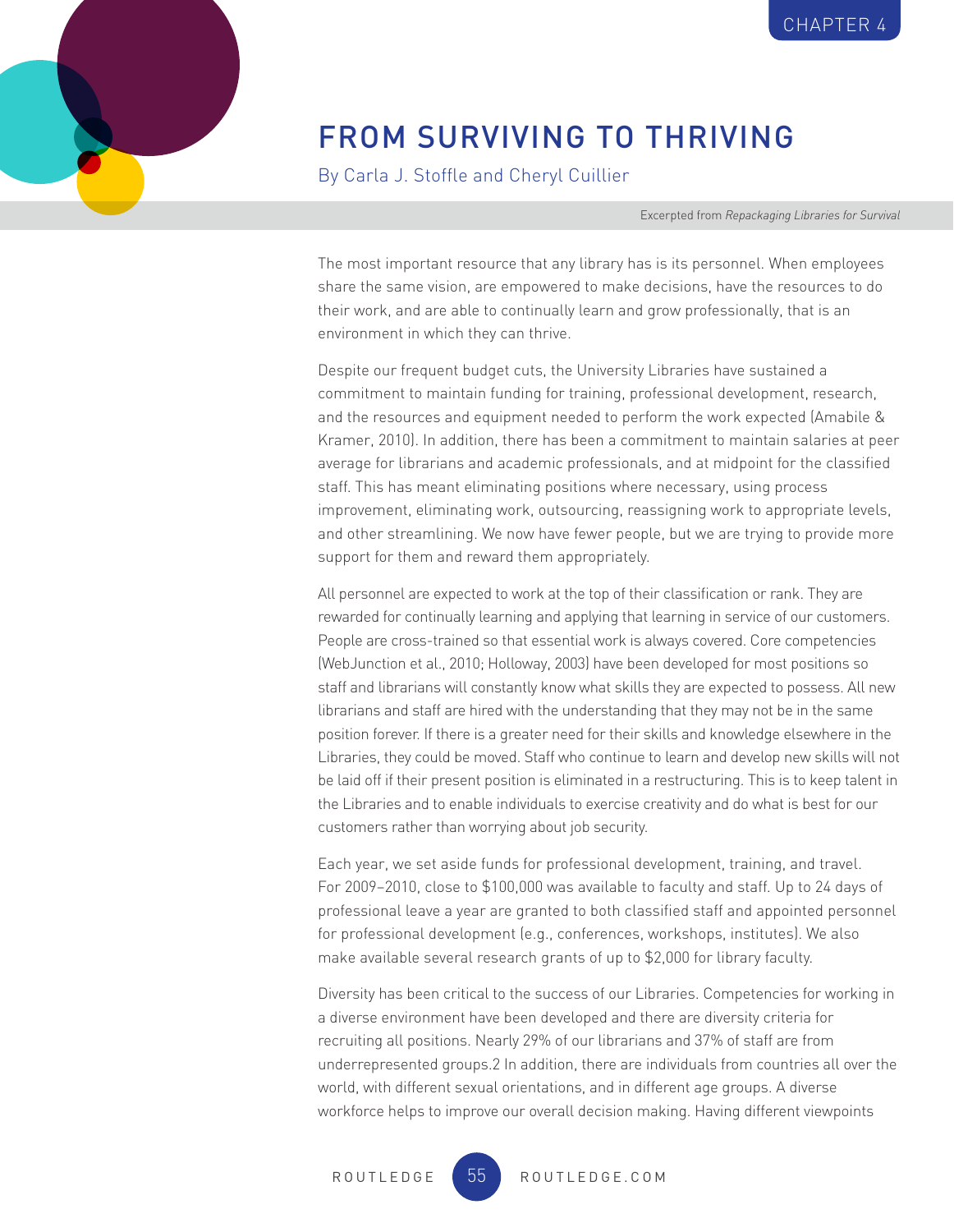By Carla J. Stoffle and Cheryl Cuillier

Excerpted from *[Repackaging Libraries for Survival](https://www.routledge.com/Repackaging-Libraries-for-Survival-Climbing-Out-of-the-Box/Lee/p/book/9780415850339)*

based on life experience outside the dominant culture also helps in the creation of services and programs for our increasingly diverse customer base. More than 30% of students at the University of Arizona are ethnic minorities (primarily Hispanic; see Office of Institutional Research and Planning Support, 2009). Minority student enrolment has climbed steadily over the past 25 years (Office of Institutional Research and Planning Support, 2009) and the University expects it to keep increasing, reflecting the growth and diversity of our state (University of Arizona, 2010, p. 28). So, diversity is also a customer-based business decision, not just a value we hold.

#### PLANNING AND BUDGETING

The second area to discuss is planning and budgeting. Our objectives here have been to:

- Align our strategic goals with the university's strategic plan.
- Anticipate and influence change, rather than being incapacitated or suffering wrenching change based on budget cuts or other sudden disruptions.
- Look 3–5 years down the road, rather than focusing all of our resources on today's services and collections.
- Make data-based decisions based on ongoing assessments, surveys, customer feedback, and other usage and cost statistics.
- Budget to our plan rather than adjusting our plan to match our budget.
- Reallocate resources based on our highest priorities.
- Have staff-driven planning and budgeting, involving personnel across library teams and job categories.
- Take advantage of new opportunities, such as collaborations and the use of technology, to minimize the impact of shrinking resources.
- Diversify and create new revenue resources to lessen our dependence on state funding.
- Stimulate innovation and creativity among library personnel by providing funding to try new things.

Strategic long-range planning is conducted by a cross functional team made up of faculty and staff members from across the University Libraries. This team starts with the university's strategic plan and, from those goals, assesses the environment: local library, campus, national trends, technology developments, and potential areas for collaborations. They identify service lapses, unmet needs, or emerging needs. The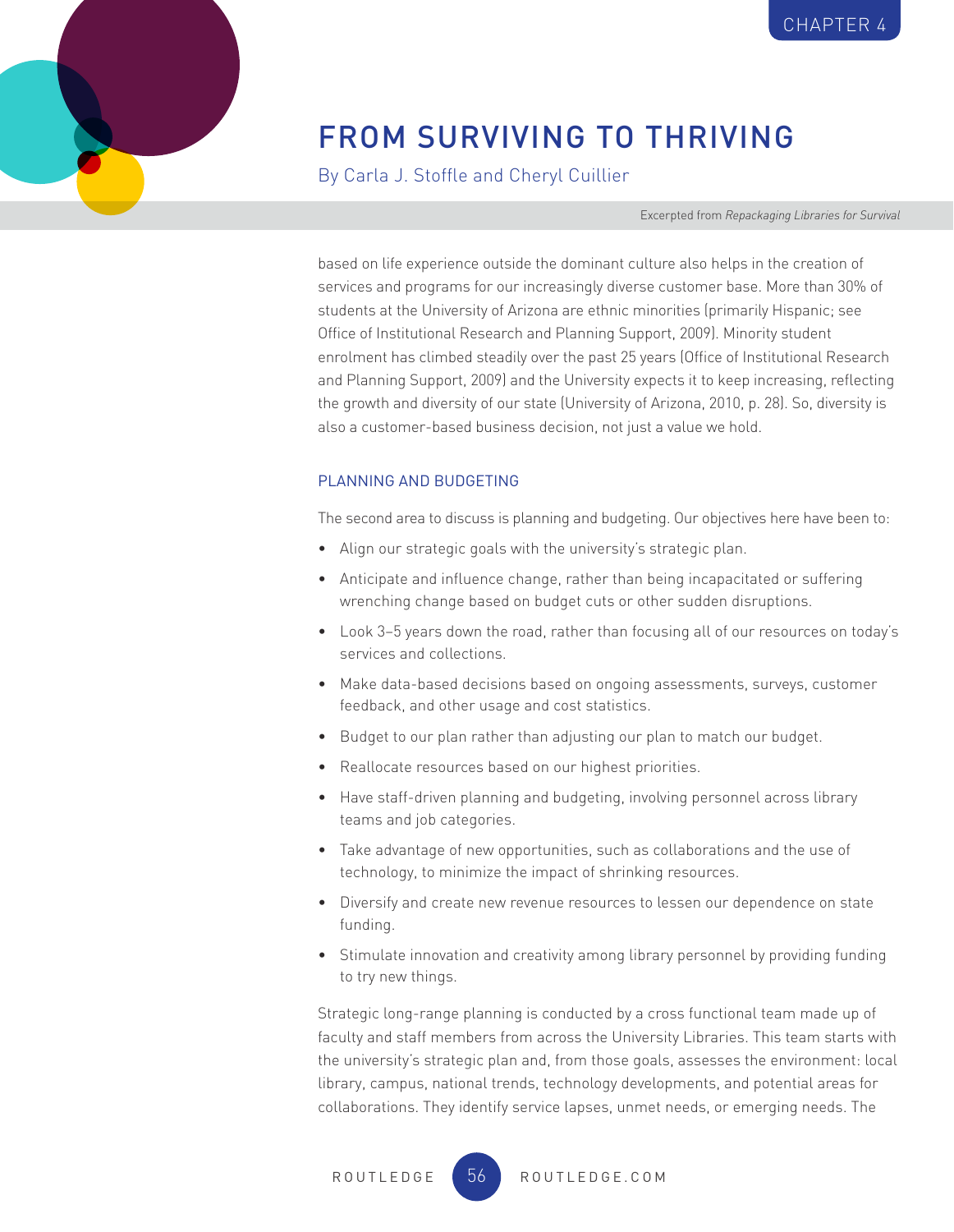By Carla J. Stoffle and Cheryl Cuillier

Excerpted from *[Repackaging Libraries for Survival](https://www.routledge.com/Repackaging-Libraries-for-Survival-Climbing-Out-of-the-Box/Lee/p/book/9780415850339)*

planning team then establishes library goals and identifies the critical few strategies that have to be accomplished in the next 3–5 years. Library-wide projects are identified, reviewed by our Project Management Group, and then project teams are appointed from personnel across the libraries. Functional teams then identify team goals and projects that align with the campus and the library goals. All the while, we are concentrating on improving library services and identifying activities, tasks, or services that need to be phased out (the concept of planned abandonment, which will be discussed later in this article).

Library-wide projects have priority over all other projects and functional work in the Libraries. If necessary to achieve our strategic work, team projects are put on hold and individual functional work or tasks are reassigned or dropped for the time being. Continually improving and developing needed new services is our highest priority, even at the expense of some functional daily work. Our approach and philosophy around planning and budgeting is to start with "What does it take to be successful three to five years from now?" then budgeting and working toward those goals. We are not focused on today because we will never have enough resources to do everything today, let alone do that and still build for success in the future.

One of our forward-looking strategies has been to make sure money is available for new opportunities. Regardless of our budget situation, we set aside \$500,000 each year (less than 2% of our annual expenditures) to fund strategic projects. We have been doing this since 2006. In 2009–2010, funds enabled us to process and catalogue new items donated to Special Collections, digitize materials for our institutional repository, provide training and buy software to develop new instructional materials, hire a graphic designer and extra graduate assistants for our new online class, buy new electronic resources, and support our Technical Report Archive & Image Library (TRAIL) Project (Greater Western Library Alliance, n.d.) with the Greater Western Library Alliance (GWLA, a consortium of 32 research libraries in the West and Midwest).

In addition to setting aside dollars for strategic projects, we actively seek ways to diversify revenue sources beyond our institutional allocations. The percentage of expenditures that the Libraries get from state dollars has shrunk dramatically, from 91% to 75%, over the past decade.<sup>3</sup>

We also are exploring other revenue sources. Like other libraries, we have invested in staffing for fundraising and grant writing. We have created a café (Arizona Student Unions, n.d.) within the Libraries, from which we receive 50% of the profits. We are building up our capacity for generating revenues from selling reproductions and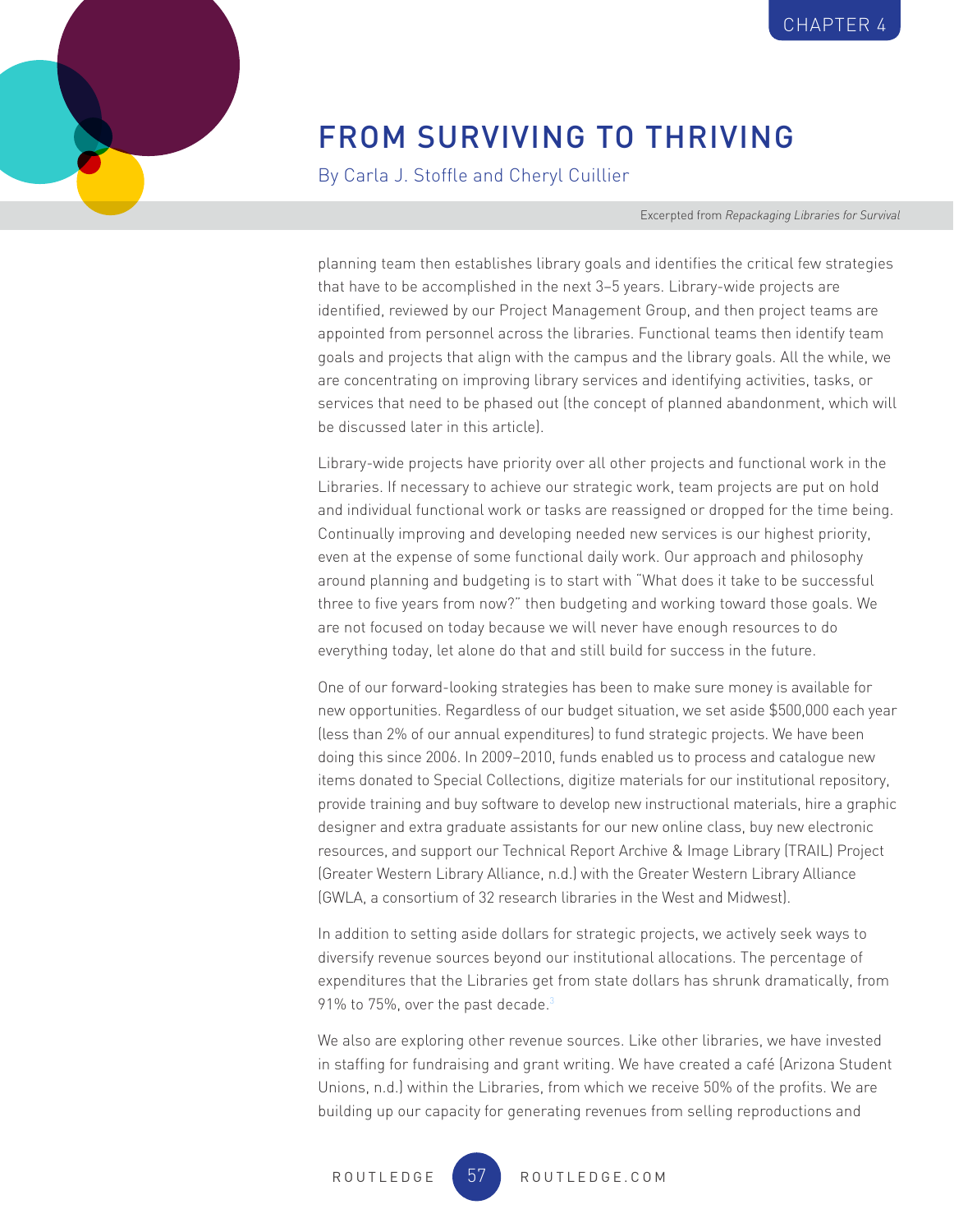By Carla J. Stoffle and Cheryl Cuillier

Excerpted from *[Repackaging Libraries for Survival](https://www.routledge.com/Repackaging-Libraries-for-Survival-Climbing-Out-of-the-Box/Lee/p/book/9780415850339)*

licensing the rights to use some of our materials in Special Collections and the Centre for Creative Photography. The centre also is developing an active loan and traveling exhibition pro- gram, which will generate revenue and provide exposure to the collections. The main library also generates revenue from its Express Document Centre (EDC), which offers a full range of printing, copying, and scanning services. It markets its digitization capabilities to other units on campus.

Our most successful revenue generator is the student library fee, which students have been paying since 2006. This fee provided about 3.5% of our total expenditures in FY2009–2010.4 In April 2010, the Arizona Board of Re- gents approved an increase in the fee from \$30/year to \$120/year, so we should be receiving about \$3.5 million in fee revenue in FY2010–2011. The process for getting student fees approved is political, very time consuming, and often frustrating, but worth it in the end when fees provide a steady and predictable revenue stream. We use student fee money to buy new electronic resources, upgrade equipment and software, do video streaming, increase network speed, provide loaner laptops, and fund digitization projects. The student fee also finances the extra staffing needed for the growing demand for services such as interlibrary loan (ILL), and to keep our facilities open longer. During the fall and spring semesters, our main library is open 24 hours a day, 5 days a week, with reduced hours on Friday and Saturday nights.

Essential to good budgeting is the ability to reallocate resources to higher-priority or new work. The planning and budgeting process is de- signed to use cost and usage data to identify work that can be eliminated, streamlined, or outsourced at a lower cost, or assigned to staff in lower pay ranges. To maximize collection resources, we have used leveraged buying (saving \$1.6 million and avoiding \$6.5 million in expenditures through consortial purchases in FY2008–2009), participated in Centre for Research Libraries programs including cooperative buying with the Shared Purchase Program, and invested in the development of improved resource-sharing pro- grams through GWLA, RapidILL, and the Research Libraries Group's SHARES Program. We agree with Dan Hazen (2010, p. 120) that "Cooperative activities will become increasingly central to library programs and strategies."

It's also important for libraries to calculate their return on investment (ROI). This can be challenging to do, especially for research. We participate in the University of Arizona's MINES (Measuring the Impact of Networked Electronic Services) study (Association of Research Libraries, n.d.), which examines the usage patterns of electronic information resources and the demographics of users. Results are used to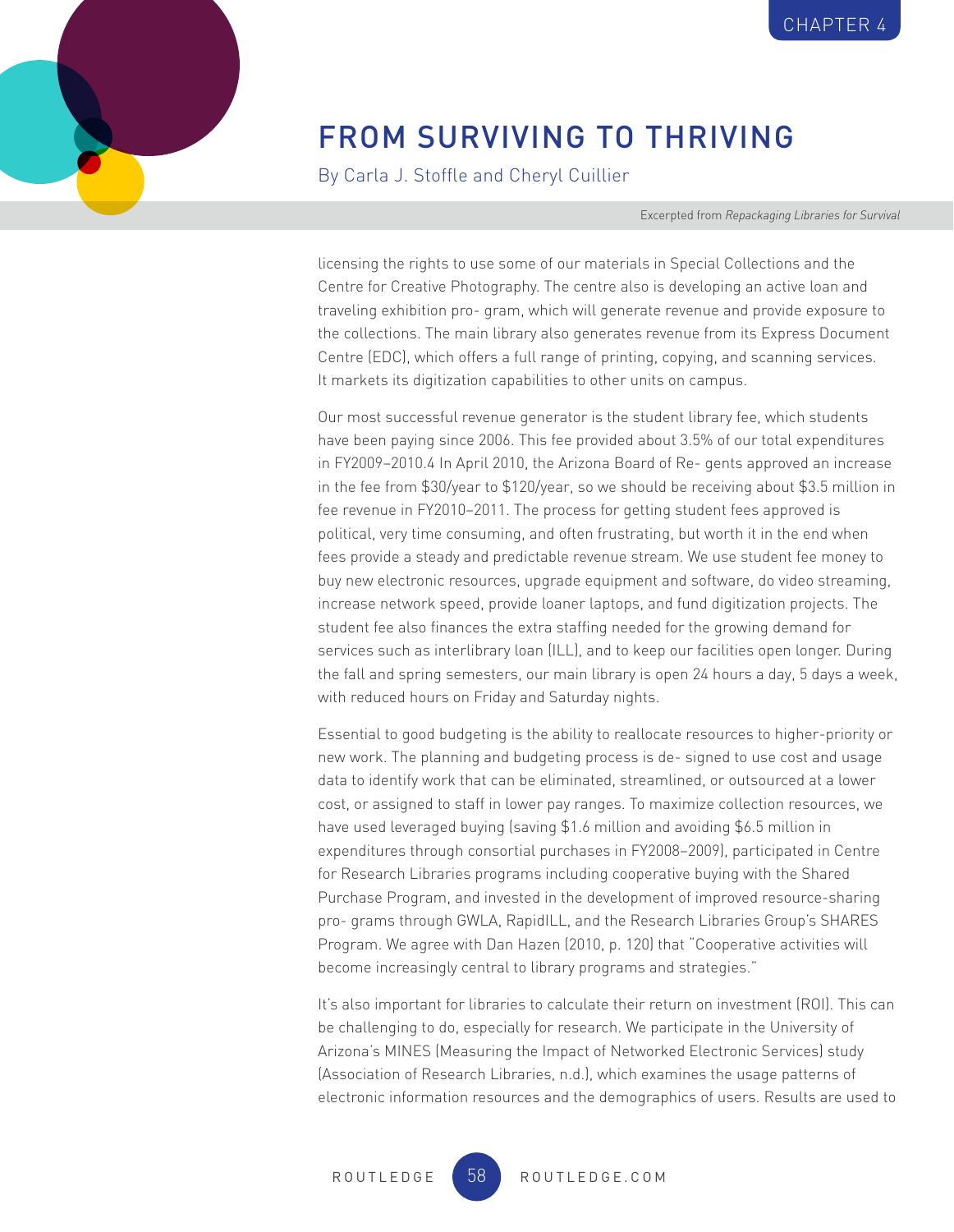By Carla J. Stoffle and Cheryl Cuillier

Excerpted from *[Repackaging Libraries for Survival](https://www.routledge.com/Repackaging-Libraries-for-Survival-Climbing-Out-of-the-Box/Lee/p/book/9780415850339)*

identify the indirect costs of conducting grant-funded research and development. Our campus uses the percentage research use of electronic resources (as measured by MINES) to identify the Libraries' contribution to indirect cost recovery. We are investigating other ways to quantify the Libraries' ROI. Carol Tenopir and Paula Kaufman are conducting a three-phase study of academic libraries' ROI, "Value, Outcomes, and Return on Investment of Academic Libraries" (Lib- Value, n.d.), and we are looking at those findings (Kaufman, 2008; Tenopir et al., 2010).

### USING GOOD BUSINESS PRACTICES AND BUSINESS TOOLS

Implementing new business practices is another key. Here, our objectives have been to:

- Focus on continual learning and constant improvement of services. This is done incrementally, rather than waiting for outside economic drivers to force immediate wrenching change or, worse yet, erode our ability to stay relevant.
- Apply new technologies at a faster rate to improve service and reduce costs rather than just increasing capacity.
- Evaluate current services and collections, planning the abandonment of those that will not be needed in 3–5 years.
- Improve our decision making by involving those with the knowledge, skills, and abilities (rather just administrators) in the decision-making processes. This also creates buy-in among employees.
- Increase our flexibility and responsiveness.

- Make customers more self-sufficient in their research and learning activities.
- Design services with scalability in mind. By scalability, we mean the ability to ramp up these services and serve more people without needing more staff.
- Eliminate silos and look for improvements in systems and processes rather than tasks and individual jobs. This often means looking for partners and solutions outside the walls of the library.
- Assess staff productivity, schedule staff to the work, and reallocate resources to higher-priority work.
- Only do locally that which MUST be done locally—such as collecting unique items and providing access to these collections. We outsource or give up doing what is already available elsewhere, including at other libraries, even if we have to give up some control.
- Do not let "perfect" get in the way of "good enough." When it comes to service, it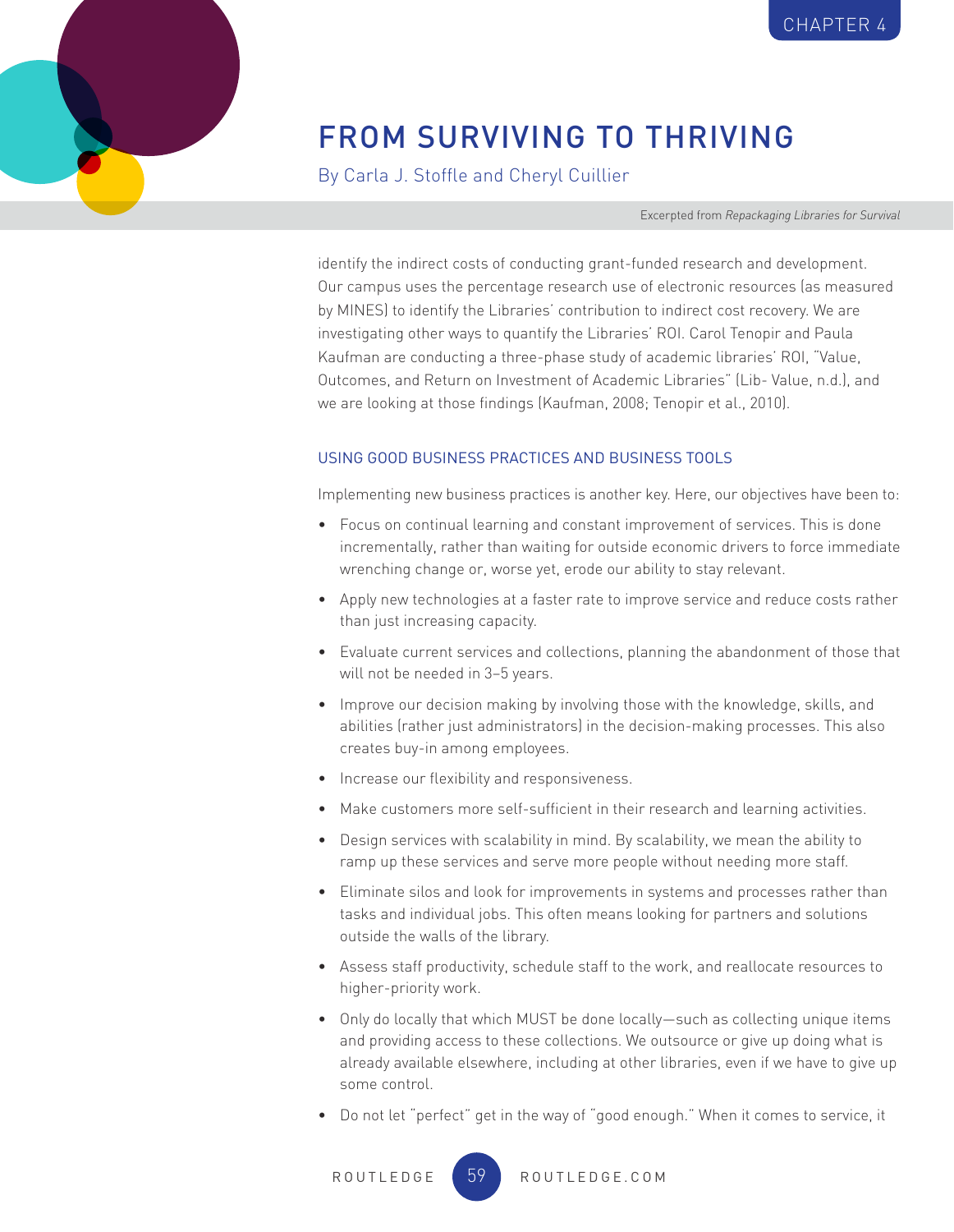By Carla J. Stoffle and Cheryl Cuillier

Excerpted from *[Repackaging Libraries for Survival](https://www.routledge.com/Repackaging-Libraries-for-Survival-Climbing-Out-of-the-Box/Lee/p/book/9780415850339)*

is not a choice between "perfect" or "imperfect"—it is a choice between "some" versus "none." We have decided that something is better than nothing at all. Of course, once we get a good service into production, we work to improve it and make it great. But we are not striving for perfection before we implement.

When we embarked on our reengineering adventure, the decision was made to identify and use new management tools and sound business practices to make improvements. We began by adopting Total Quality Management concepts—team-based management, focus on the customer, assessing customer satisfaction, continual learning and improvement, process improvement, and data-based decision making.

Early on, we identified three essential services that were not satisfactory to our customers—reshelving time, ILL delivery, and reserves processing times. Using process improvement, we reduced reshelving time from weeks to hours, reduced ILL processing time to less than 24 hours, and reduced reserve processing at the beginning of the semester from three weeks to 48 hours. All of these processes were improved while saving tens of thousands of dollars.

Later, we studied the processes of our Technical Services Team—from acquisitions to cataloguing to book processing—and reduced book order time from 40 hrs to 8 hrs. By using Blackwell's shelf-ready book services and streamlining our other cataloguing processes, we were able to move 11 librarian positions to frontline services and eliminate many staff positions, reducing staffing in Technical Services and Archival Processing over the last 15 years from 46 full-time equivalents (FTE) to 14, which now includes acquisitions and 3 FTE for archival processing. At the same time, we have eliminated cataloguing backlogs (except in Special Collections and the Centre for Creative Photography) and are getting new books from the loading dock to the shelves in less than 24 hrs.

In 2004, we began analysing the types of questions received at our service desks and the levels of skill required to answer those questions. After tracking every question over three 2-week periods, our analysis concluded that students and trained generalists could answer more than 95% of the questions asked at each service site. So we trained classified-staff members to take the place of librarians on service desks. When staff get questions that do require a librarian's expertise to answer, they refer customers to librarians for in-depth reference help. By redeploying librarians from service desks to other library work, we were able to reduce our costs while maintaining quality service and increasing our ability to add needed new services (Bracke et al., 2007).

 $60<sup>°</sup>$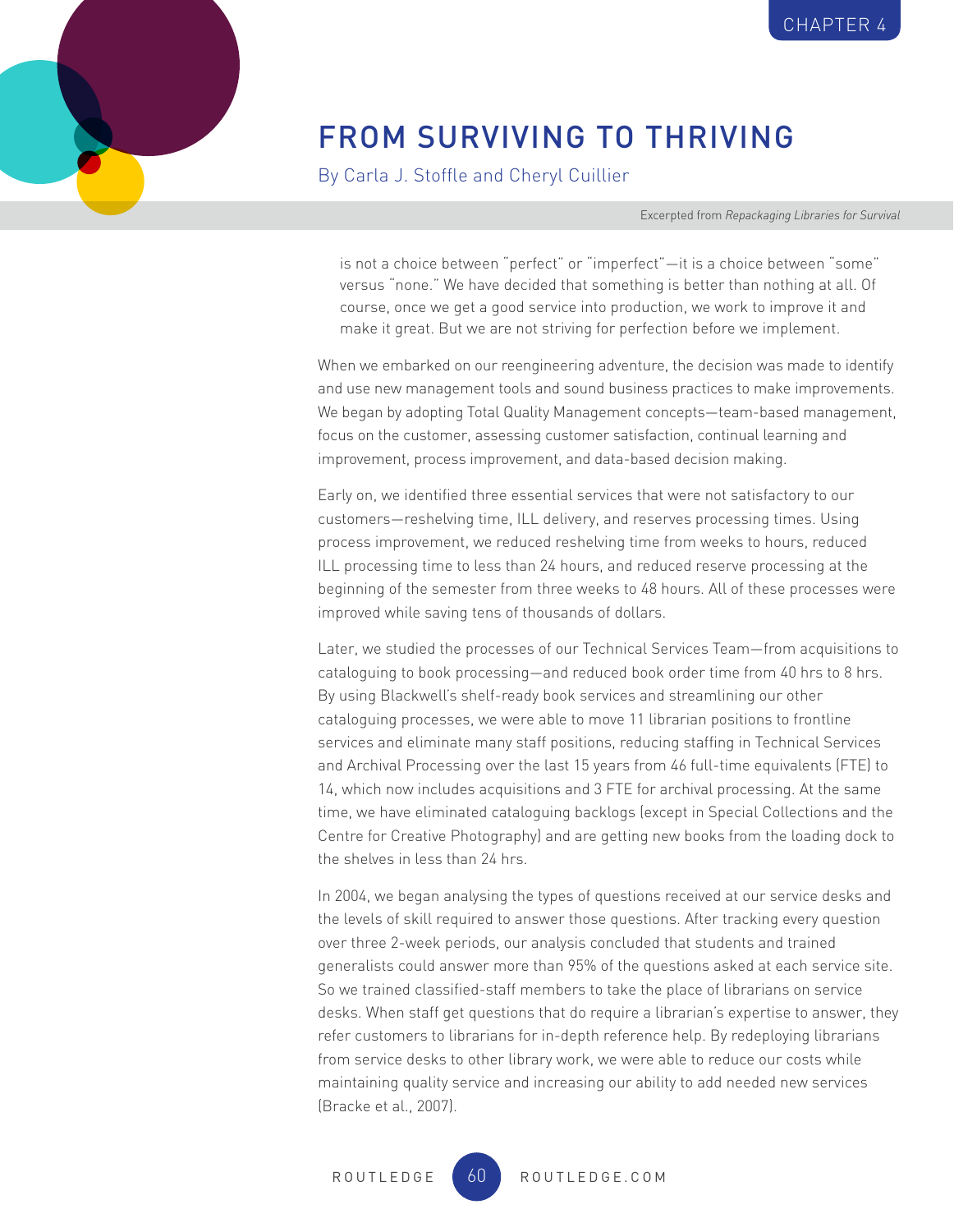By Carla J. Stoffle and Cheryl Cuillier

Excerpted from *[Repackaging Libraries for Survival](https://www.routledge.com/Repackaging-Libraries-for-Survival-Climbing-Out-of-the-Box/Lee/p/book/9780415850339)*

Without a doubt, the use of technology has enabled service improvements and expansion in our libraries. We see technology as an enabler. It is not cheap, however, so we have had to find ways to introduce new technologies while reducing other costs. Customer self-sufficiency is one key to this. For example, we have more than 80% of our circulation going through self-checkout machines, virtually eliminating staff and student workers doing this function. (A side note on our express checkout service: When we called it "self-checkout." it was almost unused. When we renamed it "express checkout," it was suddenly an important service innovation.) Many ILL requests are now unmediated, reducing staff devoted to this function. The reserves function has been eliminated in favour of enabling faculty to link our electronic collections to the course syllabus in the course management system or to have resources scanned that they can then add to the course on their own. Movement to digital collections has reduced space devoted to print runs and time spent reshelving, while improving access. Ultimately, some jobs have been changed or replaced by technology.

To manage our technology and make sure we are using it effectively, we recently created a Technology Architecture Council. Led by our assistant dean for Technology Strategy, this group is responsible for formulating our technology policies and making sure that technology architecture is consistent throughout the Libraries. A recent example is our "buy, borrow, or build" policy, which says we will buy or license an off-the-shelf software solution whenever possible rather than customizing or building from scratch.

Generating customer feedback and assessing the effectiveness of our services are critical to our ability to manage our budget resources effectively (Stoffle & Phipps, 2003). To gather customer feedback, we use the Association of Research Libraries' LibQUAL survey, have an online feedback form called library report card, conduct usability studies and focus group sessions, log customer feedback at all of our desks using Desk Tracker software, and survey Information Commons users and do a gap analysis of their responses.

We also measure our performance against quality standards we have set. These standards include:

- The ratio of acquired electronic resources vs. print resources (80% electronic to 20% print by 2012);
- The percentage of holdings open to Web browsers (100% open to most Web browsers by 2012);
- Shelving times (95% of materials shelved within 48 hours);

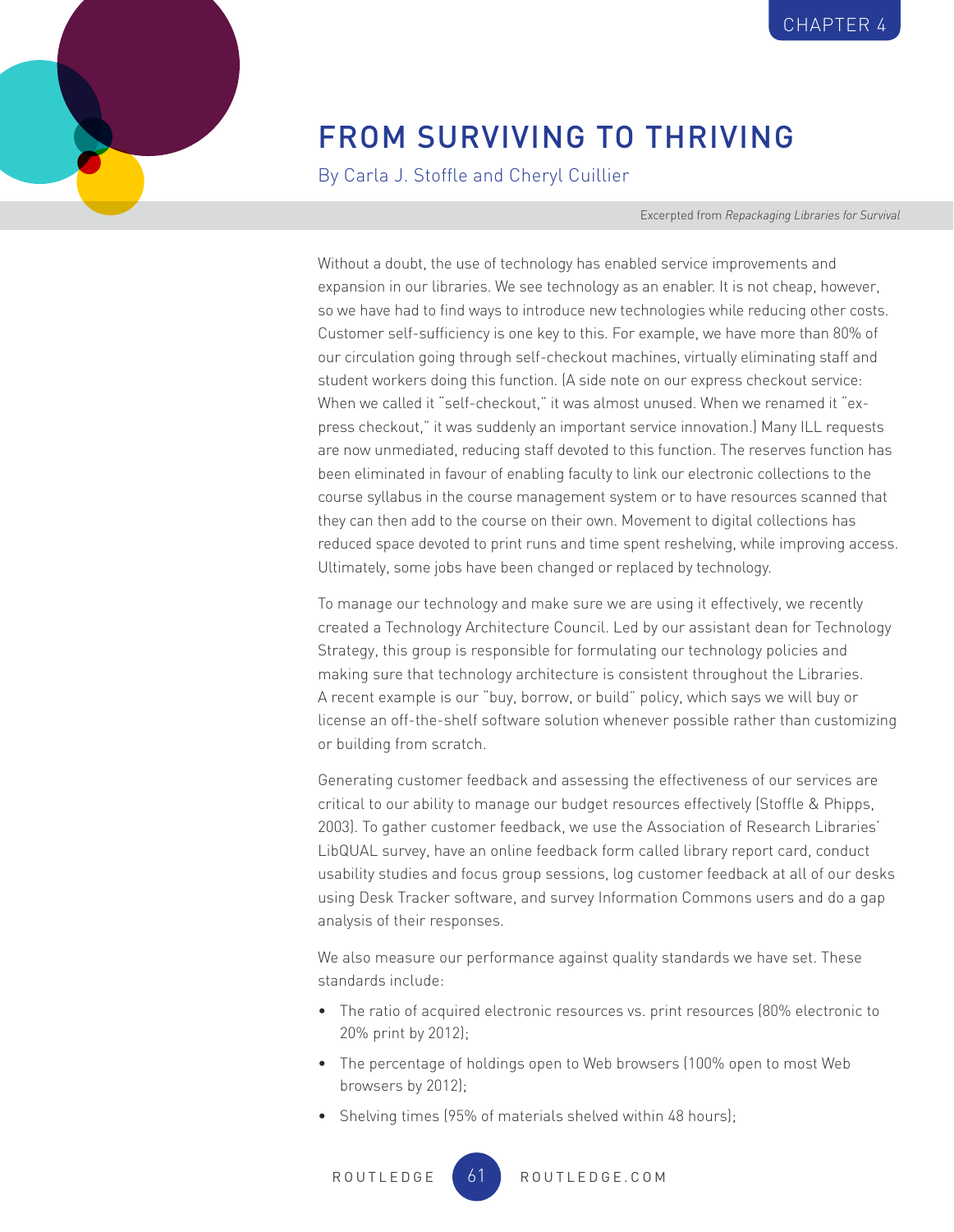By Carla J. Stoffle and Cheryl Cuillier

Excerpted from *[Repackaging Libraries for Survival](https://www.routledge.com/Repackaging-Libraries-for-Survival-Climbing-Out-of-the-Box/Lee/p/book/9780415850339)*

- Paging requests (100% paged within 24 hours); and
- ILL processing (90% of all lending requests responded to and/or shipped within 24 hours)

To manage our resources most effectively, we track more than 210 data points and use them to evaluate our operations. This information has helped us make better decisions about services, resource uses, and reallocation possibilities. Usage data including time of service—allows us to schedule staff to the work, increasing our effectiveness and productivity. For example, we are able to process interlibrary loans virtually 24 hours a day by using the overnight staff at our service desks (Voyles, Dols, & Knight, 2009). From 2:00 a.m. to 6:00 a.m., when there are fewer customers to assist, overnight staff process ILL requests in their spare time.

Recently, we have initiated the use of project management techniques based on training by Ernie Nielsen, managing director of Enterprise Services Portfolio Management at Brigham Young University (Pintozzi, 2008). Since we use so many project teams, we wanted to ensure that the time spent by staff members was optimized. Becoming more efficient and effective in creating new services not only helps us improve more quickly, but has helped us free up resources for other services and work. To date, we have trained more than 115 personnel in project management. Creating and using road maps is an important aspect of project planning for us. These road maps, which will be managed by librarians and high-level staff, provide a detailed 3–5-year plan for the development of all of our products and services.

A fairly controversial practice is the use of planned abandonment (Stoffle, Leeder, & Sykes-Casavant, 2008, pp.19–20)—identifying services

and activities for elimination before their use and demand have completely abated. We make these decisions based on use and cost data, as well as customer feedback, rather than waiting until there is no demand or wasting critical resources that could be redirected to reach a broader audience. Recently, we used this technique to phase out print and electronic reserves. We still digitize journal articles, book chapters, audio selections, and video for on- line course access—but now we encourage faculty to add these to the course management system, Desire2Learn (D2L). Student groups had pushed for re- serve materials to be consolidated in D2L. Now, face-to-face instruction—the 50-minute library instruction session—is in the process of being eliminated in favour of more scalable instruction activities.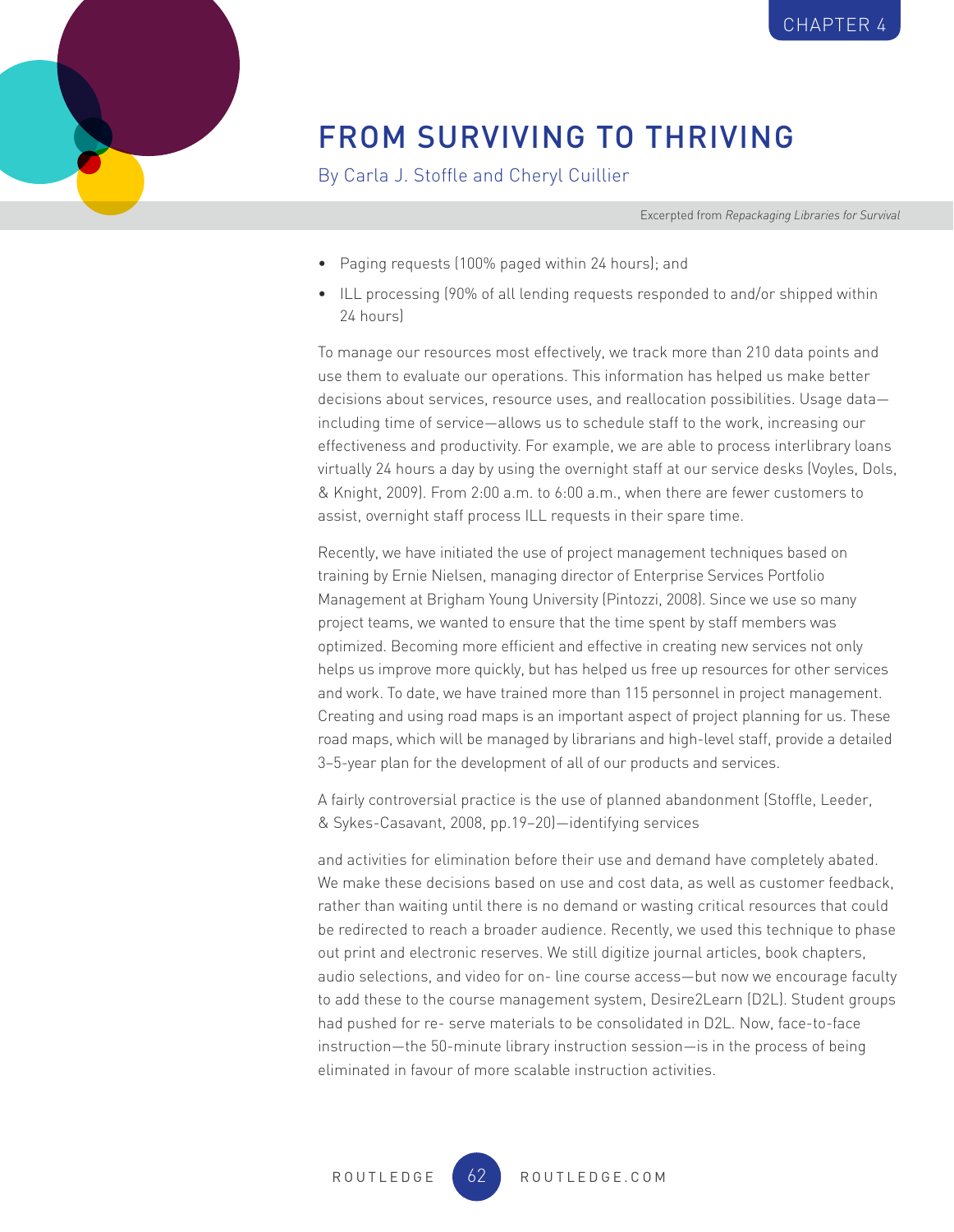By Carla J. Stoffle and Cheryl Cuillier

Excerpted from *[Repackaging Libraries for Survival](https://www.routledge.com/Repackaging-Libraries-for-Survival-Climbing-Out-of-the-Box/Lee/p/book/9780415850339)*

#### **COMMUNICATION**

The fourth area to address is communication. Here, our objectives are to:

- Create many opportunities for two-way dialogue inside and outside the library, ensuring that personnel have the information they need to do their work and understand the context of decisions.
- Be actively involved on campus.
- Continually build a jointly shared vision of the libraries.

Good communication—both inside and outside the library—is another key to thriving (Diaz & Pintozzi, 1999). Dean Stoffle stays in frequent contact with the President and Provost, networks with other deans and key administrators, and meets regularly with students. She and other library personnel are involved in key task forces and committees on campus. All of this helps keep us in the information loop, makes the Libraries more visible, and fosters important allies on campus.

When we are considering major changes at the Libraries—such as our recent identification of \$976,000 in materials to be cut during spending reductions—we seek faculty and student input. We have found that it is important to stress the context of decisions, not just the outcomes. For these recent spending reductions, we set up a Web site (University Libraries, 2009) to collect campus wide input and explained in detail why the cuts were needed. We also met with key faculty and administrators several times during the process.

We take advantage of multiple channels of communication to reach students, faculty, and staff. We use Facebook postings, e-newsletters to faculty, campus wide e-mails, advertisements on 14 security monitors scattered throughout the libraries, and librarians' interactions with faculty and students. Now we are working on adding mobile communications to the mix. Internally, we hold monthly all-staff meetings and several Conversations with the Dean each month (informal sessions that allow library personnel to ask the dean questions or share what is on their minds). We also hold Team Report Open Houses. Teams produce three reports a year, detailing their progress on projects, listing accomplishments, describing obstacles they have encountered, and reporting whether they have met their quality standards.

Regular contact with student governance groups, student advisory groups, and the Faculty Senate has been critical to garnering support for our student fee increase. Students say they appreciate our receptiveness to their input (not only asking for their ideas, but acting on them) and our track record of transparency and accountability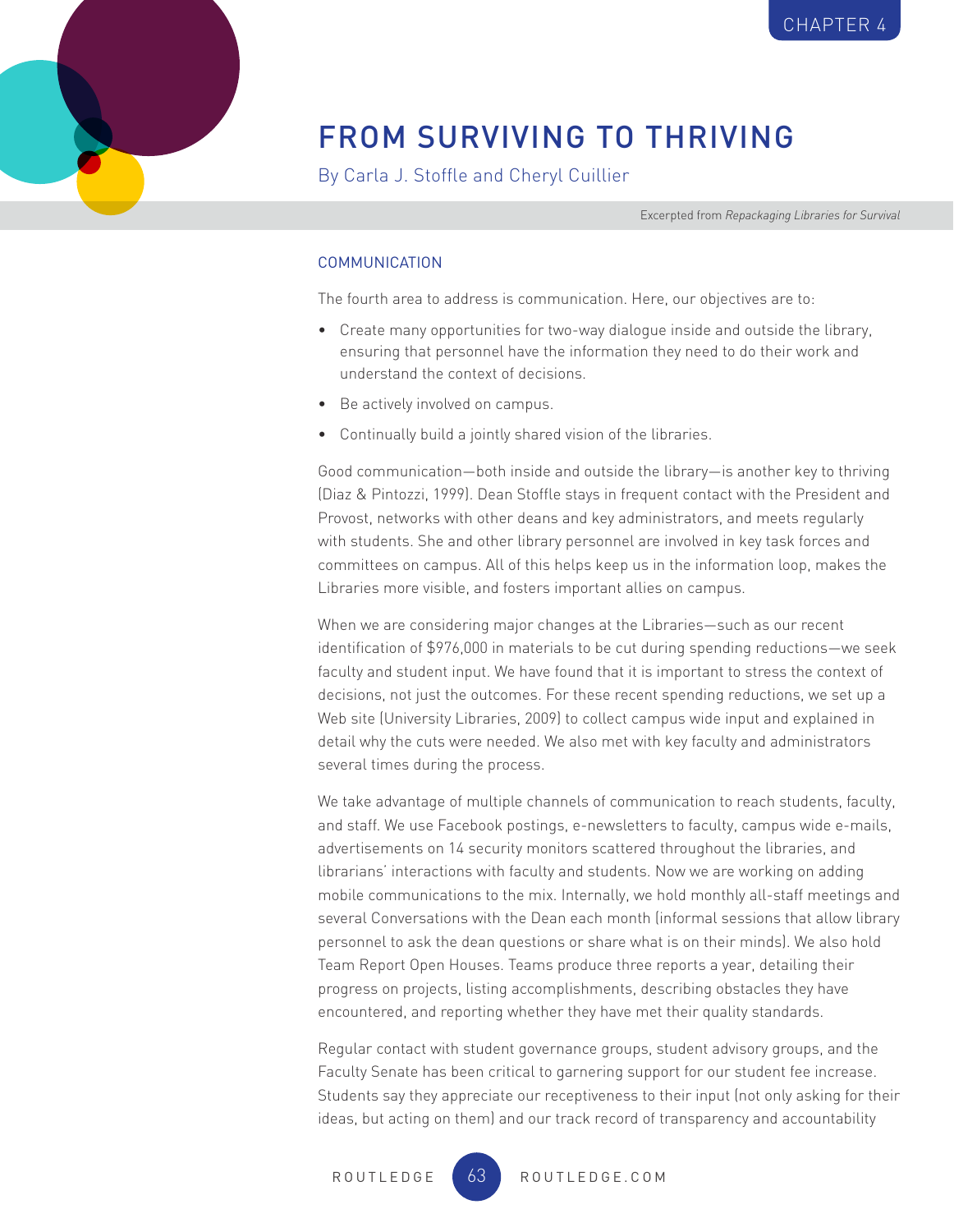By Carla J. Stoffle and Cheryl Cuillier

Excerpted from *[Repackaging Libraries for Survival](https://www.routledge.com/Repackaging-Libraries-for-Survival-Climbing-Out-of-the-Box/Lee/p/book/9780415850339)*

(such as providing quarterly student fee reports). We have worked very hard to communicate our financial needs to students and provide plenty of data.

### COLLECTIONS, DISCOVERABILITY, ACCESS, AND DELIVERY

The last area to explore is collections. We are managing information, not collections. Our objectives are to:

- Move to primarily digital collections and remove duplicate print copies from our stacks;
- Rely more on patron-driven selection of materials;
- Constantly push the library to our customers so they can have anytime–anyplace access to needed information resources, regardless of who owns them or where they are located;
- Put discovery and desktop delivery of information at the top of our priorities;
- Rely on collaborations with other libraries to jointly buy and keep little-used materials rather than trying to maintain large "just-in-case" collections; and
- Support regional and national efforts to create shared print and digital repositories.

In the past, large portions of library budgets went to buying, processing, managing, and storing large print collections. Maintaining this focus is eco- nomically unsustainable. Libraries must shift their spending from collections to new services and infrastructures to ensure long-term success. We agree with Lisa Spiro and Geneva Henry that "What makes a library unique today is not the size of its holdings but the quality and innovative nature of its services" (Spiro & Henry, 2010, p. 9). As David W. Lewis predicted in 2007, "Academic libraries must find and articulate their roles in the current and future information ecology. If we cannot or will not do this, our campuses will invest in other priorities, and the library will slowly but surely atrophy and become a little used museum of the book" (Lewis, 2007, p. 419).

We already have described the reallocation of processing staff that resulted from process improvement and outsourcing. Additional reallocation has recently become possible due to declining purchases overall and a switch from print purchasing to purchasing materials in digital format (91% of our current serials and 34% of our new monographic purchases are digital). A conscious decision has been made to make the digital format the format of choice for purchases, except in Special Collections and the Centre for Creative Photography. We decided in 1999 to no longer purchase both print and digital copies of materials. In 2005 we became the first official "Virtual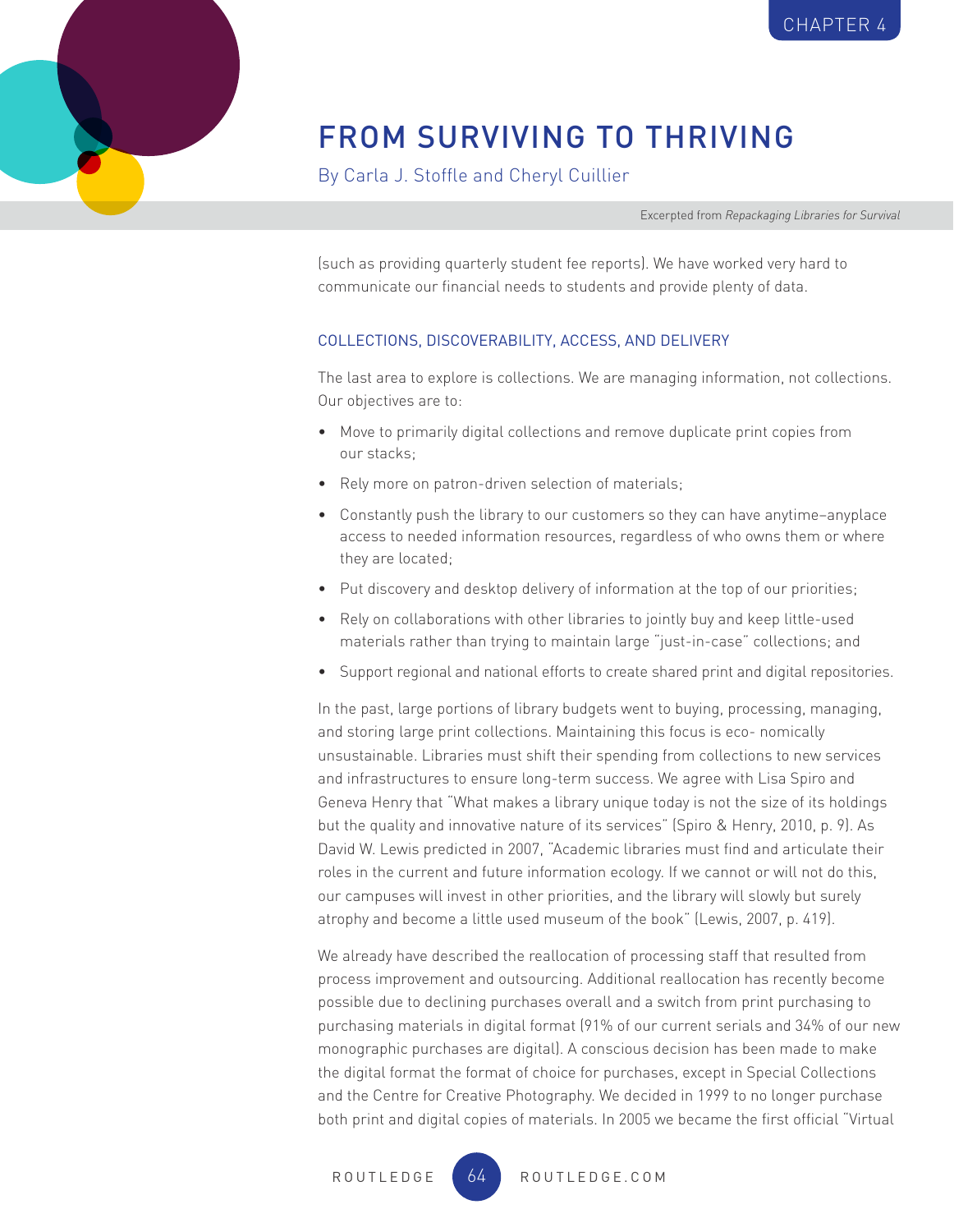By Carla J. Stoffle and Cheryl Cuillier

Excerpted from *[Repackaging Libraries for Survival](https://www.routledge.com/Repackaging-Libraries-for-Survival-Climbing-Out-of-the-Box/Lee/p/book/9780415850339)*

Federal Depository library" in the United States. We began removing print versions from the collections that duplicated electronic holdings. This freed up space for users and also provided easier access to remaining collections since our shelves were less crammed. We are not maintaining offsite storage facilities for these materials, although some have been sent to the Centre for Research Libraries.

We are working with the University of California Libraries and other regional partners to create the Western Regional Storage Trust (WEST; see California Digital Library, 2010), a shared print repository service. One of our librarians leads the TRAIL Project, mentioned earlier, which is a massive digitization project involving Google, the Centre for Research Libraries, and a number of GWLA academic libraries. For preservation access to the electronic materials we have, we have joined Portico (ITHAKA's digital preservation service; see ITHAKA, n.d.) and Stanford's LOCKSS (Lots of Copies Keep Stuff Safe) Program (Stanford University Libraries, n.d.) rather than building local infrastructure for this purpose.

Having less print requires less storage and management, including binding, repairs, and shelving. While we must admit that electronic book collections are mostly not yet ready for prime time with their usage difficulties, search limitations, and restrictions on number of simultaneous users (and some of our customers are quite unhappy with this option), e-book publishing is improving and gaining a greater market share each year. During 2010, many e-book readers appeared in the marketplace and the release of Apple's iPad had an immediate impact. In July 2010, Amazon.com announced that e-book sales for its Kindle exceeded the sales of hardback books for the first time (Miller, 2010). Academic libraries cannot afford to buy everything so, like many others, we have shifted from a "just-in-case" to a "just-in-time" philosophy (Association of College & Research Libraries Research Planning Committee, 2010, p. 286) and are moving resources from diminishing areas (print) to growth areas such as e-books.

In addition to moving to digital content, we have decided to reduce the staffing going into the selection and purchasing of materials, especially monographs, relying instead on patron-driven acquisitions5 to determine what will be added to the permanent collection. With the huge increases in the amount of available information, even the largest libraries are struggling to meet users' information needs solely with local collections (Jan, 2010). Digital content from suppliers such as Ebook Library (EBL) (Ebooks Coorporation, n.d.), ebrary (n.d.), MyiLibrary (Ingram, n.d.), and NetLibrary (EBSCO, n.d.) can provide our customers with access to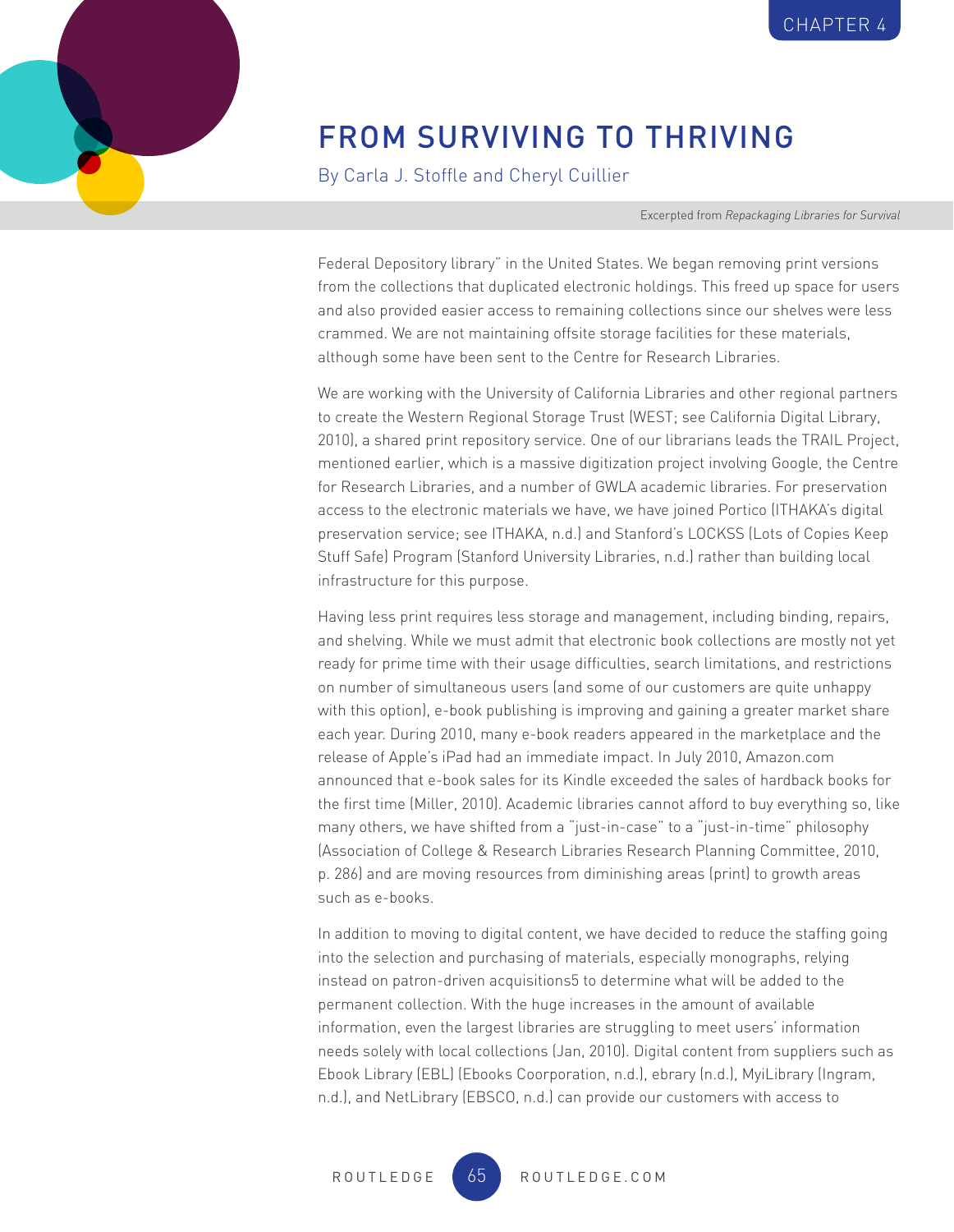By Carla J. Stoffle and Cheryl Cuillier

Excerpted from *[Repackaging Libraries for Survival](https://www.routledge.com/Repackaging-Libraries-for-Survival-Climbing-Out-of-the-Box/Lee/p/book/9780415850339)*

thousands more titles than we could purchase. Only items that show multiple uses are added to our permanent collection.

With the improvements made in the supply chain for books, it is now possible to move to patron-driven acquisitions for print as well (Hendrix, 2010, pp. 9–10). Records for available materials are exposed to users through the local catalogue and/or OCLC and then only materials selected by users are purchased. Materials can be delivered to the patron in a short period of time, similar to a users' retail book-buying experience. A local Espresso (On Demand, n.d.) print-on-demand system can provide users with nearly immediate access to print content available on that platform.

We also are engaged in ongoing efforts to make more materials discoverable and accessible to users. Ninety-three percent of our collections are now discoverable via Google and other Web browsers. In January 2009, we made WorldCat Local the default search tool on our Web site. Now, instead of searching our library catalogue first, faculty, staff, and students can search the collections of 72,000 libraries around the world. If customers find an item we do not own, they can request it through ILL with the click of a button. From 2008 to 2009, we saw ILL requests rise more than 50%.<sup>6</sup>

In response to requests for best sellers and other popular materials, which we typically do not buy, we recently began a partnership with our county library system. The public library sends its full-service Bookmobile to campus once a month during the school year, allowing people on campus to check out books, magazines, DVDs, books-on-CD, and other items. The Libraries' only cost is \$25/month for Bookmobile parking.

In Special Collections and the Centre for Creative Photography, we are concentrating on adding unique images, archival, and rare manuscript materials. We are stressing processing of the collection backlogs and expanding the online availability of finding aids to increase discoverability and access. In addition, projects are under way to digitize these collections and make them available 24/7.

To make more materials discoverable and accessible, we have begun a process of adding other campus collections to the Libraries' catalogue. By March 2010, our catalogue contained more than 36,000 items from the University of Arizona Poetry Centre collection, 15,700 items from the children's literature collection in the College of Education, and nearly 4,300 media titles held by the School of Media Arts (and now available for video streaming in courses). Our repository efforts have been all over the map. We have an institutional repository, UAiR (University of Arizona, n.d.f), but have not really concentrated on building the traditional repository. Instead, we have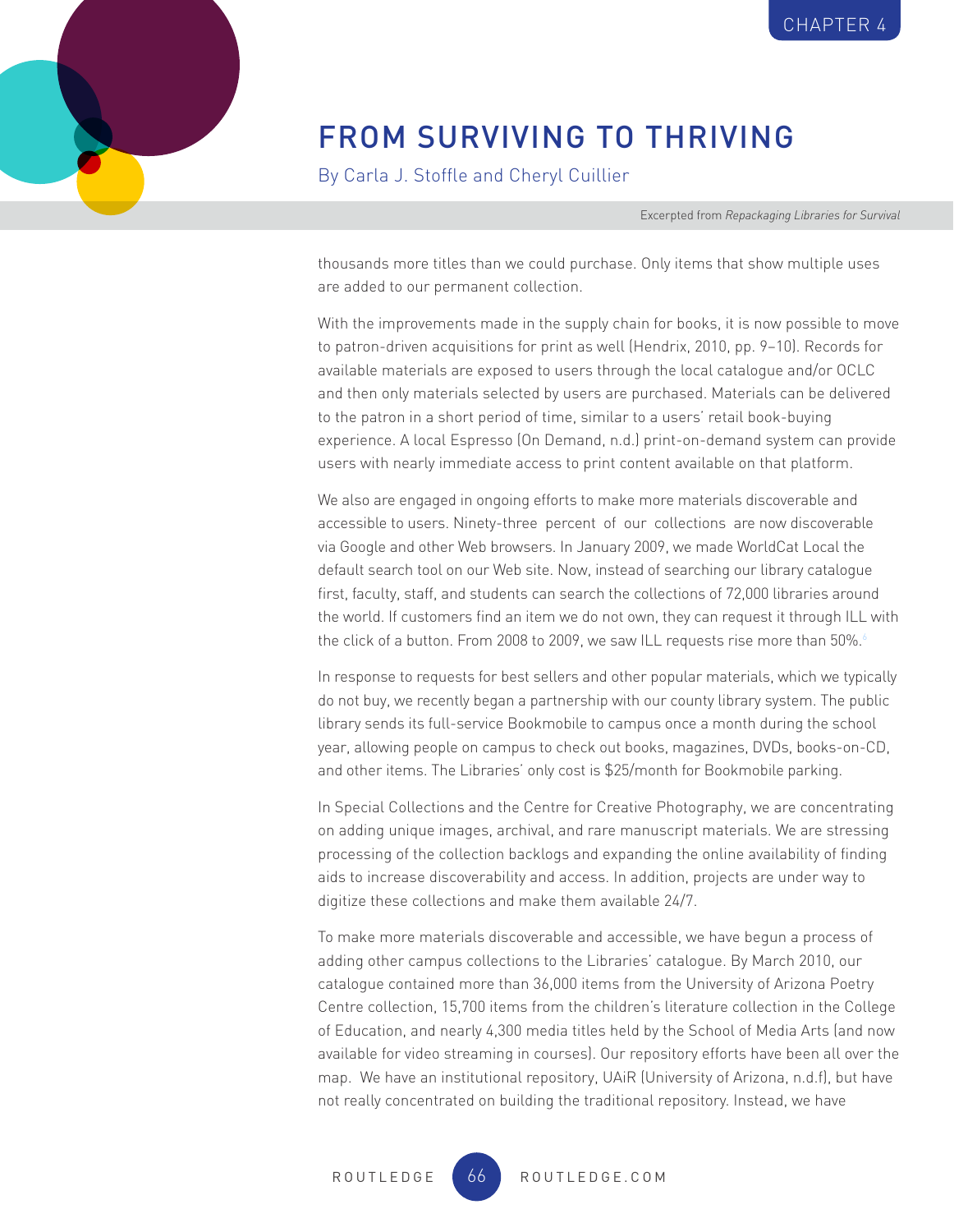By Carla J. Stoffle and Cheryl Cuillier

Excerpted from *[Repackaging Libraries for Survival](https://www.routledge.com/Repackaging-Libraries-for-Survival-Climbing-Out-of-the-Box/Lee/p/book/9780415850339)*

experimented with the "library as publisher" model, creating two electronic journals with faculty (Journal of Ancient Egyptian Interconnections [University of Arizona, n.d.b] and Journal of Insect Science)7, publishing an electronic book (Latino Politics [University of Ari- zona, n.d.d]), digitizing and hosting several campus-produced scholarly journals (such as Rangelands [University of Arizona, n.d.e]), building digital libraries (such as the Geotechnical, Rock & Water [GROW] Digital Library) (University of Arizona, n.d.a), creating access to campus- created instructional materials for use in K–12 instruction (LessonLink [University of Arizona Libraries, n.d.c]), and digitizing materials from the Centre for Creative Photography and Special Collections. The money for these activities has come from our collection budget and our strategic opportunities funding. Our goal is to add value to campus research, learning, and out- reach programs, and to expand national as well as local access to unique collections. We are currently exploring data curation options.

#### LIBRARY AS SERVICE

We frequently hear the phrase "library as place" in library discussions. But we want to focus instead on "library as service." Throughout all of the changes we have made at the University of Arizona, the concept of library as service has guided us. Library as service focuses on the customer. It results in everywhere-you-are access—pushing the library into the research and learning environment at the desktop, in the lab, and in the classroom. We are doing what Paula Kaufman predicted in 2007: "In the future, many libraries will choose to integrate information fluency instruction into course management systems, develop mass customized path-finding services pushed to students, and offer an array of classroom support services that integrate class readings, information instruction functions, and access to and delivery of content in all media and expertise into the systems the students and their teachers will be using characteristically" (Kaufman, 2007, p. 20).

Library as service penetrates deeply into the activities and programs of the campus, becoming an essential partner in achieving campus strategic goals in all arenas, including outreach. Library as service tries to anticipate needs before there are demands. It empowers and enables customers to be effective information users and creators.

Library as service not only owns resources, it provides discovery, access, and delivery. It also manages and curate's campus information resources regardless of source or format.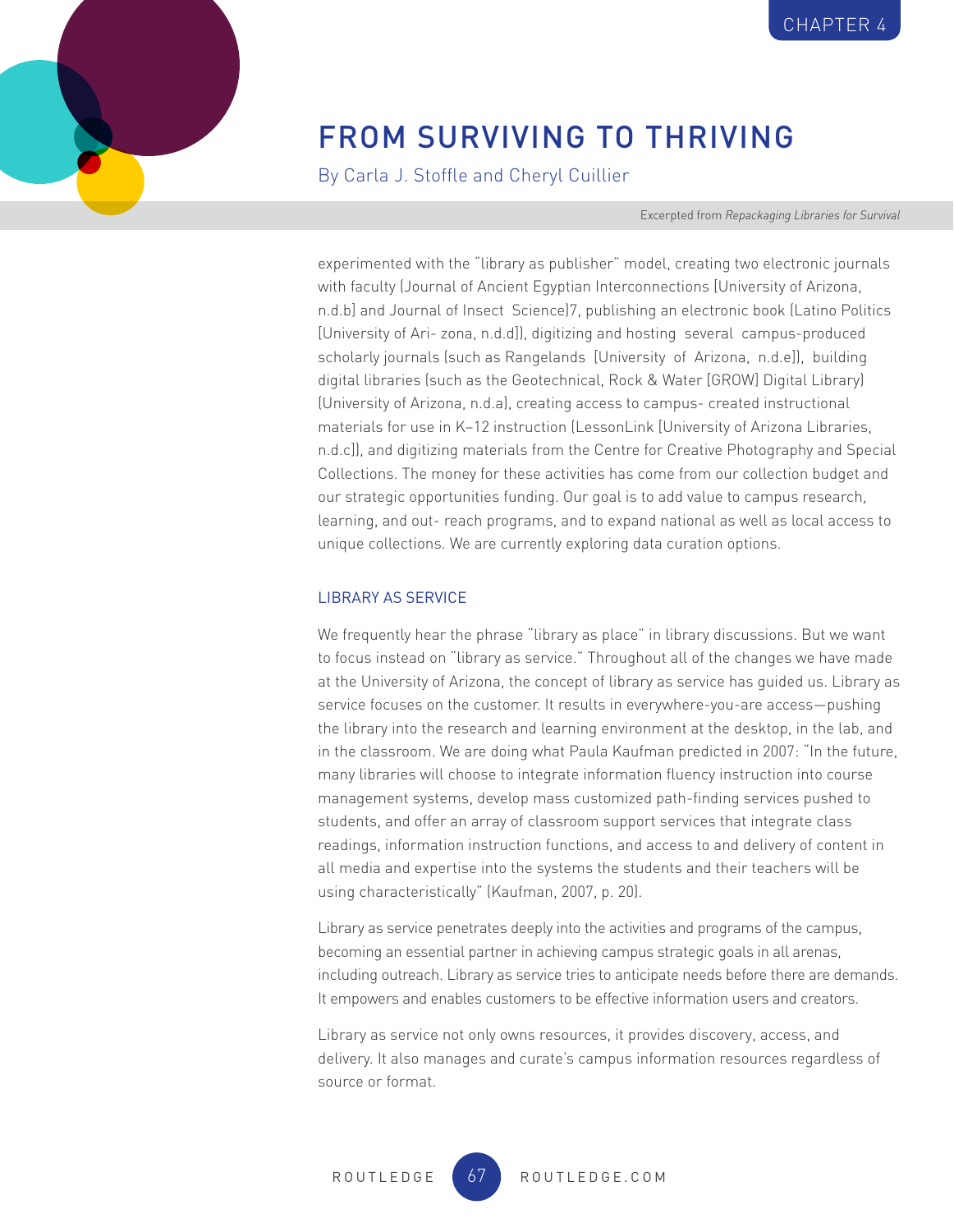By Carla J. Stoffle and Cheryl Cuillier

Excerpted from *[Repackaging Libraries for Survival](https://www.routledge.com/Repackaging-Libraries-for-Survival-Climbing-Out-of-the-Box/Lee/p/book/9780415850339)*

Library as service collaborates to achieve national information objectives, and leverages and extends the resources of each individual library or other collaborator. It makes investments and engages in activities such as open access and system interoperability design that strengthen the national information structure. Library as service supports legislation and the creation and interpretation of information policies that make information available in ways fair to scholarship and education, as well as commercial entities involved in scholarly communication.

Library as service collaborates with other entities such as arXiv (Cornell's e-print repository for physics, math, and computer science; see Cornell University Library, n.d.), regardless of whether there are those who do not pay their share or whether the campus is unlikely to see immediate returns. Library as service shares the philosophy that information is a public good that libraries must protect. Library as service is ultimately an educational entity, teaching not only information discovery, evaluation, and use, but about privacy, intellectual property, information ethics, the cost of information, information politics, etc.

We could go on. Obviously, we do not view library as service as an end in and of itself. It is a special entity on campus closely aligned to the goals of the institution. It is a major player, not just a support service. It is constantly adapting and adjusting to further the goals of the institution. One characteristic of library as service is a commitment to ensuring that core services—those that impact the most people most often—are operating at the maximum quality level. That is why our libraries, after restructuring, focused on improving shelving, reserves, and ILL services. These improvements built confidence in the Libraries and gave us room to make other changes. Learning from this experience, we have made it a practice to improve some aspect of our performance when we move to change or abandon another service. Library as service also creates the physical library as learning and research space, focused on users and their needs rather than storage of large print collections.

As we said before, library as service focuses on the customer. Thinking about users' time has encouraged us to:

• Provide desktop delivery of ILL articles;

- Deliver articles and chapters from our print collections within 24 hrs (document delivery);
- Pull requested books from the collections for customer pick-up within 4 hrs (express retrieval);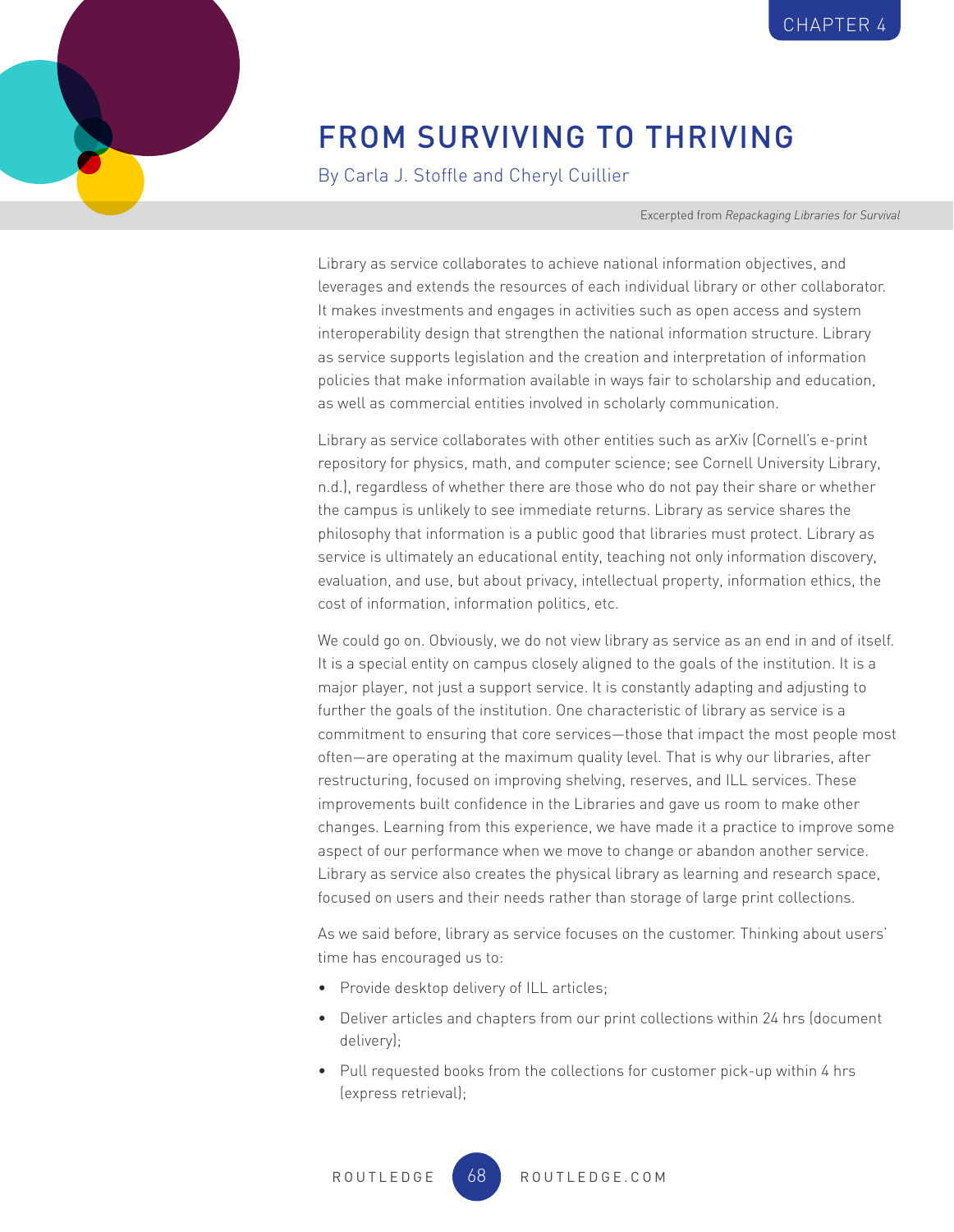By Carla J. Stoffle and Cheryl Cuillier

Excerpted from *[Repackaging Libraries for Survival](https://www.routledge.com/Repackaging-Libraries-for-Survival-Climbing-Out-of-the-Box/Lee/p/book/9780415850339)*

- Stream videos through the course management system; and
- Integrate campus collections, such as the University of Arizona Poetry Centre's, into our catalogue.

Library as service has permeated our concept of space as well. Library space has moved from an emphasis on storage to an emphasis on creating learning environments. By removing print materials, we are putting space for users back into the library. Our 33,000-square-foot Information Commons, which opened in 2002, was designed to be a large, full-service centre for students, not a computer lab (Stoffle & Cuillier, 2010). It features a centralized information desk, 254 networked computers loaded with software, 180 laptop computers available for checkout, 24 group study rooms, two presentation practice rooms, and an electronic classroom. To facilitate group activities, work areas have plenty of extra seating available. We have replaced some of our study carrels with hexagon-shaped tables to enable students to gather around a single computer and work on group projects.

Our instruction program is taking on new dimensions as well. Our organizational structure reflects this new emphasis with the creation of the Instructional Services Team. This team already has been involved in the development of several new products and services. A recently developed libraries "widget" enables students to access reference services through the university's D2L learning management system. The "widget" is embedded into course pages, giving students easy access to the libraries' Web site and catalogue, online guides listing subject-specific library resources, the student's library account, and our ask-a-librarian service. Duke University has developed similar functions for the Blackboard learning management system (Daly, 2010). Use of our ask-a-librarian service has more than doubled since being added to D2L and being added to every single page of our Web site. Our new Library Resource Organizer helps facilitate the creation of course-specific resource pages and automatically links them to D2L. The online tool guides faculty through a step-by-step process of creating these pages, customized with relevant library resources and services. Duke University uses the LibGuides application (Springshare, n.d.) to create course-specific guides and link them within Blackboard (Daly, 2010). In addition, we have taken our traditional support for the English Composition class and morphed the content into a one-credit online course that is under consideration for becoming a requirement in the University of Arizona's general education program.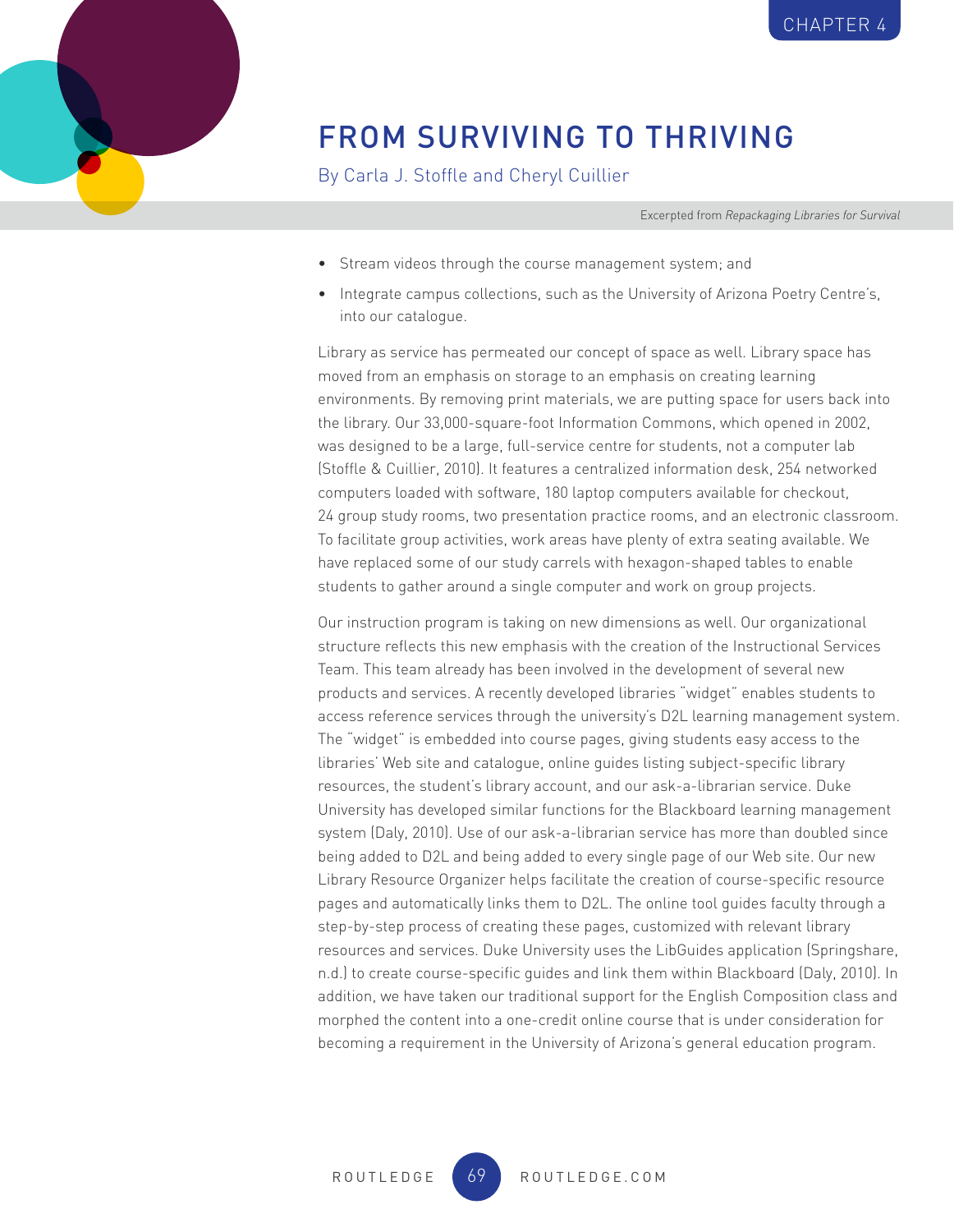By Carla J. Stoffle and Cheryl Cuillier

Excerpted from *[Repackaging Libraries for Survival](https://www.routledge.com/Repackaging-Libraries-for-Survival-Climbing-Out-of-the-Box/Lee/p/book/9780415850339)*

#### CONCLUSION

So, how does this all relate to the theme of this conference—"Climbing Out of the Box: Repackaging Libraries for Survival?" What is the take-home message that you can actually apply to your day-to-day work?

We think it is that we must create the library as service, and that doing so is an ongoing, never-ending process. It is very hard work. There is no magic bullet, no shortcut, no easy way out.

We are in uncharted territory. Even though we have made many changes at the University of Arizona, our work is not over by a long shot. There is no way to say, "OK, we're done now." We have to keep refining and improving. We have to stay nimble, flexible, and always customer-focused. The new reality facing libraries is that change is rapid, constant, and unavoidable. As futurist Joe Flower wrote in "The Change Codes": "You can't 'go back to the way things were' any more than you can unscramble eggs" (Flower, n.d.).

Once again, "The choice is clear. Change now and choose our futures. Change later, or not at all, and have no future" (Stoffle, Renaud, & Veldof, 1996, p. 224). It is up to us to do whatever is necessary to thrive—and be prepared to do it over and over again.

#### **NOTES**

- 1. "You never want a serious crisis to go to waste. ... it's an opportunity to do things that you think you could not do before," said Rahm Emanuel, White House chief of staff for President Barack Obama, at the Wall Street Journal CEO Council in Washington, DC, on November 19, 2008.
- 2. Figures are as of end of FY2008–2009.
- 3. Changes are from FY1998–99 to FY2008–2009.

- 4. \$957,062 in FY2009–2010.
- 5. Collection Management published a special issue on patron-driven acquisitions in 2010, Vol. 35, No. 3/4.
- 6. ILL requests rose from 38,598 in January–November 2008 to 58,822 in January– November 2009.
- 7. This journal was originally hosted by the University of Arizona Libraries, but is now published online by the University of Wisconsin Digital Collections Centre and the UW–Madison Libraries' Office of Scholarly Communication and Publishing, http://www.insectscience.org.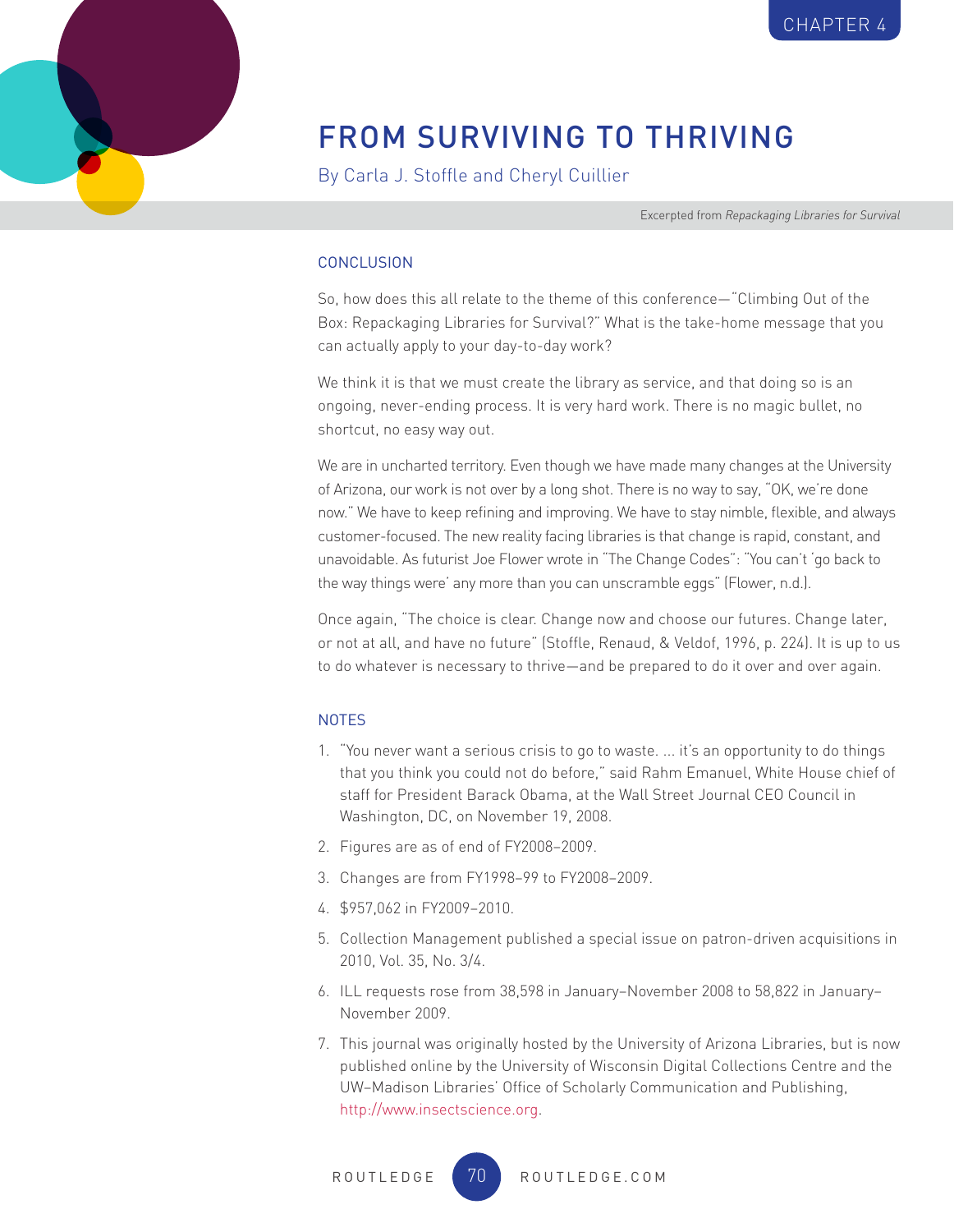By Carla J. Stoffle and Cheryl Cuillier

Excerpted from *[Repackaging Libraries for Survival](https://www.routledge.com/Repackaging-Libraries-for-Survival-Climbing-Out-of-the-Box/Lee/p/book/9780415850339)*

#### **REFERENCES**

- Association of College & Research Libraries Research Planning and Review Committee. (2010). 2010 top ten trends in academic libraries: A review of the current literature. *College & Research Libraries News*, 71(6), 286–92.
- Amabile, T. M., & Kramer, S. J. (2010). Breakthrough ideas for 2010. *Harvard Business Review*, 88(1), 41–45.
- Arizona Student Unions. (n.d.). *Bookend Cafe*. Retrieved from [http://www.union.](http://www.union.arizona.edu/dining/ufs/bookend/index.php) [arizona.edu/dining/ufs/bookend/index.php](http://www.union.arizona.edu/dining/ufs/bookend/index.php).
- Association of Research Libraries. (n.d.). *MINES for libraries: Measuring the impact of networked electronic services*. Retrieved from [http://www.arl.org/stats/](http://www.arl.org/stats/initiatives/mines/index.shtml) [initiatives/mines/index.shtml.](http://www.arl.org/stats/initiatives/mines/index.shtml)
- Association of Research Libraries. (2010). *The keystone principles*. Retrieved from http://www.arl.org/bm˜doc/keystone.pdf.
- Bender, L. J. (1997). Team organization–learning organization: The University of Arizona four years into it. *Information Outlook*, 1(9), 19–22.
- Blumenstyk, G. (2010, June 10). Moody's sees continued financial challenges for private colleges. *Chronicle of Higher Education*. Retrieved from [http://chronicle.](http://chronicle.com/article/Moodys-Sees-Continued/65847) [com/article/Moodys-Sees-Continued/65847.](http://chronicle.com/article/Moodys-Sees-Continued/65847)
- Bracke, M. S., Brewer, M., Huff-Eibl, R., Lee, D. R., Mitchell, R., & Ray, M. (2007). Finding information in a new landscape: Developing new service and staffing models for mediated information services. *College & Research Libraries*, 68(3), 248–67.
- California Digital Library. (n.d.). *WEST: Toward a Western Regional Storage Trust, Planning Meeting, January 7–8, 2010*, University of California. Retrieved from [http://www.cdlib.org/services/collections/sharedprint/](http://www.cdlib.org/services/collections/sharedprint/WESTMeeting1BackgroundDocumentFINAL.pdf) [WESTMeeting1BackgroundDocumentFINAL.pdf.](http://www.cdlib.org/services/collections/sharedprint/WESTMeeting1BackgroundDocumentFINAL.pdf)
- Cornell University Library. (n.d.). *arXiv.org e-Print archive*. Website: http://arxiv.org.
- Daly, E. (2010). Embedding library resources into learning management systems: A way to reach Duke undergrads at their points of need. *College & Research Libraries News*, 71(4), 208–12.
- Diaz, J. R., & Pintozzi, C. (1999). Helping teams work: Lessons learned from the University of Arizona Library reorganization. *Library Administration & Management*, 13(1), 27–36.
- Ebooks Corporation. (n.d.). *Ebook Library*. Retrieved from http://www.eblib.com.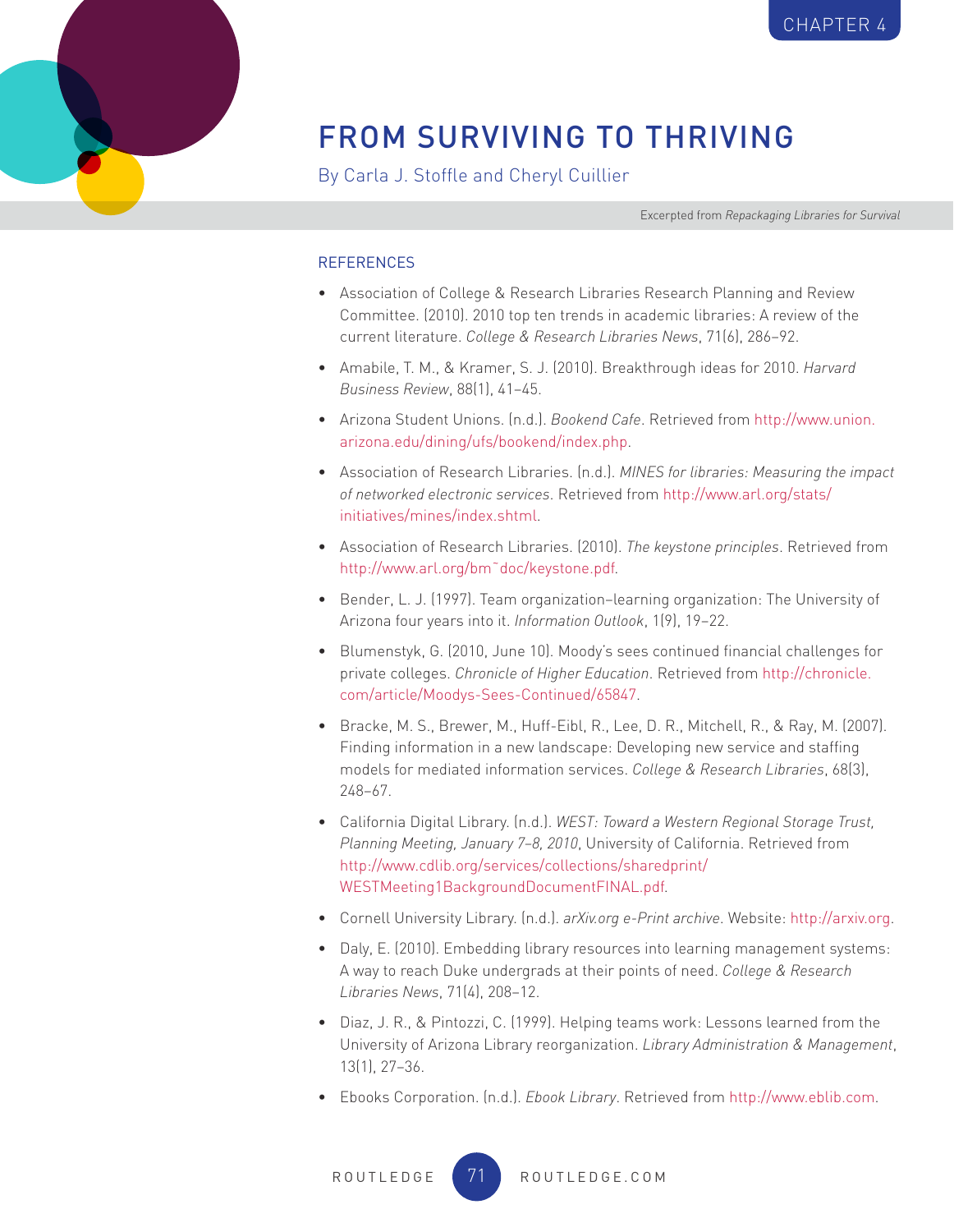By Carla J. Stoffle and Cheryl Cuillier

Excerpted from *[Repackaging Libraries for Survival](https://www.routledge.com/Repackaging-Libraries-for-Survival-Climbing-Out-of-the-Box/Lee/p/book/9780415850339)*

- Ebrary. (n.d.). *ebrary*. Retrieved from http://www.ebrary.com.
- EBSCO Publishing. (n.d.). *NetLibrary*. Retrieved from http://www.netlibrary.com.
- Fast Company. (2005). *The rules of business: 55 essential ideas to help smart people (and organizations) perform at their best*. New York, NY: Currency/Doubleday.
- Flower, J. (n.d.). *The change codes*. Retrieved April 30, 2010, from [http://www.well.](http://www.well.com/bbear/changecodes.html) [com/bbear/changecodes.html.](http://www.well.com/bbear/changecodes.html)
- Greater Western Library Alliance. (n.d.). *The Technical Report Archive & Image Library (TRAIL)*—Project Site. Retrieved from http://trail.gwla.org.
- Hazen, D. (2010). Rethinking research library collections: A policy framework for straitened times, and beyond. *Library Resources & Technical Services*, 54(2), 115–121.
- Hebel, S. (2010, March 14). State cuts are pushing public colleges into peril. *Chronicle of Higher Education*. Retrieved from [http://chronicle.com/article/In-](http://chronicle.com/article/In-Many-States-Public-Higher/64620)[Many-States-Public-Higher/64620](http://chronicle.com/article/In-Many-States-Public-Higher/64620).
- Hendrix, J. C. (2010, February). *Checking out the future: Perspectives from the library community on information technology and 21st-century libraries*. Washington, DC: American Library Association Office for Information Technology Policy. Retrieved from [http://www.ala.org/ala/aboutala/offices/oitp/publications/](http://www.ala.org/ala/aboutala/offices/oitp/publications/policybriefs/ala_checking_out_the.pdf) [policybriefs/ala\\_checking\\_out\\_the.pdf](http://www.ala.org/ala/aboutala/offices/oitp/publications/policybriefs/ala_checking_out_the.pdf).
- Holloway, K. (2003). Developing core and mastery level competencies for librarians. *Library Administration and Management*, 17(2), 94–98.
- Holloway, K. (2004). The significance of organizational development in academic research libraries. *Library Trends*, 53(1), 5–16.
- Huff-Eibl, R., Ray, M., & Voyles, J. (2008, December 8–10). *A new model at the University of Arizona: Are staff classification systems reflecting current and future library competencies?* Presented at the Arizona Library Association Annual Conference, Glendale, Arizona. Retrieved from [http://intranet.library.arizona.edu/](http://intranet.library.arizona.edu/users/stofflec/Classified_staff_competencies_2008.ppt) [users/stofflec/Classified\\_staff\\_competencies\\_2008.ppt](http://intranet.library.arizona.edu/users/stofflec/Classified_staff_competencies_2008.ppt).
- Ingram Digital Ltd. (n.d.). *MyiLibrary*. Retrieved from http://www.myilibrary.com.
- ITHAKA. (n.d.). *Portico: A digital preservation and electronic archiving service*. Retrieved from http://www.portico.org.
- Jan, T. (2010, May 24). *Harvard's paper cuts: School library works to maintain stature in the shift to digital. Boston Globe*. Retrieved from [http://www.boston.com/news/](http://www.boston.com/news/education/higher/articles/2010/05/24/for_harvards_library _an_arduous_digital_shift/?page=1) [education/higher/articles/2010/05/24/for\\_harvards\\_library \\_an\\_arduous\\_digital\\_](http://www.boston.com/news/education/higher/articles/2010/05/24/for_harvards_library _an_arduous_digital_shift/?page=1) [shift/?page=1](http://www.boston.com/news/education/higher/articles/2010/05/24/for_harvards_library _an_arduous_digital_shift/?page=1)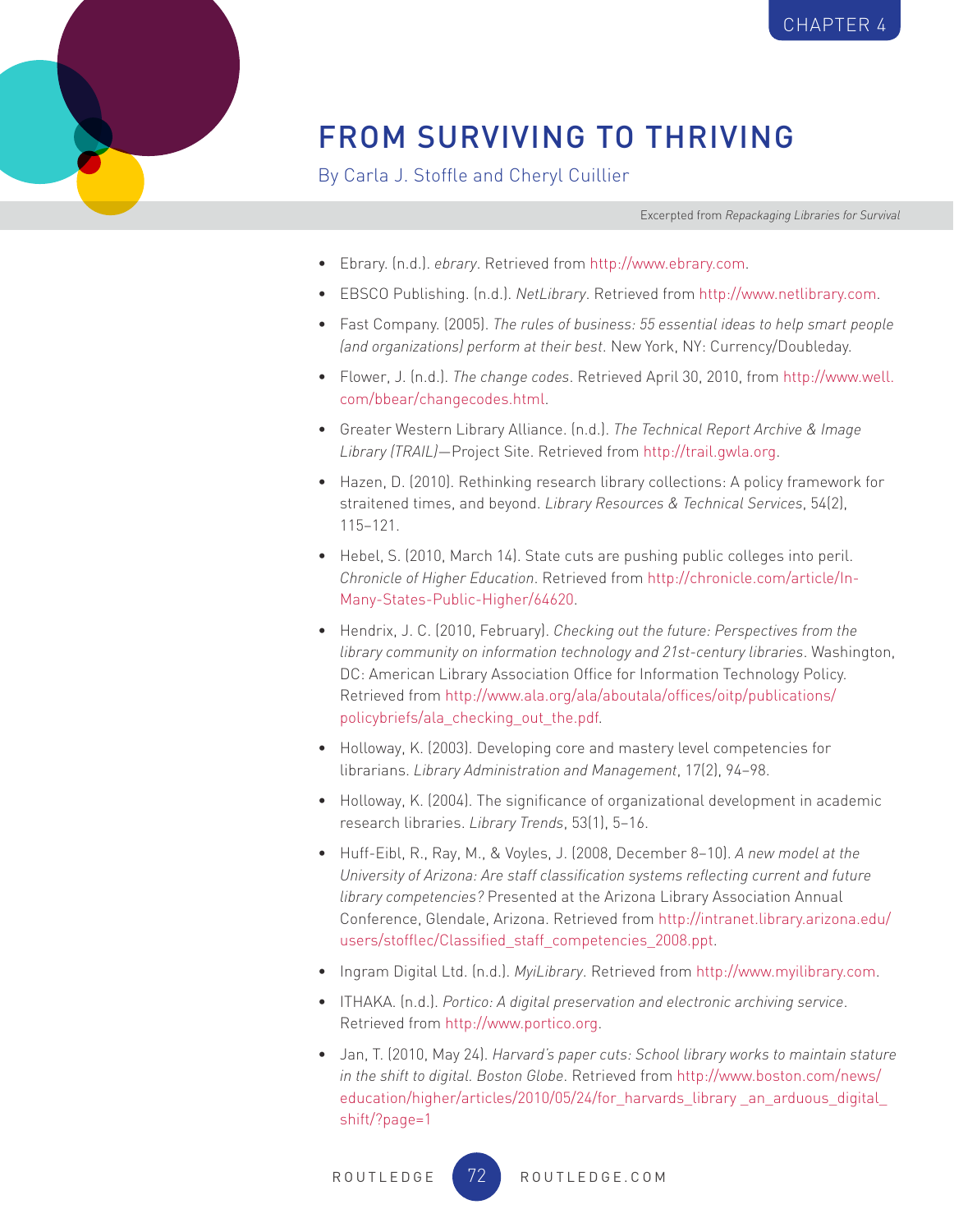## FROM SURVIVING TO THRIVING

By Carla J. Stoffle and Cheryl Cuillier

Excerpted from *[Repackaging Libraries for Survival](https://www.routledge.com/Repackaging-Libraries-for-Survival-Climbing-Out-of-the-Box/Lee/p/book/9780415850339)*

- Kaufman, P. T. (2008). The library as strategic investment: Results of the Illinois return on investment study. *Liber Quarterly*, 18(3/4), 424–36.
- Kaufman, P. (2007). It's not your parents' library anymore: Challenges and opportunities in the new webs of complexity. *Journal of Library Administration*, 46(1), 5–26.
- Lewis, D. W. (2007), A strategy for academic libraries in the first quarter of the 21st century. *College & Research Libraries*, 68(5), 418–34.
- Lewis, D. W. (1995). Traditional reference is dead, now let's move on to important questions. *Journal of Academic Librarianship*, 21(1), 10–12.
- Lib-Value. (n.d.). Value, outcomes, and return on investment of academic libraries. Retrieved from http://libvalue.cci.utk.edu.
- Luce, R. E. (2008). *A new value equation challenge: The emergence of eresearch and roles for research libraries.* In *No brief candle: Reconceiving research libraries for the 21st century* (pp. 42–50). Washington, DC: Council on Library and Information Resources.
- Miller, C. C. (2010, July 19). E-books top hardcovers at Amazon. *New York Times*. Retrieved from http://www.nytimes.com/2010/07/20/technology/20kindle.html?r=1.
- Office of Institutional Research and Planning Support. (2009, September 20). *The University of Arizona: Total minority student enrolment trends, fall 1983 to fall 2009*. Retrieved from [http://oirps.arizona.edu/files/Student Demo/Enrollment\\_trends\\_](http://oirps.arizona.edu/files/Student Demo/Enrollment_trends_for_minority_students_1983_2009.pdf) [for\\_minority\\_students\\_1983\\_2009.pdf](http://oirps.arizona.edu/files/Student Demo/Enrollment_trends_for_minority_students_1983_2009.pdf).
- On Demand Books. (n.d.). *Espresso book machine*. Retrieved from http://www.ondemandbooks.com/the\_ebm.htm.
- Owens, I. (1999). The impact of change from hierarchy to teams in two academic libraries: Intended results versus actual results using total quality management. *College & Research Libraries*, 60(6), 571–584.
- Phipps, S. (2001). Beyond measuring service quality: Learning from the voices of the customers, the staff, the processes, and the organization. *Library Trends*, 49(4), 635–661.
- Phipps, S. (2004). The system design approach to organizational development: The University of Arizona model. *Library Trends*, 53(1), 68–111.
- Pintozzi, C. (2008, October). *Project, program, and portfolio management in the University of ArizonaL and CCP*. Retrieved from [http://intranet.library.arizona.edu/](http://intranet.library.arizona.edu/xf/projmanage/documents/ProjectManagementOverviewPPT.pdf) [xf/projmanage/documents/ProjectManagementOverviewPPT.pdf.](http://intranet.library.arizona.edu/xf/projmanage/documents/ProjectManagementOverviewPPT.pdf)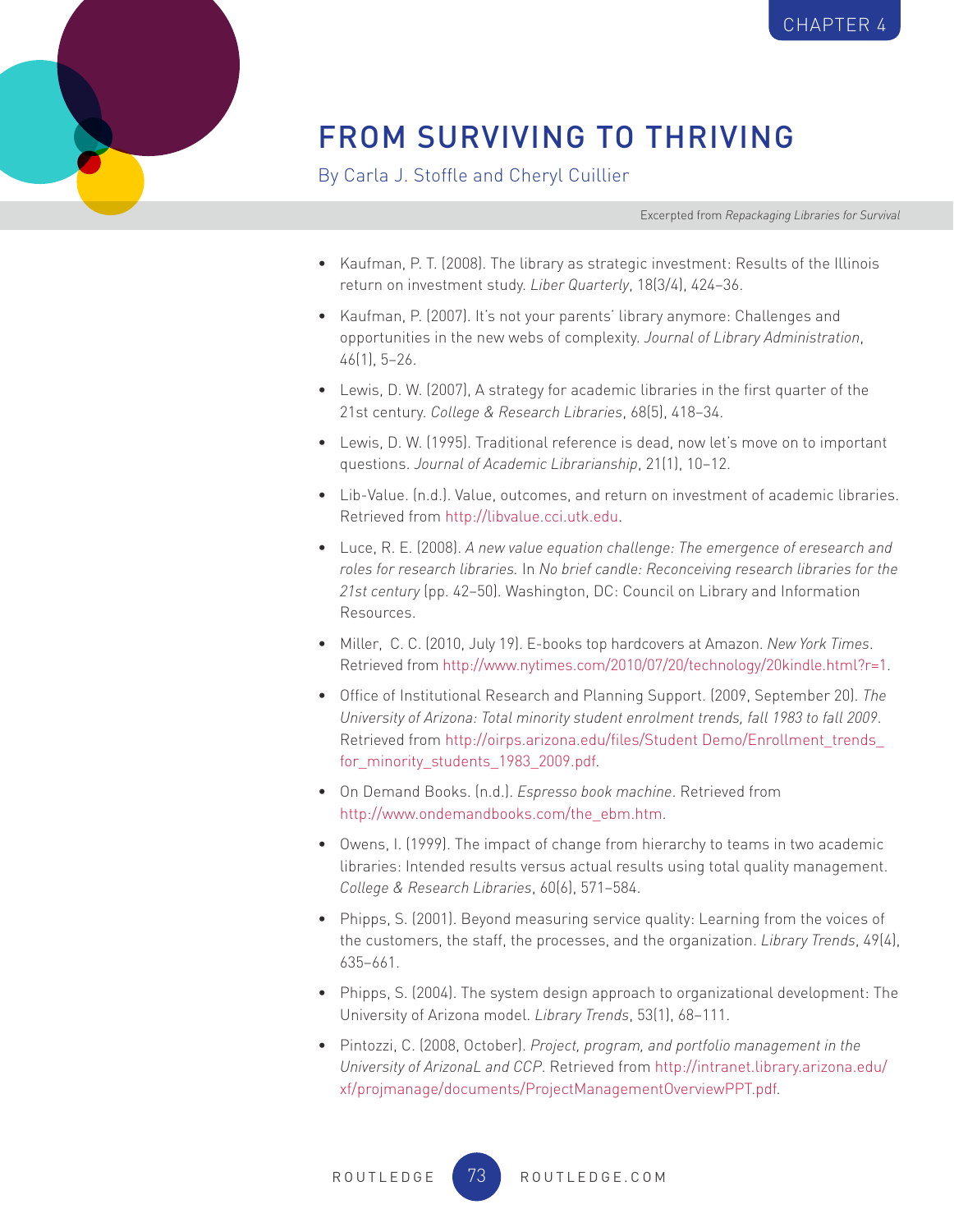## FROM SURVIVING TO THRIVING

By Carla J. Stoffle and Cheryl Cuillier

Excerpted from *[Repackaging Libraries for Survival](https://www.routledge.com/Repackaging-Libraries-for-Survival-Climbing-Out-of-the-Box/Lee/p/book/9780415850339)*

- Project on the Future of Higher Education. (2004). *Dealing with the future now: Principles for creating a vital campus in a climate of restricted resources.* Retrieved from [http://www.wisconsin.edu/news/2004/02Feb2004/UWPresentation](http://www.wisconsin.edu/news/2004/02Feb2004/UWPresentation-guskin040205.pdf)[guskin040205.pdf](http://www.wisconsin.edu/news/2004/02Feb2004/UWPresentation-guskin040205.pdf).
- Spiro, L., & Henry, G. (2010, June). *Can a new research library be all-digital? In The idea of order: Transforming research collections for 21st century scholarship* (pp. 5–80). Washington, DC: Council on Library and Information Resources.
- Springshare. (n.d.). *LibGuides*. Retrieved from http://www.springshare.com/libguides.
- Stanford University Libraries. (n.d.). *LOCKSS*. Retrieved from http://lockss.stanford.edu/lockss.
- Stoffle, C. (1995). *The upside of downsizing: Using the economic crisis to restructure and revitalize academic libraries*. In C. LaGuardia, S. Bentley & J. Martorana (Eds.), *The upside of downsizing: Using library instruction to cope* (pp. 1–13). New York, NY: Neal-Schuman.
- Stoffle, C., Allen, B., Fore, J., & Mobley, E. R. (2000, November). Predicting the future: What does academic librarianship hold in store? *College & Research Libraries News*, 61(10), 894–897.
- Stoffle, C. J., Allen, B., Morden, D. & Maloney, K. (2003). Continuing to build the future: Academic libraries and their challenges. portal: *Libraries and the Academy*, 3(3), 363–380.
- Stoffle, C. J., & Cuillier, C. (2010). Student-centred service and support: A case study of the University of Arizona Libraries' Information Commons. *Journal of Library Administration*, 50(2), 117–134.
- Stoffle, C. J., Leeder, K., & Sykes-Casavant, G. (2008). Bridging the gap: Wherever you are, the library. *Journal of Library Administration*, 48(1), 3–30.
- Stoffle, C., & Phipps, S. (2003). Meaningful measures for libraries. *Library Issues*, 23(4), 1–4.
- Stoffle, C. J., Renaud, R., & Veldof, J. R. (1996). Choosing our futures. *College & Research Libraries*, 57(3), 213–225.
- Stoffle, C. J., & Weibel, K. (1995). *Funding academic libraries.* In G. McCabe & R. J. Person (Eds.), *Academic libraries: Their rationale and role in American higher education* (pp. 125–148). Westport, CT: Greenwood.
- Tenopir, C., Love, R., Park, J., Wu, L., Baer, A., & Mays, R. (2010, June). *University investment in the library, phase ii: An international study of the library's value to the grants process*. Retrieved from [http://libraryconnect.elsevier.com/whitepapers/](http://libraryconnect.elsevier.com/whitepapers/roi2/2010–06-whitepaper-roi2.pdf) [roi2/2010–06-whitepaper-roi2.pdf](http://libraryconnect.elsevier.com/whitepapers/roi2/2010–06-whitepaper-roi2.pdf).

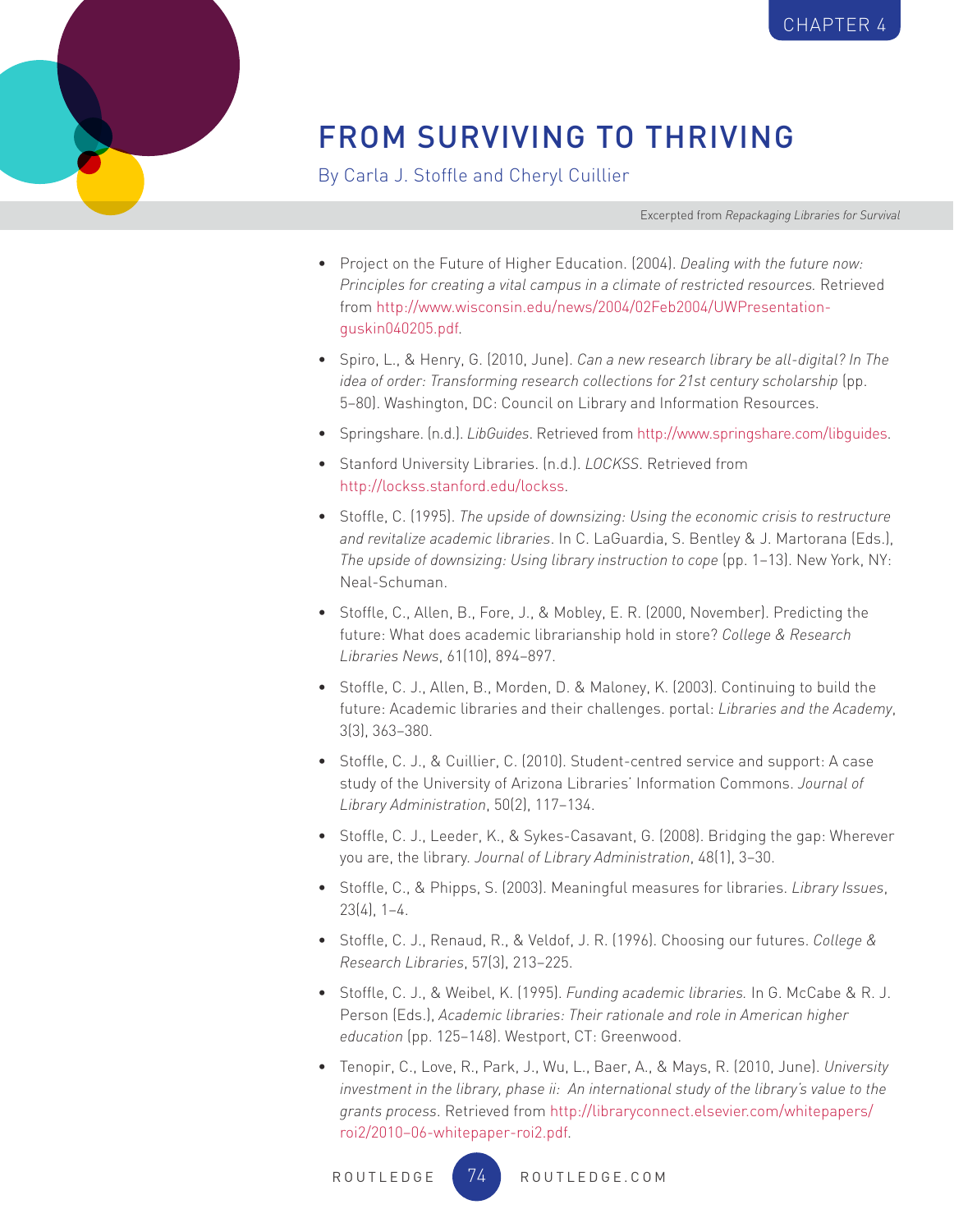## FROM SURVIVING TO THRIVING

By Carla J. Stoffle and Cheryl Cuillier

Excerpted from *[Repackaging Libraries for Survival](https://www.routledge.com/Repackaging-Libraries-for-Survival-Climbing-Out-of-the-Box/Lee/p/book/9780415850339)*

- University Libraries. (2009). *Spending reductions for 2009/10 & 2010/11*. Retrieved from http://www.library.arizona.edu/spendingReduction.
- University of Arizona. (2000). *NCA 2000 self-study report North Central Association*. Retrieved from [http://provost.arizona.edu/files/NCA2000SelfStudy\\_Report\\_](http://provost.arizona.edu/files/NCA2000SelfStudy_Report_Chp4_6.pdf) [Chp4\\_6.pdf](http://provost.arizona.edu/files/NCA2000SelfStudy_Report_Chp4_6.pdf).
- University of Arizona. (2008). *Living the future 7: Transformation libraries through collaboration*. Retrieved from http://www.library.arizona.edu/conferences/ltf/2008.
- University of Arizona. (2010). *Expanding our vision, deepening our roots: Five-year strategic plan 2011–2015*. Retrieved from [http://plan.web.arizona.edu/strategic](http://plan.web.arizona.edu/strategic-plan.pdf)[plan.pdf](http://plan.web.arizona.edu/strategic-plan.pdf).
- University of Arizona. (n.d.a). *Geotechnical, rock and water resources library*. Retrieved from http://www.grow.arizona.edu.
- University of Arizona. (n.d.b). *Journal of Ancient Egyptian Interconnections*. Retrieved from [http://digitalcommons.library.arizona.edu/holdings/](http://digitalcommons.library.arizona.edu/holdings/journal?r=uadc://azu_egypt) [journal?r=uadc://azu\\_egypt](http://digitalcommons.library.arizona.edu/holdings/journal?r=uadc://azu_egypt).
- University of Arizona Libraries. (n.d.f). *K–12 LessonLink*. Retrieved from http://lessonlink.library.arizona.edu.
- University of Arizona. (n.d.c). *Latino politics* (eBook). Retrieved from http://uair.arizona.edu/item/292005.
- University of Arizona. (n.d.e). *Rangelands archives*. Retrieved from [http://digitalcommons.library.arizona.edu/holdings/journal?r=http://rangelands.](http://digitalcommons.library.arizona.edu/holdings/journal?r=http://rangelands.library.arizona.edu) [library.arizona.edu](http://digitalcommons.library.arizona.edu/holdings/journal?r=http://rangelands.library.arizona.edu)
- University of Arizona. (n.d.f). *UAiR: The University of Arizona Institutional Repository*. Retrieved from http://www.uair.arizona.edu
- Voyles, J. F., Dols, L., & Knight, E. (2009). Interlibrary loan meets Six Sigma: The University of Arizona Library's success applying process improvement. *Journal of Interlibrary Loan, Document Delivery & Electronic Reserve*, 19(1), 75–94.
- WebJunction, Carterette, P., Lenox, M., Houghton-Jan, S., Iaukea, E., & Gutsche, B. (2010). *Competencies for libraries*. Retrieved from [http://www.webjunction.org/c/](http://www.webjunction.org/c/documentlibrary/getfile?folderId=94651303&name=DLFE-25360002.pdf) [documentlibrary/getfile?folderId=94651303&name=DLFE-25360002.pdf](http://www.webjunction.org/c/documentlibrary/getfile?folderId=94651303&name=DLFE-25360002.pdf)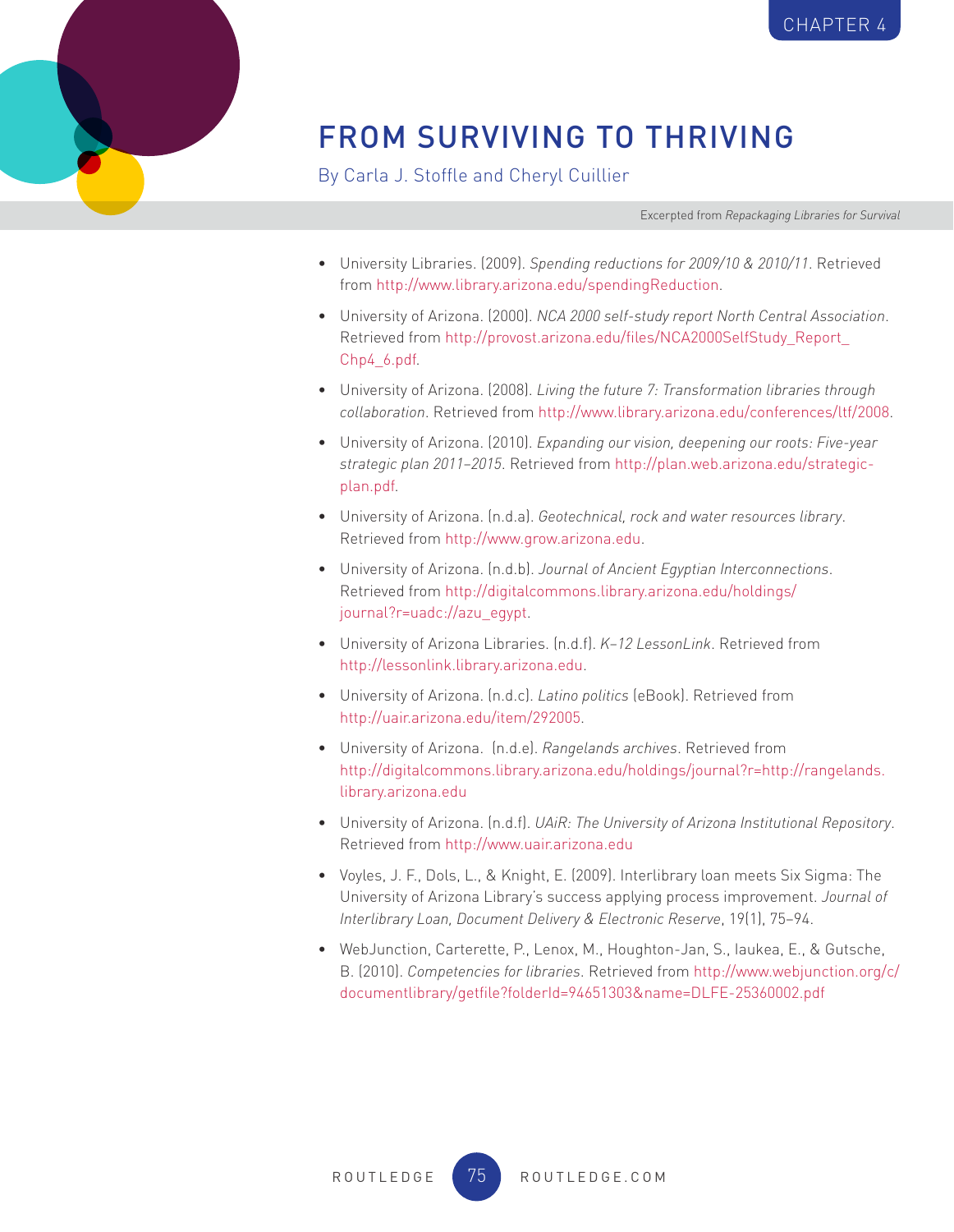

The Emerging<br>Research Library Our Role in the Digital Future

Edited by<br>Sul H. Lee

This chapter is excerpted from *The Emerging Research Library* Edited by Sul H. Lee ©2010 Taylor & Francis Group. All rights reserved.



 $\mathbf{R}$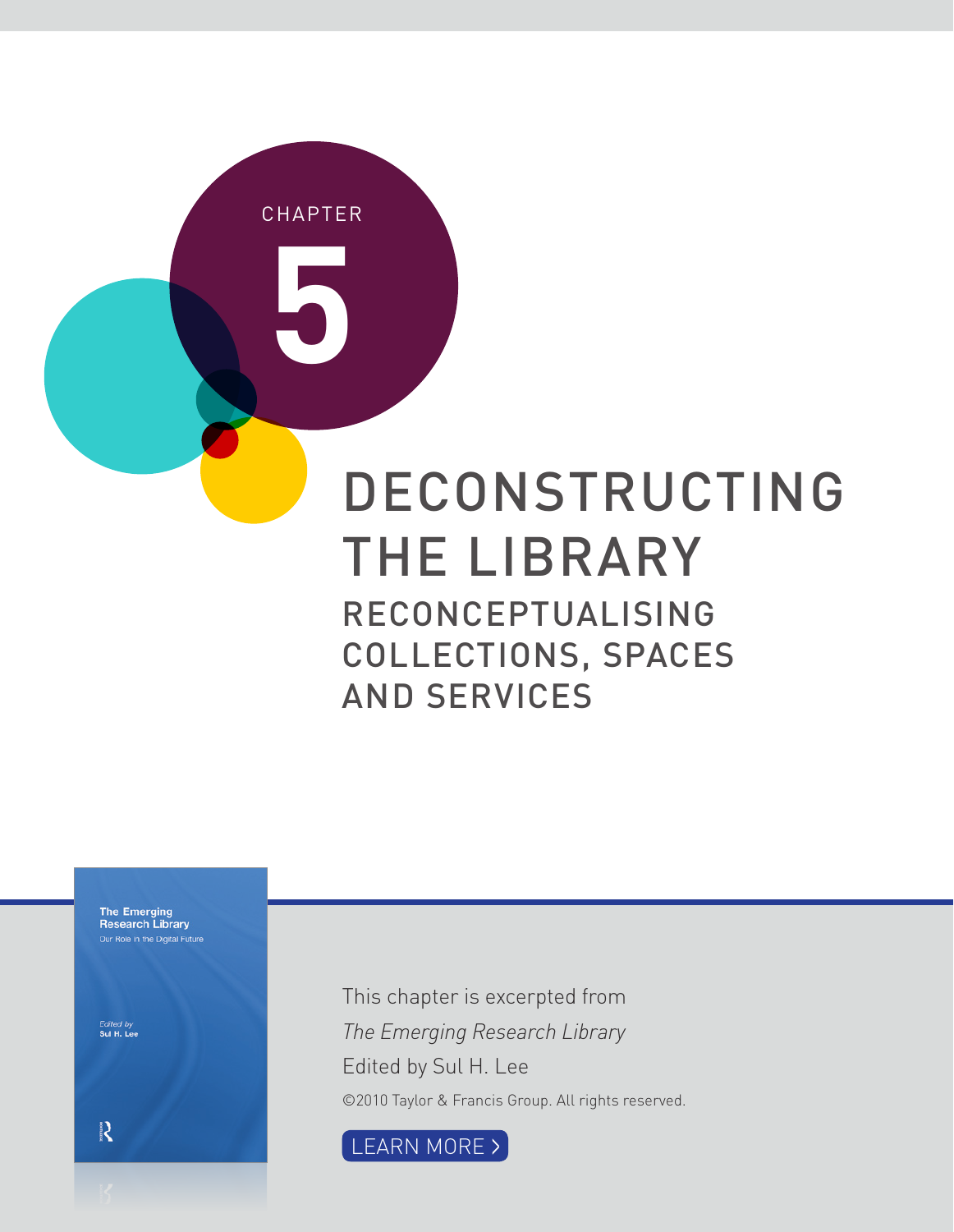

By Sarah M. Pritchard

Excerpted from *[Repackaging Libraries for Survival](https://www.routledge.com/The-Emerging-Research-Library/Lee/p/book/9780415851084)*

#### **ABSTRACT**

In the digital environment, we still have resources, staff, and facilities that combine in various ways to acquire and provide information. These recombination's challenge traditional definitions of library organization. Students and faculty now have many options for conducting their work, of which the traditional library is only one; the future of libraries—and librarians—will thus be in our ability to differentiate ourselves through unique and value added features. The library is not a single static entity, it is becoming a suite of services through which users locate, use, and (re)create research materials. By analysing the intersection of factors such as subject, level of user, type of need, and proximity, we can develop a fine-tuned approach and customize services across the spectrum of physical, electronic, human, and material resources.

Regardless of the actual year and the specific trends, the professional literature and conferences are replete with writings about the emerging future and the trends in the external environments of education, technology, economic policy, publishing, and social behaviour. Most of these are stimulating and thought provoking and prod us to think about the potential for our particular jobs and institutions.1 At the same time, many things in research libraries do not change much at all and we seem to muddle through. How do we identify the core mission and values of research libraries, while adapting to enormous and very real shifts in the methods and materials of academic information? We need to "deconstruct" the stereotypical categories of library resource and services, while sustaining the core concepts and models that still shape the nature of our profession. What we keep seeing in the digital environment is that our tools and locations are changing, but our goals and values are not.

When we describe the library's "role in the digital future," we are not talking simply about digital information, but about the transformation of the information environment that is happening as a result of digital technologies in our lives. This information environment still includes print and other physical forms of information; it still includes physical as well as virtual spaces, but these services, formats, and facilities are leveraged and extended, and new services and relationships are enabled through digital infrastructure. This has been an important theme of reports and articles in our field.2 Digital infrastructure can be defined conceptually to include the spectrum created by interlinked digital content, digitally based business operations, digital communication and dissemination, digital research tools for analysing and visualizing information, and digitally created "surrogate worlds" of which we are just seeing the early stages, things like Second Life or even in this view, MySpace since it has generated an entire social environment. What is exciting yet challenging about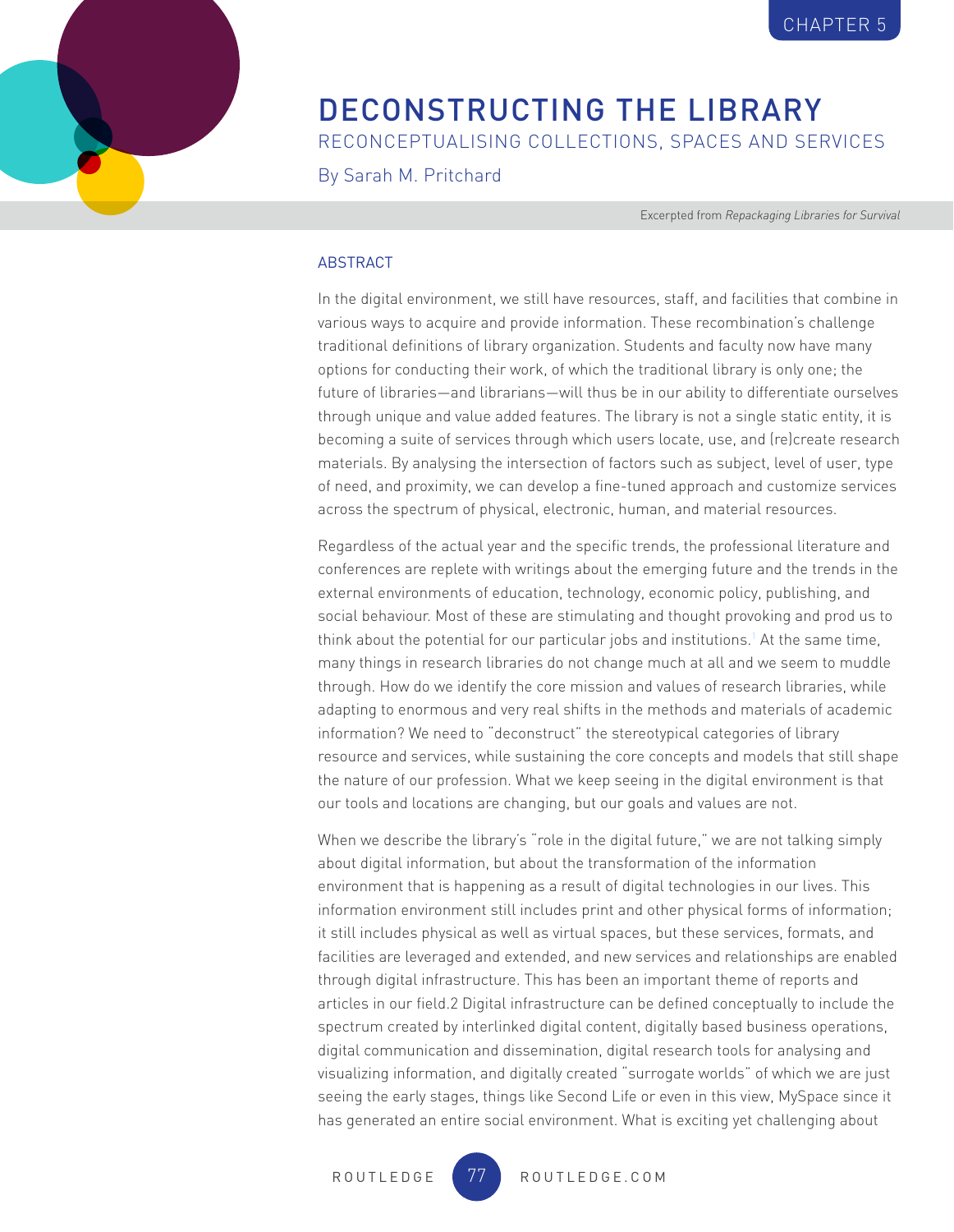

By Sarah M. Pritchard

Excerpted from *[Repackaging Libraries for Survival](https://www.routledge.com/The-Emerging-Research-Library/Lee/p/book/9780415851084)*

this infrastructure is that it undergirds even very traditional information objects and services such that librarians must engage in very holistic systems thinking as we organize and deliver services, allocate resources, and fulfill the goals for which a given library was established. All parts of a library are involved, not just some pieces that we can conveniently segregate as a special type of content or a special service.

At the same time, it is clear that the fundamental goals of library services have not changed. Libraries, librarians, and library services, broadly defined, are mechanisms to match people with information. Over the centuries we have made many choices about exactly how to do that matching, using cards, computers, or consultations, being active or passive, being selective or storing up everything just in case. A formal library, however, is today but one of the channels and mechanisms by which these two sides of the equation "find" each other, so we need to define ourselves more as a research information service of which one part might be an organized library. A successful research information service must reflect a dynamic understanding of the changes in three parallel structures:

- 1. the user community (in this case, the faculty and students, trustees and other stakeholders in higher education institutions)
- 2. the content (the creators and the publishing and media industries)
- 3. the interface (organizing systems, technology, direct services and facilities).

In the library and information world, we must constantly keep in mind the changing characteristics of the two external components of this equation, but it is especially the third part, the interface that enables the meshing of people and information, that typifies the work we do. Libraries, whether personal or institutional, are organized systems. If we look at the history of forms of classification, the urge to develop such systems goes back hundreds of years. The assumption seems to be implied that a given system will be able to encompass all present knowledge and be logically expandable to future topics. The store of information for which one needed the system could be brought together and expanded and remain stable in its order, even while growing. Even though new systems were developed periodically, each one was in itself a fixed pattern or approach (a few new numbers or shelves added within an existing system does not imply fundamental change). Therefore, the library as an interface was a set of physical and intellectual systems set up to await the users, one massive and passive array of information.

The digital environment, however, has transformed the passive sense of a building with books, which was in effect an information monopoly over which the user had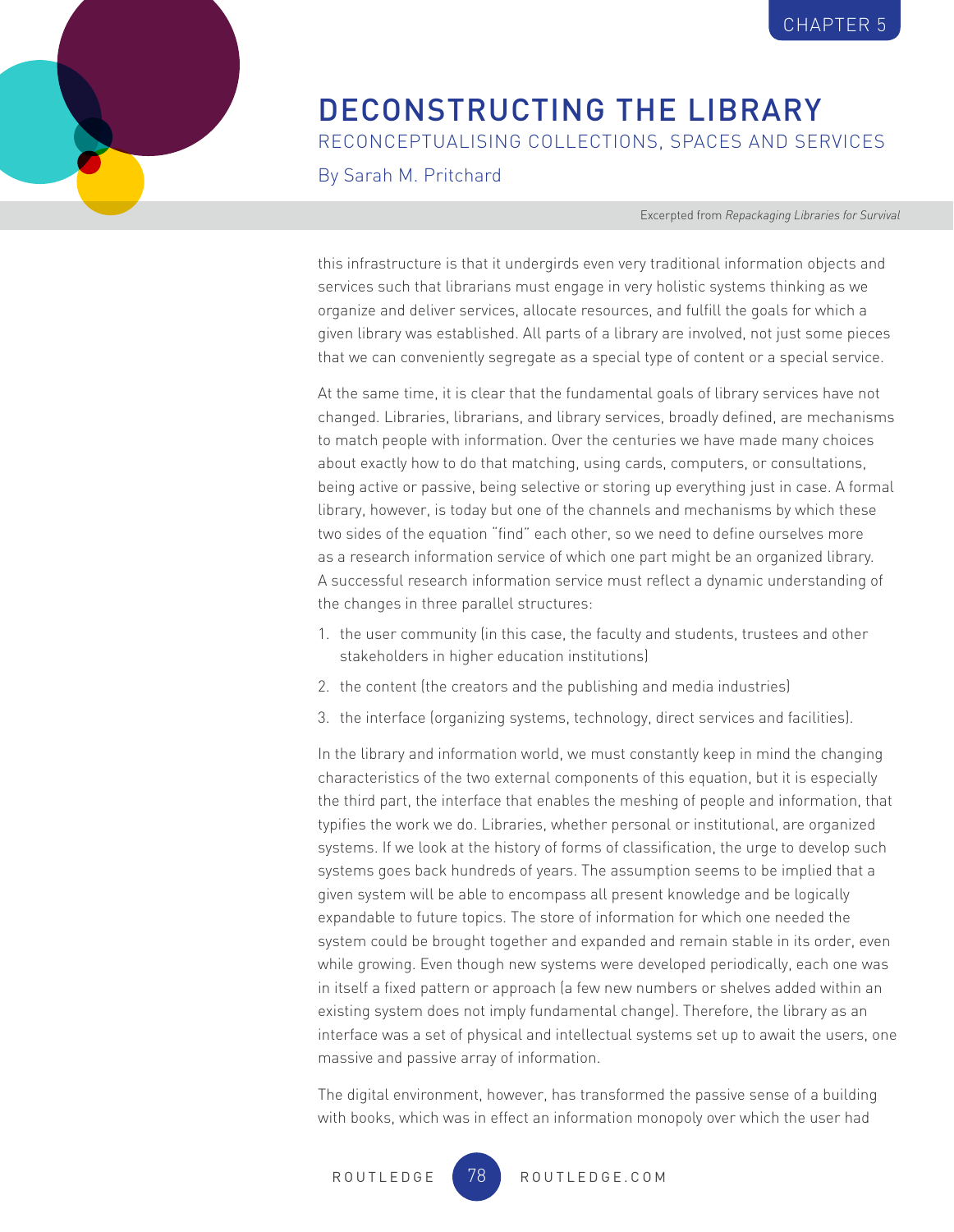

By Sarah M. Pritchard

Excerpted from *[Repackaging Libraries for Survival](https://www.routledge.com/The-Emerging-Research-Library/Lee/p/book/9780415851084)*

little control, into an environment where the user has numerous choices, and the librarians themselves have numerous choices as to how to procure, deliver, and archive information. A single fixed system, either physical or bibliographic, will not work in the face of the flood of available content; moreover, users expect to be able to interact in a dynamic way with information, creating and reshaping the information and the organizing systems as their needs and mental models evolve. The breakthrough in the library's monopoly has been with the success and ubiquity of the end-user, point-of-service, and digital access to large quantities of relevant information. While users still need ways to get this information and they do prefer it organized, there are countless means of access that substitute for and bypass traditional libraries. Even if librarians are convinced that we have a better way, that message may get lost amidst the cacophony of all the competing messages, and the library just does not seem necessary to some users.

#### DECONSTRUCTING AND REDEFINING "LIBRARY"

How can the library compete in this environment that is changing so rapidly when we have such a large number of conflicting demands, and we do not have the resources available to large commercial enterprises? How do we decide what to do amidst this plethora of choices? We still have a messy patchwork of different kinds of collections, facilities, technologies, and staff skills, as well as a diverse array of faculty and student demands and levels of institutional readiness. Despite articles encouraging a total redesign of the entire library operation, what might be called "blow it up and start over," most of us find this impractical for reasons of time, money, and politics. You can, however, redefine and "explode" the way you use the resources that you have at hand. We have great familiarity with our users, specifically, the advantage of being close to them physically and organizationally in academia, and we have institutional memory, and most important, credibility. The key is in reorienting our work to a much more refined definition of services, focusing on unique strengths, local needs, and multiple ways of delivering information. There are two trends in digital information that paradoxically converge, and these are the concepts of global and local. The global mass stores of digitized information are crucial and are expanding; their very size and ubiquity is what frees libraries locally to develop customized service directly aimed at our own institutions. This concept also underlies analyses by Betsy Wilson (this volume), Carla Stoffle, and Kim Leeder.<sup>3</sup>

We're all comfortable with recognizing that with digital technologies, the library is an "any time, any place" concept; the library can be defined as an abstract space, not a place. The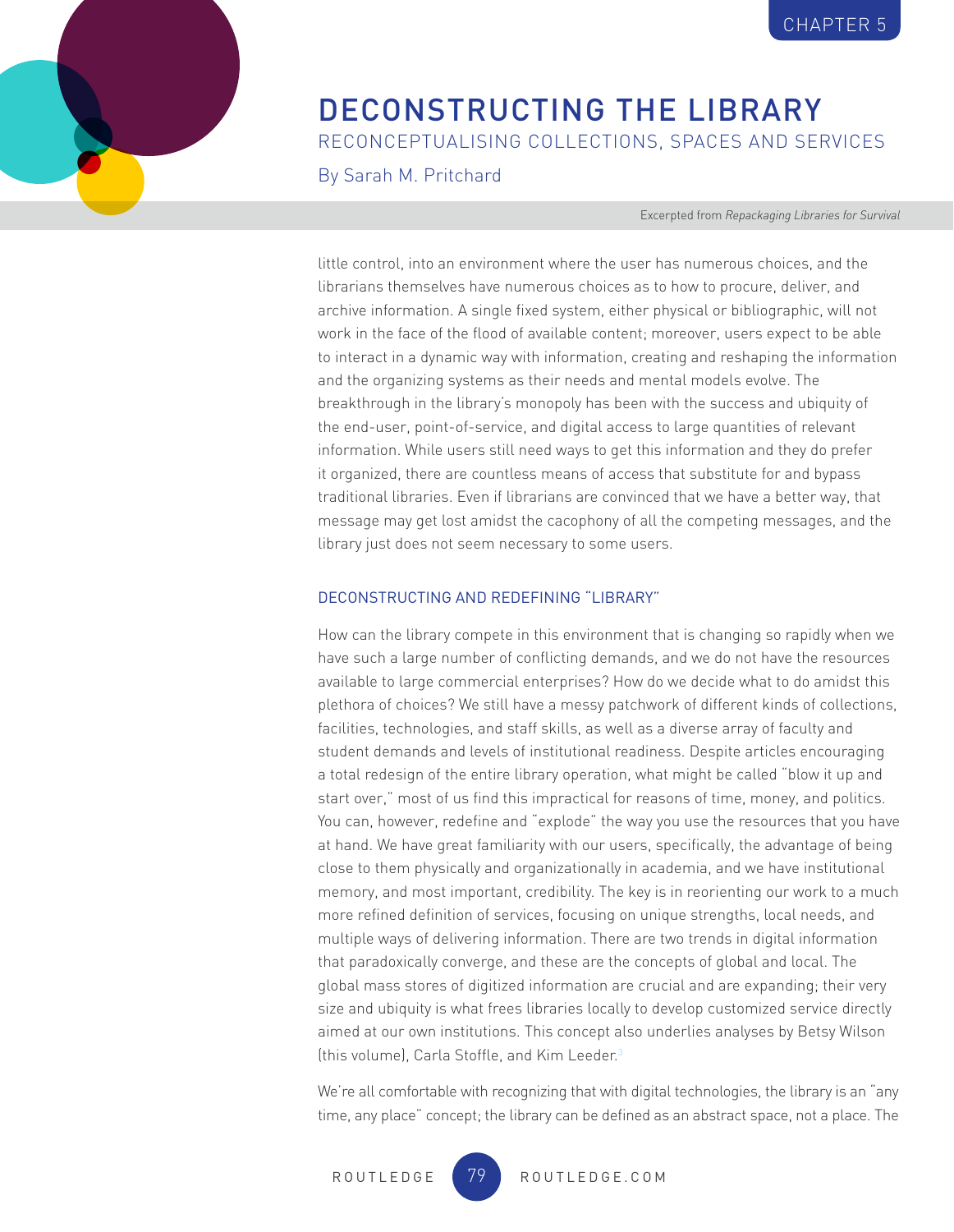

By Sarah M. Pritchard

Excerpted from *[Repackaging Libraries for Survival](https://www.routledge.com/The-Emerging-Research-Library/Lee/p/book/9780415851084)*

word library, then, needs to be deconstructed. It conveys too much of a single definition of a collection in a building, designed to work in one linear way. The word barely even conveys the notion of people or services; we all have the feeling of invisibility that comes as some faculty swear that the "library" is the heart of the campus but when pressed, they rise not to protect the personnel budget but that for materials. Let's move to using library as a verb, not a noun, as a way of making more visible the level of activity that must happen in order to deliver those materials to the users.

I want thus to frame the research library as a suite of services designed to meet a range of needs. Collections, technologies, processing and public services—even the library building—are all forms of services that can be customized and deployed in different combinations to meet a much greater variety of needs than is the case when we view these things as undifferentiated wholes. Everything should now be (de) constructed and reassembled as an active, planned service, rather than a passive resource that functions according to one predetermined system, like a fixed reference desk open for set hours in one place with one level of consultation provided. Librarians and library staff must be the focus, not the overly vague word "library," because it is the people who are designing and providing the services that are now the key. They can mediate among the many resources, local and remote; they can set up facilities and technologies as appropriate; they can consult and advise on options for information management; they can design the interfaces that deliver the information or the service wherever the user is and in the ways, most effective for the subject, the level of user, and the task at hand. This concept works even if we are simply placing physical books on shelves and letting people browse in the stacks. That is a specific choice that meets one particular need, but it is now obvious that it is only one of the many ways to characterize user needs and to deliver information services.

#### **MISSIONS**

It sounds like a worn platitude to say that it is essential to define the mission of the library, but if we do it well, and I do not think we always do, then we gain significant shared understanding with our own stakeholders as to what we do and thus how we are prioritizing our resources. Embedded in that mission statement can be signals that place the concept of services to users at the front while still valuing the assembling of large collections that is the hallmark of research libraries. Research libraries are especially challenged since we do intend to keep materials we acquire from all over the world in many subjects and formats for very long periods of time, and we do not want to get rid of the back forty acres of stuff when we need to make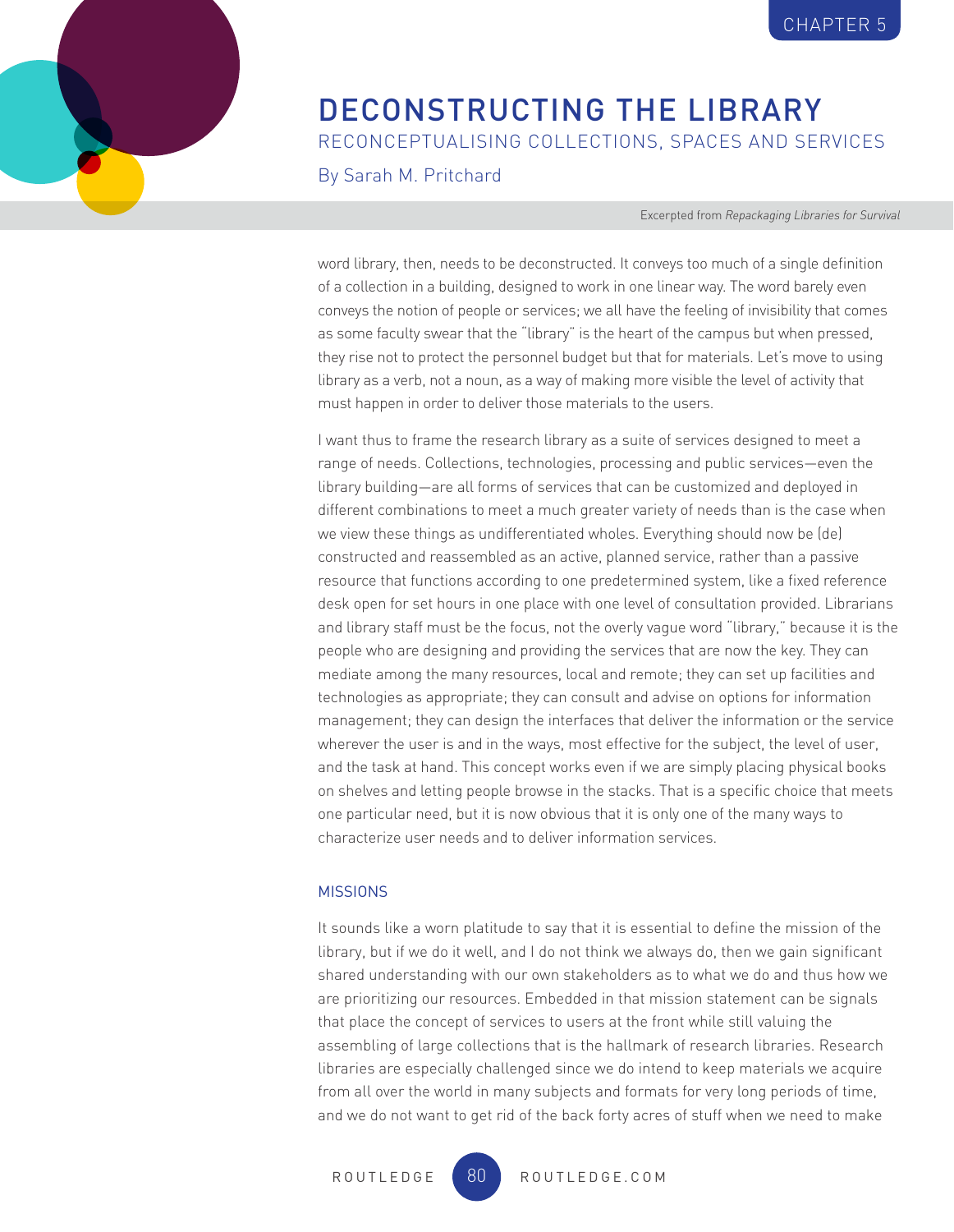

By Sarah M. Pritchard

Excerpted from *[Repackaging Libraries for Survival](https://www.routledge.com/The-Emerging-Research-Library/Lee/p/book/9780415851084)*

room, physically or financially, for new services and publications. Serving the faculty and students of the university has been the conventional way to frame the mission statement, and that itself does imply quite differing levels and types of collections and services. If we also make explicit commitments in our mission to the preservation of important cultural heritage resources and the stewardship of the university's digital academic assets, then we have outlined two areas currently of great importance to research libraries that imply specific services and ways of allocating library resources like space, technology, and staff.

Research libraries have been the gatherers and protectors of nation- ally and internationally significant cultural heritage resources from the beginning. Too often, however, we are not clear about the implications of this for our institution's own goals. This can present a challenge in the higher education environment, though not so much at independent research libraries. Once a library has built an important and distinctive collection of the kind generally described as a "special collection," we have made an implied commitment to the rest of our peer research libraries that we are going to sustain and enhance that collection. Special collections are expensive to acquire, process, house, and preserve, and few libraries are going to start from scratch in an area if they know another library already has exhaustive research level holdings. This may mean spending scarce resources in an area that, in any given semester, could be irrelevant to the needs of the specific faculty and students right there at that time. This can be a risky thing to admit in some public institutions where the legislature may be focused on a very short-term definition of outcomes, and they do not want to invest any more than what is needed to support the research and curriculum being pursued that year. We should show that it is a source of institutional pride and competitiveness to have resources of this kind, and we can appeal to the institution's sense of supporting the greater social good, but we should be honest about the costs. Most libraries can readily itemize the special collections to which they have strong ongoing commitments, and it is not a long list compared to the overall scope of the library. These collections are ones for which we could legitimately say that they are ends in themselves. As I will make clearer a little later, this has direct bearing on how we deconstruct the nature of collections and then focus on more customized services.

The second area in which mission statements can help clarify the scope of library operations and support new roles is that of the stewardship of our parent institution's digital academic assets. This is an extension of the role of university archives that many research libraries already fulfill. In the digital environment, however, it opens up roles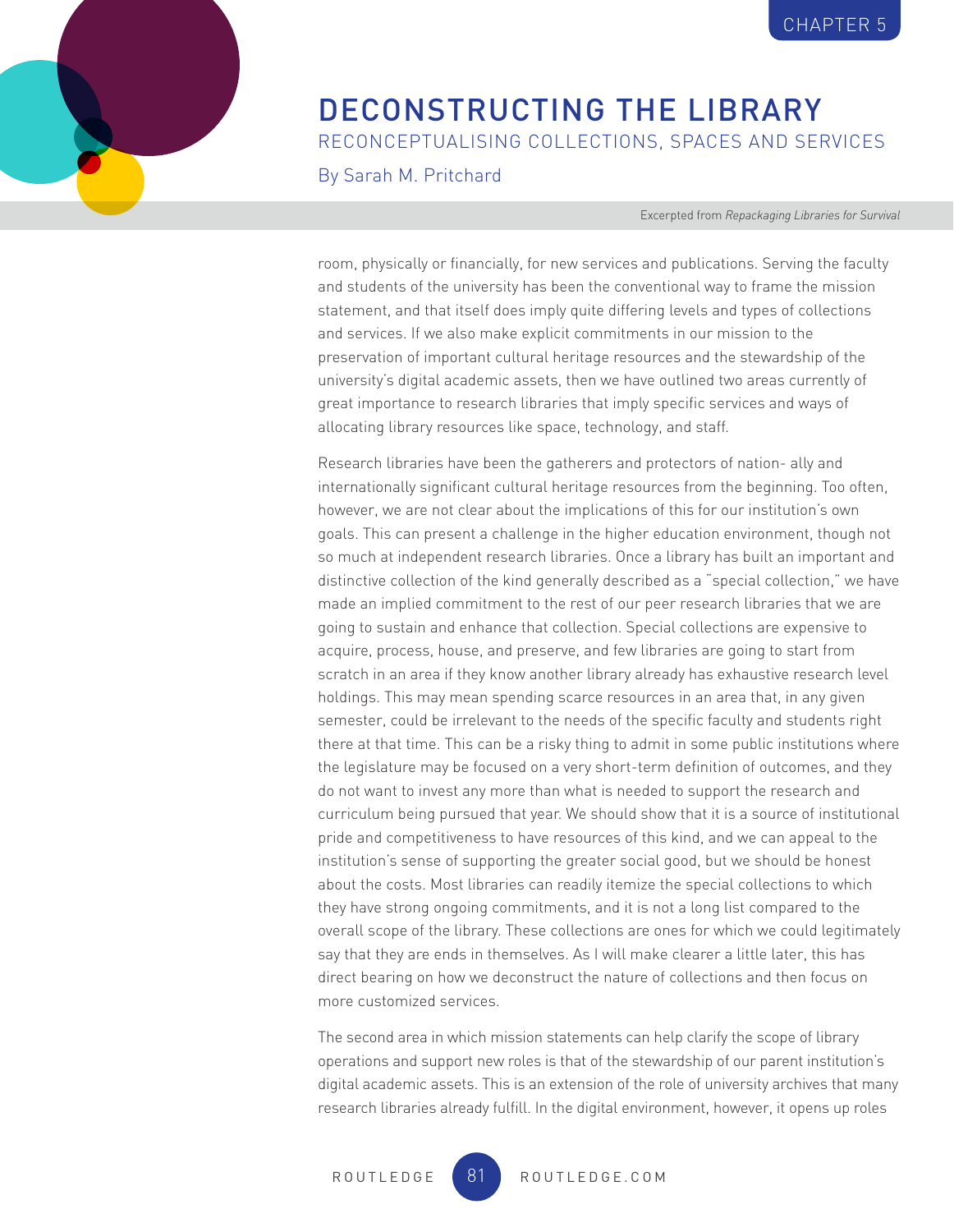

By Sarah M. Pritchard

Excerpted from *[Repackaging Libraries for Survival](https://www.routledge.com/The-Emerging-Research-Library/Lee/p/book/9780415851084)*

for librarians in several domains either not dealt with at all or handled in an eclectic and uncoordinated fashion. The long-term curation of university business records in digital form is woefully under-implemented at most institutions including my own. To say there are backups made at the level of the computer system files is not the same as a persistent and retrievable digital archive as we now define those. This is an opportunity to position the library as an active partner with campus IT and administrative operations offices to develop the archiving systems and the data and metadata structures necessary, but as logical as it may seem, it still presents fractious political difficulties. It requires a deconstructing of the word library and even of the word archive to piece apart the specific information services that can be brought to bear at the institutional level and that librarians are often uniquely qualified to provide. Stewardship of digital academic assets extends to institutional repositories for faculty publishing, grey literature, courseware, back files of commercial digital publications, and the library's own digital productions. Defining these together as institutional assets presents a business model in which information services are critical to the long-term history, competitiveness, and sustainability of the university. Such services go beyond traditional definitions of library collections or facilities; thus it is advisable to have this role defined in a mission statement.

#### **USERS**

The examples described above in the context of mission statements amount to defining new groups of users that can be primary targets for library services, such as external cultural heritage organizations, university administrators, public stakeholders, and even unidentified future researchers. These are not truly new users or new audiences, but they are users that we can do more to highlight and for whom our services can be highly relevant. They are not the main or the only user group, so it is essential to have a way to balance library resources. To recast its work as a suite of services, expanding and customizing while also sustaining certain traditional operations, a library can develop a detailed matrix of user characteristics that helps identify the information resources and delivery methods appropriate to each group. There are at least three dimensions to this "faceted classification" of users: the subject area of the information need; the level of the user (e.g., lower division undergraduates, grad students, junior faculty, clinical researchers); the task at hand (quick facts, in-depth research, scholarly publishing, integrating media in the classroom). The location of the user also helps define the options for specific services as might individual factors, such as accessibility or language.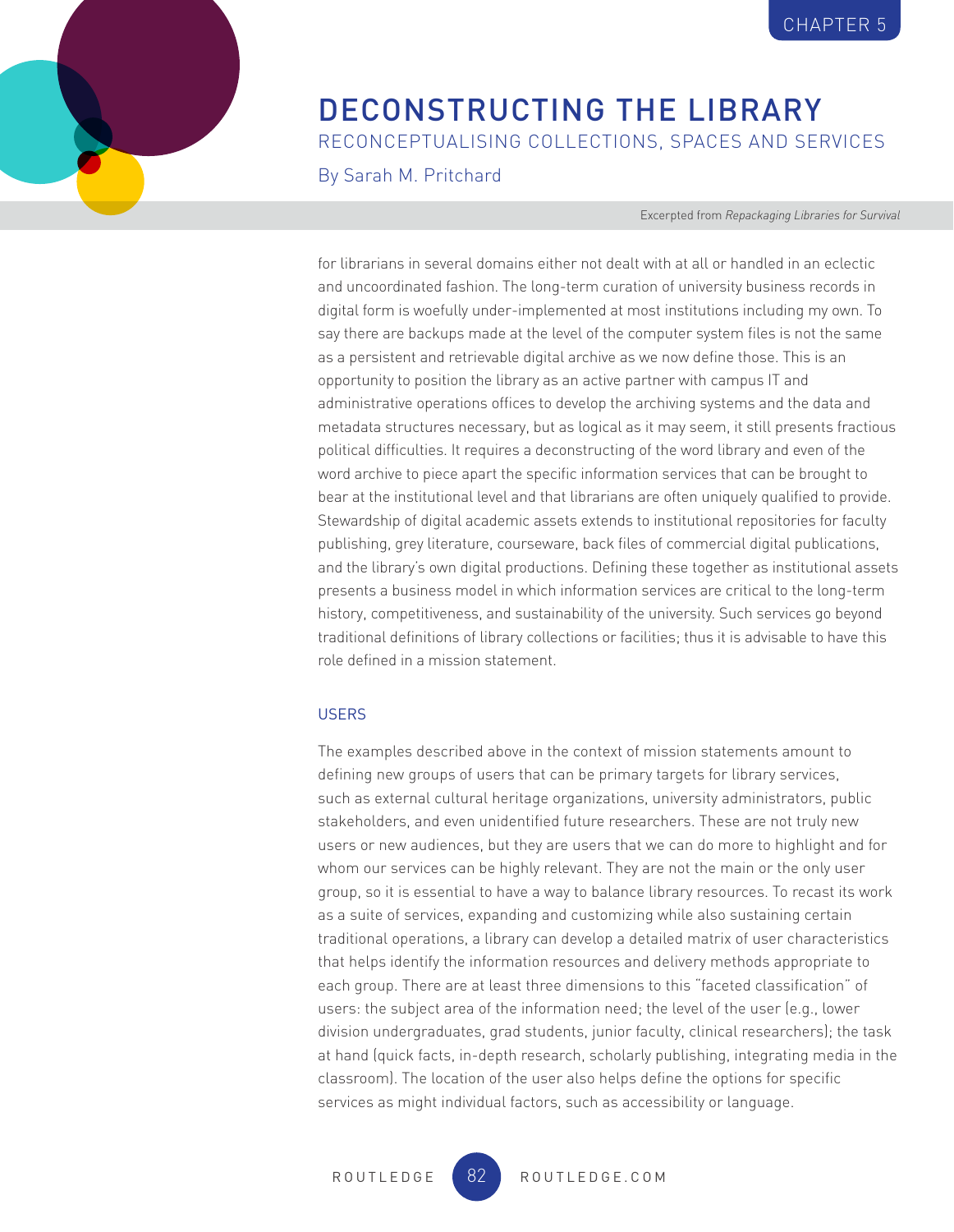

By Sarah M. Pritchard

Excerpted from *[Repackaging Libraries for Survival](https://www.routledge.com/The-Emerging-Research-Library/Lee/p/book/9780415851084)*

These characteristics should not surprise anyone; librarians have always looked at users in these ways as we have developed collections and facilities. What may be different in the digital environment is the greater ease in developing niche or tailored services. Because the majority of current core collections are increasingly digital, and most users prefer this format for their routine research and educational purposes, we can focus on the fringe areas where the materials are not digital or require specialized interventions, or we can launch new services such as publishing or the archiving of digital scientific data. When I refer to a niche service, the assumption is that not every person needs every service, and therefore, libraries can offer some services that if they were widely adopted, might be prohibitively expensive or logistically impractical. This can also help make up for the loss of traditional services to which long-time faculty have become accustomed, for example, the delivery of books from the campus library to faculty offices if they place a request through the OPAC. This is not a new idea but lots of libraries still do not do it because mail delivery staff object, the campus is too large to have a student assistant truck things around, or it is thought that the workload will be too great. Well, the number of faculty who need large numbers of newly identified print monographs every single day is dwindling steadily. For those who still work this way, primarily faculty using older materials in the humanities and the humanistic social sciences, the delight of getting all the books they flagged in the library catalogue without having to leave their office, promotes better satisfaction with the library and may even help overcome resistance to the shift of hundreds of thousands of volumes to secondary storage. This demonstrates the ways in which the digital environment enables more services even when it is a traditional service; the transactions from the faculty office are part of the digital communications and cataloguing systems, and the fact that the delivery of hard copy is now more manageable is because the larger proportion of daily information browsing is taken care of by digital information resources.

Within the cells of the matrix delineating subjects, levels, and tasks of library users, we have effectively deconstructed the notion of an undifferentiated user, and library staff can analyse how best to apportion resources across the needs and preferences revealed in this way. "Resources" include varying formats of collections, of course, as well as technologies, delivery mechanisms, reproduction services, staff expertise, buildings and facilities, and resources to which we have access through campus or consortial collaborations.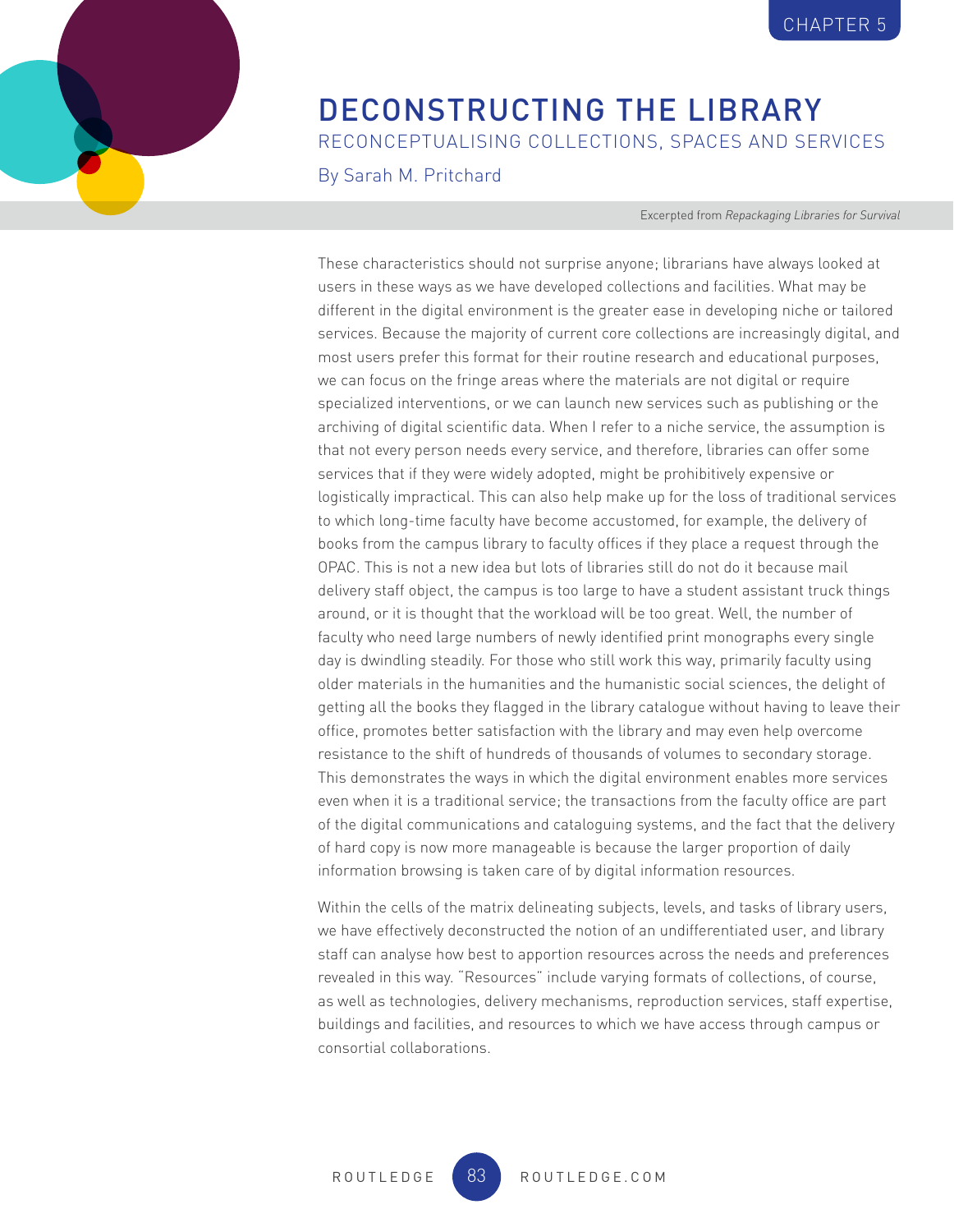

# DECONSTRUCTING THE LIBRARY

RECONCEPTUALISING COLLECTIONS, SPACES AND SERVICES

By Sarah M. Pritchard

Excerpted from *[Repackaging Libraries for Survival](https://www.routledge.com/The-Emerging-Research-Library/Lee/p/book/9780415851084)*

#### SERVICES AND SKILLS

Libraries have become more and more service oriented over the past century, though this was not always the mode of a research library and in some countries, today it still is not. If you did not know how to use it, you did not belong there, and the work of digging out the information was the test of the mettle of a scholar. Even if a redefinition of a library as a suite of services seems a self-evident nonissue to many newer in the profession, it cannot be taken for granted that library operations actually are based on this notion or that library staff see their work in this way. A core library service used to be a library's own stacks, or its own databases, or even its own Web site, but those have been exploded or supplanted by the availability of easy external choices for seeking information. The OPAC and the ILSare not controlling or even comprehensive anymore.

Library services present a spectrum of approaches to acquiring, managing, evaluating, synthesizing, delivering, and preserving information; usually this is seen as a centralized or institutional approach, managing the resources owned by the enterprise. We can now add to that a parallel role as information consultants, working with users to help them manage, use and preserve the personal research information they accumulate and generate in their professional work. Librarians' skills can be decoupled, not only from the physical library as their place of work, but also from the collection of items owned by the library. Information management skills are increasingly central to universities at every level, and librarians are poised to deploy them in an exciting variety of settings.

To match information resources and services to users we need to rethink and deconstruct the nature of the collection, the nature of the delivery mechanisms used to move collections and information tools to users, and the staff skills needed for given combinations of those. The group of things that we have lumped together as public services, for example, can be split from their traditional moorings at the desk. Even the split between the departments is blurred as many staff work across those functions. As libraries try to locate new services within typical organization charts, where does one put things like digital publishing, scholarly communication support, or information management consultation, in which we advise faculty about structure and metadata for their own databases and Web sites? These are increasingly important services, yet formalizing them requires taking apart older notions of departments and tasks. Staff expertise helps define an organizational structure that is more focused on services. This has been true in the past with collections' units organized around specific subjects or languages, but the difference I am suggesting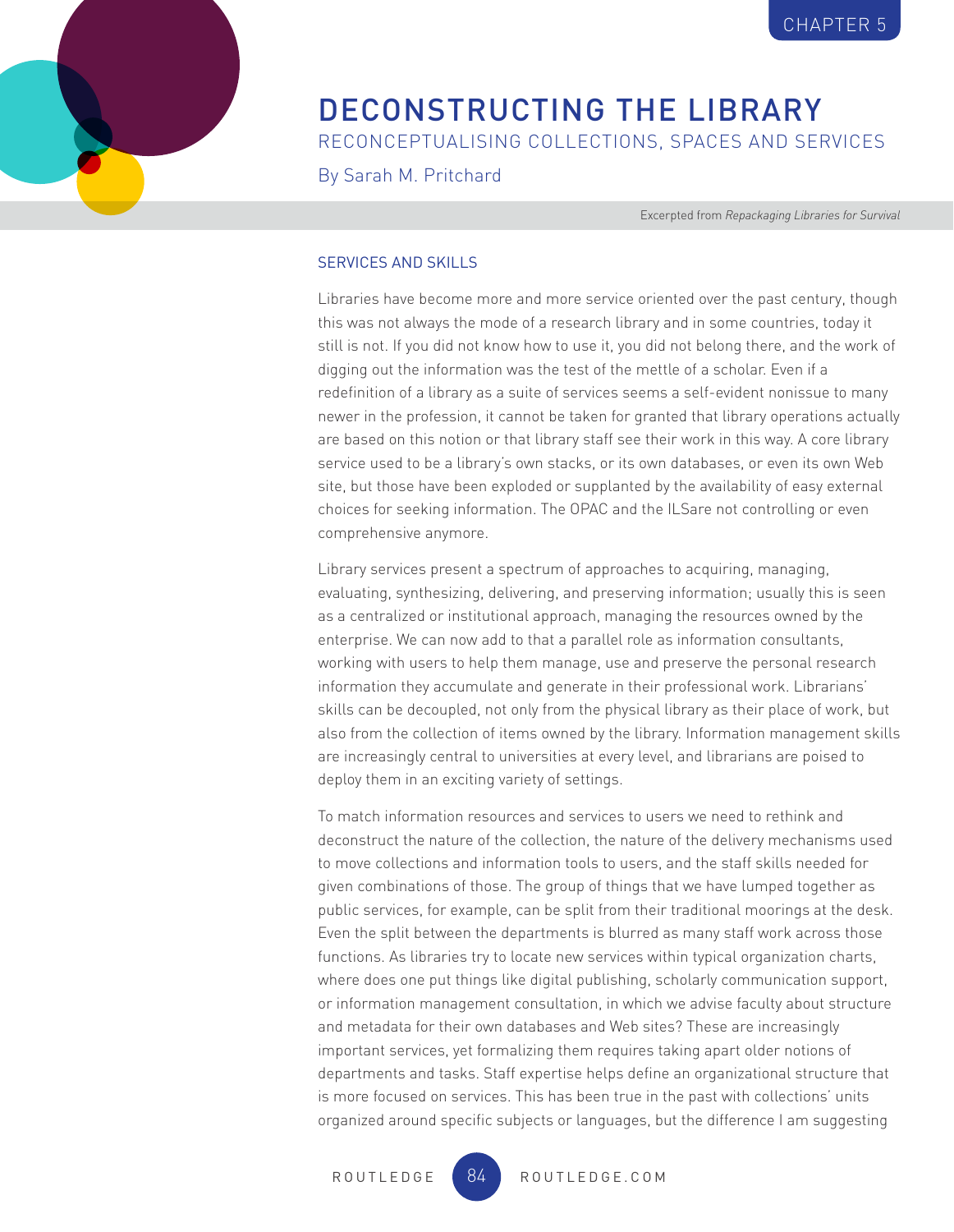

By Sarah M. Pritchard

Excerpted from *[Repackaging Libraries for Survival](https://www.routledge.com/The-Emerging-Research-Library/Lee/p/book/9780415851084)*

is that the person, the physical location, and the collections or technologies can each be treated—conceptually, at least—as independent sets of resources to be recombined as needed.

Reference is no longer place-specific as it can be happening through online chat and IM; what does this mean for where the actual librarians can be located in the meantime? Information literacy instruction can be delivered in person, via the Web, or now through podcasts. Library staff with the right technical knowledge can be providing metadata, digitizing, archiving, and related programming work regardless of whether this is in support of the library's in-house needs, faculty research, or other institutional projects. Instead of itemizing a list of trendy innovative library services, I want to outline how new concepts of collections and of delivery are defining factors in reshaping those services.

#### DELIVERING RESOURCES

The notion of delivery is common in libraries and is usually taken to refer to bookmobiles, interlibrary loan mailings, shuttles between branch locations, and now, digital transmission. Modes of delivering services can be construed more broadly, and it is that broadening that allows a more strategic deployment of resources and almost a modular component approach to designing services to meet specific niches of user needs. In addition to vehicles, mail, and telecommunications, people are a form of delivery, and most interestingly, so are buildings. Buildings, and within them types of rooms, are another way to deliver the services needed by some users. Building-centric delivery is ideal for users that want consultation or group study, want to use rare materials, or do research that integrates the rare and the digital. Central campus library buildings are perfect for people oriented uses, for high-use resources or valuable materials, for collections that require expertise close at hand, and for special technologies that are not widely available. But with the scarcity of campus space and the expense of research library facilities, do we really need to use the main building as the delivery mechanism for all of the general collections? We can move lesser used, nonrare materials and items for which there are digital surrogates to secondary storage while renovating core library spaces to be much more customized for specific types of users, staff and collections. Both faculty and students still want to be in the library buildings but for quite different purposes; by deconstructing the idea of the building as a massive entity, and by viewing it now as one of many choices for delivery, maybe we can stop talking just about "the library" and more about "library services" and, even better, "librarians."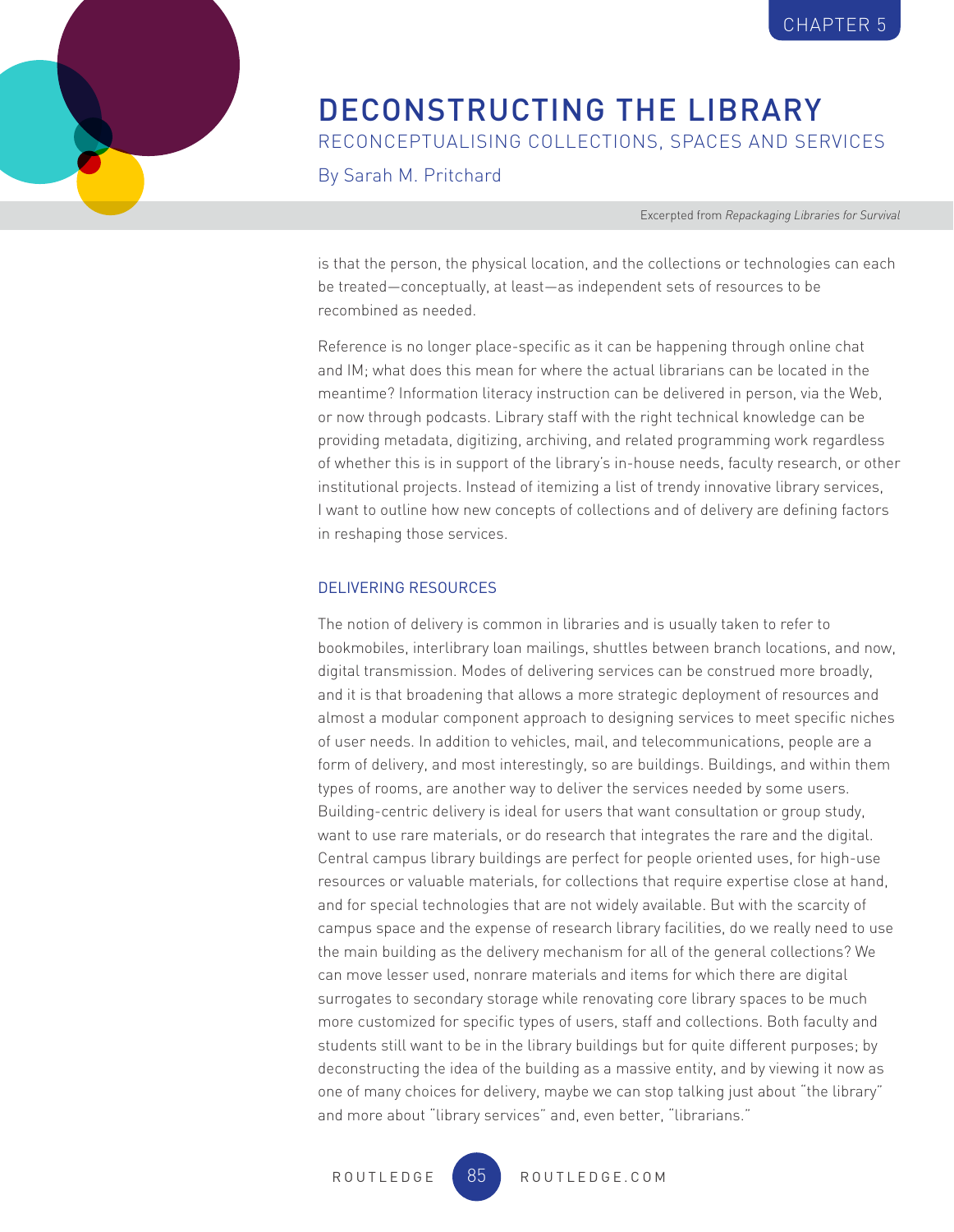

By Sarah M. Pritchard

Excerpted from *[Repackaging Libraries for Survival](https://www.routledge.com/The-Emerging-Research-Library/Lee/p/book/9780415851084)*

The role of librarians and library staff as themselves being methods of delivery is not something new, but it has taken a long time to get the notion out of people's heads that the library is a specific place with physical assets, and you have to go there to get things done and the staff are a pleasant afterthought, if you think about them at all. It is that outdated but persistent notion that leads even sophisticated faculty to say things like "I never use the library anymore, I just go online," or that leads those faculty to vote to protect the collections budgets from cuts while allowing, directly or indirectly, reductions in staff that prevent the very acquisitions and systems design and other services needed to bring them the collections they defended. By putting librarians out there as faculty services specialists, we promote their role as academic partners and we advance the concept that "building" and "collections" are only parts of the array of information services that we can deliver. In some subjects where the traditional collections may be weak or still emerging, the librarian is increasingly the "glue" that helps users by advising on local and remote collections, print and digital, cooperative resource sharing, vendor services, scholarly publishing, and things like reserves, instruction, and course management support. To see the librarians as these independent sources of expertise, they have to get out from behind desks and even out of the physical building. The embedded librarian has long been common in libraries that support corporate projects and research facilities, and we are starting to see them in university settings. These are librarians that hold office hours (or are even permanently based) in the academic departments for which they are liaisons or that staff small service outposts in residence halls or student services buildings. They are near their collections only in the virtual sense; more importantly, they are near their users.

For some subjects and some users, all that is needed is digital delivery. The content, regardless of the owning repository, the consultation through email or live chat, the transactions for archiving, lending, or copying, the tools for authoring and repackaging, and more are all available at the keyboard. This truly decouples the user, the collection, and the facilities and fosters very direct access. It can be so successful that the user is unaware of how much design, programming, and funding went into ensuring that those resources landed on their laptop. There can be clever ways to approach branding screens and nesting Web sites to remind users of a library presence, or maybe we should not worry about the potential for invisibility and just find ways to build in user feedback tools that will help the behind-the-scenes library make the case at budget time.

There is one other form of delivery that is quite common yet not viewed in this context; collaboration. Libraries are excellent at developing collaborative

86

ROUTLEDGE 86 ROUTLEDGE COM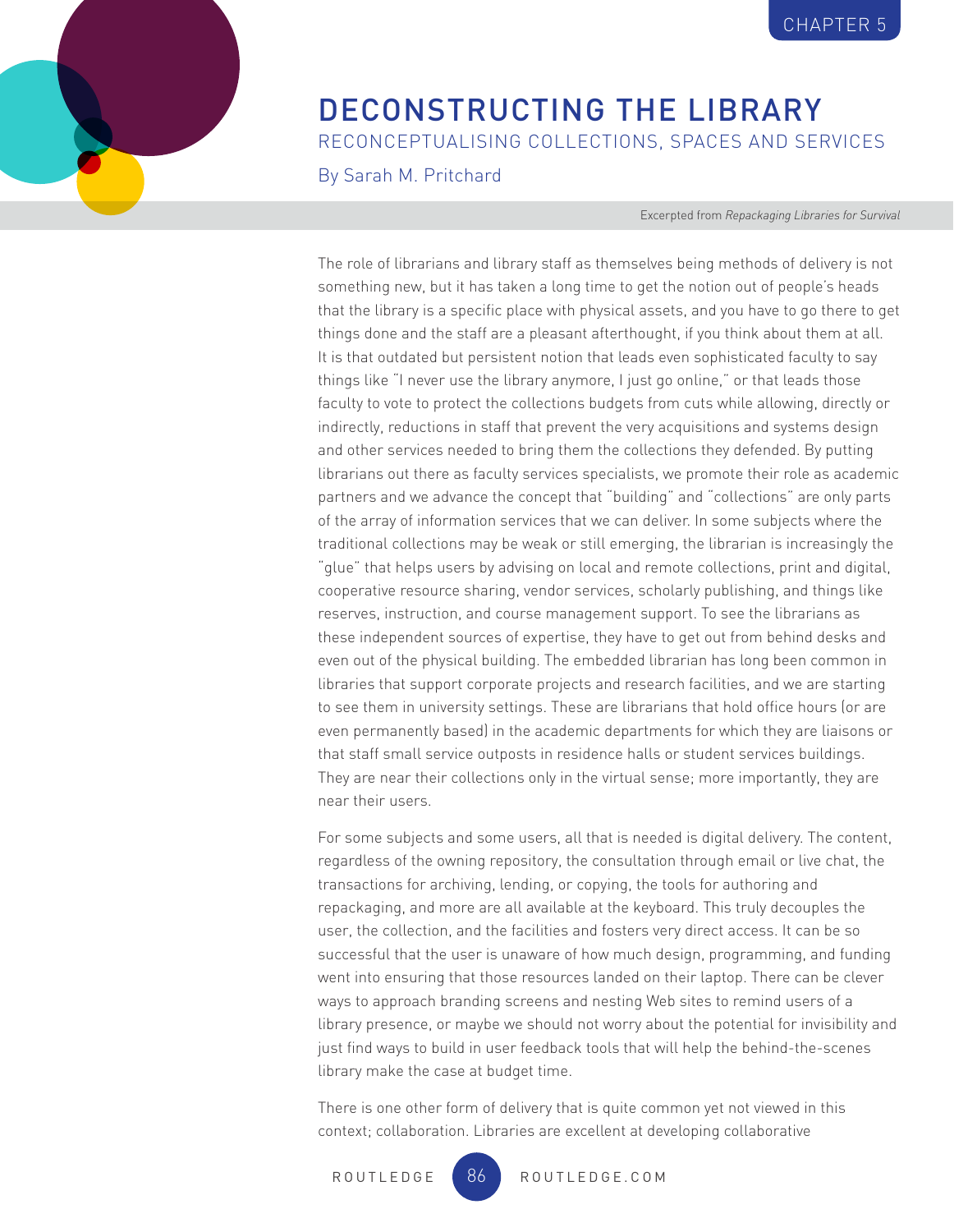

By Sarah M. Pritchard

Excerpted from *[Repackaging Libraries for Survival](https://www.routledge.com/The-Emerging-Research-Library/Lee/p/book/9780415851084)*

relationships with all sorts of partners across campus, with teaching and technology groups, regionally with other libraries, and nationally with publishers, vendors, and professional and educational organizations. In this sense of delivery, some other organization is getting the actual content or service out to the user, but it is through the network of organized collaboration that it is enabled. It is easy to add "collaboration" as another mechanism by which libraries match users with content, and it should be better integrated into our overall planning for how to customize and expand services for particular needs. If we are deconstructing the library, then the result is that we cannot view it as a stand-alone entity. Because there are so many channels for users to get information, in effect, we want to seek out those very channels and collaborate with them to enhance the overall value added for users and for the role of librarians. A prime example of this notion is the number of libraries flocking to work out deals with Google and Microsoft for digitizing, search linking tools, data management, and more. If you cannot beat them, join them. What's great is that they still need libraries in order to get hold of real content, which brings me to the deconstruction of collections.

#### **COLLECTIONS**

Collections are not a goal in themselves, even in research libraries. Collections, whether print or digital, are a service, a way of matching information content with the people who seek it, and thus can be built and delivered in different ways depending on the type of information needed and the type of user of the service. This is a difficult shift for some librarians, who have had the luxury of exclusively collection-focused work, to accept. Even though the traditional bibliographer is generally following the priorities of the academic program, in research libraries this linkage can get rather distant. The bibliographer, a word I use purposely for its connotation of an older model, gets into a mesmerizing self-referential inward spiral building for the perfection of the collection as judged against some abstract standard that, even in the more elaborate collection development policies, does not always articulate a concept of users or institutional stakeholders.

Collection management, in the digital environment (by which I do not necessarily mean only digital collections), can be deconstructed into three distinctive areas of work that can each be the focus of an operational service area. First, despite the assertion I just made, some collections are an end in themselves; those are the well-defined "special collections" that are the hallmark of research libraries. These will in fact be even more important as a way to differentiate the strengths of various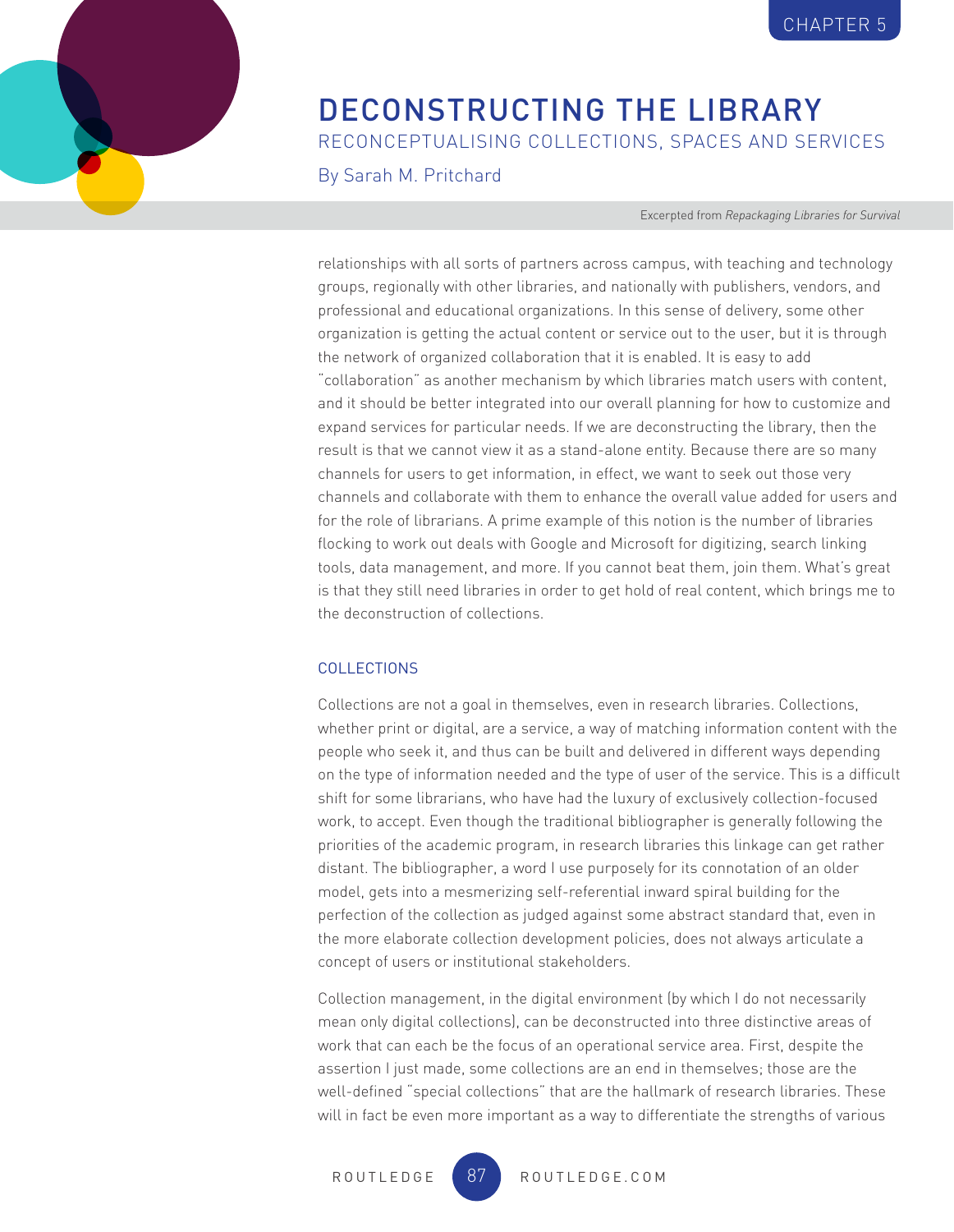

By Sarah M. Pritchard

Excerpted from *[Repackaging Libraries for Survival](https://www.routledge.com/The-Emerging-Research-Library/Lee/p/book/9780415851084)*

libraries. As more and more libraries subscribe to the same large commercial packages of digital content, the average undergraduate student is going to get the same collection of information everywhere. What will vary is the research level collections, and in addition to the typical special collections, this will include distinctive aggregations of more general materials defined by a subject or language focus. Each library will likely maintain and refine its definitions of what it considers its commitments to special collections because of the expense and time commitment these imply. By definition, they cannot be purchased or catalogued consortially; they may not be part of vendor-provided packages; they may require local cataloguing from scratch, customized piece by piece digitizing and preservation and extra security. The special collections are the parts of a research library being built for the greater good of the worldwide network of cultural heritage organizations and often for an unknown future user.

What has been defined as the "general collections" will be increasingly developed through massive digital stores paired with secondary storage, just-in-time digital delivery, and interlibrary lending, as is already some- what the case. This body of information resources must be acquired and delivered to meet the needs of the current faculty and students. Librarians need to view collection development work as one of a set of services they deliver to faculty along with support for course-specific instructional sessions, reserves, media, consultation about scholarly communication, data archiving, and the other things I mentioned earlier. Faculty are too absorbed in their own work to be expected to remember all sorts of names and locations for who does what in the library, and the people they trust are the ones that understand their field. We need to work on their terms and not expect them to fit our models. The subject librarian can function as the liaison for any information service needed, working with the department faculty as an academic partner and later making the arrangements with the relevant units behind the scenes at the library. In effect, this is a public services and outreach function where the faculty and upper division students and graduate students are the targeted groups.

The third facet of collection management, as I'm deconstructing it, is defined by a group of services and vendor relationships that has become increasingly technically complex. Except for special collections, acquisitions has become more a function of elaborate aggregated packages, approval plans, consortial contracts, and content bundled with metadata and end-processing services. Selection of items on a one by one basis is just not how we are building large general collections, and therefore, it should be managed as a technical and business operation and not as part of the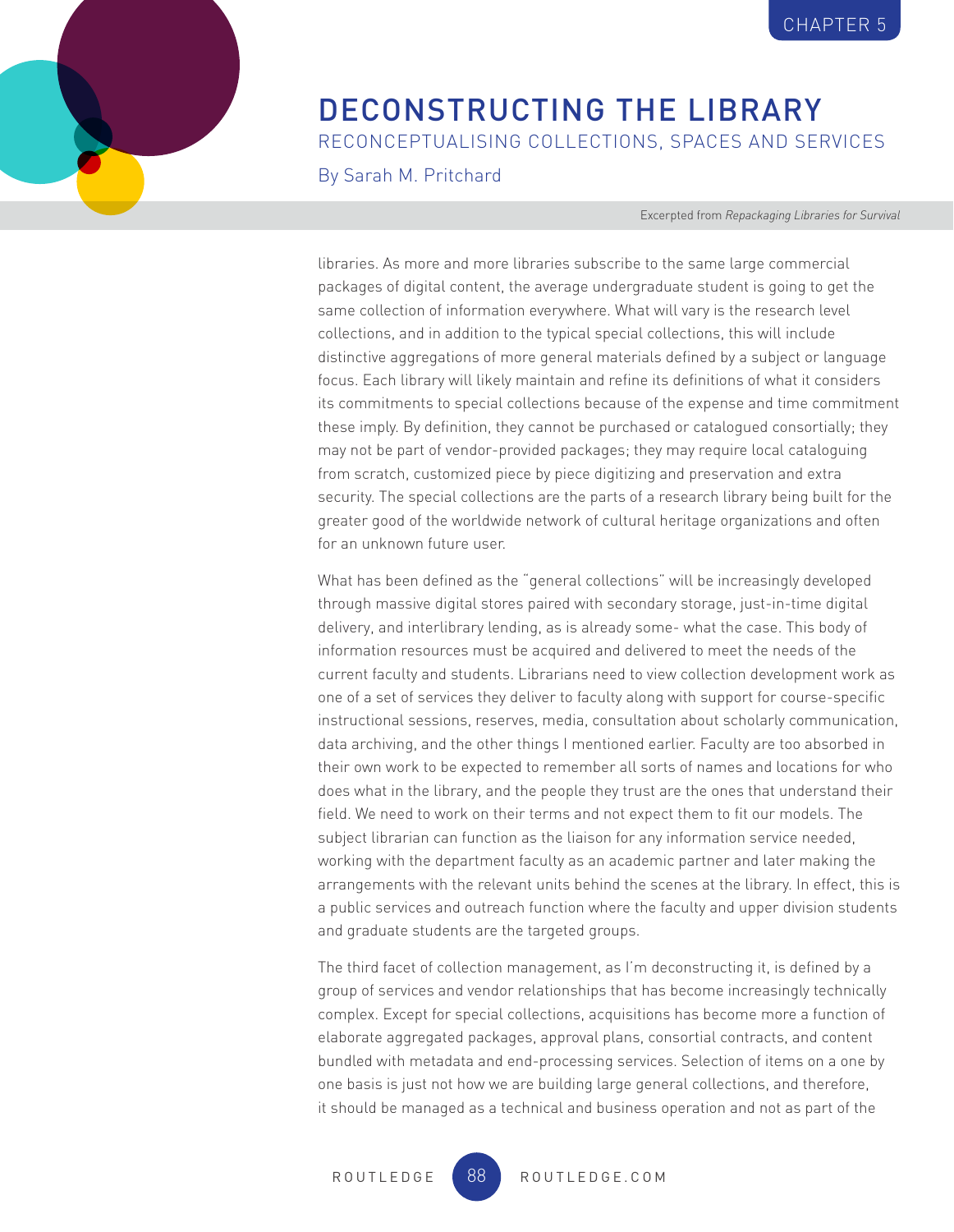

By Sarah M. Pritchard

Excerpted from *[Repackaging Libraries for Survival](https://www.routledge.com/The-Emerging-Research-Library/Lee/p/book/9780415851084)*

subject-specific liaison function. Furthermore, the electronic resource management systems needed to track these packages and contracts, the specific titles and subjects covered by each, and the licensing provisions and allowable uses are a specialized support function that must integrate with other inventory control, cataloguing, and vendor ordering systems.

In this model, collection development has been redefined as a combination of three areas: general collections—which become a public services/liaison function; technical acquisitions and resource management; and special collections.

#### REMAPPING THE DOMAIN

It is a bit of a contrivance to use the concept of "deconstruction" in this study of organizational strategy because it is not really a direct extension of the meaning that the term has in literary theory. It does turn out, however, that even the literary theorists cannot give a simple definition of what deconstruction stands for. As an analytical model, however, it forces us to think on several levels including taking something apart that had been previously built or taking elements from within the "text"—which one might say is the library as a living narrative—and using them to undercut the purported meaning of the whole. Library leaders and staff need to do this deconstruction so that stagnation does not set in, and we can incorporate new services and collections while still living within the same budgets and buildings. Right now, this is especially critical because of the speed with which the digital environment has permeated our entire world and, as I have been emphasizing, because of the many ways our intended audiences may now find research information without entering a formal library. We need to flip things over and look at them from a different angle. There are other metaphors that can accomplish this, one of which might be cartographic: this is a remapping of both the conceptual and physical domains called "the library." Cartography, or perhaps holography, could be what we need to get a three-dimensional map of the intersection of types of users, different subject needs, and physical and virtual forms of delivery; at each node of intersection we can craft a service, and it is that matrix array, that suite, which is the library.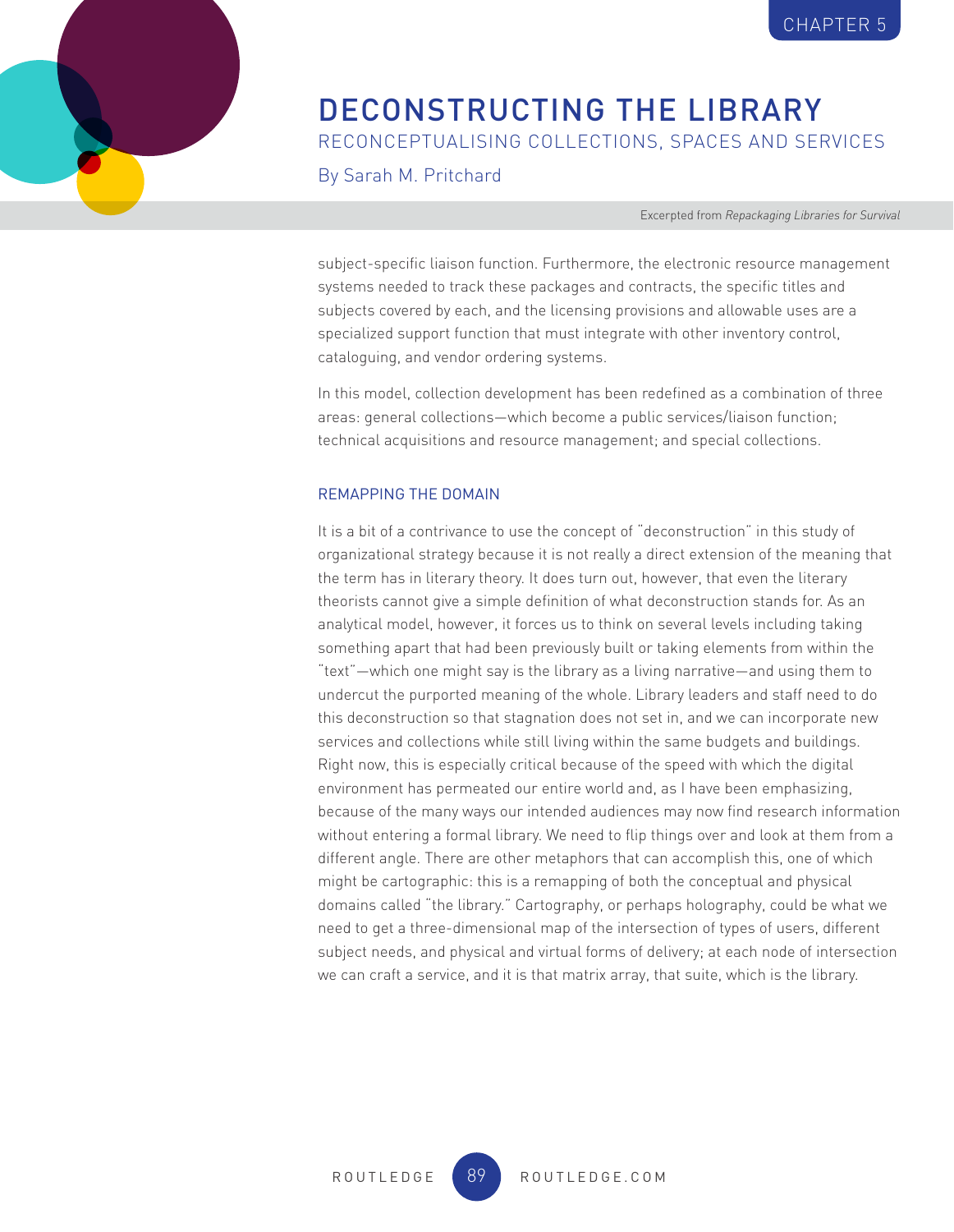

## DECONSTRUCTING THE LIBRARY

RECONCEPTUALISING COLLECTIONS, SPACES AND SERVICES

By Sarah M. Pritchard

Excerpted from *[Repackaging Libraries for Survival](https://www.routledge.com/The-Emerging-Research-Library/Lee/p/book/9780415851084)*

#### **NOTES**

- 1. Strategic planning frameworks for libraries stress these factors, such as the ACRL Research Committee, Environmental Scan 2007 (Chicago: Association of College and Research Libraries, 2007), [http://ala.org/ala/acrl/acrlpubs/](http://ala.org/ala/acrl/acrlpubs/whitepapers/Environmental_Scan_2.pdf) whitepapers/Environmental Scan 2.pdf (accessed March 1, 2008); and the *SOLINET Member Scenario Planning Discussions* held April 23, 2007 (Atlanta, GA: Southeastern Library Network, Inc., 2007), [http://www.solinet.net/emplibfile/](http://www.solinet.net/emplibﬁle/scenarioplanningreport.pdf) [scenarioplanningreport.pdf](http://www.solinet.net/emplibﬁle/scenarioplanningreport.pdf) (accessed March 1, 2008).
- 2. See for example Campbell, Jerry D., "Changing a Cultural Icon: The Academic Library as a Virtual Destination," EDUCAUSE Review 41, no. 1 (January/February 2006): 16–31; and Lougee, Wendy Pradt, *Diffuse Libraries: Emergent Roles for the Research Library in the Digital Age* (Washington, DC: Council on Library and Information Resources, August 2002).
- 3. Stoffle, Carla J. and Kim Leeder. "Where Next? Library Transformation," presented at *Living the Future 6*, April 5–8, 2006, Tucson, AZ, [http://www.library.](http://www.library.arizona.edu/conferences/ltf/2006/documents/LTF_transformation.ppt) [arizona.edu/conferences/ltf/2006/documents/LTF\\_transformation.ppt](http://www.library.arizona.edu/conferences/ltf/2006/documents/LTF_transformation.ppt) (accessed March 1, 2008).

### AUTHOR

Sarah M. Pritchard is Charles Deering McCormick University Librarian, Northwestern University, Evanston, IL.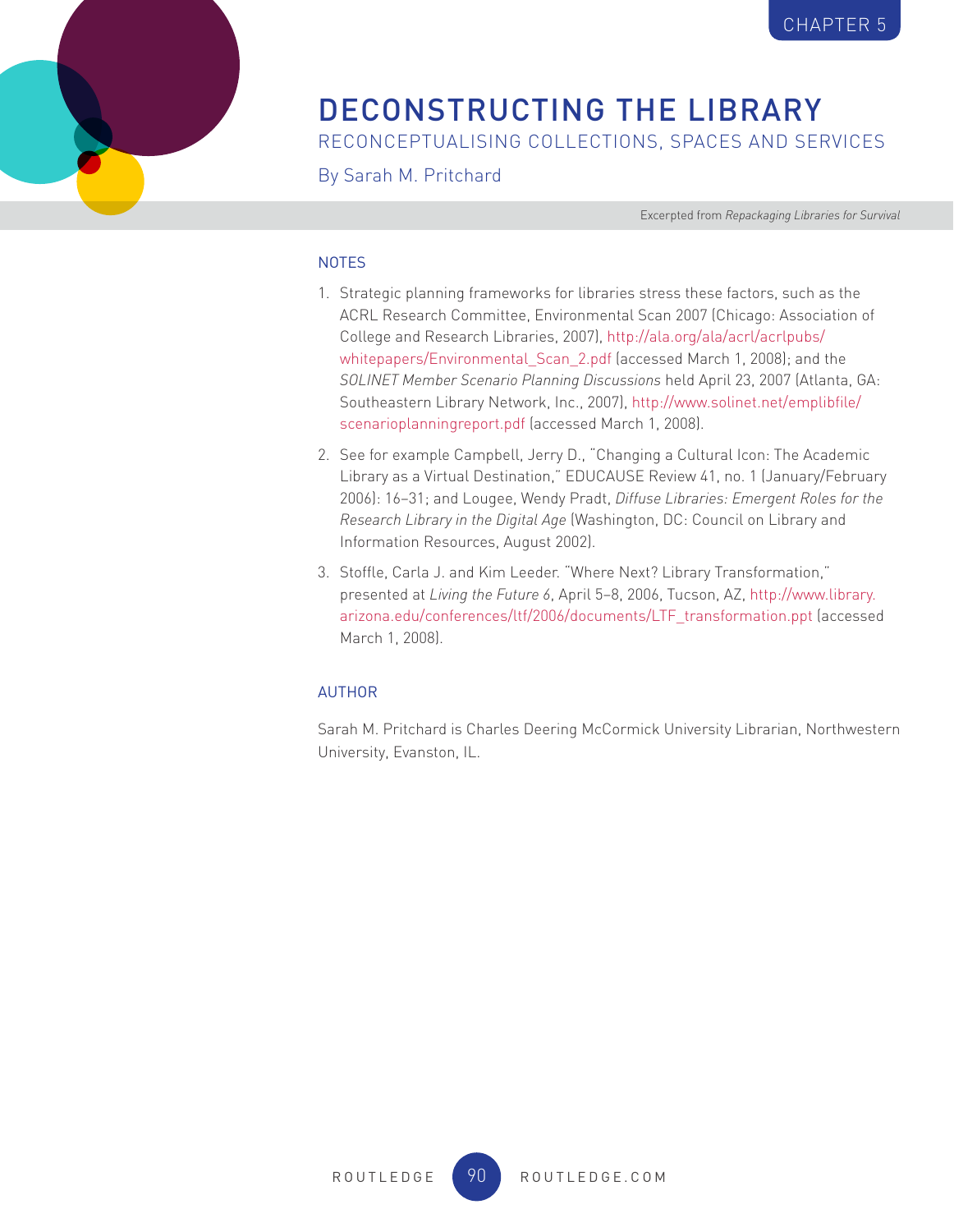

The Emerging<br>Research Library Our Role in the Digital Future

Edited by<br>Sul H. Lee

This chapter is excerpted from *The Emerging Research Library* Edited by Sul H. Lee ©2010 Taylor & Francis Group. All rights reserved.



 $\mathbf{R}$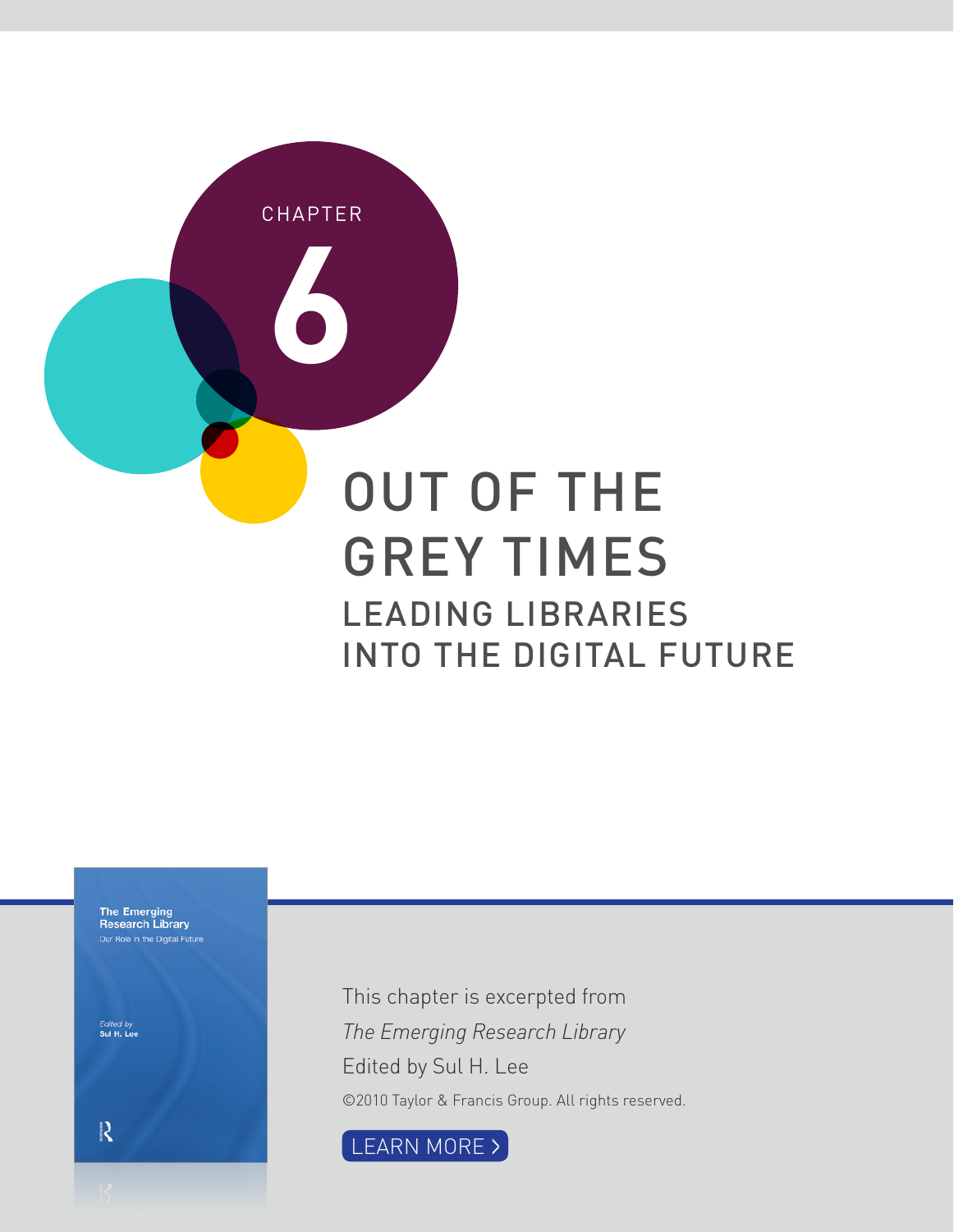

LEADING LIBRARIES INTO THE DIGITAL FUTURE

By Deborah Jakubs

Excerpted from *[Repackaging Libraries for Survival](https://www.routledge.com/The-Emerging-Research-Library/Lee/p/book/9780415851084)*

#### **ABSTRACT**

Past practices, policies, and staffing patterns have served as a solid foundation for research libraries. New challenges require a fresh—and very different—look at much of what we have taken for granted over decades. This presentation will discuss the changes in philosophy, organizational models, and recruitment that are needed to reposition libraries for the digital future.

Two decades ago, when my older son was just about four years old and still an only child, one of his favourite pastimes was to watch reruns of the original "Lassie" shows. We often watched together, immersed in the adventures of Timmy and his brave dog, familiar to me from my own childhood. The sense of continuity was comforting, a link from the present to the past, another connection between us.

One evening, out of the blue, he asked, "Mommy, were you and Daddy alive in the grey times?" At first I did not grasp his meaning, but then it dawned on me: Lassie and Timmy lived in the grey times, and we lived in the Technicolor times. Black-and-white TV shows portrayed the grey times, before the world changed and became much more complicated, varied, and beautiful. A lot like Kansas before Oz, or maybe Pleasantville.

I have carried this memory with me for the obvious reasons related to family (it is a favourite story), but lately I have also begun to see it as a metaphor for the work and lives of libraries (and librarians) as we face and embrace the digital future. We did, in fact, live and work in the "grey times," though we did not know it; we were satisfied, comfortable, and even happy. The challenges were predictable, and we understood the world and our role in it. People came to us for help, and we provided that authoritative assistance. Our help was of critical importance to their success. We anticipated their needs and provided services to meet those needs, from collection development to cataloguing, from inter-library loan to reference desks.

I mean no disrespect by saying we lived in the grey times; it was the world we all knew and understood and in which we thrived. Now, however, we have stepped out of that world. Indeed, we are already living in the digital future in which users of libraries have many other options when it comes to seeking information, in which we know much less what to expect, in which our patrons are becoming experts themselves. This has been stimulating and unsettling at the same time. It has left some librarians wondering about the value of all they have contributed over their careers. It is incumbent on us to facilitate this transition, to position our libraries and prepare our staff for the rapid changes of the digital present and the digital future, as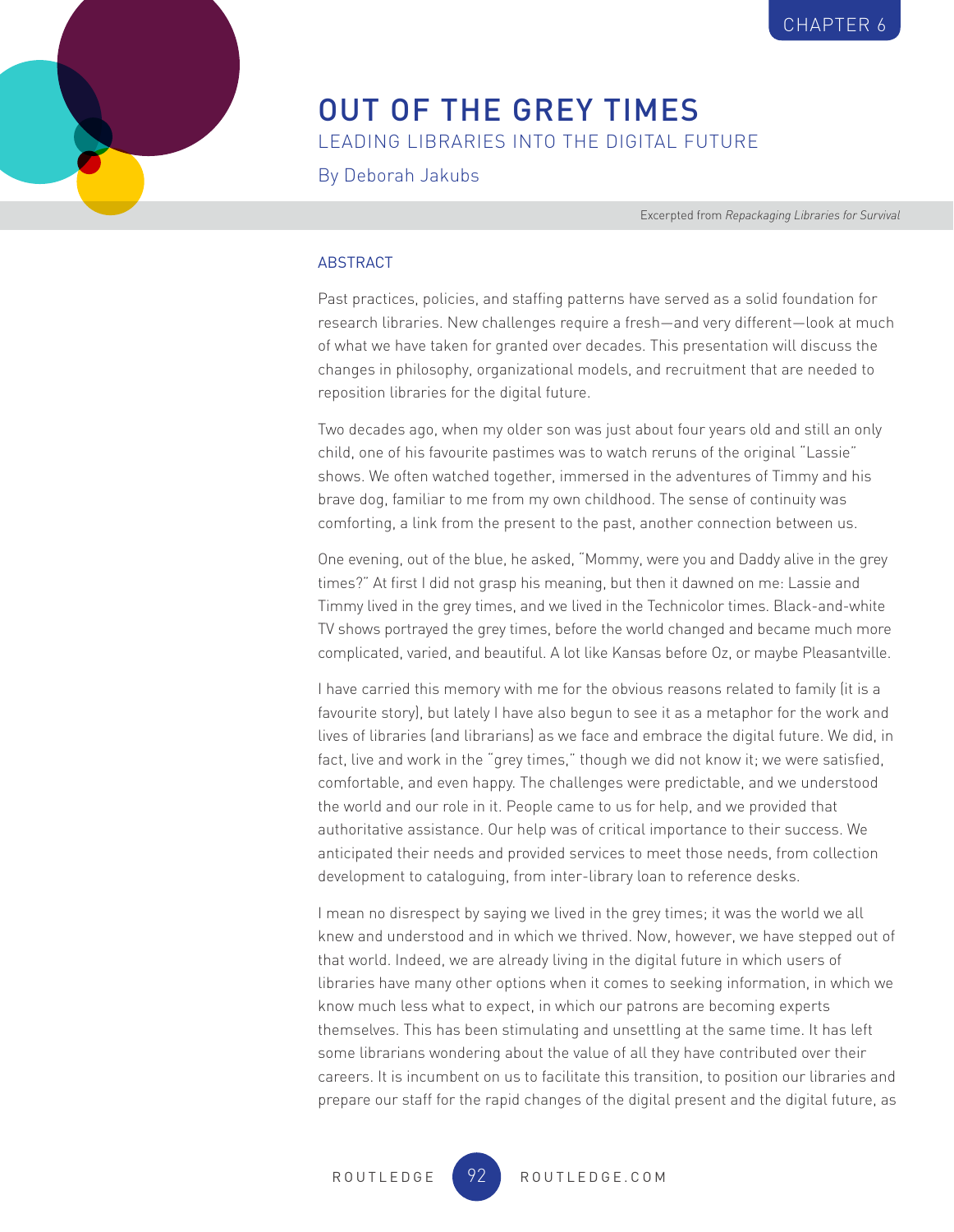

By Deborah Jakubs

Excerpted from *[Repackaging Libraries for Survival](https://www.routledge.com/The-Emerging-Research-Library/Lee/p/book/9780415851084)*

far ahead as we can see. We must be careful, at the same time, to respect the legacy of the grey times.

The role of the research library, it is no secret, has become more complex. Library buildings and the purposes for which they are being designed and utilized have changed dramatically. Relationships between library staff and the user communities (on-site as well as remote) have expanded, and their interactions have grown more sophisticated. Librarians are developing new facility with technologies and are engaged in new, closer ways with researchers. Formerly places in which primarily to engage in quiet reading and contemplation or from which to retrieve materials to take away and use, our research libraries are now twenty-four-hour beehives of group work, social interactions, and the creation of innovative scholarship that spans formats. The expanded role of the library, and of librarians, means we must anticipate, and reach to provide, the most advanced technological access to a wide array of digital resources without losing sight of our most basic commitment to the preservation of scholarship in print form. Our special collections have come to distinguish one research library from another as our online collections become more and more similar through licensed access to e-resources by the thousands. Creating better access to the old, establishing new links to all materials that support scholarship, and extending the reach of our special collections are important ways we are heading into the digital future.

#### CREATING INTELLECTUAL COMMUNITY

The reinvigoration of libraries has come as a surprise to many, including university administrators and the general public, who have questioned whether there is even a need for the physical library given the availability of digital resources. Not only is there a need, but it is even more compelling as the range of activities the library supports grows wider. As a Duke first-year student remarked, "The library is where intellectual communities are formed," explaining the late-night scene in the reading rooms in which students learn from one another about courses they are taking, projects in which they are engaged, and ideas they are pursuing; it is obvious that learning is increasingly informal, complementing the formal. Another student commented that she goes to the library "when I want to get serious." It is possible to study in one's dorm room, but students do not generally do so. This is due to the "push" factors—noise, interruptions, the discomfort of spending even more time in such a small space—as well as the "pull" factors— inspiring environment, access to scholarly resources, comfortable and varied seating options, a coffeehouse, and a socially stimulating setting—of the modern library.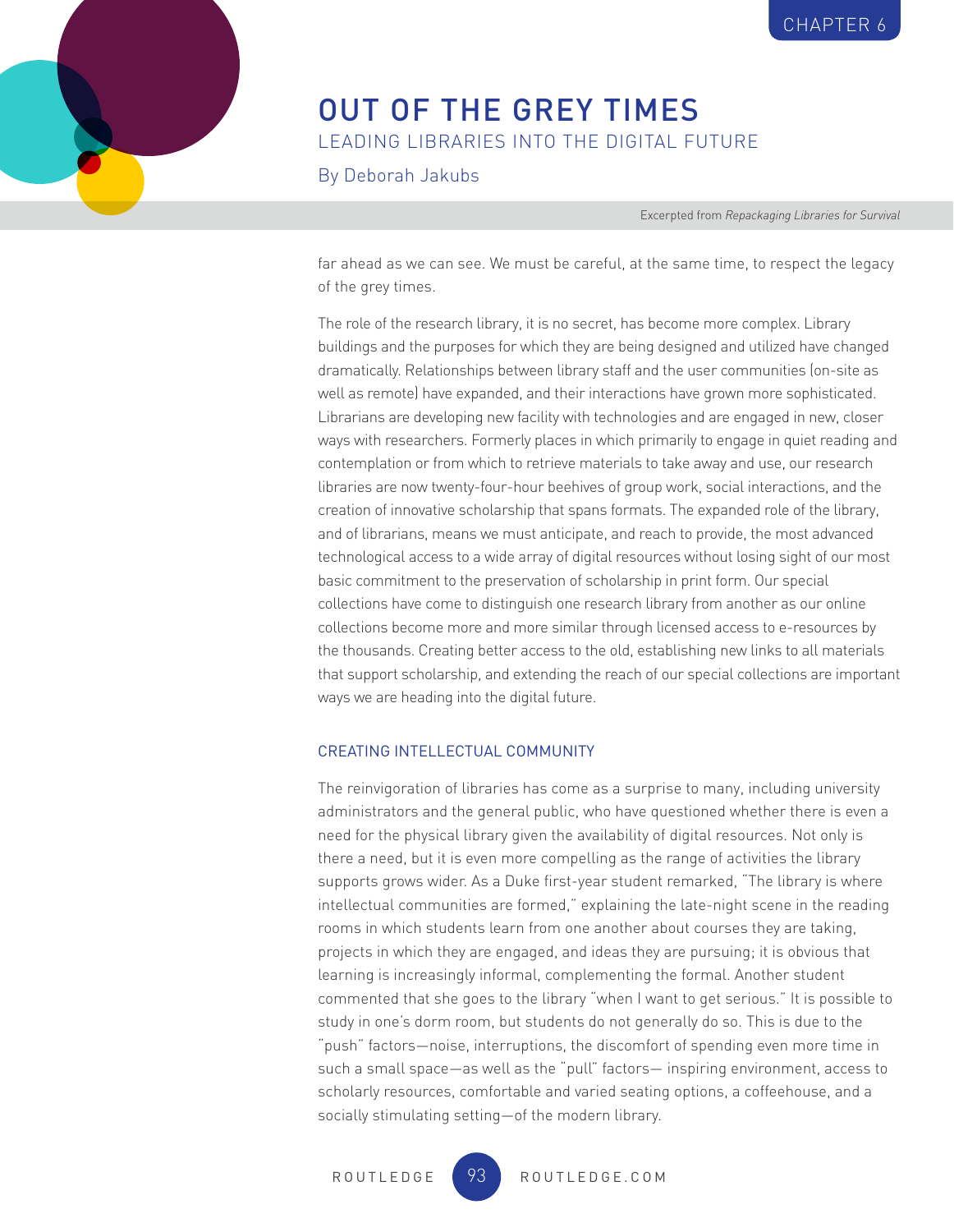

By Deborah Jakubs

Excerpted from *[Repackaging Libraries for Survival](https://www.routledge.com/The-Emerging-Research-Library/Lee/p/book/9780415851084)*

Student demand for longer hours has led us to keep the libraries open twenty-four hours most days of the week. The library has become that "third place," described in The Great Good Place, where people can gather simply for the pleasures of good company and lively conversation, putting aside the concerns of work and home.1 Similarly cited in Pattern Recognition, this is the place "whose mission is defined by service, where people can work unobserved and can develop as they wish."<sup>2</sup> This vitality and our newfound popularity, bring us pleasure and pride, as we see how central the library is to the social and intellectual lives of our students. The role also requires some adjustments: expanded staffing (Duke now has reference librarians on duty until 2:00 AM in our two principal libraries); additional security and housekeeping services; enhanced user spaces, often at the expense of on-site physical collections; and relaxed food and drink policies, given that students are now practically living in the library during certain times of the semester.

Just as library users seek different kinds of study and research spaces, they also expect new library services. Those expectations are predicated on having immediate and round-the-clock access to information, books, e-reserves, answers to questions, and online delivery of articles. Once, not that long ago, e-mail reference service was a great innovation; now it is too slow for students and has been replaced by chat, instant messaging, and virtual reference service. At Duke, in just two years, chat reference questions increased by 212 percent, IM questions by 256 percent, and virtual reference (Tutor.com and Velaro) questions by 155 percent. The trend continues upward. At the same time, from 2005 to 2007, reference transactions at the desk saw a small overall decline while the number of content and extended questions rose somewhat. We know that users have a choice of where to get information, and libraries still seek to be among the first, most reliable, and trusted locations to satisfy those needs, whether in person or virtually.

In the grey times, libraries boasted excellent public service, but in developing those services, paid relatively little attention to what users wanted, what users preferred, and how users did their work. Today, in comparison, we have very savvy users who come to us with more sophisticated questions, abilities, and suggestions and higher expectations. Librarians feel the pressures and potential of these heightened expectations, along with the hot breath of the Googles of the world with which our services often compete. We must adapt and innovate and stay at least a step ahead of our users if we are not just to survive, but to thrive.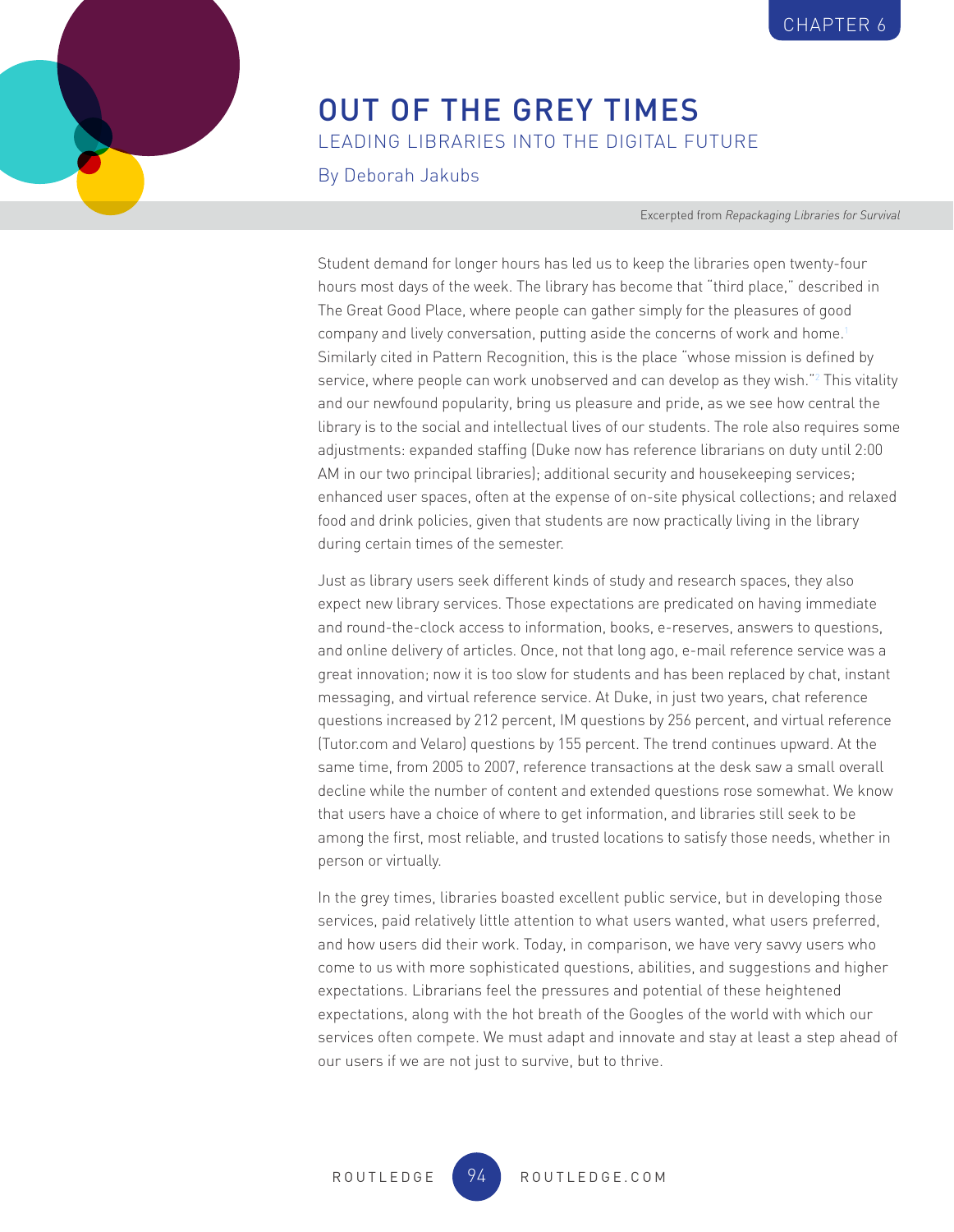

LEADING LIBRARIES INTO THE DIGITAL FUTURE

By Deborah Jakubs

Excerpted from *[Repackaging Libraries for Survival](https://www.routledge.com/The-Emerging-Research-Library/Lee/p/book/9780415851084)*

### FLEXIBLE, NIMBLE, RESPONSIVE

Research libraries have always taken their cues from the universities of which they are a part, responding to new program development, curricular changes, and shifts in the directions of research. As the digital landscape becomes more complex and the range of resources needed to support teaching and research expands, libraries must continue to prove their value to the university and demonstrate that the very significant investment made in the library is well directed and well spent, an investment not only in our buildings, staff, and collections, but also in the academic success of students and faculty. As new technologies are integrated into the academic realm, libraries must be flexible, nimble, and responsive. The challenge of maintaining both print and digital collections is mirrored in the need to provide technology services and support to a wider spectrum of users, from the researcher still firmly grounded in the grey times to the most innovative scientist.

As the increased use of the physical spaces and the undeniable value of the diverse services we provide become more obvious to the university administration, it is a time of great opportunity for the library. This can lead to an even more central role for the library. At Duke, for example, a new library addition that essentially doubled our space opened in fall 2005, and our popularity as a destination for students skyrocketed. The administration could not help but take note (there was a 40 percent increase in the number of people coming to the libraries, a 25 percent increase in print circulation, and we are now a hot stop on the regular tours for prospective new students), and soon we were engaged in collaborative planning with the provost, the deans, the chief information technology officer, and faculty to renovate what was to have become technical services space on the lower floor and convert it to a Teaching and Learning Centre (TLC) offering classrooms, breakout rooms, and other creative spaces, all well equipped with technology tools. Thus the libraries will facilitate the full spectrum of learning, from informal to formal, professor to student, student to student, and librarian to student, inside and outside the classroom. We will also put in place an integrated, highly collaborative, "all things technology" staffing model among the libraries, the Office of Information Technology, and Arts & Sciences. The evolution of the TLC is an excellent example of adapting our plans as we see how the building is being used, learning from our patrons. To some, the idea of turning library space into classrooms might seem like a slippery slope, giving away to "them" something that is "ours;" I see it as an exceptional opportunity to partner with other units on campus and to prove once again the renewed centrality of the libraries to the academic enterprise.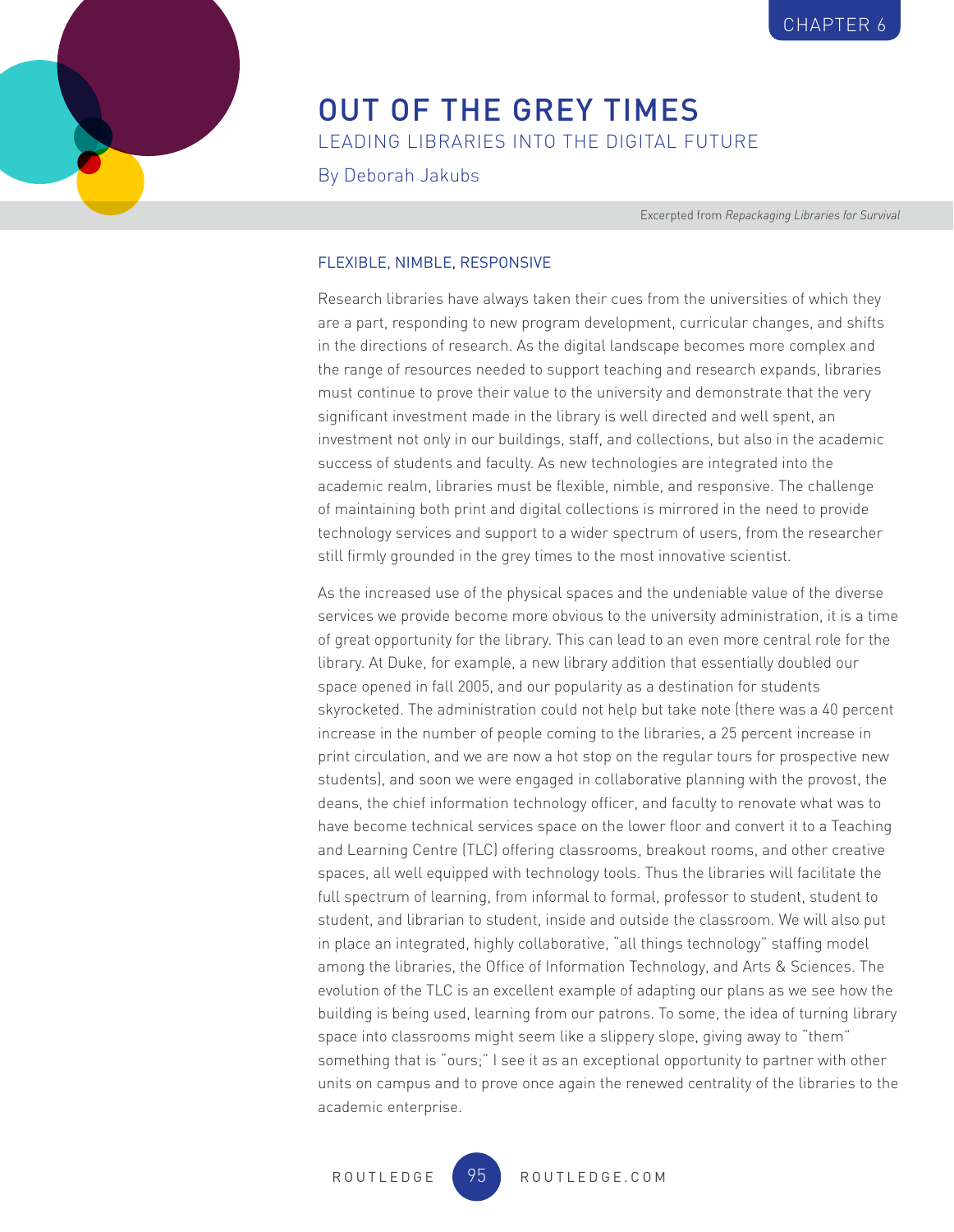

LEADING LIBRARIES INTO THE DIGITAL FUTURE

By Deborah Jakubs

Excerpted from *[Repackaging Libraries for Survival](https://www.routledge.com/The-Emerging-Research-Library/Lee/p/book/9780415851084)*

### THE CHALLENGE OF INTERDISCIPLINARITY

Like many other universities, Duke has placed a renewed emphasis on interdisciplinary scholarship. Far from the old model of a team-taught course that featured two professors from different departments, the new interdisciplinarity has many versions. Cross-school faculty appointments, the creation of new institutes, e.g., for global health, brain sciences, or visual studies, and boundary-crossing from the humanities to the sciences—all are examples of this new dynamic, which also frequently engages faculty from other universities, often beyond the United States, in collaborative research projects. What does this mean for research libraries? In the grey times, we organized our staff and our budgets around disciplinary divisions, with bibliographers or liaisons for this or that department, carrying out collection development and monitoring the materials budget for their respective fields, attending academic department meetings, serving as conduits for information moving in both directions—department-library and library-department. Now, we are challenged to provide new kinds of services that target the research and teaching that is not restricted to a single discipline. Team-based program liaisons—including librarians from the professional schools, librarian links to a customized set of resources on course Web sites, and more flexible budgeting—are all among the strategies required to meet this new challenge. We are also called on to produce reports that combine data from multiple areas and across schools to demonstrate how a given interdisciplinary program is supported by the library. Adding to the complexity is the need to assess the relevance and impact of those many databases that cross traditional disciplinary lines. In the grey times, we could easily say what the library spent on sociology, art, or biology—but those strictly disciplinary divisions are losing relevance.

In response to a more interdisciplinary focus, the libraries at Duke are making several changes. Facing the renovation of the building in which the chemistry library was located, and given the very slim possibility of seeing the construction of a new consolidated sciences library, we made the decision (in consultation with a faculty committee) to integrate the library into our main (now expanded) library. Thus, chemistry, its staff, and part of its collections became part of the main library in 2007. Over the next two years, we will add two other branch libraries for math, physics, computer science and engineering, and the biological and environmental sciences. We will merge the staff of these branches with central staff and look forward to the consolidation of a truly interdisciplinary library with highly responsive and robust services to all users. The Provost fully approves of this direction, and has provided not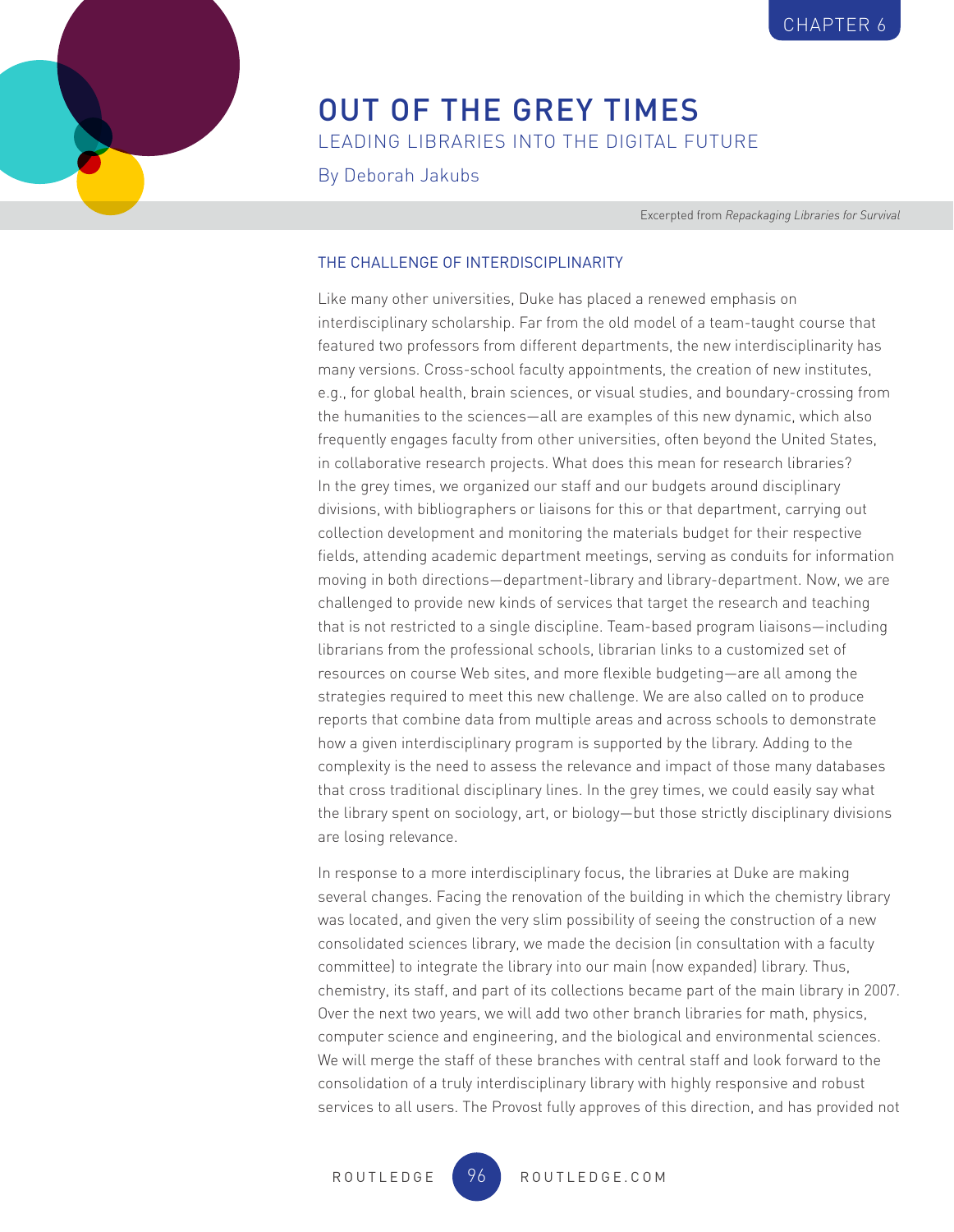



LEADING LIBRARIES INTO THE DIGITAL FUTURE

By Deborah Jakubs

Excerpted from *[Repackaging Libraries for Survival](https://www.routledge.com/The-Emerging-Research-Library/Lee/p/book/9780415851084)*

only moral support but also significant funding (\$3.5 million) to acquire thousands of e-journal back files so we can move all the physical volumes offsite rather than into the main library. Naturally, faculty and students are very pleased to have this enhanced digital access to the journal literature and find the newer main library spaces to be more inviting and conducive to group work than the much older branch spaces. We expect to retain several (bookless) library "satellites" among the science buildings as reading rooms and study spaces featuring librarian office hours and delivery points for materials from our offsite stack facility as well as interlibrary loan.

Much interdisciplinary work relies on data and GIS. Another important change we have made is to create a Data Services unit to provide expertise to the campus. Several academic departments, including economics and the School of the Environment, have partnered with the libraries and are providing graduate student assistants who complement the work of the professional librarians who staff Data Services. As more seniors at Duke opt to submit an honours thesis (the number has risen from 16 percent of the senior class to over 30 percent), we are seeing much more use of primary data among undergraduates. This new unit will respond well to that need.

#### CHALLENGES ARE OPPORTUNITIES

The heightened expectations of users and interest among our administrators in ensuring that our libraries can meet those expectations compel us to engage in fresh thinking about how we are organized, what skills we seek in new hires, and what leadership we provide. Of course it is not possible to begin completely anew and construct the "dream team," but it can be a provocative basis for productive discussion to contemplate what staffing, service, and collections models we would devise if we were starting from scratch in this digital world.

First of all, we need to put energy into revising the image of the library and the people who work there to reflect the true nature, extent, and sophistication of the services offered. In short, we need to stop talking just to ourselves and market the library better. In the grey times, people sought us out because they needed us; we were the only game in town when it came to finding trustworthy information. Times have changed, and an information-rich society surrounds us. A traditional image no longer describes the research library accurately. Of course nothing spreads the word better than excellent service and satisfied library users, but we must be energetic and enthusiastic in promoting our collections and services.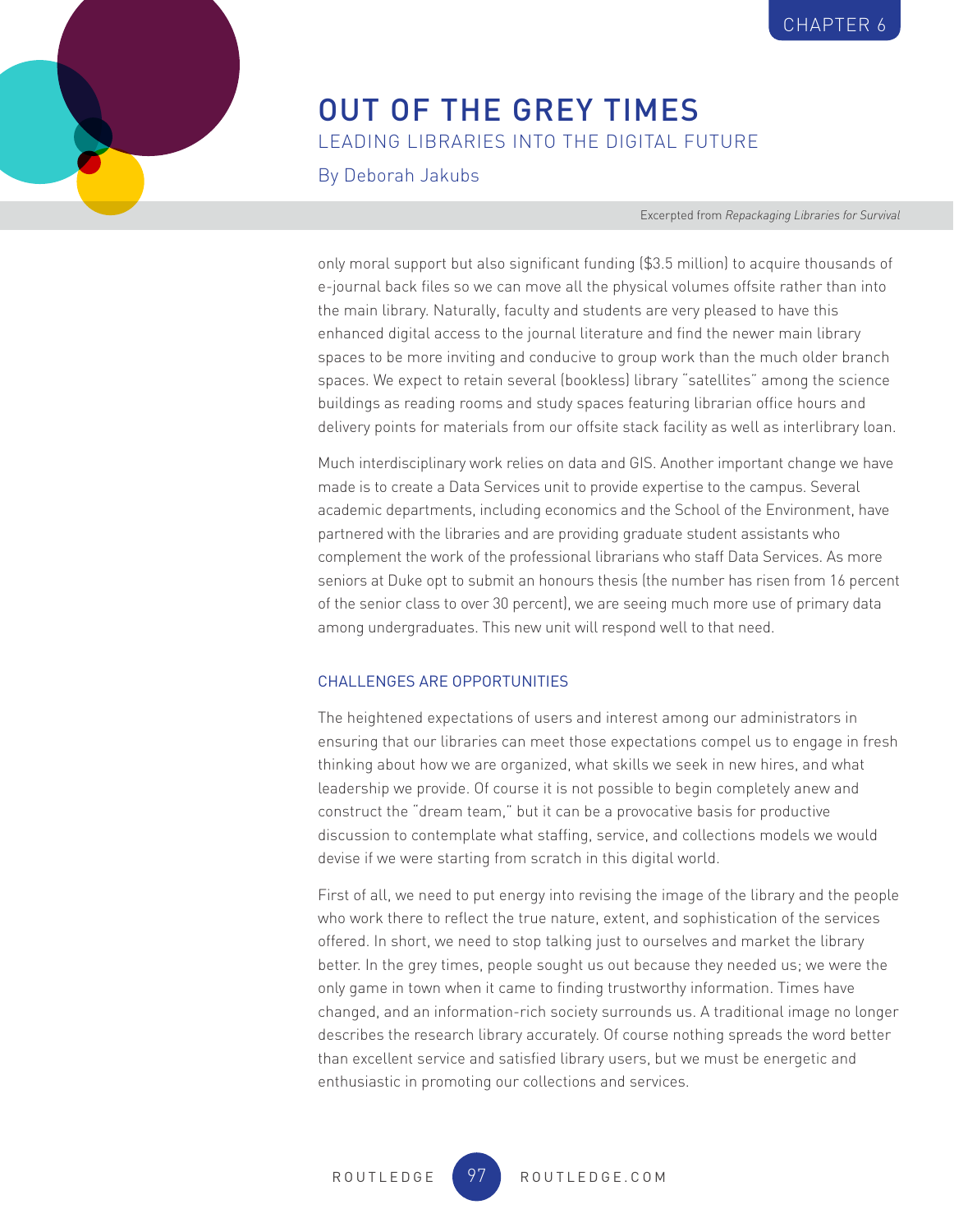

By Deborah Jakubs

Excerpted from *[Repackaging Libraries for Survival](https://www.routledge.com/The-Emerging-Research-Library/Lee/p/book/9780415851084)*

Reorganizing, retraining, and rethinking what we do are among the most difficult yet potentially most rewarding challenges we face. For many staff, particularly those who have been working in libraries since the grey times, it can be a stressful transition. For example, as we incorporate more elements of Library 2.0, inviting users (wherever they may be) to contribute metadata to describe digital collections, or as we link to Wikipedia for quick access to information, or as we pursue new avenues of access to the information in our online catalogues, it may seem to some that the library's role as the authoritative, trusted source of good, solid, and accurate information is eroding dangerously and that we are even helping that process along. It is important, as leaders, to be sensitive to staff concerns and to convey an appreciation for the critical role they have played in establishing the foundations of today's library services. We could not have emerged from the grey times at all were it not for the dedication of our staff and their commitment to providing excellent services to our users.

That said, we must also encourage librarians and other staff to take on new roles and to see the benefits of enlarging their perspectives and experiences. Our people should be playing with the same technologies and tools that our students and other users are employing, becoming familiar with new approaches to research and information-seeking. staff should be expected to learn about new tools and new approaches to research and should be responsible for pursuing their continuing education. They should be encouraged to read widely and to pay attention to trends. The library can facilitate that learning through presentations, seminars, classes, conferences, and open discussions.

We must actively recruit new staff with the skills, creativity, and curiosity to enable the library to innovate and then set them loose to do so. Although a number of library schools are preparing students to take on these challenges, there are many roads to research library work. It behoves us to look broadly for new staff with the appropriate talents and not just the usual credentials. As Stanley Wilder has commented, "The need for new kinds of expertise has driven ARL libraries to hire a substantial and growing number of individuals with no library education."3 This is due in large part to the more complex role of libraries, the expansion of services and programs, and the ubiquity of technology.

As Wilder goes on to discuss, these new functions have led us to look to different groups, people with skills in instructional technology, systems support, budgeting and assessment, digital archiving, etc. We need—and should welcome—them all.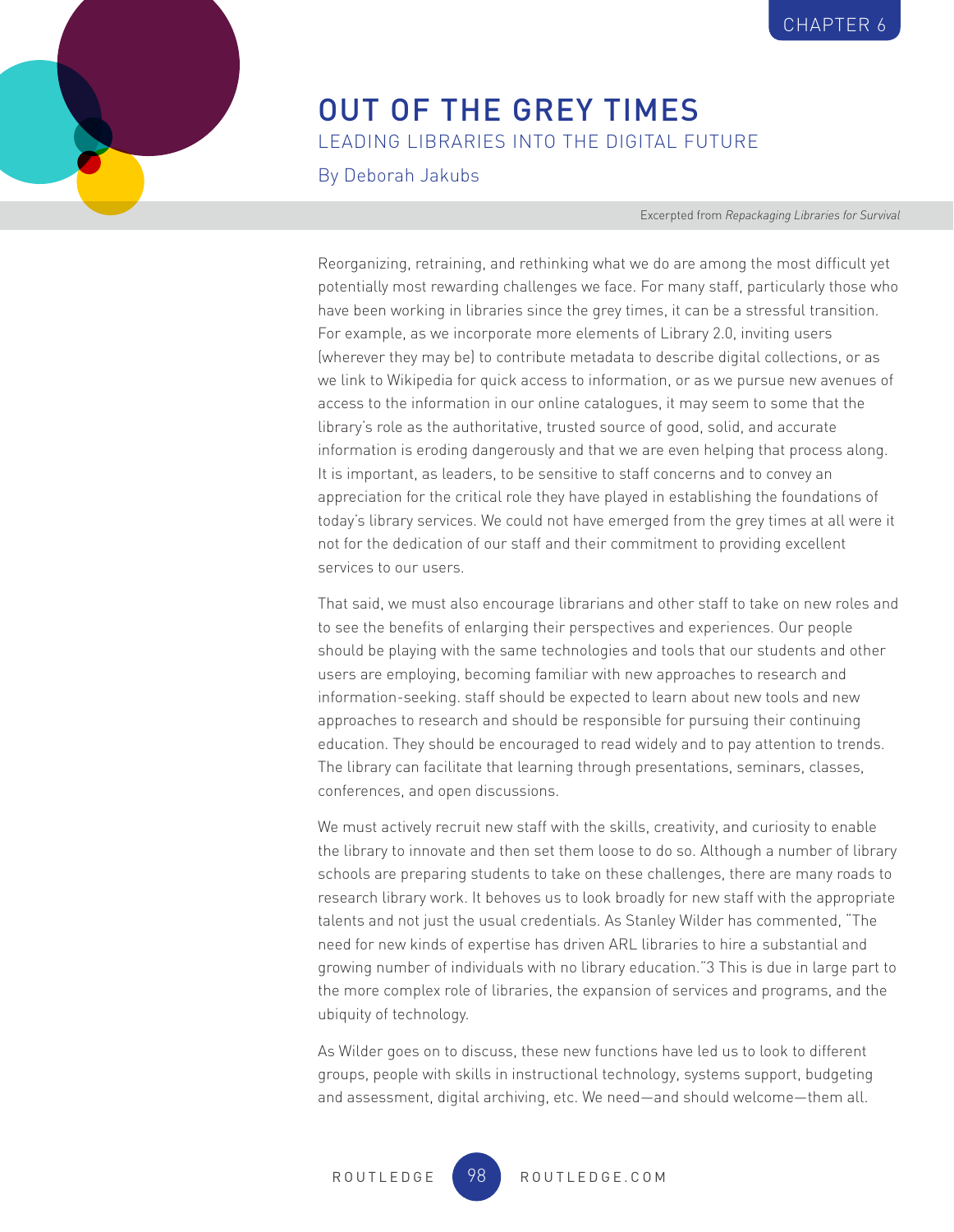

By Deborah Jakubs

Excerpted from *[Repackaging Libraries for Survival](https://www.routledge.com/The-Emerging-Research-Library/Lee/p/book/9780415851084)*

The issue is reminiscent of the 1990s focus on the future of area studies librarianship and the perceived shortage of specialists with the deep knowledge of regions and languages that would be required to support academic programs. Acknowledging that there may be multiple paths to library work, the Mellon Foundation established several programs to attract recent PhDs to the field, in area studies and the humanities. The implication that the MLS might not be an absolute requirement for professional librarian positions stimulated concern about the future of the MLS since non-MLS "librarians" were increasingly being hired into professional positions in research libraries. Concern was raised about a possible trend toward hiring "feral librarians<sup>"4</sup>

The word "feral" implies wild, untamed, and in need of domestication; rather than trying to "civilize" those individuals and to bring them to see the world as librarians do, we should take advantage of the chance to diversify our staff. More "feral" tendencies and different experiences can enrich our organizations. After all, even if these professionals do not have degrees in library science, presumably they have used libraries, whether for pleasure or for research. Their perspectives as sophisticated library users can help shape future library services. Paying more attention to the skills and less to the need for an absolute set of credentials will go far to bring about fundamental, beneficial changes in our libraries. This is, after all, another kind of diversity.

#### MIDDLE MANAGERS AS CHANGE AGENTS

Our middle managers play a critical role in effecting change and in preparing staff for the digital future. This group has the responsibility both to advocate for their staff and their departments and to interpret and implement the strategies of the library leadership, two tasks that may seem at times to be in mutual conflict. Wilder's work on the "greying" of the profession stresses the urgency of recruiting the next generation of librarians. I believe that the key to transforming our organizations is to put in place middle managers who can envision the future and provide effective leadership while also working collaboratively across departments for the greater good of the organization. They should model the attitudes and behaviours that will enable our libraries to progress and our staff to face the future with a willingness to entertain and embrace new ideas. These managers should engage their staff in determining the future and bring the best ideas to the attention of the organization as a whole. They should be mentors too and ensure that their staff members have the professional development opportunities they need and deserve, whether they are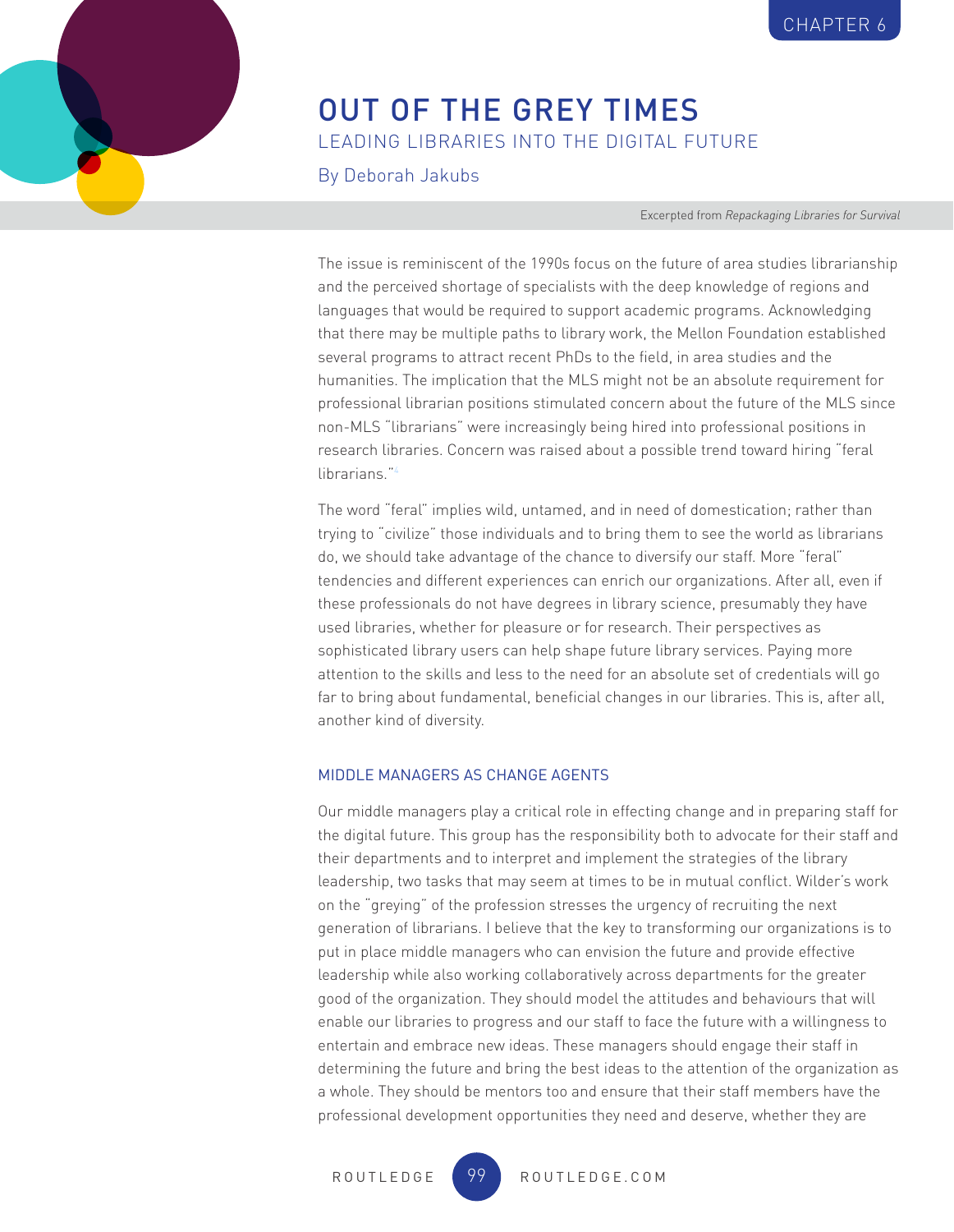

By Deborah Jakubs

Excerpted from *[Repackaging Libraries for Survival](https://www.routledge.com/The-Emerging-Research-Library/Lee/p/book/9780415851084)*

taking on new responsibilities or acquiring new skills. They should help identify things we can stop doing and free staff to pursue departmental and institutional priorities. They—and we—should reward innovation and creativity, and curb fear of change by successfully articulating the purpose and value of a particular initiative or direction. These are key appointments in our organizations and central to efforts to lead our libraries into the digital future.

#### OVERCOMING RESISTANCE

Librarians have the well-deserved reputation of being the experts, the authorities, and the interpreters. The digital world increasingly demands that we take our cues from users, learning as much as possible about how they do their work and then designing services that facilitate that work, anticipating their needs. This is the case especially with students, as each year's freshman class is more adept with technology than the previous. We also have more opportunities to collaborate with faculty and other researchers and to provide a different kind of expertise than we have in the past. The recent report from the Association of Research Libraries, Agenda for Developing E-Science in Libraries,<sup>5</sup> states, "E-science has the potential to be transformational within research libraries by impacting their operations, functions, and possibly even their mission… [T]rends in e-science… impact collections, services, research infrastructure, and professional development." It is imperative that we expose our library staff to the latest trends—this is not optional—and that we engage the organization in active planning to embrace these new opportunities for deeper, even more satisfying involvement in our universities. The possibilities are exciting and we should encourage our staff to direct their energy towards innovative programs and ways to showcase new services. There may well be staff resistance to "lowering our standards," for example, in the great Wikipedia debate (to link or not to link), as we take our lead more and more from library users and shape our services according to what they want. There is nothing to be gained and much to be lost by stubbornly adhering to the position that only through the library can one find information of value. Rather than fearing and resisting the fact that users can now find useful information on their own, our libraries should be shoulder-to-shoulder with those very users, understanding how they do their work and where the library can add value to that work. We should assume a position of strength, not weakness. Rather than being defensive about "threats" to the traditional position of libraries, we should tout the advantages of the contemporary research library. There may be more than one information "game" in town, but ours has plenty to offer.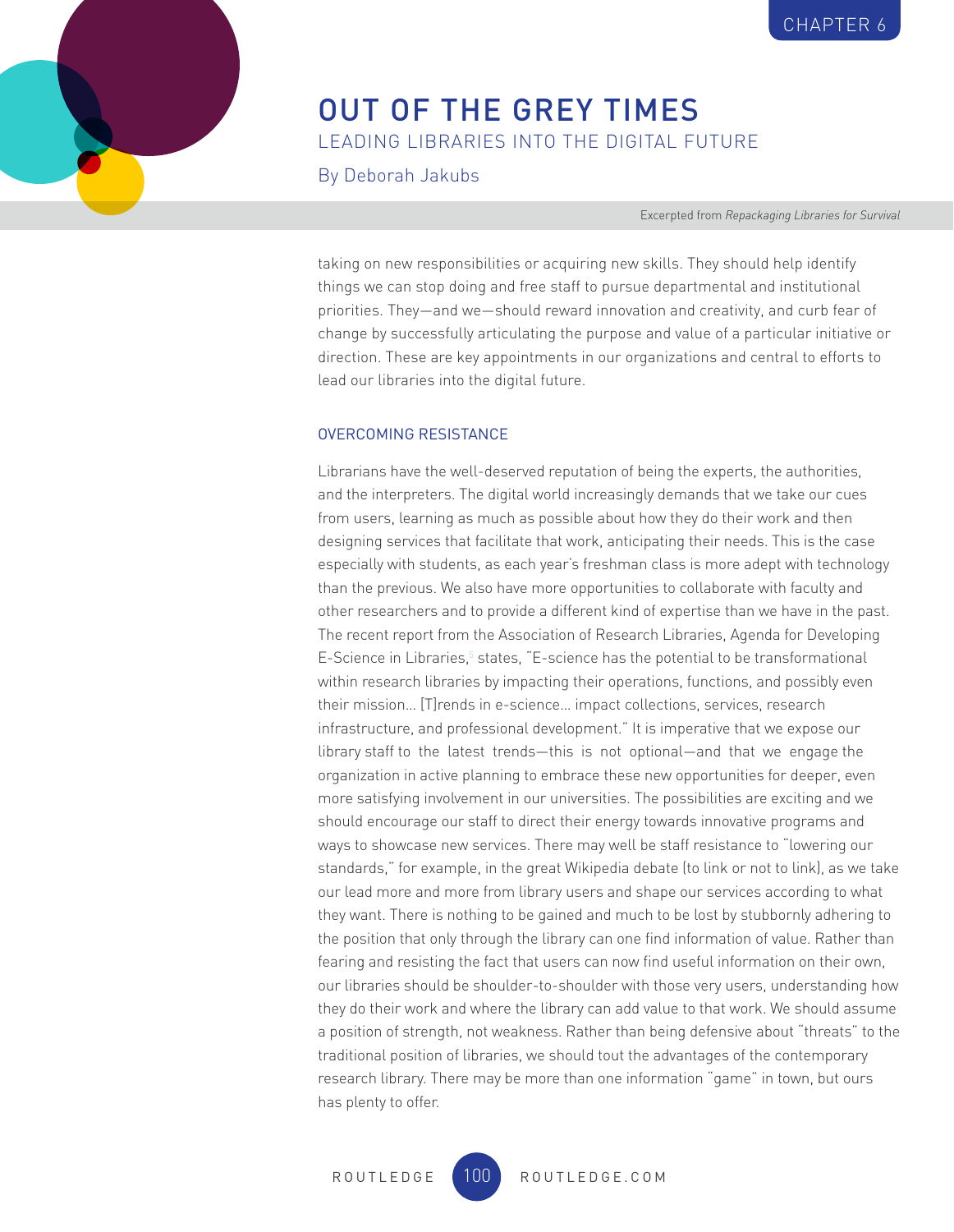

LEADING LIBRARIES INTO THE DIGITAL FUTURE

By Deborah Jakubs

Excerpted from *[Repackaging Libraries for Survival](https://www.routledge.com/The-Emerging-Research-Library/Lee/p/book/9780415851084)*

#### FINDING THE FUNDING

Among the most pressing challenges of bringing the research library fully into the digital future is determining how to pay for it. This is a process that requires that we identify and weigh the trade-offs and determine what we can give up in order to take on new roles. The impact on the materials budget of acquiring both print and digital resources is old news now, not a relic of the grey times, but a familiar challenge. Rising costs of electronic journals and databases are well documented and have plagued us for some time. Now we face other new costs related to expanding our services. Keeping buildings open for twenty-four hours, for example, has budgetary implications, particularly for security, housekeeping and maintenance, student workers, and the replacement of computers and printers. Expanding e-reserves has meant that more is spent on staff in those units as well as on mundane items such as paper and toner cartridges. Providing to the campus the specialized expertise of scholarly communication experts and launching copyright education among faculty represent other relatively new library functions and important services to the university.

Actively marketing the full range of library services means that more resources are needed for communication, publicity, and maintaining connections with alumni and library donors. Surfacing our rich special collections through digital means and promoting their use, positioning the library to lead in the establishment and maintenance of digital repositories, and ensuring that library staff and services are connected to Blackboard sites and closely involved with other instructional technologies all require either new positions or the redeployment of vacant ones. Making sure that our staff has the conference travel opportunities, professional training, and retraining they need to participate fully in these exciting new roles also requires an investment. As we seek to hire larger numbers of talented new library staff, we face stiff competition and higher salaries.

Where will the funding for these new initiatives come from? It is essential that we not only communicate to the university administration that the role of the library has been completely transformed by providing examples of enhanced services that provide added value to the academic community; we must demonstrate the worth of those services. There is no better publicity for the library than the testimony of satisfied users—especially when it reaches the ears of the deans and the provost. Returning to the theme of reorganization, finding ways to redirect positions that previously supported functions we can now abandon or adjust can offer a creative solution that permits us to meet new needs. As we publicize our successes, we also develop a more compelling case to attract donor funding, particularly if we are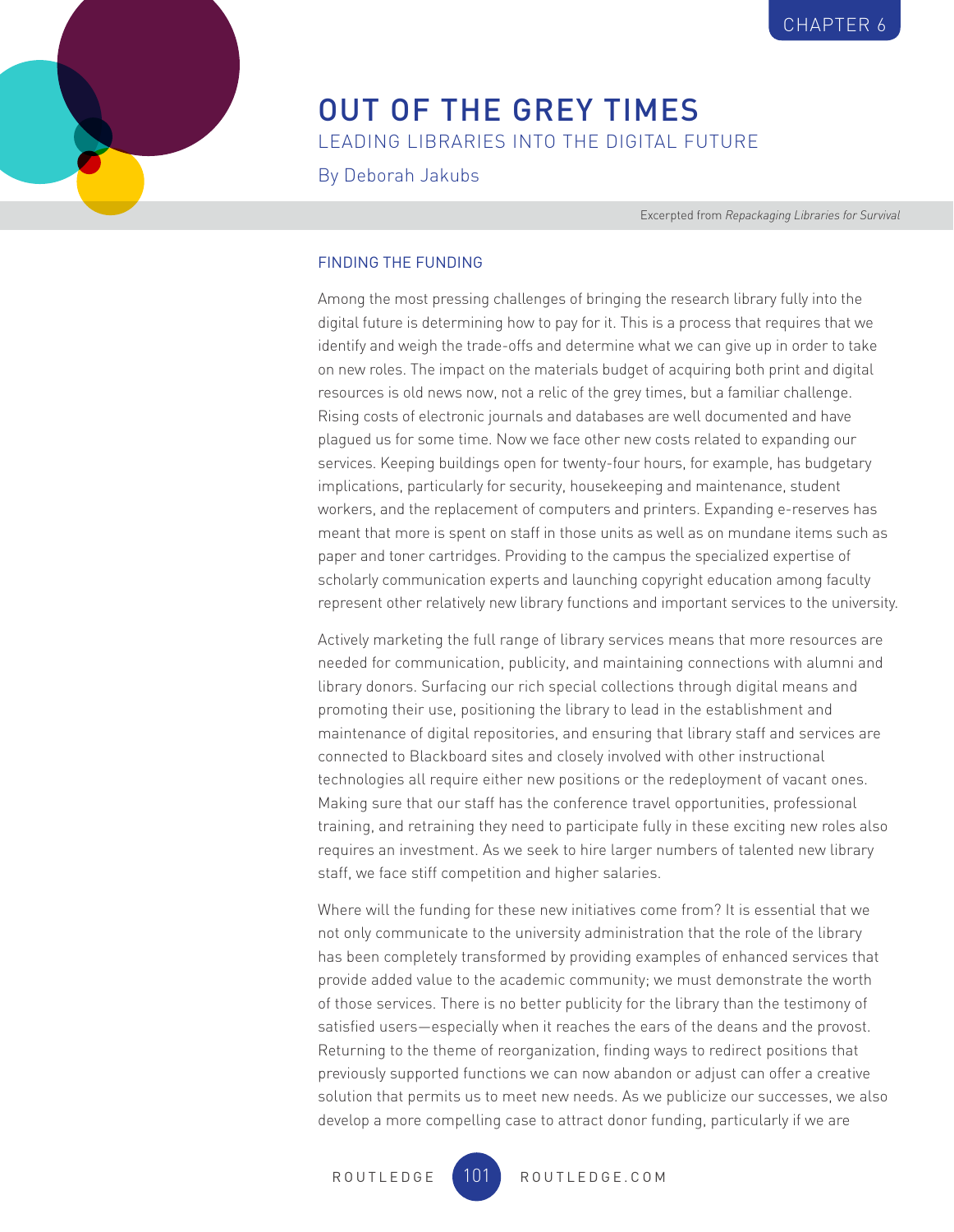

By Deborah Jakubs

Excerpted from *[Repackaging Libraries for Survival](https://www.routledge.com/The-Emerging-Research-Library/Lee/p/book/9780415851084)*

embarking on a capital campaign. Packaging opportunities to support the library in new ways that convey the dynamism of our people and our services, as well as their vital connections to faculty and students, is another way to attract the resources needed. Inviting potential donors to come and see first hand how the library has changed, how we have emerged from the grey times, can stimulate new contributions and long-term, productive relationships.

#### SPACE AS CATALYST

While a new and/or expanded building is, obviously, not required to bring about the changes needed to move the library fully out of the grey times, it certainly has been a major impetus for change at Duke. The Perkins Project, the renovation and expansion of the libraries, comprises multiple phases that will be completed over several years. Such an ongoing project could be seen as a disadvantage (construction noise, disruption, confused users), but in fact it has had a silver lining: the ability to learn as we go, to observe how the new spaces are being used, and to introduce changes or adaptations in subsequent phases. For example, our new building opened in fall 2005 and a year later we relocated the reference desk—not far, but to a place that makes much more sense given the traffic patterns between our two main connected buildings. We have reconfigured the furniture in The Perk, our coffeehouse, in response to students' requests for ample library study tables to replace some of the smaller cafe´ tables, which are more suitable for one-on-one consultations. We have redistributed the functions of the public documents and maps department, creating a new service point for GIS and Data Services. The list goes on.

Perhaps most significant of all, we are moving our technical services operations offsite to a newly remodelled location a ten-minute campus bus ride away, more spacious and comfortable than their original intended destination in our renovated building. This relocation is enabling us to implement a limited reorganization, to consolidate technical services for public documents and for special collections, along with gifts processing (formerly within Collection Development) with our main acquisitions, cataloguing, and electronic resources/serials units. The space that had been earmarked for technical services onsite will now house the Teaching and Learning Centre described earlier. Staff that will move offsite have been fully engaged in planning for their new "home" in everything from furniture selection to ergonomics and workflow analysis, building design to parking and outdoor beautification. The libraries' popularity following the renovation led directly to the decision to emphasize and expand user services onsite. As we proceed through the next phases, we will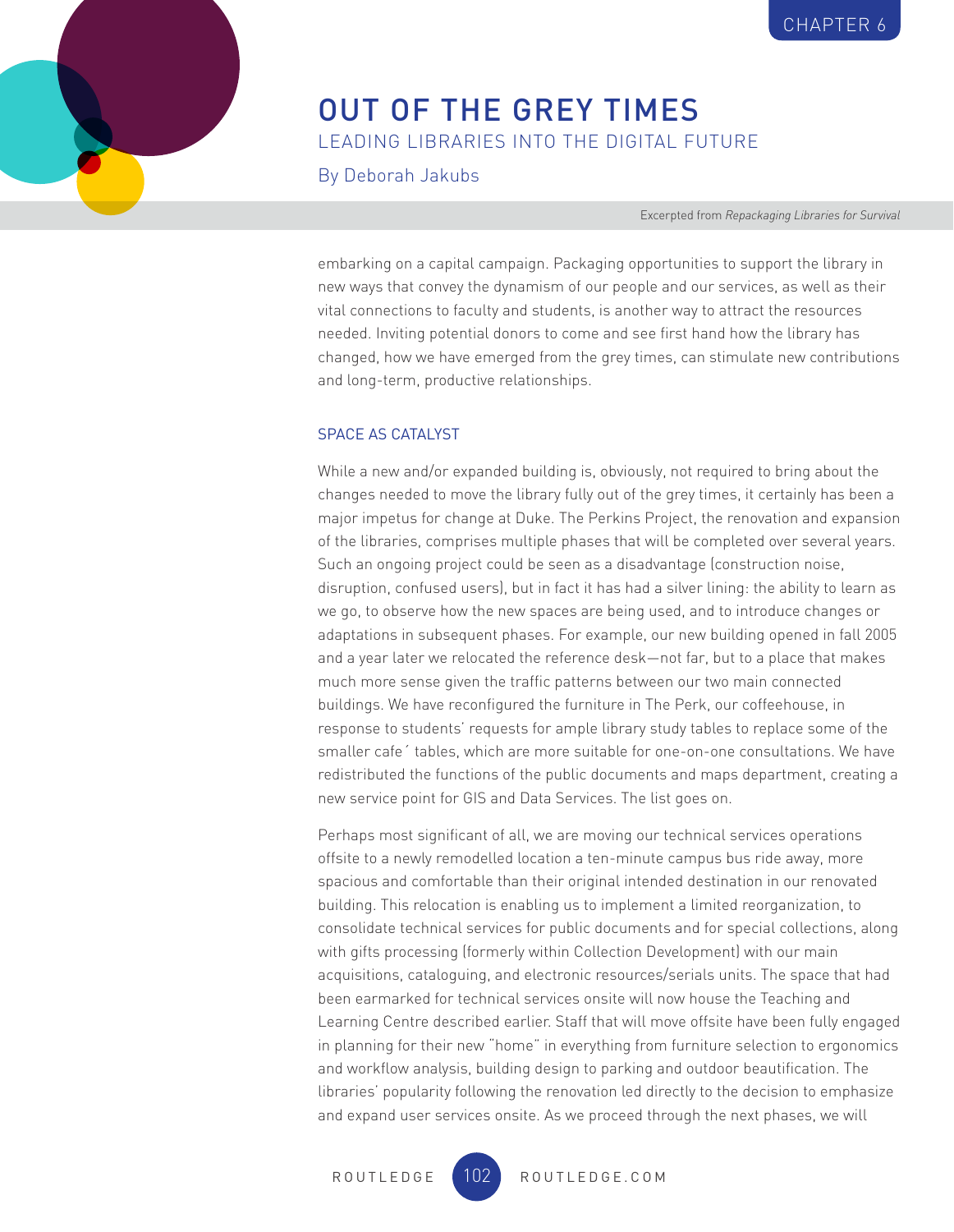

By Deborah Jakubs

Excerpted from *[Repackaging Libraries for Survival](https://www.routledge.com/The-Emerging-Research-Library/Lee/p/book/9780415851084)*

continue to observe and to listen to students and other library users and adapt both services and spaces to meet existing needs and anticipate new ones. The building is just a shell without a well-designed and effective program inside, but careful design of the building should facilitate the successful implementation of that program.

#### IN CONCLUSION: TELL THE STORY OF SUCCESS

No one can really see into the future, digital or otherwise. We do our best to see around the next corner, to predict, based on trends, studies, and observations, what research libraries might be like, could be like, and should be like in the years ahead. One thing is clear: the roles of various units on our campuses are blending and converging when they used to be clearly separate. The recent Ithaka report, University Publishing in a Digital Age,<sup>6</sup> suggests that libraries and university presses should form new partnerships; the development and management of digital repositories will call on the expertise of campus information technology staff as well as archivists and digital collections experts within the library. A 2008 article in the Chronicle of Higher Education suggested there should be a closer relationship between university IT operations and libraries and that they each have a great deal to contribute to planning for technological changes within the university.<sup>7</sup> All of this suggests that changes we are facing include not just intra-library cooperation of a sort that we have not traditionally seen but much broader university-wide collaboration across units that have had separate orbits, a dynamic that did not really exist in the grey times. Our paths will intersect more and more; our ability to lead libraries and to thrive in the digital future will be dependent on forging close relationships on campus and beyond.

As we know, the traditional image of the library, its people and its services, as well as it may have served in the grey times, has not kept up with the current reality. Dramatic change is evident in every aspect of our operations, collections, spaces, attitudes, and philosophy of service. The pace of this change may seem breathtakingly rapid at times, piling on new responsibilities that require competence with an array of skills that have not been part of our tool kit and prompting library staff to update their knowledge almost constantly. Our leadership will be essential to the creation of an environment in which change is welcomed, as is the chance to play an even larger and more significant role in the intellectual lives of students and faculty. We need only catch our collective breath, confidently seize the opportunities that are coming our way, and set loose the best thinking among our talented staffs. The success story of the research library needs to be told more broadly, more loudly, and in full colour, well beyond the walls of our busy buildings.